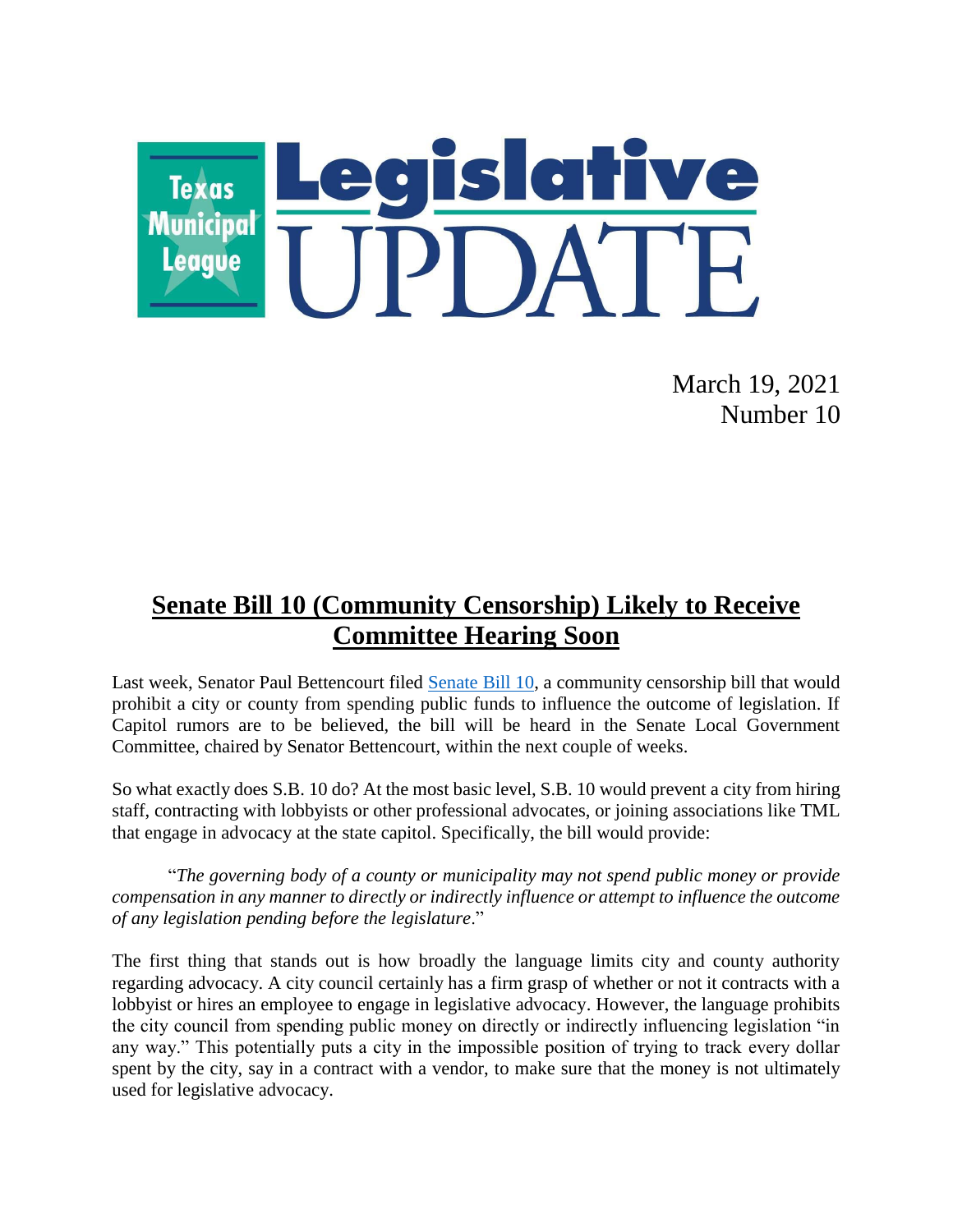More troubling is the use of the phrase "indirectly influencing or attempting to influence the outcome" of legislation. That phrase is not defined in the bill, nor is it defined in existing state law. While directly influencing the outcome of legislation would encompass traditional communications with members of the legislature and staff (which is problematic in and of itself), "indirectly influencing" would go far beyond any notion of lobbying to include other communications and activities. S.B. 10 would prohibit TML, for instance, from providing its members information about a bill, since doing so could potentially influence the outcome of the legislation. The article you are reading right now, for instance, would be censored by the current language in S.B. 10.

The bill contains three exceptions to the general prohibition on community advocacy listed above. Those exceptions are:

- 1. Allowing an elected official to advocate for or against or otherwise influence or attempt to influence the outcome of legislation pending before the legislature;
- 2. Allowing an officer or employee of a city to provide information to a member of the legislature or appear before a legislative committee, but only if requested by the member of the legislature or committee;
- 3. Allowing an employee to advocate for or against or otherwise influence or attempt to influence the outcome of legislation, but only if the employee engages in a minimal amount of lobbying activity so as not to be required to register as a lobbyist under state law.

Taken together, these exemptions grant very limited access to the state lawmaking process during the legislative session. Though a mayor or councilmember is given the ability to advocate on behalf of the city, they are simultaneously prohibited by the bill from receiving any extensive guidance on legislation by staff, professional advocates, or nonprofit associations. In other words, the bill allows elected city leaders to participate, but only if they are able to independently monitor legislation and make time to advocate in addition to performing their jobs as public servants.

Whether the bill is heard next week in committee or later in the month, the time is now to reach out to your elected state leaders to let them know that S.B. 10 would dramatically limit your ability to help shape state legislation. City leaders have an important perspective to share with state lawmakers, and need to have their voices heard in Austin to help move their communities forward on behalf of those they represent.

### **Debt Restriction Bill Set for Monday Committee Hearing**

On Monday, March 22, the House Ways and Means Committee is [scheduled](https://capitol.texas.gov/tlodocs/87R/schedules/html/C4902021032210001.htm) to hear [House Bill](https://capitol.texas.gov/tlodocs/87R/billtext/pdf/HB01869I.pdf#navpanes=0)  [1869](https://capitol.texas.gov/tlodocs/87R/billtext/pdf/HB01869I.pdf#navpanes=0) by Representative Dustin Burrows. H.B. 1869 would modify the definition of "debt" for purposes of the debt service property tax rate calculation to only include debt approved at an election. This means that tax-supported debt obligations that are not approved at an election, like certificates of obligation, time warrants, anticipation notes, and certain financing agreements must be paid through the maintenance and operations portion of a city's tax rate.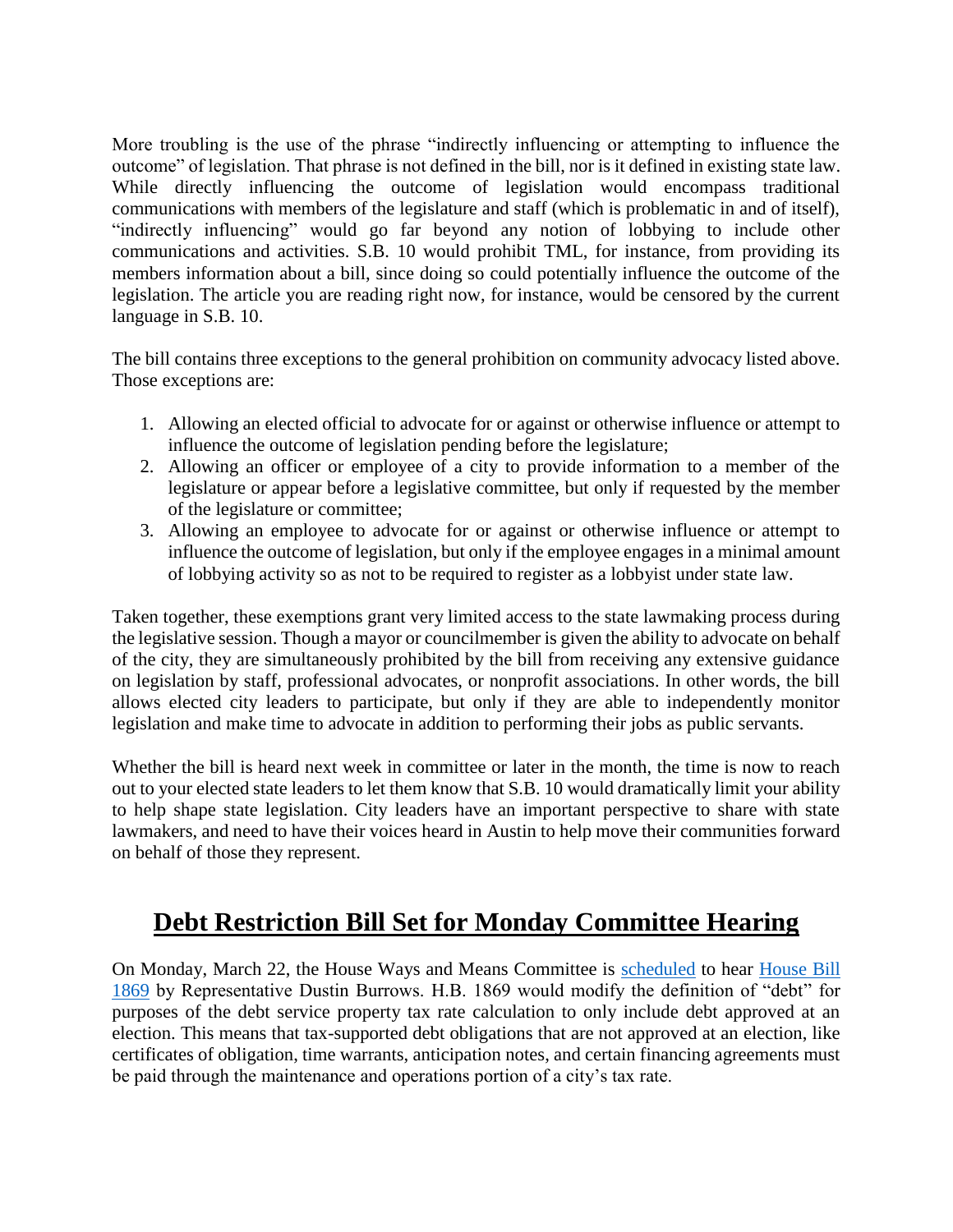The impact of this minor statutory change would be significant for many cities. As a practical matter, cities would almost certainly stop using some of the more flexible means of debt financing that are currently available to them. Cities often use debt instruments like certificates of obligation (COs) or tax notes because these are options that allow the city to respond quickly to benefit their residents. For instance, if TCEQ requires immediate changes to water utility infrastructure, a city can issue a CO to act swiftly for the benefit of its residents. Similarly, if a city needs to purchase police vehicles or a fire truck, the city can make these purchases through a tax-supported financing agreement under current law, funded by the debt service portion of a city's tax rate.

If H.B 1869 were to become law, cities could only use these alternatives to bonds if the city was able to finance the purchase using the city's maintenance and operations property tax revenue. With revenue caps placed on cities last session in the form of Senate Bill 2, the legislature has restricted the amount of maintenance and operations property taxes a city may access in a given year (the S.B. 2 revenue cap does not apply to debt service). In some cities, the capped amount of maintenance and operations property tax revenue cities have available on a year-to-year basis can scarcely keep pace with budgetary cost drivers like health insurance, public safety, and transportation infrastructure maintenance. Adding capital project expenditures that would otherwise be funded through the debt service tax rate is not going to be a viable option for most cities.

This means that cities will only be able to issue tax-supported debt through general obligation bonds, which are approved by the voters at an election on one of two uniform election dates. The added costs of an election notwithstanding, GO bonds have their benefits and drawbacks. On the positive side, city officials typically like to gauge the will of the voters through popular elections. However, doing so for all tax-supported debt means both more administrative costs in issuing the debt through increased payments to bond counsel and financial advisors, in addition to a notably less-nimble governing body. In a time when many cities are dealing with some of the highest growth rates in the country, limiting financial flexibility only stifles local governments' ability to accommodate the influx of families and jobs to our great state.

One other unintended consequence of H.B. 1869 is that by limiting the ability of cities to issue COs, the legislature would actually increase the costs to the citizens of financing essential infrastructure. As explained in the [March 2021 Edition of](https://online.publicationprinters.com/html5/reader/production/default.aspx?pubname=&pubid=3bb3fccb-8e35-4f29-806c-86dd9a5eb5d4) *Texas Town and City* magazine (see article entitled "What if Certificates of Obligation Go Away?") COs are not just more efficient, they are also often significantly cheaper to issue than other types of bonds.

We encourage city officials to discuss the ramifications of H.B. 1869 with finance staff, bond counsel, and financial advisors to get a complete picture of how this legislation might impact the city. City officials with concerns about the bill should reach out to their state representative in advance of Monday's committee hearing.

## **Reminder: Annual Local Debt Reporting**

Local Government Code Sec. 140.008 requires political subdivisions, including cities, to annually report debt and other financial information to the comptroller. Under comptroller rule, the reports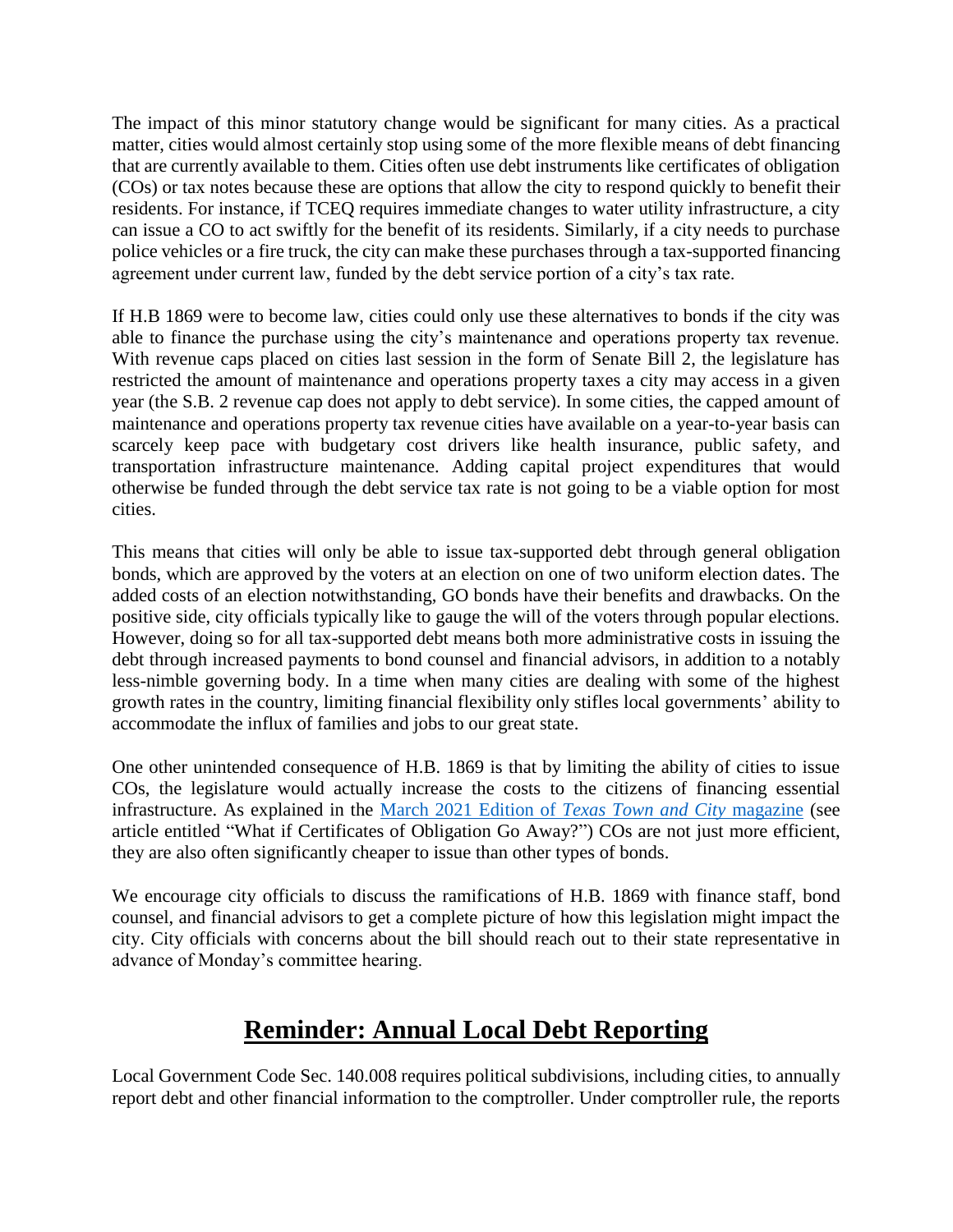must be submitted within 180 days of the end of the political subdivision's most recently completed fiscal year. For cities with a fiscal year ending on September 30, the 180-day deadline is March 29.

Cities are encouraged to visit the comptroller's [local debt reporting page](https://comptroller.texas.gov/transparency/local/hb1378/) to get more information on what is required in the annual report, and to access the electronic submission form.

### **87th Legislative Session Bills to Watch**

The Legislature had until March 12 to file bills to be considered during the 140-day legislative session. We will continue over the next couple of week to summarize all city-related bills filed and you can find a comprehensive list of those bills [here.](https://www.tml.org/DocumentCenter/View/2507/City-Related-Bills) However, here are some bills worth noting. We ask all city officials to begin conversations with your state representative and state senator on these important issues.

### **[S.B. 10 \(Bettencourt\)](https://capitol.texas.gov/BillLookup/History.aspx?LegSess=87R&Bill=SB1039) – Community Censorship**: would:

- (1) prohibit the governing body of a city or county from spending public money or providing compensation in any manner to directly or indirectly influence or attempt to influence the outcome of any legislation pending before the legislature;
- (2) provide that the prohibition in (1), above, does not prevent:
	- a. an officer or employee of a city or county from providing information for a member of the legislature or appearing before a legislative committee at the request of the member of the legislature or the committee;
	- b. an elected officer of a city or county from advocating for or against or otherwise influencing or attempting to influence the outcome of legislation pending before the legislature while acting as an officer of the city or county; or
	- c. an employee of a city or county from advocating for or against or otherwise influencing or attempting to influence the outcome of legislation pending before the legislature if those actions would not require a person to register as a lobbyist under the state lobby registration requirement;
- (3) provide that if a city or county engages in an activity prohibited in (1), above, a taxpayer or resident of the city or county is entitled to appropriate injunctive relief to prevent any further prohibited activity; and
- (4) provide that a taxpayer or resident who prevails in an action under (3), above, is entitled to recover reasonable attorney's fees and costs incurred in bringing the action from the city or county, as applicable.

**[H.B. 749 \(Middleton\)](https://capitol.texas.gov/BillLookup/History.aspx?LegSess=87R&Bill=HB749) – Community Censorship**: would: (1) prohibit a political subdivision from spending public funds to: (a) hire an individual required to register as a lobbyist for the purpose of lobbying a member of the Texas legislature; or (b) pay a nonprofit state association or organization that: (i) primarily represents political subdivisions; and (ii) hires or contracts with an individual required to register as a lobbyist; (2) provide that if a political subdivision engages in activity prohibited by (1), above, a taxpayer or resident of the political subdivision is entitled to injunctive relief to prevent any further prohibited activity or any further payments of public funds; and (3) provide that a taxpayer or resident who prevails in an action under (2), above, is entitled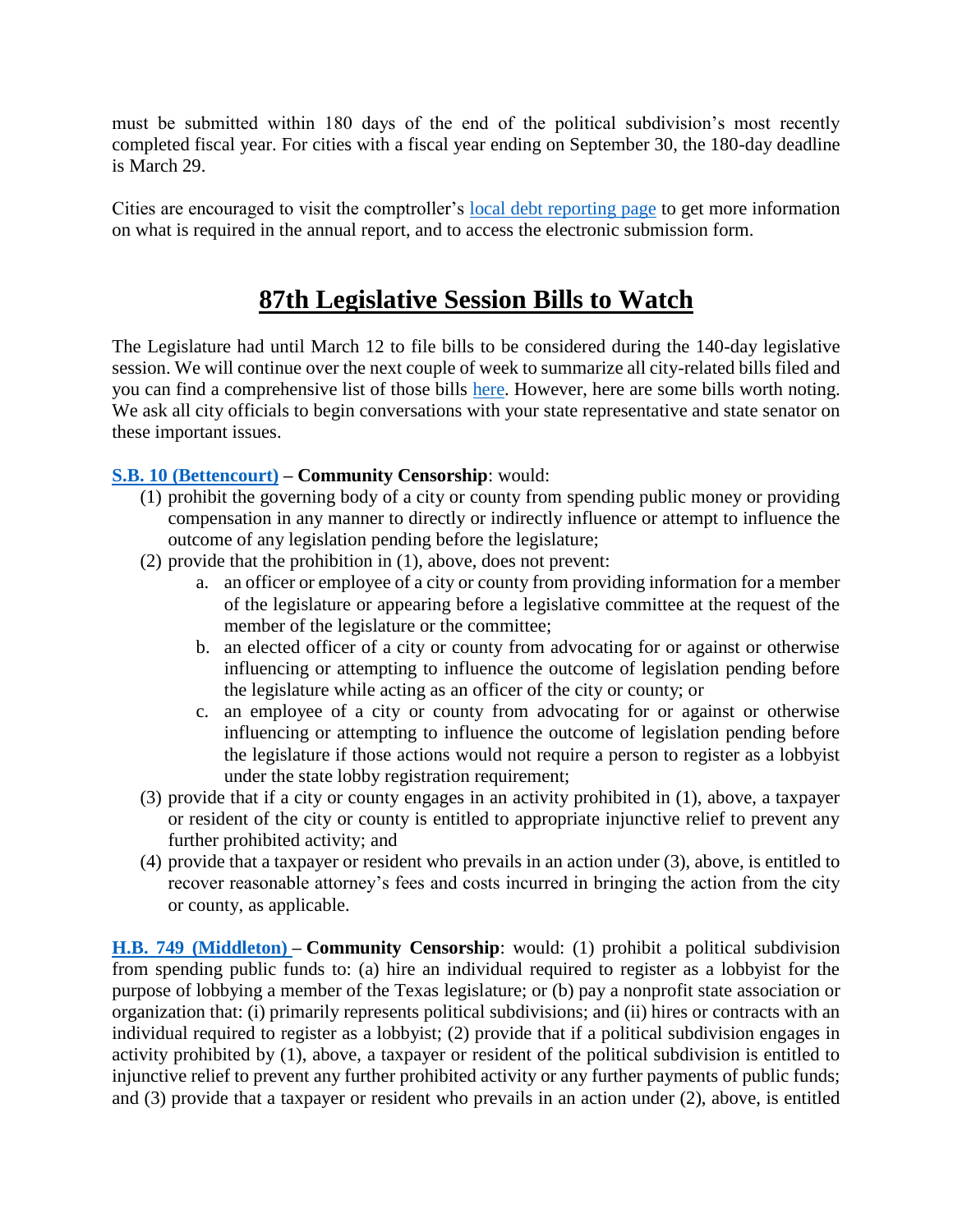to recover reasonable attorney's fees and costs from the political subdivision. (Companion bill is **S.B. 234** by **Hall**.)

**[H.B. 1869 \(Burrows\)](https://capitol.texas.gov/BillLookup/History.aspx?LegSess=87R&Bill=HB1869) – Debt Financing**: would modify the definition of "debt" for purposes of the debt service property tax rate calculation to only include debt approved at an election. (Note: this means that debt obligations like certificates of obligation, time warrants, anticipation notes, and lease-purchase agreements must be financed through a city's maintenance and operations tax rate if payable solely through property tax revenue.)

**[H.B. 3 \(Burrows\)](https://capitol.texas.gov/BillLookup/History.aspx?LegSess=87R&Bill=HB3) – Texas Pandemic Response Act**: this bill, known as the Texas Pandemic Response Act, would make numerous changes regarding how the state and local governments prevent, prepare for, respond to, and recover from a pandemic disaster. Of primary importance to cities, the bill would, among many other things:

- 1. define the term "pandemic disaster" to mean the occurrence or imminent threat of an outbreak of an infectious disease that spreads to a significant portion of the population of multiple countries or the world and that threatens widespread or severe damage, injury, or loss of life or property in the state resulting from any natural or man-made cause related to the outbreak;
- 2. authorize the governor, by executive order or proclamation, to declare a state of pandemic disaster if the governor determines that a state of pandemic disaster is occurring in the state or that the occurrence or threat of a pandemic disaster is imminent;
- 3. authorize the governor to, on request of a city, waive or suspend a deadline, including a deadline relating to a budget or property tax rate, imposed on the political subdivision by a statute or a state agency order or rule if he waiver or suspension is reasonably necessary to cope with the pandemic disaster;
- 4. authorize the governor to temporarily reassign resources, personnel, or functions of state agencies and cities for the purpose of performing or facilitating emergency services during a pandemic disaster;
- 5. provide that the presiding officer of a city council is designated as the pandemic emergency management director for the city;
- 6. authorize a pandemic emergency management director to serve as the governor's designated agent in the administration and supervision of duties under the Texas Disaster Pandemic Act, and authorize the pandemic emergency management director to exercise the powers granted to the governor on an appropriate local scale;
- 7. authorize a pandemic emergency management director to designate a person to serve as pandemic emergency management coordinator, who serves as an assistant to the pandemic emergency management director;
- 8. provide that a deadline imposed by local law on a city, including a deadline relating to a budget or property tax, is suspended if: (a) the city is wholly or partly located in an area in which a pandemic disaster has been declared by the president of the United States or the governor; and (b) the city's presiding officer proclaims that the city is unable to comply with the requirement because of the pandemic disaster;
- 9. authorize a city's presiding officer to issue an order ending the suspension of a deadline under Number 8, above, and provide that a deadline may not be suspended for more than 30 days after the date the presiding officer issues the proclamation described by Number 8(b), above;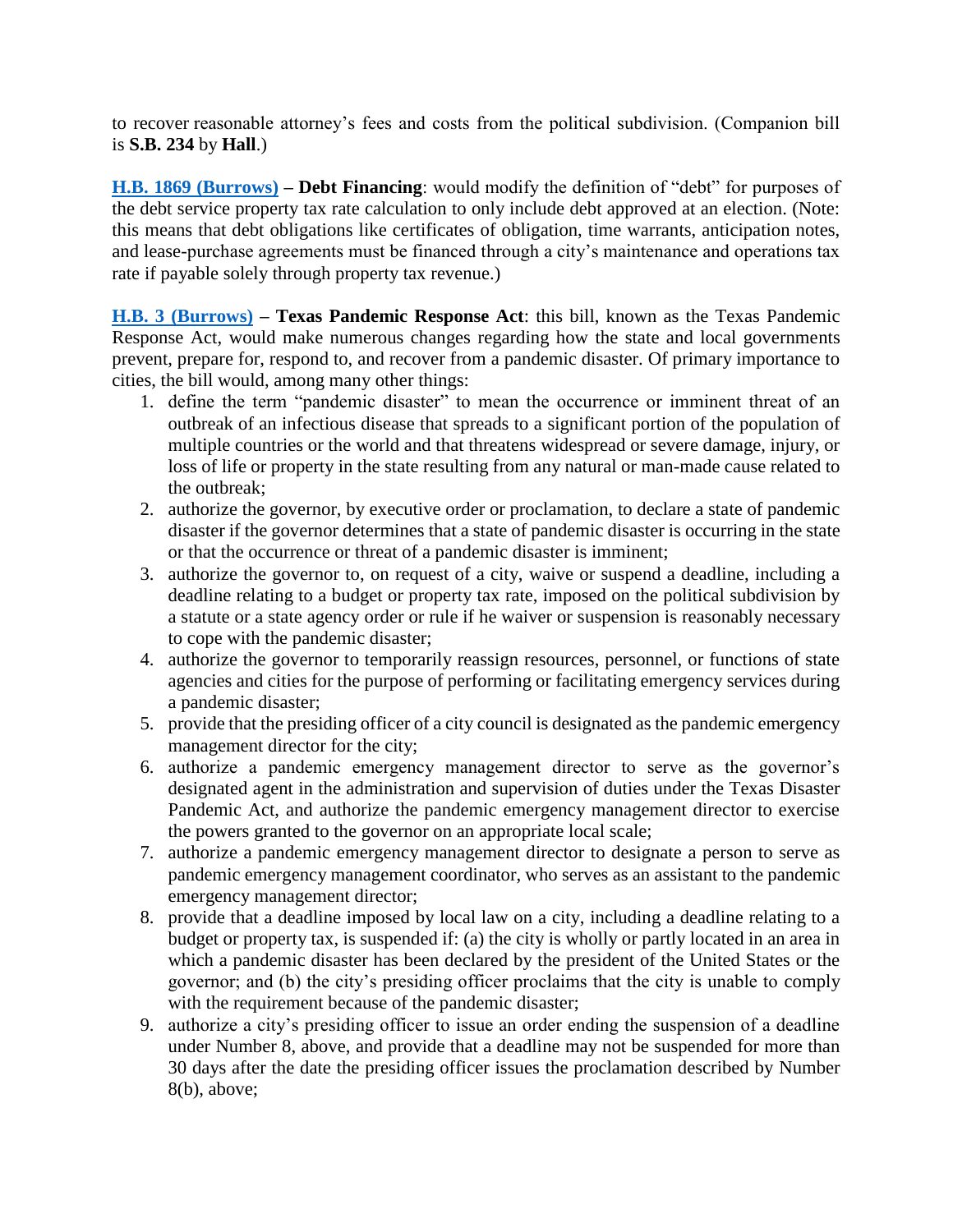- 10. provide that any local order or rule issued in response to a state or local state of pandemic disaster is superseded and void to the extent that it is inconsistent with orders, declarations, or proclamations issued by the governor or Department of State Health Services;
- 11. prohibit an election official of a political subdivision from seeking to alter, in response to a pandemic disaster, any voting standard practice, or procedure in a manner not otherwise expressly authorized by state law, unless the election official first obtains approval of the proposed alternation from the secretary of state by submitting a written request for approval to the secretary of state;
- 12. provide that if the governor issues a written determination finding that the presiding officer of a city council has taken issued an order requiring the closure of a private business in response to a pandemic, the city council for that city may not adopt a property tax rate for the current tax year that exceeds the lesser of the city's no-new-revenue tax rate or voterapproval tax rate for that tax year;
- 13. provide that, for a tax year in which the restriction in Number 12, above, applies to a city, the difference between the city's actual tax rate and voter-approval tax rate for purposes of calculating the city's unused increment rate is considered to be zero;
- 14. provide that a city is no longer subject to the limitation prescribed by Number 12, above, in the first tax year in which the governor rescinds the governor's written determination;
- 15. provide that a person commits an offense if the person violates a provision of the pandemic components of a state, local, or interjurisdictional emergency management plan or a rule, order, or ordinance adopted under those provisions, and that a violation is punishable by a fine only in an amount not to exceed \$1000 to be enforced by state and local officials; and
- 16. authorize the attorney general to provide legal counsel to a city subject to a declared state of pandemic disaster on issues related to pandemic disaster mitigation, preparedness, response, and recovery applicable to the area subject to the pandemic disaster declaration, if a request for legal counsel is submitted by the emergency management director or mayor of a city.

**[H.B. 1030 \(Shaheen\)](https://capitol.texas.gov/BillLookup/History.aspx?LegSess=87R&Bill=HB1030) – Newspaper Notice**: would: (1) allow a political subdivision to satisfy any law that requires notice to be published in a newspaper by publishing the notice in the following locations: (a) social media, free newspapers, school newspapers, a homeowners' association newsletter or magazine, utility bills, direct mailings, or any other form of media authorized by the comptroller; and (b) the internet websites maintained by the political subdivision and the comptroller; (2) provide that before providing notice under (1), a political subdivision must hold a public meeting about the alternative notice under (1)(a) and demonstrate that the circulation will be greater than the circulation of the newspaper with the greatest circulation in the political subdivision; (3) authorize the comptroller to grant a city's request for a waiver from  $(1)(b)$  if the city provides sufficient proof that Internet access is limited in the city, and if the comptroller grants the waiver, the city must provide additional notice on a public agenda board within the city; (4) require a city using alternative media described in (1)(a) to submit notice to the comptroller describing the alternative notice method in (1)(a) and certain other information; (5) authorize the comptroller to require a political subdivision to provide notice in a newspaper if the comptroller determines that the means under  $(1)(a)$  do not have greater circulation than a newspaper with the greatest circulation in the political subdivision; and (6) require the comptroller to prepare a report identifying and comparing the effectiveness of different methods of notice publication used by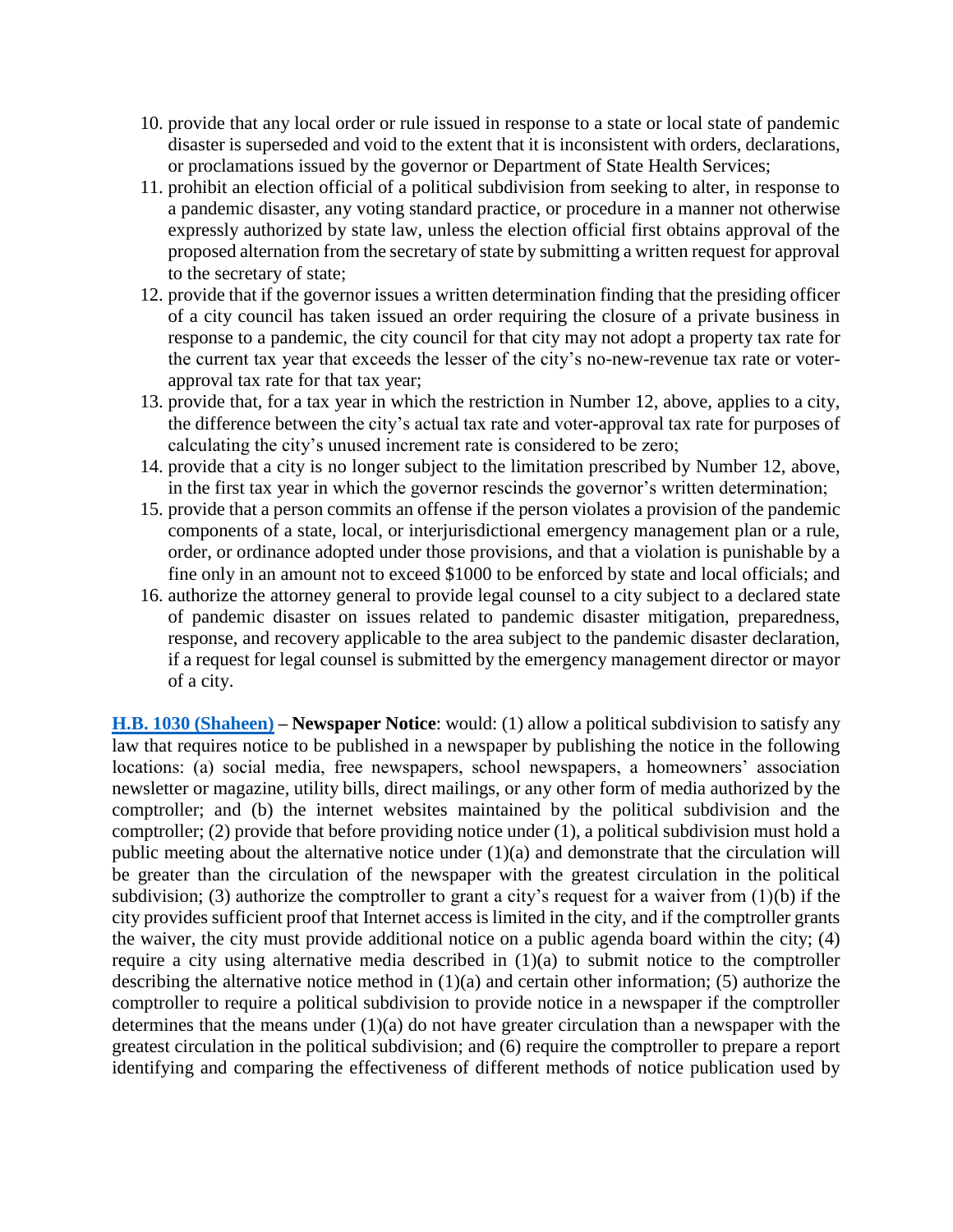political subdivisions and provide the report to the governor, lieutenant governor, and the speaker of the house.

**[H.B. 1241 \(Shine\)](https://capitol.texas.gov/BillLookup/History.aspx?LegSess=87R&Bill=HB1241) – Annexation of Rights-of-Way**: would provide that: (1) a city annexing an area on request of the owners, an area with less than 200 population by petition, an area with at least 200 population by election, or certain special districts may also annex with the area: (a) the right-of-way of a street, highway, alley or other public way or of a railway line spur, or roadbed that is contiguous to the city's boundaries and the area being annexed or a right-of-way described in (b); or (b) the right-of-way of a public road or highway connecting the area being annexed to the city by the most direct route; (2) a city may only annex a right-of-way described under (1) if the city: (a) provides written notice of the annexation to the owner of the right-of-way not later than the 61st day before the date of the proposed annexation; and (b) the owner of the right-ofway does not submit a written objection to the city before the date of the proposed annexation; and (3) certain width requirements do not apply to the annexation of a right-of-way under (1). (Companion bill is **S.B. 374** by **Seliger**.)

**[S.B. 402 \(Johnson\)](https://capitol.texas.gov/BillLookup/History.aspx?LegSess=87R&Bill=SB402) – Street Maintenance Sales Tax**: would, among other things, provide that: (1) for a city in which a majority of the voters voting in each of the last two consecutive elections concerning the adoption or reauthorization of the street maintenance sales tax favored adoption or reauthorization and in which the tax has not expired since the first of those two consecutive elections, the city may call an election to reauthorize the tax for a period of eight or ten years, instead of four years; and (2) revenue from the street maintenance sales tax may be used to maintain and repair: (a) a city street or sidewalk; and (b) a city water, wastewater, or stormwater system located in the width of a way of a city street. (Companion bill is **H.B. 1538** by **Julie Johnson**.)

**[H.B. 1888 \(Fierro\)](https://capitol.texas.gov/BillLookup/History.aspx?LegSess=87R&Bill=HB1888) – Open Meetings**: would: (1) authorize a governmental body to hold an open or closed meeting by conference call; (2) define "conference call" to mean a meeting held by telephone conference call, videoconference call, or telephone conference and videoconference call; (3) require that each part of a meeting held by conference call required to be open to the public shall: (a) be audible to the public; (b) be visible to the public if it is a videoconference call; and (c) have two-way communication with each participant; (4) provide that a member or employee of a governmental body may participate in a meeting by conference call only if the audio signal of the participant is heard live at the meeting; (5) provide that a member of a governmental body who participates in a meeting by conference call shall: (a) be counted as present at the meeting for all purposes; and (b) be considered absent from any portion of the meeting during which audio communication with the member is lost or disconnected, but allow the governmental body to continue the meeting if a quorum of the body continues to participate in the meeting; (6) provide that a governmental body may allow a member of the public to testify at a meeting by conference call; (7) provide that a meeting held by conference call is subject to the notice requirements applicable to other meetings and also must include certain instructions to the public; (8) require that a meeting held by conference call be recorded, and that the recording be made available to the public; and (9) require the Department of Information Resources by rule to specify minimum standards for the recording of a meeting held by conference call.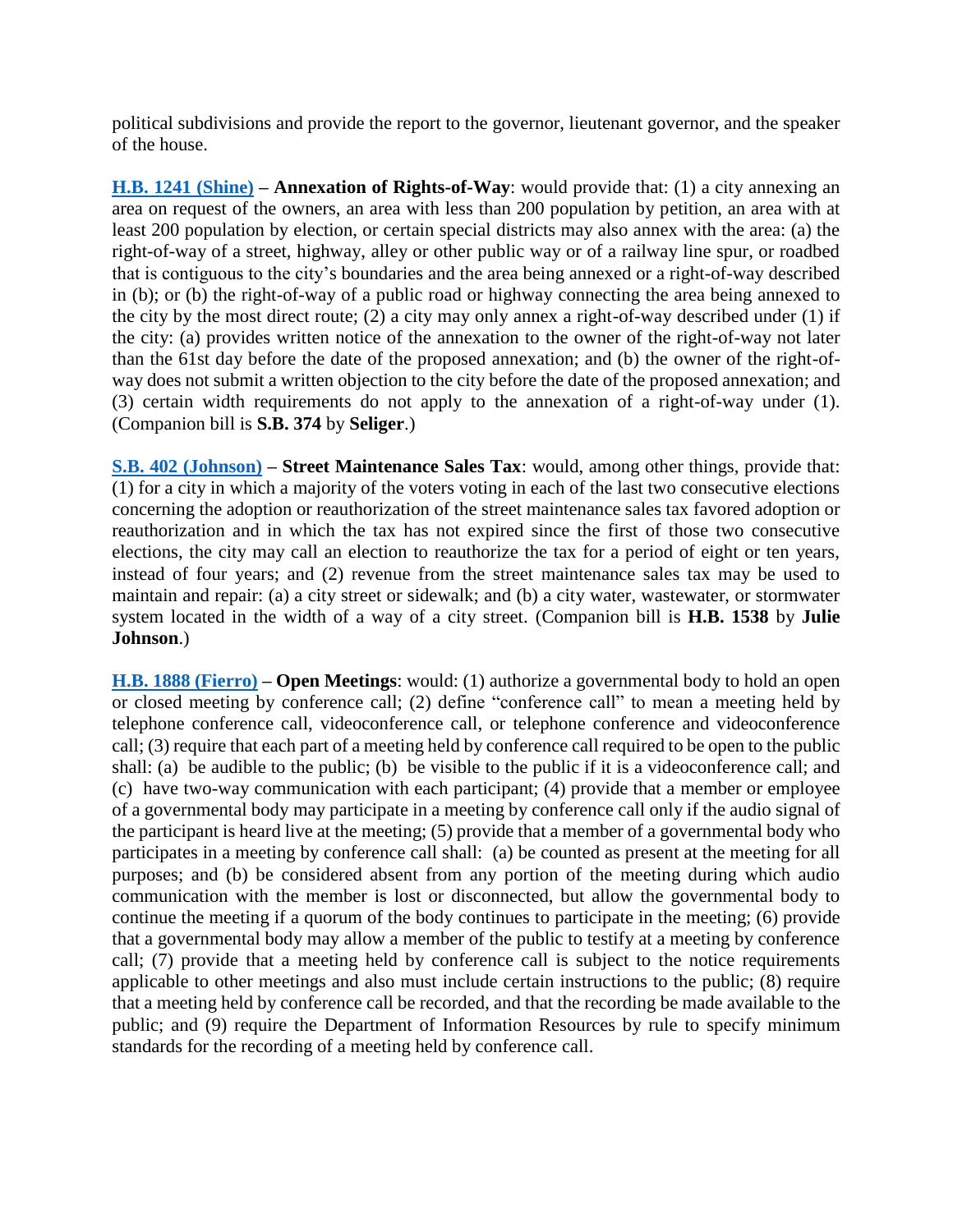**[S.B. 639 \(Menéndez\)](https://capitol.texas.gov/BillLookup/History.aspx?LegSess=87R&Bill=SB639) – Open Meetings**: would: (1) provide that, without regard to whether a member of the governmental body is participating in a meeting from a remote location by telephone conference call, a governmental body may allow a member of the public to speak at a meeting from a remote location by telephone conference call; (2) provide that, when a member of a governmental body loses audio or video during a videoconference meeting, the meeting may continue when a quorum of the body remain audible and visible to each other and, during the open portion of the meeting, to the public; (3) allow a meeting by videoconference so long as the presiding officer is present at a physical location open to the public where members of the public may observe and participate in the meeting; (4) set out the notice requirements for a videoconference meeting; and (5) provide that, without regard to whether a member of the governmental body is participating in a meeting from a remote location by videoconference call, a governmental body may allow a person to speak at a meeting from a remote location by videoconference call.

### **[H.B. 5 \(Ashby\)](https://capitol.texas.gov/BillLookup/History.aspx?LegSess=87R&Bill=HB5) – Broadband Development Office**: would, among other things:

- 1. require the governor's broadband development council to: (a) research the progress of deployment of broadband statewide and the purchase of broadband by residential and commercial customers; and (b) study industry and technology trends in broadband;
- 2. establish a broadband development office within the comptroller's office;
- 3. for purposes of the broadband development office, define "broadband service" as internet service with the capability of providing: (a) a download speed of 25 megabits per second or faster; and (b) an upload speed of three megabits per second or faster;
- 4. authorize the comptroller by rule to adjust the threshold speeds for broadband services defined in Number 3, above, if the Federal Communications Commission adopts upload or download threshold speeds for advanced telecommunications capability that are different from those listed in Number 3, above;
- 5. require the broadband development office to: (a) serve as a resource for information regarding broadband service in the state; (b) engage in outreach to communities regarding the expansion and adoption of broadband service and the programs administered by the office; and (c) serve as an information clearinghouse in relation to federal programs providing assistance to local entities with respect to broadband service;
- 6. require the broadband development office to create, update annually, and publish on the comptroller's website a map classifying each designated area in the state as: (a) an eligible area, if fewer than 80 percent of the addresses in the designated area have access to broadband service; or (b) an ineligible area, if 80 percent or more of the addresses in the designated area have access to broadband service;
- 7. require the map described in Number 6, above, to display: (a) the number of broadband service providers that serve each designated area; (b) for each eligible area, an indication of whether the area has access to Internet service that is not broadband service, regardless of the technology used to provide the service; and (c) each public school in the state and an indication of whether the area has access to broadband service;
- 8. provide that if information available from the Federal Communications Commission is not sufficient for the broadband development office to create or update the map, the office may request the necessary information from a political subdivision or broadband service provider, and the subdivision or provider may report the information to the office;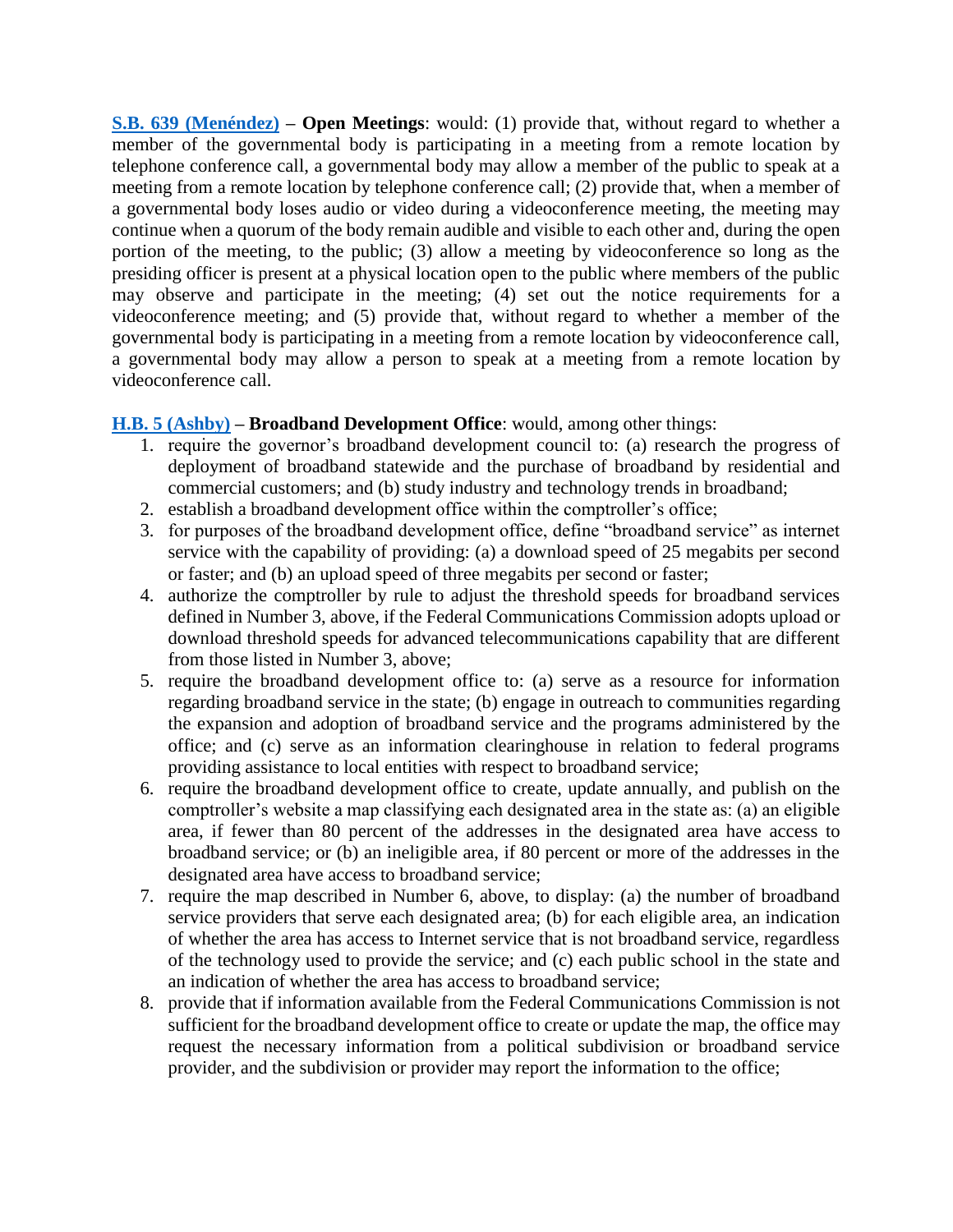- 9. establish a petition process, under which a political subdivision or broadband service provider may petition the broadband development office to re-designate designated area on the map as an eligible area or ineligible area;
- 10. require the broadband development office to establish a program to award grants, lowinterest loans, and other financial incentives to applicants for the purpose of expanding access to, and adoption of, broadband service in designated areas determined to be eligible areas;
- 11. require the broadband development office to establish and publish eligibility criteria for award recipients under Number 10, above, limiting grants, loans, and other financial incentives awarded to the program for use on capital expenses, purchase or lease of property, and other expenses, including backhaul and transport that will facilitate the provision or adoption of broadband service;
- 12. provide that the office may not award a grant, loan, or other financial incentive to a noncommercial provider of broadband service for an eligible area if a commercial provider of broadband service has submitted an application for the eligible area;
- 13. provide that an award granted under the broadband development program does not affect distributions received by a broadband provider from the state universal service fund;
- 14. require the broadband development office to prepare, update, and publish on the comptroller's Internet website a state broadband plan that establishes long-term goals for greater access to and the adoption of broadband service in Texas;
- 15. require the broadband development office, in developing the state broadband plan, to: (a) to the extent possible, collaborate with state agencies, political subdivisions, broadband industry stakeholders and representatives, and community organizations that focus on broadband services; (b) consider the policy recommendations of the governor's broadband development council; (c) favor policies that are technology-neutral and protect all members of the public; and (d) explore state and regional approaches to broadband development; and
- 16. establish the broadband development account in the state's general revenue fund consisting of: (a) appropriations of money to the account by the legislature; (b) gifts, donations, and grants, including federal grants; and (c) interest earned on the investment of the money in the account.

### (**H.B. 5** is similar, but not identical, to **S.B. 5** by **Nichols**.)

**[S.B. 861 \(Paxton\)](https://capitol.texas.gov/BillLookup/History.aspx?LegSess=87R&Bill=SB861) – Open Meetings**: would provide for remote meetings under the Open Meetings Act, and:

For city meetings held by telephone conference:

- 1. provide the governmental body is not prohibited from holding an open or closed meeting from one or more remote locations by telephone conference;
- 2. remove the requirement that an emergency or public necessity exist;
- 3. require the notice of the meeting: (a) include the statement "Telephone conference call under Section 551.125, Government Code" in lieu of the place of the meeting; (b) list each physical location where members of the public may listen to or participate in the meeting; (c) include access information for an audio feed of the meeting; and (d) if applicable,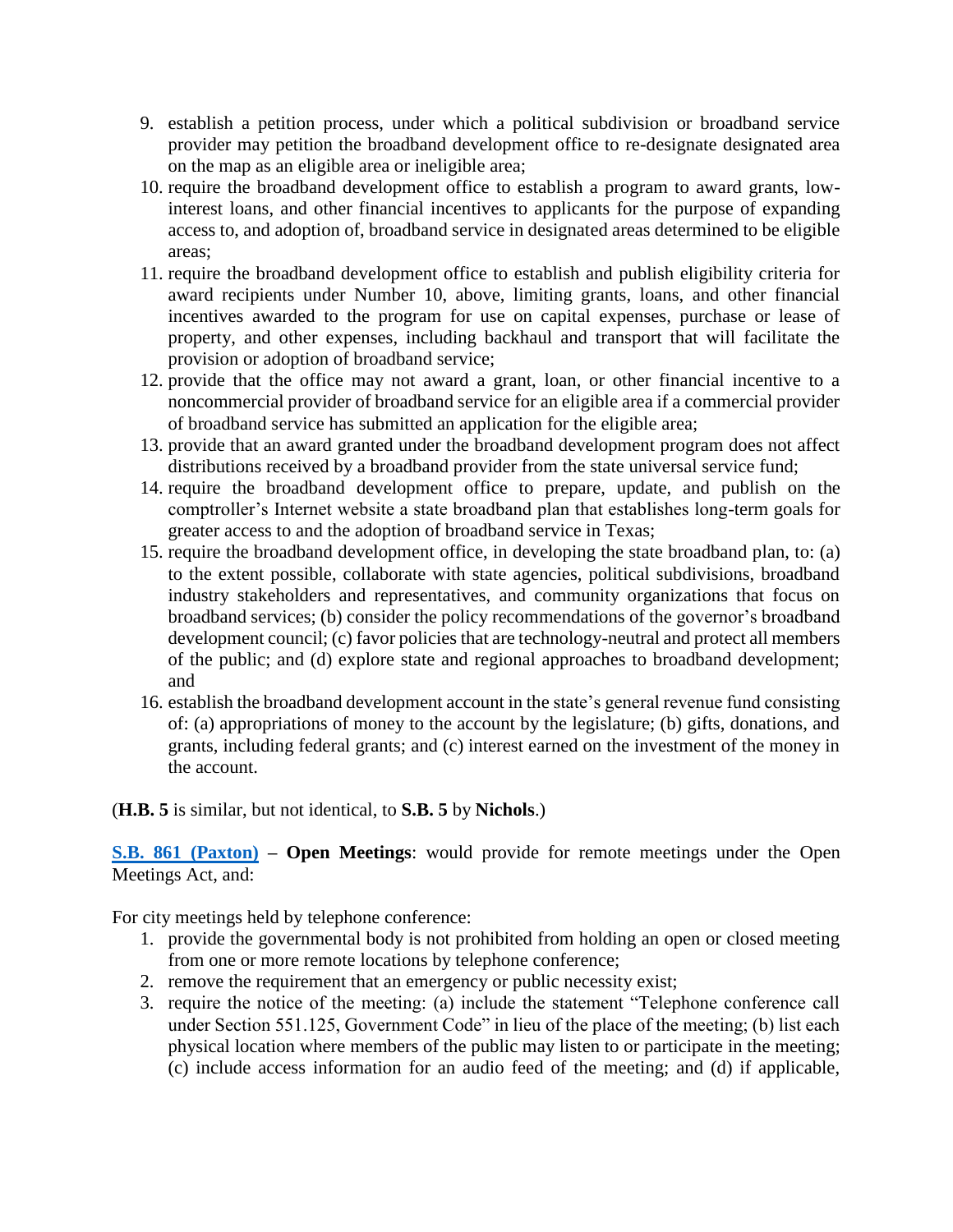include instructions for members of the public to provide testimony to the governmental body;

- 4. require that any method of access that is provided to the public for listening to or participating in the telephone conference call meeting be widely available at no cost to the public;
- 5. require that each part of the meeting that is required to be open to the public shall be audible to the public and shall be recorded, and the recording shall be made available to the public;
- 6. require the identification of each party to the telephone conference be clearly stated prior to speaking;
- 7. require that, if the governmental body prepares an agenda packet that would have been distributed to members of the public at a face-to-face meeting, the packet must be available electronically so that members of the public listening remotely can follow along with the meeting.

For city meetings held by videoconference:

- 1. provide the governmental body is not prohibited from holding an open or closed meeting from one or more remote locations by videoconference;
- 2. allow a member of the governmental body to participate remotely in a meeting by videoconference call if the audio feed and, if applicable, video feed of the member's or employee's participation complies with the other requirements for a videoconference meeting;
- 3. provide that a member of a governmental body who participates as described in Number 2, above, shall be counted as present at the meeting for all purposes;
- 4. provide that a member of a governmental body shall be considered absent from any portion of the meeting during which audio communication with the member is lost or disconnected, and that the body may continue the meeting only if members in a number sufficient to constitute a quorum remain audible and visible to each other and, during the open portion of the meeting, to the public;
- 5. require the notice of the meeting: (a) include the statement "Videoconference call under Section 551.127, Government Code" in lieu of the place of the meeting; (b) list each physical location where members of the public may observe or participate in the meeting; (c) include access information for both audio-only and audiovisual feeds of the meeting; and (d) if applicable, include instructions for members of the public to provide testimony to the governmental body;
- 6. require that any method of access that is provided to the public for the purpose of observing or participating in a meeting be widely available at no cost to the public;
- 7. require each portion of a meeting held by videoconference call that is required to be open to the public shall be audible and, if applicable, visible to the public;
- 8. provide that if a problem occurs that causes a meeting to no longer be audible to the public, the meeting must be recessed until the problem is resolved;
- 9. require an audio recording of the meeting, and that the recording be made available to the public;
- 10. provide that the face of each participant who is participating in the call using video communication, while that participant is speaking, be clearly visible and audible to each other participant, and during the open portion of the meeting, to the members of the public, including at any location described by Number 5(b);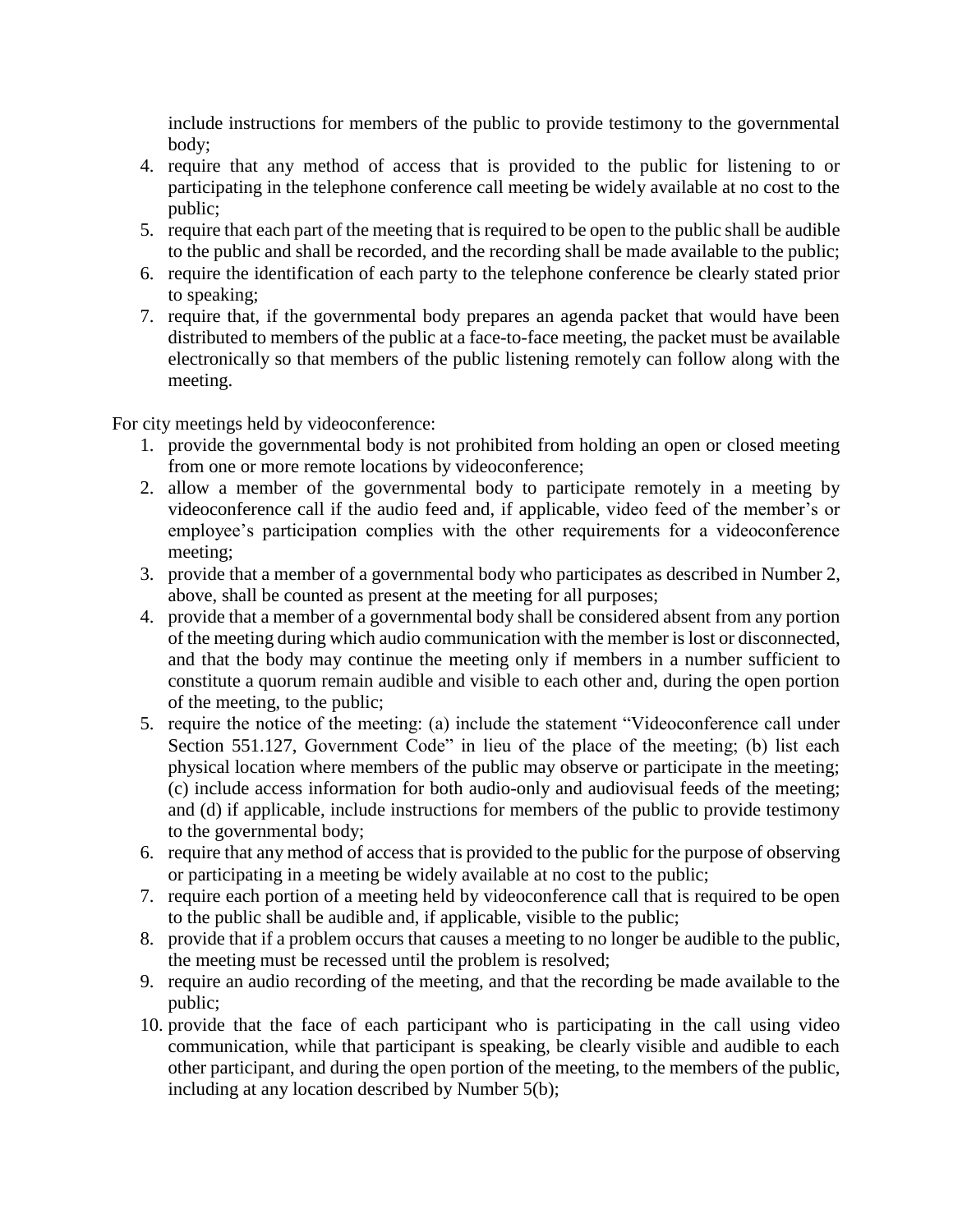- 11. provide that participant using solely audio communication: (a) shall, while speaking, be clearly audible to each other participant and, during the open portion of the meeting, to the members of the public, including at any location described by Number 5(b);
- 12. authorize the Department of Information by rule to specify minimum technical quality standards for the meeting, and require that access information described by Number 5(c) be of sufficient quality so that members of the public can observe the demeanor or hear the voice, as applicable, of each participant in the open portion of the meeting;
- 13. provide that a governmental body: (a) may allow a member of the public to testify at a meeting from a remote location by videoconference call; and (b) must allow a member of the public testify from a remote location using video or audio communication if holding a meeting by videoconference call where public testimony is taken; and
- 14. require that, if the governmental body prepares an agenda packet that would have been distributed to members of the public at a face-to-face meeting, the packet must be available electronically so that members of the public observing remotely can follow along with the meeting.

**[H.B. 2500 \(Bailes\)](https://capitol.texas.gov/BillLookup/History.aspx?LegSess=87R&Bill=HB2500) – Newspaper Notice**: would provide that a governmental entity or representative may publish notice on a third-party Internet website, as an alternative to certain newspaper notice requirements, if: (1) the governing body finds, after holding a public hearing on the matter that: (a) Internet publication of notices is in the public interest; (b) Internet publication of notices will not, after consideration of the level of Internet access in the applicable area, unreasonably restrict public access to the notices; and (c) the cost of publishing the notices in a newspaper exceeds the cost of Internet publication; (2) the governmental entity or representative posts the findings in (1) on the entity's or representative's website; and (3) the governmental entity or representative also prominently posts each notice for public review at the office location of the governmental entity or representative that is the most accessible to the intended recipients of the notice.

### **Stay Engaged During the Legislative Session: Grassroots Involvement Program**

During the upcoming Texas legislative session, Texas cities will face many challenges and opportunities. TML will need to mobilize our membership at key points during session. The Grassroots Involvement Program (GRIP) is one way to do so. Our GRIP survey focuses on a variety of items including your areas of expertise and involvement with other professional organizations. Most importantly, the GRIP survey asks how well you know various state legislators and if you are willing to communicate with those legislators during the session. With many unknowns on how the capitol will operate during a pandemic, TML's grassroots approach will be crucial to our efforts.

If you have a relationship with your legislator(s) or want to be more involved during session, please take the time to complete the [GRIP survey.](https://tml.co1.qualtrics.com/jfe/form/SV_bynhW1yMazt7rV3) Past efforts have proven that such participation is a highly effective tool.

We ask that you complete the survey as soon as possible.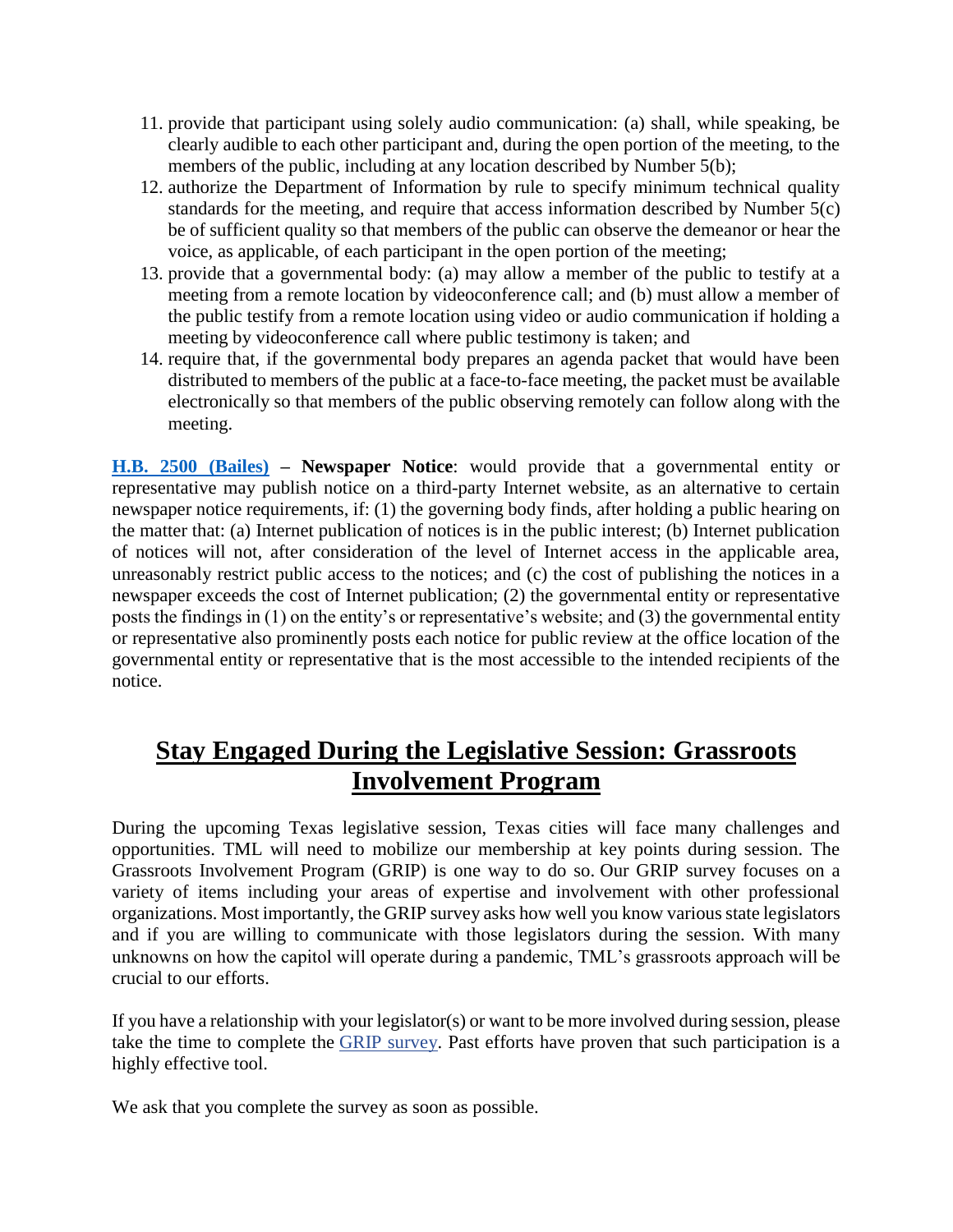# **City Officials Testify**

When the legislature is in session, nothing compares to the effectiveness of city officials testifying at the Capitol. City officials who take the time to attend legislative committee meetings – whether virtually or by traveling to Austin – to speak out on important city issues should be applauded by us all. The League extends its thanks to all those who are vigilantly representing cities during this session. If we missed your testimony let us know by an email to [ford@tml.org,](mailto:ford@tml.org) and we will recognize you in next week's edition.

The following officials testified in committee hearings held March 8 through March 13:

- Shannon Sims, Animal Care Services, City of San Antonio
- Hope Wells, Corporate Council, San Antonio Water System
- Patel Davis, Mayor's Office of Human Trafficking and Domestic Violence, City of Houston
- Tammy Embrey, Director of Intergovernmental Relations, City of Corpus Christi
- Greg Meszaros, Director, Austin Water, City of Austin
- Robert Puente, President/CEO, San Antonio Water System
- Terry Lowery, Department Director, City of Dallas Water Utilities
- Carol Haddock, Director, Houston Public Works
- Betsy Price, Mayor, City of Fort Worth
- Nicole Ferrini, Chief Resilience Officer, City of El Paso

### **City-Related Bills Filed**

(Editor's Note: You will find all of this session's city-related bill summaries online at [https://www.tml.org/DocumentCenter/View/2507/City-Related-Bills.](https://www.tml.org/DocumentCenter/View/2507/City-Related-Bills))

#### **Property Tax**

**H.B. 3260 (Thierry) – Property Tax Reforms**: this bill is titled the Texas Homeowners Tax Relief Act. The bill would, among other things:

- 1. provide that the compensation for an attorney that represents a taxing unit to enforce the collection of delinquent taxes may not exceed 15 percent of the delinquent tax, penalty, and interest collected;
- 2. authorize the governing body of a taxing unit to adopt a property tax exemption of either a percentage of the appraised value of an individual's residence homestead or a portion, expressed as a dollar amount, of the appraised value of an individual's residence homestead, but not both, with any dollar amount exemption being not less than \$5,000 or more than \$100,000;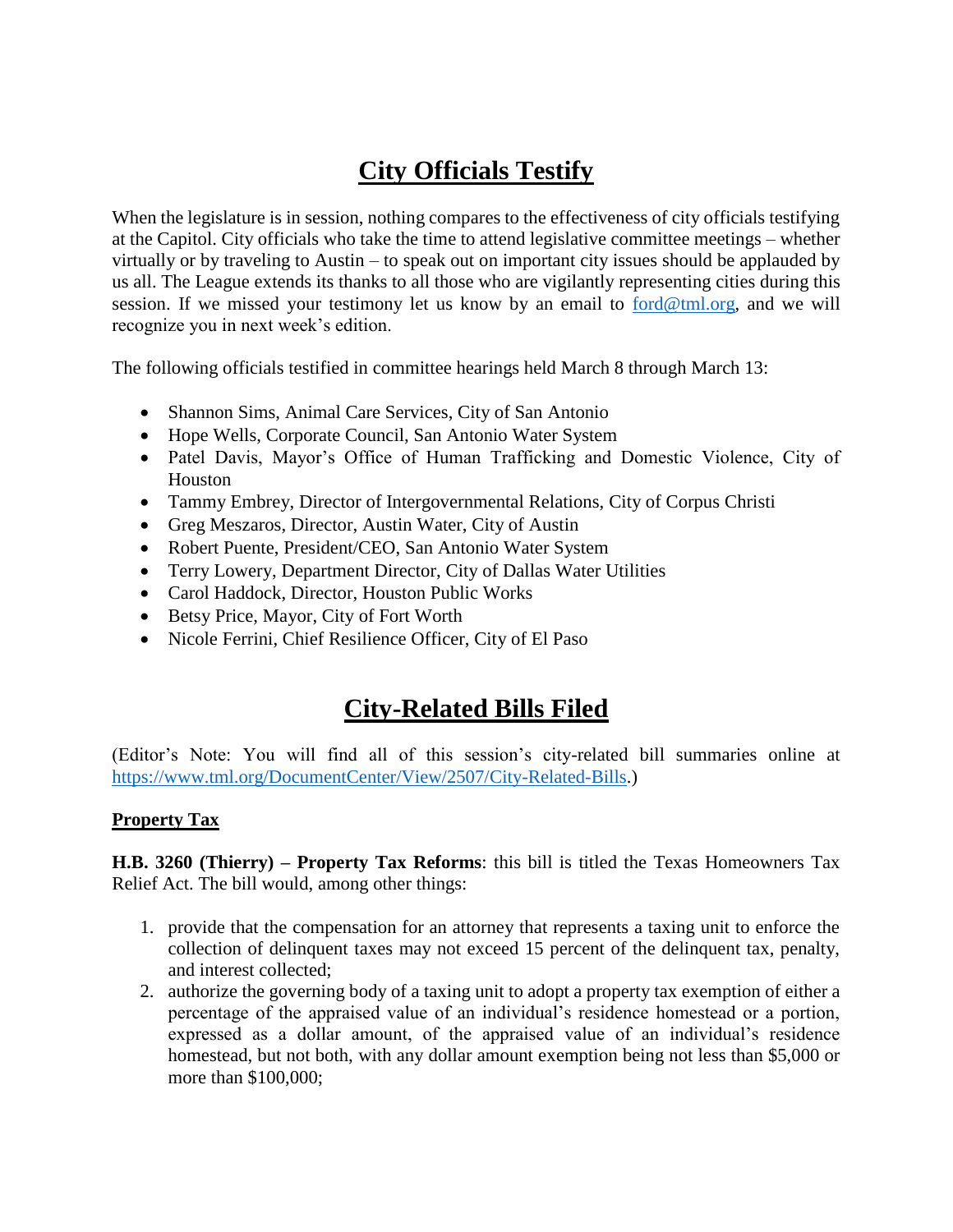- 3. authorize the commissioners court of a county to call an election to permit the voters of the county to determine whether a person must disclose the sales price of real property under certain circumstances to be used for property tax appraisal purposes;
- 4. require a property tax bill to include information relating to the average homestead exemption cost for real property;
- 5. provide that, in a property tax protest or appeal on the grounds of unequal appraisal of property based upon the value relative to the median appraised value of a reasonable number of comparable properties, the property in question must: (a) qualify as a residence homestead for the relevant tax year; or (b) have an appraised value of \$250,000 or less;
- 6. provide that, in a property tax protest or appeal on the grounds of unequal appraisal of property, the challenge must be determined in favor of the protesting party unless the appraisal district establishes that the appraisal ratio of the property is equal to or less than the median level of appraisal of a reasonable and representative sample of comparable properties in the appraisal district; and
- 7. provide that a political subdivision is generally not required to pay for a mandate unless: (a) the political subdivision determines that it can do so without raising its ad valorem tax rate to pay for the mandate; or (b) the legislature appropriates or otherwise provides for payment or reimbursement to the political subdivision of the costs that will be incurred by the political subdivision in complying with the mandate.

(See **H.J.R. 129**, below.)

**H.B. 3317 (Metcalf) – Appraisal Cap**: would expand the application of the ten percent appraisal cap to all real property. (See **H.J.R. 131**, below.)

**H.B. 3321 (Metcalf) – Appraisal Cap**: would reduce the property tax appraisal cap on residence homesteads from ten to five percent. (Companion bill is **S.B. 489** by **Kolkhorst**.) (See **H.J.R. 132**, below.)

**H.B. 3359 (Rodriguez) – Property Tax Exemption**: would: (1) authorize the governing body of a taxing unit other than a school district to adopt a residence homestead property tax exemption, expressed as a dollar amount, of a portion of an individual's residence homestead if the exemption is adopted by the governing body before July  $1<sup>st</sup>$  in the manner provided by law for official action; (2) provide that the amount of the exemption is \$5,000 of the appraised value of the residence homestead, except that if the average market value of residence homesteads in the taxing unit in the tax year in which the exemption is adopted exceeds \$25,000, the governing body may authorize an exemption in a larger dollar amount not to exceed an amount equal to 20 percent of the average market value of residence homesteads in the taxing unit in the tax year in which the exemption is adopted; (3) provide that, for a taxing unit that has ceased granting a percentage-based homestead exemption and adopted an exemption under (1), an individual who would have been entitled to a percentage-based residence homestead exemption had the governing body not ceased granting the exemption is entitled to continue to receive the percentage-based exemption in lieu of the dollaramount homestead exemption if the individual otherwise qualifies for the exemption and the amount of the percentage-based exemption exceeds the amount of the dollar-amount exemption; (4) for purposes of calculating the "current total value" for use in adopting a property tax rate, provide that a governing body that has adopted an exemption under (1) generally includes the total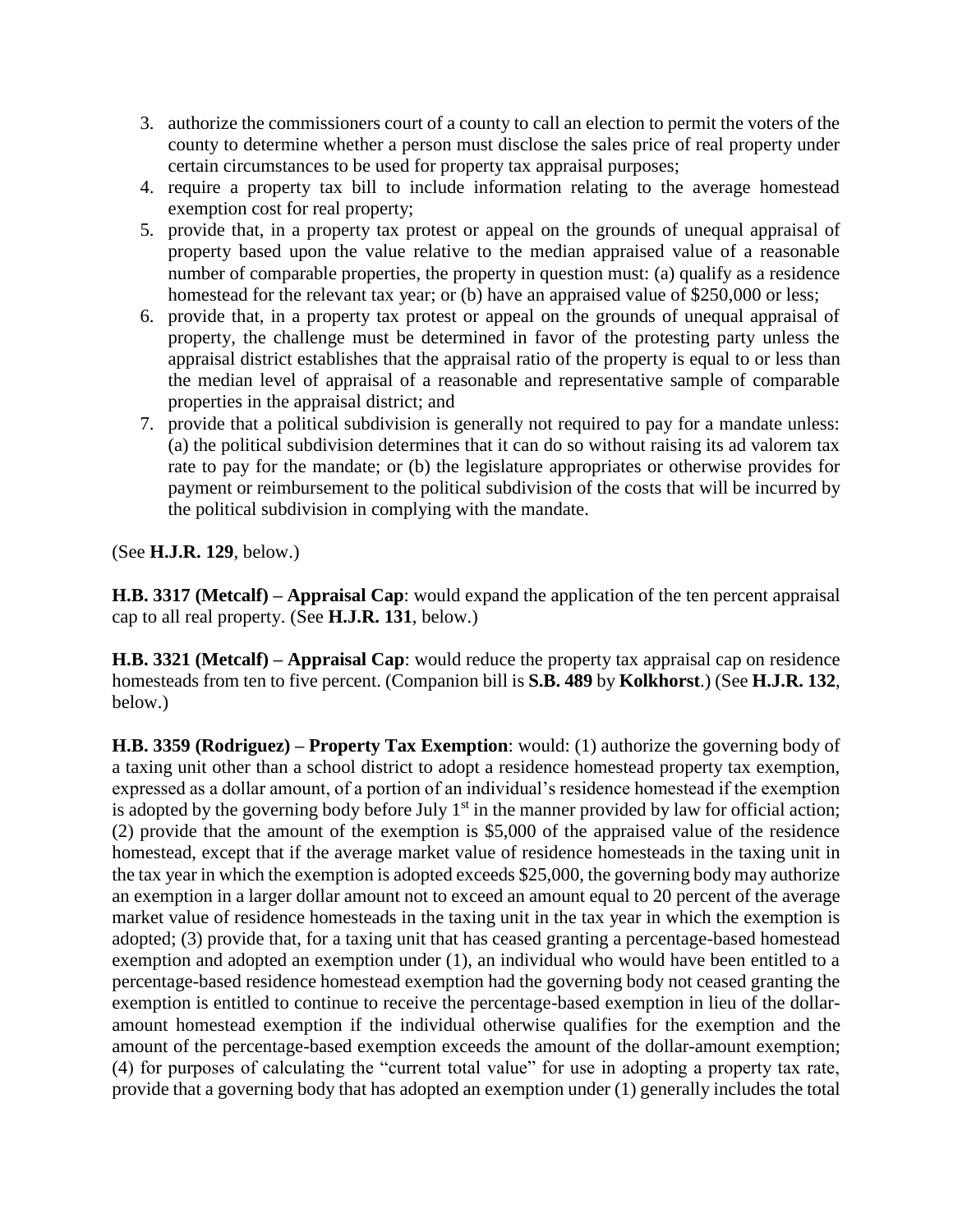dollar amount of the exemptions granted; and (5) provide that an exemption granted under (1) is not included in the term "lost property levy" for purposes of calculating a property tax rate. (See **H.J.R. 136**, below.)

**H.B. 3376 (Meyer) – Tax Rate Calculation in Disaster Area**: would, among other things: (1) repeal existing law relating to the calculation of a tax rate in a disaster area; (2) provide that the governing body of a taxing unit may direct the designated officer or employee to calculate the voter-approval tax rate of the taxing unit in the manner provided for a special taxing unit (an eight percent voter-approval rate) if any part of the taxing unit is located in an area declared a disaster area during the current tax year by the governor or by the president of the United States and the disaster caused physical damage to property located in the taxing unit; (3) require the designated officer or employee to continue calculating the voter-approval tax rate in the manner provided by (2), above, until the earlier of: (a) the first tax year in which the total taxable value of property taxable by the taxing unit as shown on the appraisal roll for the taxing unit submitted by the assessor for the taxing unit to the governing body exceeds the total taxable value of property taxable by the taxing unit on January 1 of the tax year in which the disaster occurred; or (b) the third year after the tax year in which the disaster occurred; (4) provide that when increased expenditure of money by a taxing unit other than a school district is necessary to respond to disaster, including a tornado, hurricane, flood, wildfire, or other calamity, but not including a drought, epidemic, or pandemic, that has impacted the taxing unit and the governor has declared any part of the area in which the taxing unit is located as a disaster area, an election is not required to approve a tax rate exceeding the voter-approval tax rate or de minimis tax rate, as applicable, for the year following the year in which the disaster occurs; and (5) if a taxing unit adopts a tax rate under (4), the amount by which the rate exceeds the taxing unit's voter-approval tax rate for that tax year may not be considered when calculating the taxing unit's voter-approval tax rate for the tax year following the year in which the taxing unit adopts the rate. (Companion bill is **S.B. 1438** by **Bettencourt**.)

**H.B. 3437 (Goldman) – Property Tax Freeze**: would expand the existing law authorizing cities to adopt a property tax freeze on the residence homestead of individuals who are elderly or disabled and their surviving spouses to all taxing units other than school districts. (See **H.J.R. 141**, below.)

**H.B. 3439 (Deshotel) – Property Tax Appraisal**: would, among other things, modify the appraisal of certain nonexempt property used for low-income or moderate-income housing if the property in question is under construction or has not reached stabilized occupancy on January 1 of the tax year in which the property is appraised.

**H.B. 3490 (Deshotel) – Installment Payments**: would authorize a person to pay a taxing unit's property taxes in 12 or 18 equal installments, without penalty or interest, if the property: (1) is used for residential purposes; (2) has fewer than five living units; and (3) is leased or rented to a tenant who: (a) as a result of the COVID-19 pandemic has defaulted on the tenant's obligation to pay rent on the property; and (b) may not be evicted from the property under a local, state, or federal order limiting or prohibiting evictions for a specified period.

**H.B. 3509 (Meyer) – Appraisal Process**: would make several changes to the property tax appraisal process, including: (1) imposing term limits on appraisal district board of directors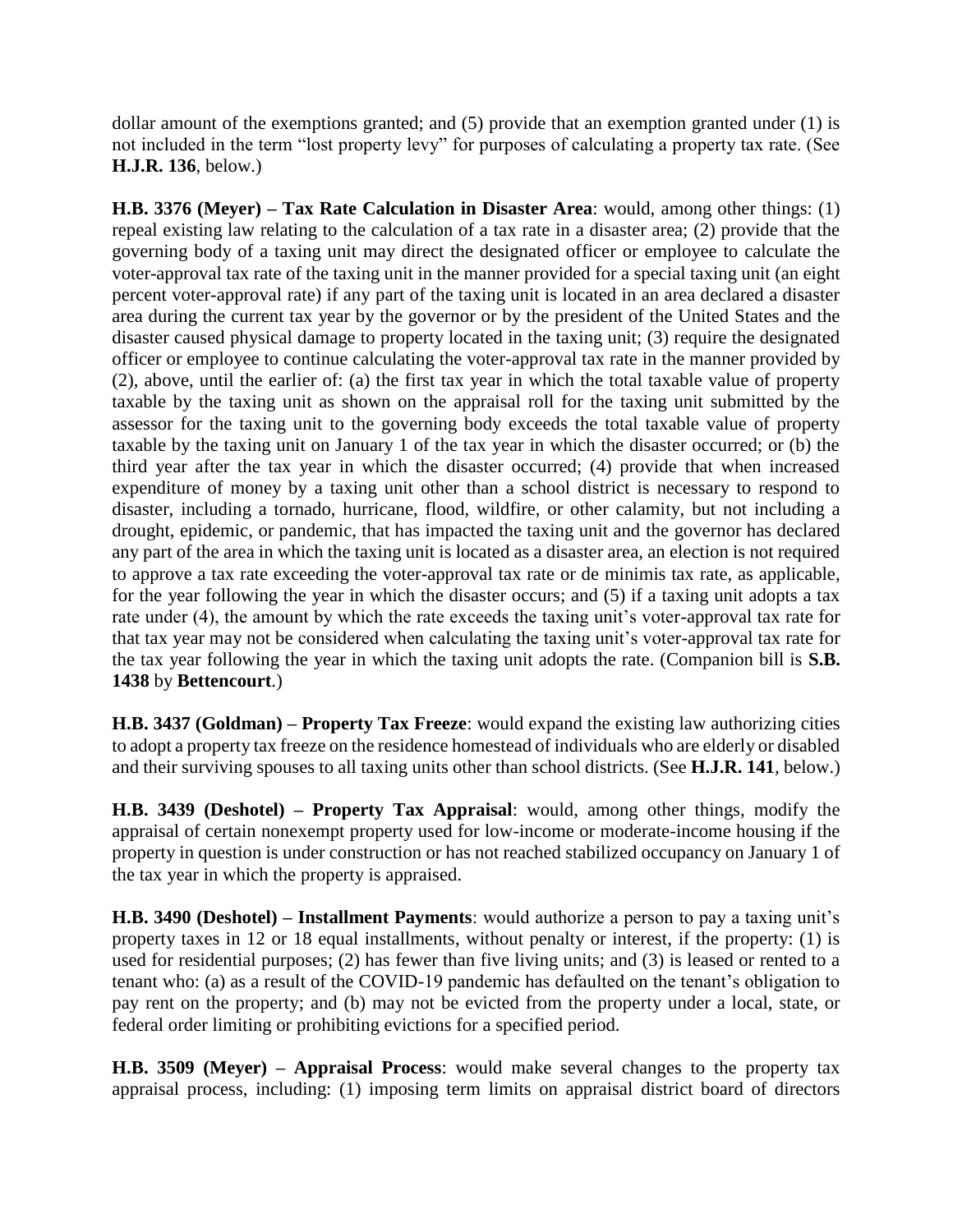members; (2) prohibiting certain former employees of an appraisal district from later serving on an appraisal district board of directors; (3) prohibiting certain former members of the appraisal review board from serving as an employee of the appraisal district; (4) imposing a 90-day time limit on various determinations that a chief appraiser can make on certain exemptions and other appraisal applications; and (5) limiting the ability of a chief appraiser to offer evidence at certain protest and appraisal hearings in support of modifying or denying an application. (Companion bill is **S.B. 63** by **Nelson**.)

**H.B. 3585 (Meyer) – Appraisal Districts**: would, among other things, authorize a local governmental entity to request from the Texas Department of Licensing and Regulation (TDLR) information on a registered professional appraiser the entity is considering for appointment as chief appraiser of the entity's appraisal district; and (2) require TDLR to inform the entity of a notation of noncompliance if the appraiser, during two or more previous reviews, served as chief appraiser of an appraisal district that TDLR determined had failed to comply with the comptroller's recommendations. (Companion bill is **S.B. 916** by **Seliger**.)

**H.B. 3610 (Gervin-Hawkins) – Property Tax Exemption**: would, among other things, exempt property owned or leased by an open-enrollment charter school from property taxes.

**H.B. 3629 (Bonnen) – Property Tax Deferral**: would, among other things, provide that a taxing unit may not file suit to collect delinquent taxes on the residence homestead of an elderly or disabled person or disabled veteran, and the property may not be sold at a sale to foreclose the lien, until the  $181<sup>st</sup>$  day after the date the collector for the taxing unit delivers a notice of delinquency of the taxes following the date the individual no longer owns and occupies the property as a residence homestead.

**H.B. 3680 (Shine) – Tax Rate Notice**: would require certain existing property tax rate notices to contain a statement encouraging taxpayers to visit a website collecting property tax database information to read as follows: "Visit PropertyTaxes.Texas.gov to find a link to your local property tax database on which you can easily access information regarding your property taxes, including information about proposed tax rates and scheduled public hearings of each entity that taxes your property." (Companion bill is **S.B. 1434** by **Bettencourt**.)

**H.J.R. 129 (Thierry) – Homestead Exemption**: would amend the Texas Constitution to: (1) authorize the governing body of a taxing unit to exempt from property taxation a portion, expressed as a dollar amount, of the market value of the residence homestead of a married or unmarried adult, including one living alone; and (2) provide that the amount of the exemption in (1) may not be less than \$5,000 or more than \$100,000. (See **H.B. 3260**, above.)

**H.J.R. 131 (Metcalf) – Appraisal Cap**: would amend the Texas Constitution to authorize the legislature to expand the application of the ten percent appraisal cap on residence homesteads to all real property. (See **H.B. 3317**, above.)

**H.J.R. 132 (Metcalf) – Appraisal Cap**: would amend the Texas Constitution to authorize the legislature to reduce the property tax appraisal cap on residence homesteads from ten to five percent. (See **H.B. 3321**, above.)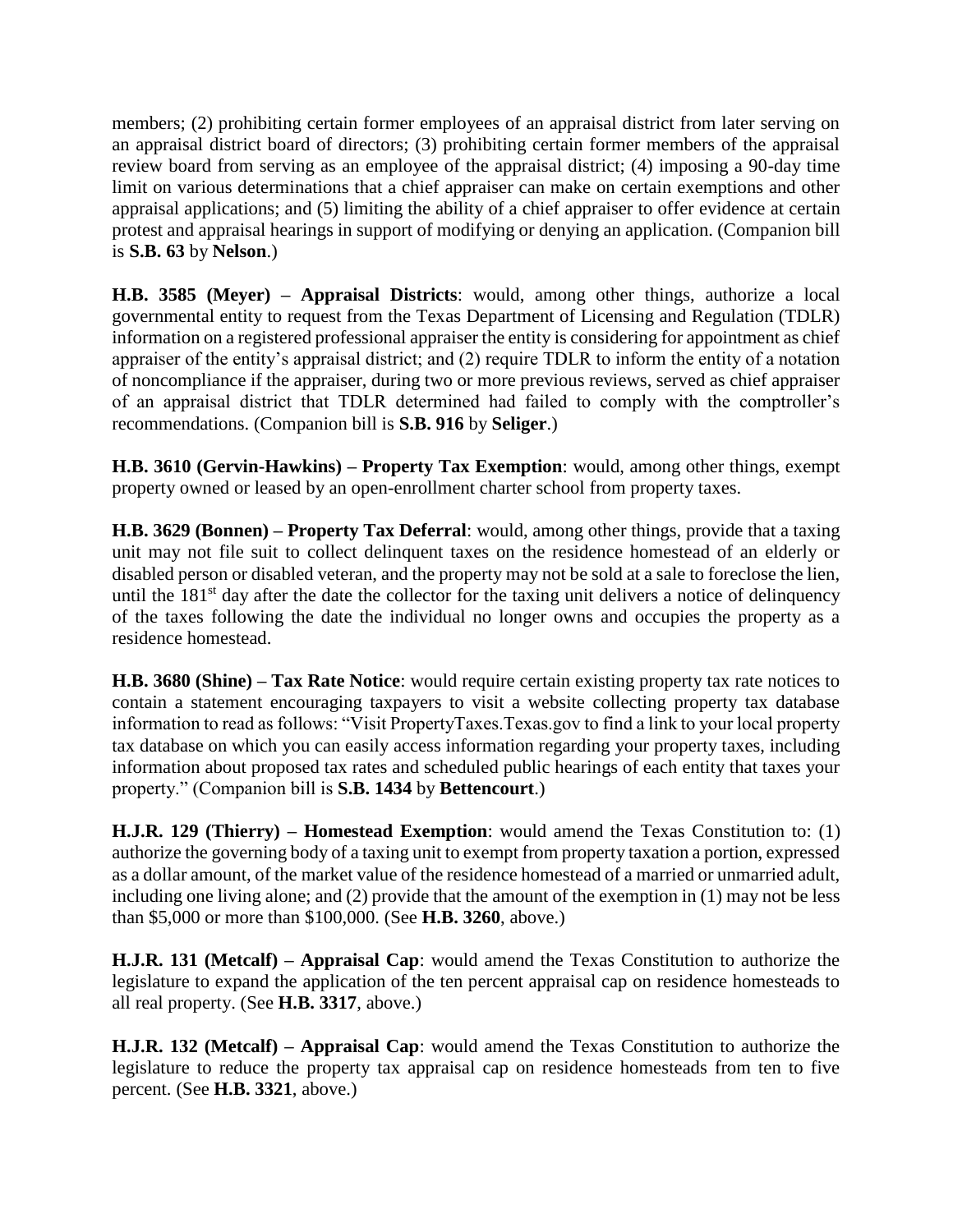**H.J.R. 136 (Rodriguez) – Property Tax Exemption**: would amend the Texas Constitution to: (1) authorize the governing body of a taxing unit other than a school district to adopt a residence homestead property tax exemption, expressed as a dollar amount, of a portion of an individual's residence homestead if the exemption is adopted by the governing body in the manner provided by law for official action; (2) provide that the amount of the exemption is \$5,000 of the appraised value of the residence homestead, except that if the average market value of residence homesteads in the taxing unit in the tax year in which the exemption is adopted exceeds \$25,000, the governing body may authorize an exemption in a larger dollar amount not to exceed an amount equal to 20 percent of the average market value of residence homesteads in the taxing unit in the tax year in which the exemption is adopted; (3) provide that the legislature by general law may prohibit the governing body of a political subdivision that adopts an exemption under (1) from reducing the amount of or repealing the exemption; and (4) provide that, for a taxing unit which has ceased granting a percentage-based homestead exemption and adopted an exemption under (1), an individual who would have been entitled to a percentage-based residence homestead exemption had the governing body not ceased granting the exemption is entitled to continue to receive the percentage-based exemption in lieu of the dollar-amount homestead exemption if the individual otherwise qualifies for the exemption and the amount of the percentage-based exemption exceeds the amount of the dollar-amount exemption. (See **H.B. 3359**, above).

**H.J.R. 141 (Goldman) – Property Tax Freeze**: would amend the Texas Constitution to authorize a political subdivision other than a school district to adopt a property tax freeze on the residence homestead of individuals who are elderly or disabled and their surviving spouses. (Note: Cities already have this authority. H.J.R. 141 would expand the authority to additional political subdivisions that levy property taxes.) (See **H.B. 3437**, above.)

**S.B. 1421 (Bettencourt) – Property Tax Appraisal**: would, among other things, authorize the appraisal review board, on the motion of the chief appraiser or of a property owner, to direct by written order changes in the appraisal roll or related appraisal records under certain circumstances for the current tax year and for either of the two preceding tax years to correct an inaccuracy in the appraised value of the owner's tangible personal property that is the result of an error or omission in a rendition statement or property report filed for the applicable tax year. (Companion bill is **H.B. 1628** by **Raymond**.)

**S.B. 1423 (Bettencourt) – Prepayment of Property Taxes**: would, among other things: (1) at the request of a property owner, require the collector for a taxing unit to enter a contract with the property owner under which the property owner deposits money in an escrow account maintained by the collector to provide for the payment of property taxes collected by the collector on any property the person owns; (2) provide that a contract under (1), above, must allow the property owner to make deposits to the escrow account at any time until the earlier of the following occurs: (a) the estimated amount of taxes as provided in the contract accrues in the account; or (b) the tax bill for the property is prepared; (3) require the collector, upon request by a property owner to establish an escrow account, to estimate the amount of taxes to be imposed on the property by the affected taxing units in that year and include that amount in the contract to establish the escrow account; (4) provide that the contract under (1), above, may not require the property owner to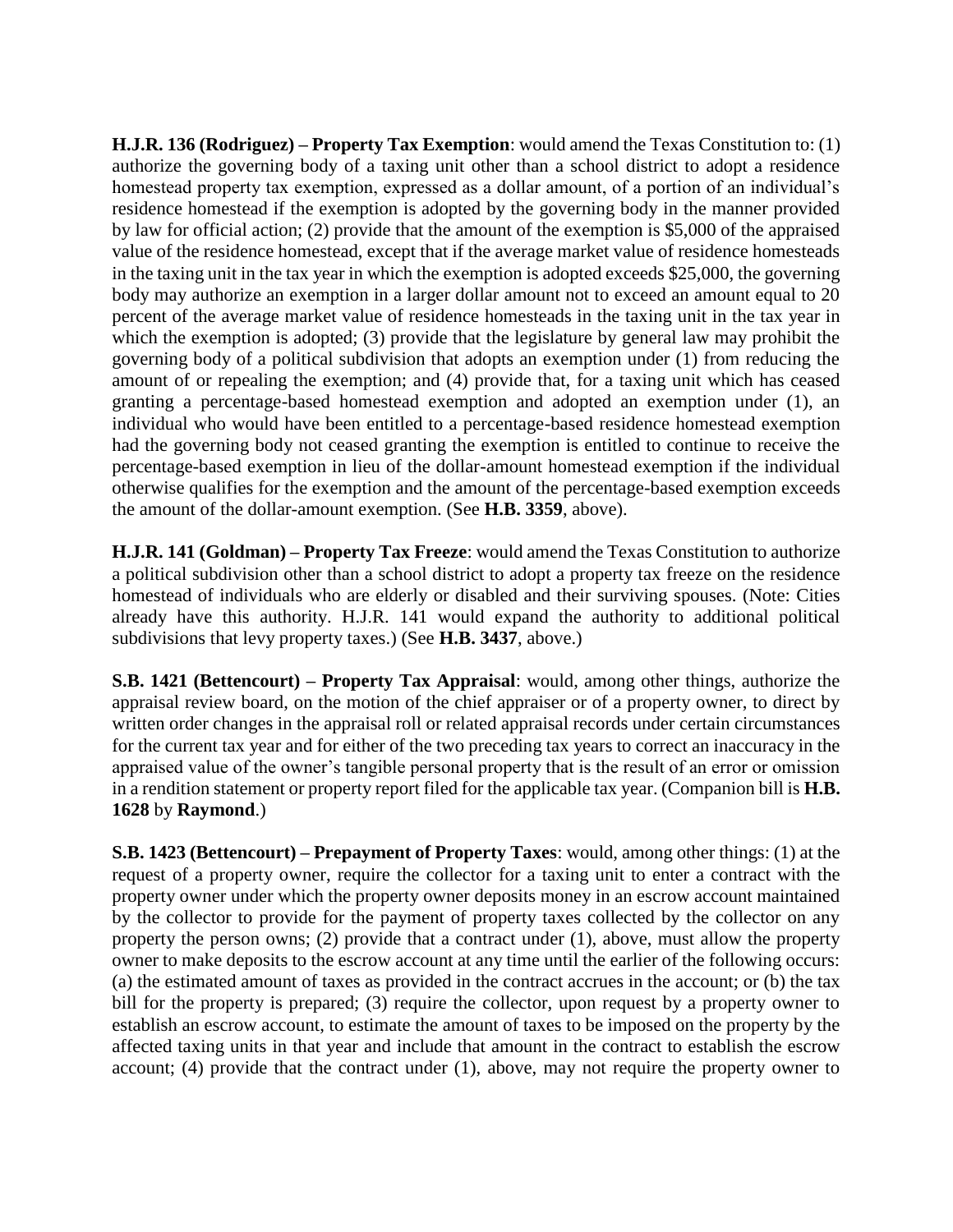comply with a schedule of deposits or prescribe a minimum amount that must be deposited to the escrow account.

**S.B. 1424 (Bettencourt) – Tax Rate Adoption**: would, among other things: (1) provide that a city council must adopt a tax rate that exceeds the voter-approval tax rate before August 15; and (2) make conforming changes to other relevant dates affecting the city's adoption of a tax rate, including: (a) moving the date by which the appraisal review board must substantially complete their work for purposes of certifying the appraisal roll from July 20 to July 5; (b) moving the date by which the chief appraiser must prepare and certify the appraisal roll or a certified estimate of the taxable value of property from July 25 to July 10; and (c) moving the date by which the designated officer or employee must submit tax rates to the city council from August 7 to July 22.

**S.B. 1427 (Bettencourt) – Property Tax Exemption**: would clarify that the temporary property tax exemption for a portion of the appraised value of property damaged by a disaster only applies when there is physical damage to a property caused by a disaster.

**S.B. 1428 (Bettencourt) – Property Tax Adoption Following Disaster**: would clarify that the authority of a taxing unit to adopt a tax rate exceeding the voter-approval tax rate or de minimis tax rate, as applicable, without holding an automatic election when an increased expenditure of money is necessary to respond to a disaster does not apply to an epidemic.

**S.B. 1429 (Bettencourt) – Property Tax Rate Notice**: would, for a city with a population of less than 30,000 that is not required to hold a tax rate election and for which the qualified voters may not petition to hold an election, establish alternate provisions for notice of the property tax rate when the de minimis tax rate of the city exceeds the voter-approval tax rate. (Companion bill is **H.B. 2429** by **Meyer**.)

**S.B. 1434 (Bettencourt) – Tax Rate Notice**: would require certain existing property tax rate notices to contain a statement encouraging taxpayers to visit a website collecting property tax database information to read as follows: "Visit PropertyTaxes.Texas.gov to find a link to your local property tax database on which you can easily access information regarding your property taxes, including information about proposed tax rates and scheduled public hearings of each entity that taxes your property." (Companion bill is **H.B. 2723** by **Meyer** and **H.B. 3680** by **Shine**.)

**S.B. 1438 (Bettencourt) – Tax Rate Calculation in Disaster Area**: would, among other things: (1) repeal existing law relating to the calculation of a tax rate in a disaster area; (2) provide that the governing body of a taxing unit may direct the designated officer or employee to calculate the voter-approval tax rate of the taxing unit in the manner provided for a special taxing unit (an eight percent voter-approval rate) if any part of the taxing unit is located in an area declared a disaster area during the current tax year by the governor or by the president of the United States and the disaster caused physical damage to property located in the taxing unit; (3) require the designated officer or employee to continue calculating the voter-approval tax rate in the manner provided by (2), above, until the earlier of: (a) the first tax year in which the total taxable value of property taxable by the taxing unit as shown on the appraisal roll for the taxing unit submitted by the assessor for the taxing unit to the governing body exceeds the total taxable value of property taxable by the taxing unit on January 1 of the tax year in which the disaster occurred; or (b) the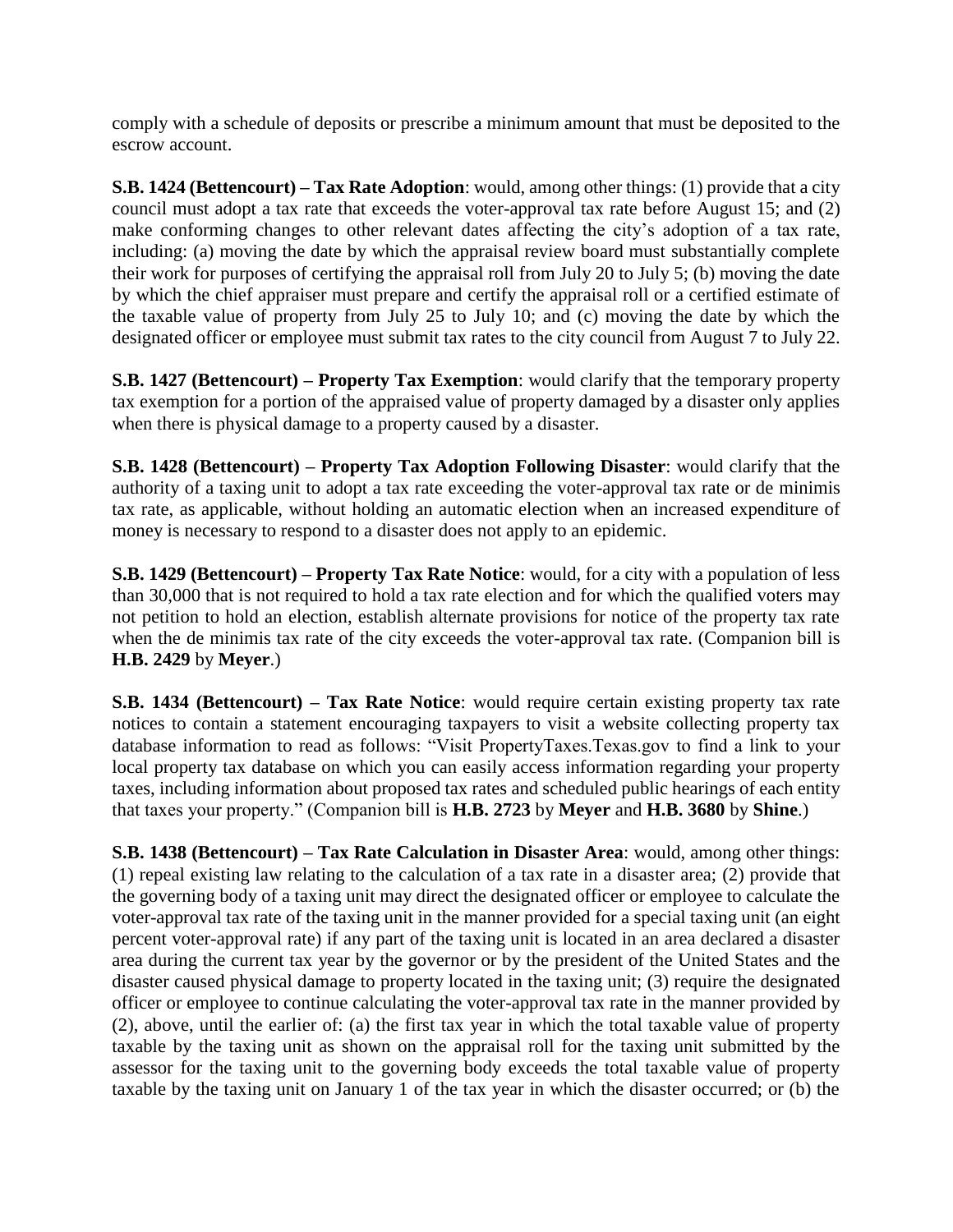third year after the tax year in which the disaster occurred; (4) provide that when increased expenditure of money by a taxing unit other than a school district is necessary to respond to disaster, including a tornado, hurricane, flood, wildfire, or other calamity, but not including a drought, epidemic, or pandemic, that has impacted the taxing unit and the governor has declared any part of the area in which the taxing unit is located as a disaster area, an election is not required to approve a tax rate exceeding the voter-approval tax rate or de minimis tax rate, as applicable, for the year following the year in which the disaster occurs; and (5) if a taxing unit adopts a tax rate under (4), the amount by which the rate exceeds the taxing unit's voter-approval tax rate for that tax year may not be considered when calculating the taxing unit's voter-approval tax rate for the tax year following the year in which the taxing unit adopts the rate. (Companion bill is **H.B. 3376** by **Meyer**.)

**S.B. 1446 (Gutierrez) – Collection of Delinquent Property Taxes**: would provide that the compensation for an attorney that represents a taxing unit to enforce the collection of delinquent taxes may not exceed 15 percent of the delinquent tax, penalty, and interest collected.

**S.B. 1449 (Bettencourt) – Property Tax Exemption**: would provide that a person is entitled to a property tax exemption for the tangible personal property with a taxable value of less than \$2,500 and that is held or used for the production of income.

### **Public Safety**

**H.B. 20 (Murr) – Personal Bond:** this bill known as the "Damon Allen Act" would make numerous changes to the process of releasing defendants on bond.

**H.B. 1545 (Cyrier) – Commission on Jail Standards**: would continue the functions of the Commission on Jail Standards and, among other things, repeal the requirement that the chief jailer of each municipal lockup submit to the commission an annual report of persons under 17 years of age securely detained in the lockup. (Companion bill is **S.B. 710** by **Hall**.)

**H.B. 1550 (Cyrier) – Texas Commission on Law Enforcement:** this is the Texas Commission on Law Enforcement (TCOLE) sunset bill. The bill, among other things, would:

- (1) continue TCOLE until 2023;
- (2) require that an applicant for a license submit, to TCOLE or the Department of Public Safety, complete and legible set of fingerprints, on a form prescribed by TCOLE, for the purpose of obtaining criminal history record information from DPS and the Federal Bureau of Investigation and conducting a criminal history record information check on each applicant;
- (3) provide that TCOLE may: (a) enter into an agreement with DPS to administer a criminal history record information check required under (2); and (b) authorize DPS to collect from each applicant the costs incurred by DPS in conducting the criminal history record information check under  $(2)$ ;
- (4) provide that TCOLE shall adopt rules specifying the circumstances under which TCOLE may issue, without a hearing, an emergency order suspending a person's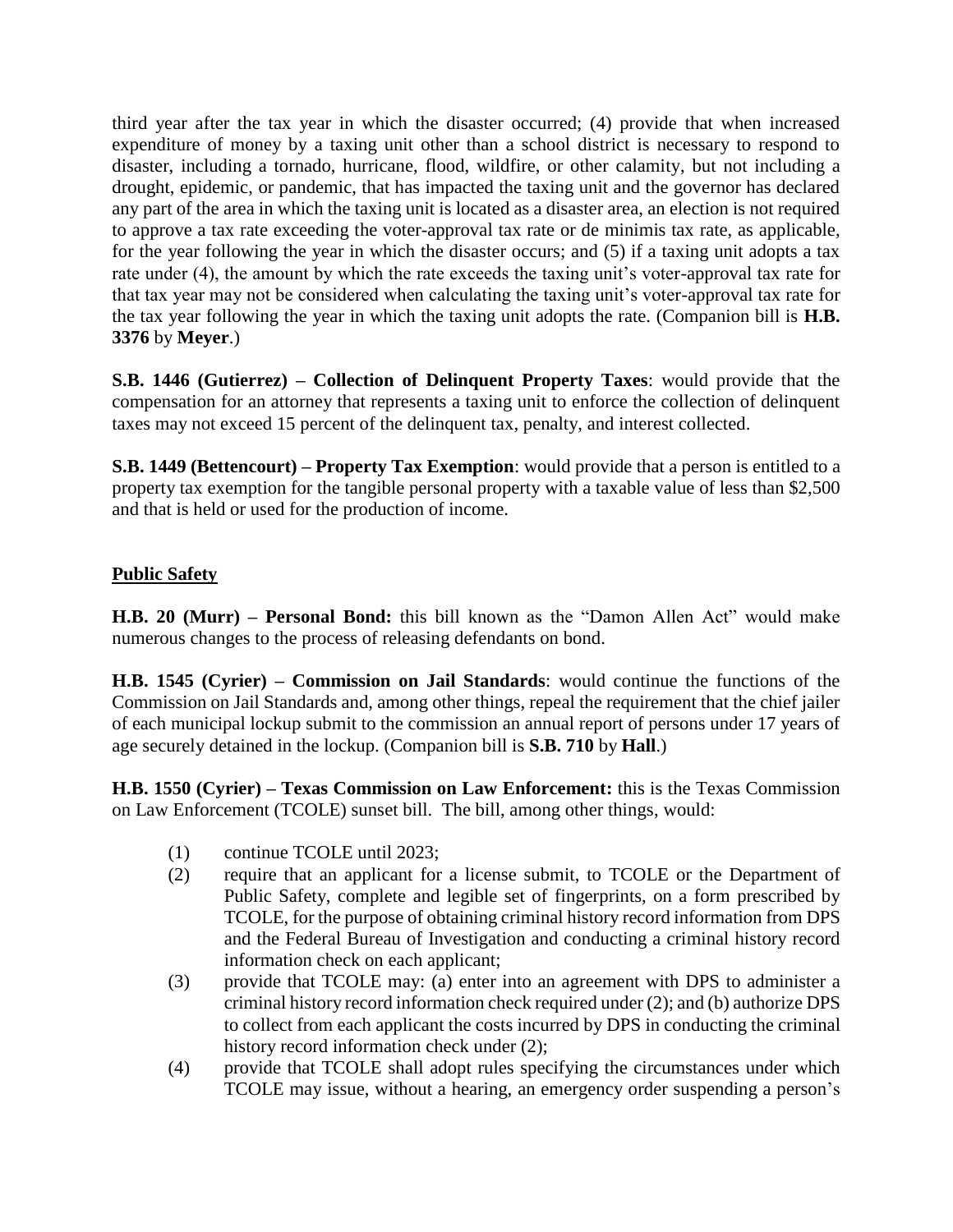license for a period not to exceed 90 days after determining that the person constitutes an imminent threat to the public health, safety, or welfare;

- (5) provide that an order suspending a license under (4) must state the length of the suspension in the order, and  $-$  if an emergency order is issued without a hearing  $-$ TCOLE shall set the time and place for a hearing to be conducted not later than the 10th day after the date the order was issued; and
- (6) establish a 17-member panel to study the regulation of persons licensed by TCOLE and the entities authorized by law to employ those persons, and such study shall consider the following: (a) the standards of conduct applicable to licensed persons, including whether statewide standards should be developed and who should develop, review, and update those standards; (b) the education and training requirements for licensed persons, including: (i) the requirements for the issuance of each type of license and the frequency with which those requirements are reviewed and updated; and (ii) the continuing education requirements for each type of license and the frequency with which those requirements are reviewed and updated; (c) TCOLE's regulation of training programs and schools; and (d) the accountability to the public of licensed persons and of entities authorized by law to employ such persons, including: (i) the need for statewide standards applicable to the entities and who should develop, review, and update those standards; (ii) changes to TCOLE's authority to discipline a license holder for violations of law or other misconduct; (iii) appropriate procedures to protect a license holder's rights during a disciplinary proceeding; and (iv) the reporting of terminations.

(Companion bill is **S.B. 711** by **Paxton**.)

**H.B. 1845 (Canales) – Texas Commission on Fire Protection:** this is the sunset bill for the Texas Commission on Fire Protection (Commission). The bill would: (1) provide that the Commission will continue until 2033; (2) provide that advisory members appointed by the Commission shall serve six-year staggered terms but may not be appointed to consecutive terms; (3) eliminate the provision that provides that, in adopting or amending a rule under the Commission's authority or any other law, the Commission shall seek the input of the fire fighter advisory committee and permit the advisory committee to review and comment on any proposed rule, including a proposed amendment to a rule, before the rule is adopted; (4) provide that a certificate issued or renewed by the Commission is valid for one or two years as determined by Commission rule; and (5) provide that the Commission may: (a) waive any prerequisite to obtaining a certificate for an applicant who holds a license or certificate issued by another jurisdiction: (i) that has licensing or certification requirements substantially equivalent to those of Texas; or (ii) with which Texas has a reciprocity agreement; and (b) make an agreement with another state to allow for certification by reciprocity. (Companion bill is **S.B. 709** by **Hall**.)

#### **H.B. 1900 (Goldman) – Law Enforcement Funding**: would:

1. characterize a "defunding local government" as a city or county: (a) that adopts a budget for a fiscal year that, in comparison to the local government's preceding fiscal year, reduces: (i) the appropriation to the local government's law enforcement agency; (ii) the number of peace officers the local government's law enforcement agency is authorized to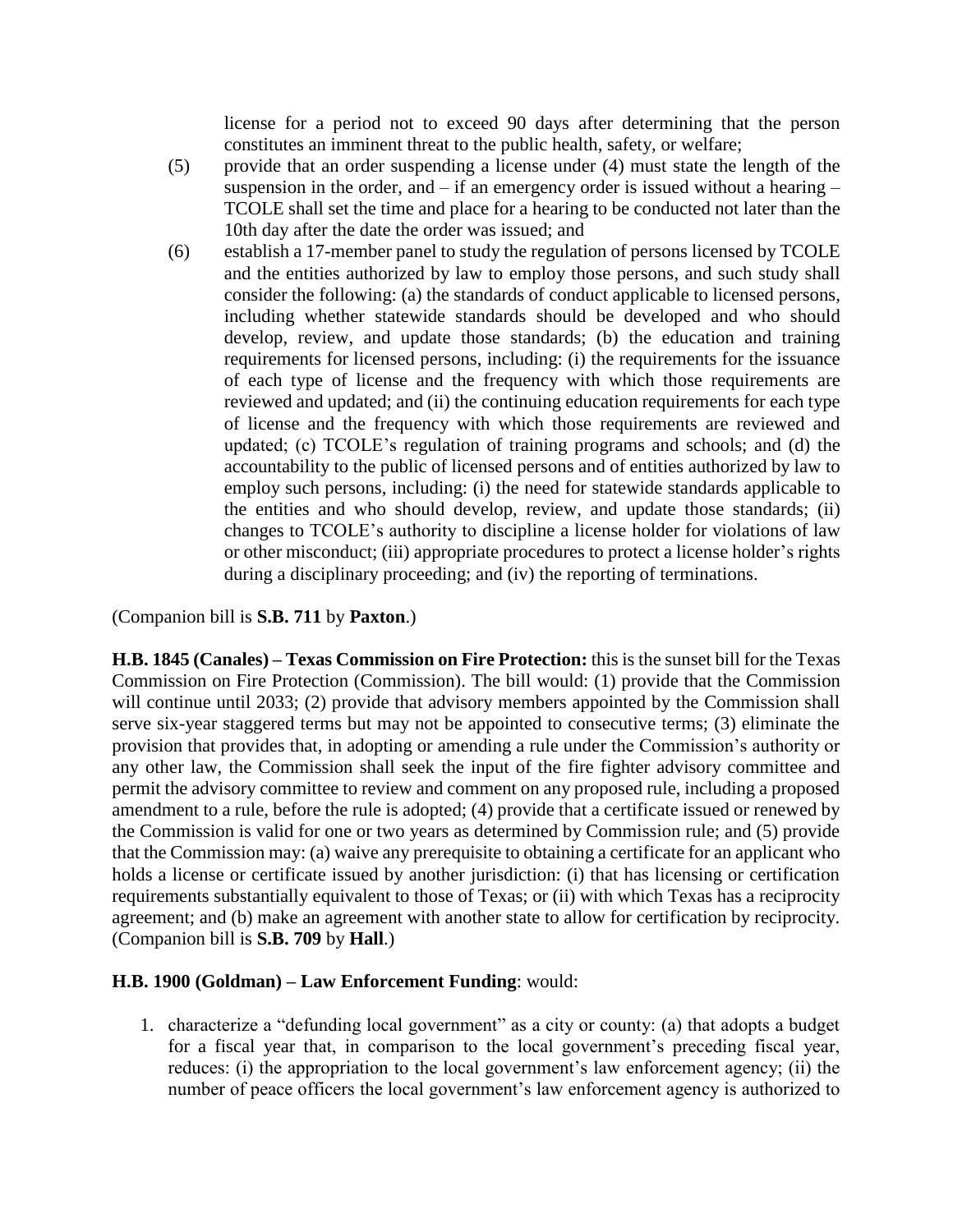employ; (iii) funding for peace officer overtime compensation for the local government's law enforcement agency; or (iv) funding for the recruitment and training of new peace officers to fill each vacant peace officer position in the local government's law enforcement agency; and (b) for which the criminal justice division of the governor's office issues a written determination finding that the local government has taken an action described by (a), above;

- 2. provide that, in making a determination of whether a local government is a "defunding local government" according to the budget adopted for the first fiscal year beginning on or after September 1, 2021, the criminal justice division of the governor's office shall compare the funding and personnel in that budget to the funding and personnel in the budget of the preceding fiscal year or the second preceding fiscal year, whichever is greater;
- 3. provide that a local government is considered a defunding local government until the criminal justice division of the governor's office issues a written determination finding that the local government has reversed the inflation-adjusted reductions described in Number  $1(a)$ , above;
- 4. require the criminal justice division of the governor's office to: (a) compute the inflation rate used to make determinations under Number 3, above, each fiscal year using a price index that accurately reports changes in the purchasing power of the dollar for local governments in this state; and (b) publish the inflation rate in the Texas Register;
- 5. provide that a home rule city that is characterized as a "defunding municipality" may not annex an area during the period beginning on the date that the criminal justice division of the governor's office issues the written determination that the city is a defunding local government and ending on the  $10<sup>th</sup>$  anniversary of the date on which the criminal justice division of the governor's office issues a written determination finding that the defunding municipality has reversed the reductions described in Number 1, above;
- 6. provide: (a) that a home rule city that is a defunding local government, on the next available uniform date that occurs after the date on which the criminal justice division of the governor's office issues a written determination that a city is a defunding local government, the city shall hold a separate election in each area annexed in the preceding 30 years by the defunding city on the question of disannexing the area; (b) that if an area is disannexed pursuant to an election under (a), the city may not attempt to annex the area before the  $10<sup>th</sup>$ anniversary of the date on which the criminal justice division of the governor's office issues a written determination finding that the city has reversed the reductions described in Number 1, above; and (c) that a city holding a disannexation election under (a) may not use public funds on informational campaigns relating to the election;
- 7. prohibit the governing body of a defunding local government from adopting a property tax rate for the current tax year that exceeds the lesser of the city's no-new-revenue tax rate or voter-approval tax rate for that tax year;
- 8. provide: (a) that the comptroller may not, before July 1 of each state fiscal year, send to a defunding city its share of city sales and use taxes collected by the comptroller during the state fiscal year; and (b) that before sending the defunding city its share of sales and use taxes, the comptroller shall deduct the amount reported to the comptroller for the defunding city under Number 9, below, and credit that deducted amount to the general revenue fund, which must be appropriated only to the Department of Public Safety;
- 9. provide that not later than August 1 of each state fiscal year, the criminal justice division of the governor's office shall report to the comptroller for each defunding city the amount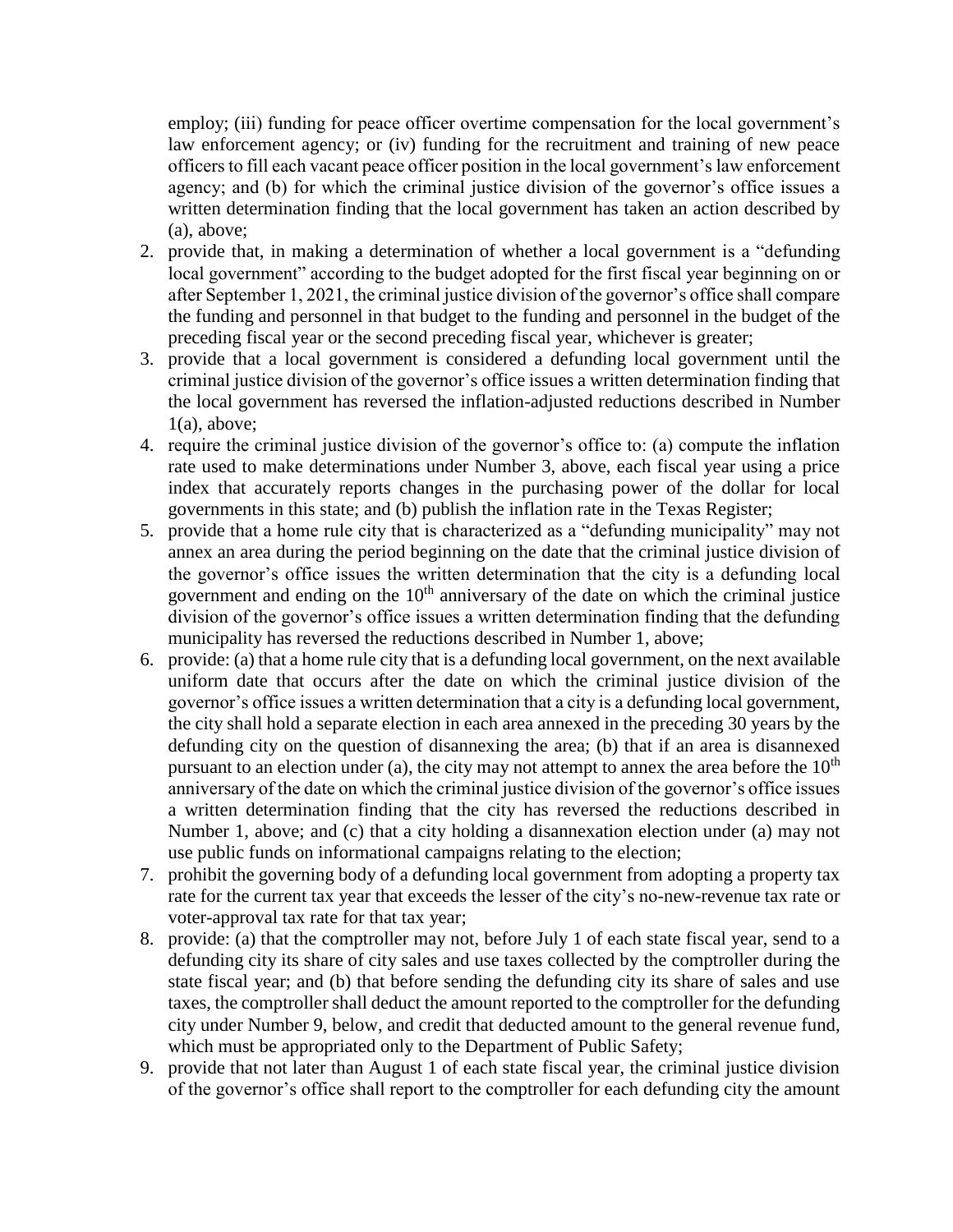of money the state spent in that state fiscal year to provide law enforcement services in the defunding city; and

10. prohibit the governing body of a municipally-owned electric utility that is located in a city that is a defunding local government from charging a customer: (a) at a rate higher than the rate the customer was charged or would have been charged on January 1 of the year that the city was determined to be a defunding local government; (b) any customer fees in amounts higher than the customer fees the customer was charged or would have been charged on January 1 of the year that the city was determined to be a defunding local government; and (c) any types of customer fees that the customer was not charged or would not have been charged on January 1 of the year that the city was determined to be a defunding local government.

**H.B. 3288 (Neave) – Backlog Sexual Assault Kits:** would provide that: (1) each law enforcement agency shall submit a quarterly report to the Department of Public Safety (DPS) identifying the number of sexual assault evidence collection kits in the agency's possession that have not yet been submitted to a public accredited crime laboratory; and (2) each public accredited crime laboratory shall submit a quarterly report to DPS identifying the number of sexual assault evidence collection kits for which the crime laboratory has not yet compiled analysis, including the number of those evidence collection kits that have been in the possession of the laboratory for more than 90 days.

**H.B. 3336 (Bowers) – Fireworks**: would prohibit a home-rule municipality that regulates fireworks from confiscating fireworks in the possession of a person if the person possesses only packaged, unopened fireworks.

**H.B. 3342 (Bowers) – Fireworks**: would amend the definition of "illegal fireworks" in current state law to add that a firework device is one that is manufactured, distributed, or sold in violation of an ordinance or order enacted by a county or municipality prohibiting or further regulating fireworks.

**H.B. 3361 (Murr) – Firearms**: would, among other things, provide that: (1) certain entities (including a city) may not adopt a rule, order, ordinance, or policy under which the entity enforces, or by consistent action allows the enforcement of, a federal statute, order, rule, or regulation enacted on or after January 1, 2021, that purports to regulate a firearm, a firearm accessory, or firearm ammunition if the statute, order, rule, or regulation imposes a prohibition, restriction, or other regulation, such as a capacity or size limitation, a registration requirement, or a background check, that does not exist under Texas law; (2) a violation of the prohibition in (1) may be enforced: (a) by denying state grant funds to the entity; and (b) through court action by the attorney general; and (3) a person commits a Class A misdemeanor offense if, in the person's official capacity as an officer of an entity, or as a person employed by or otherwise under the direction or control of the entity, or under color of law, the person knowingly enforces or attempts to enforce any federal statute, order, rule, or regulation described in (1).

**H.B. 3520 (Hunter) – Sexually Oriented Businesses:** would, among other things: (1) provide that an individual younger than 18 years of age may not be on the premises covered by permit or license issued by the Texas Alcoholic Beverage Commission (TABC) if a sexually oriented business operates on the premise; (2) provide that the holder of a license or permit covering a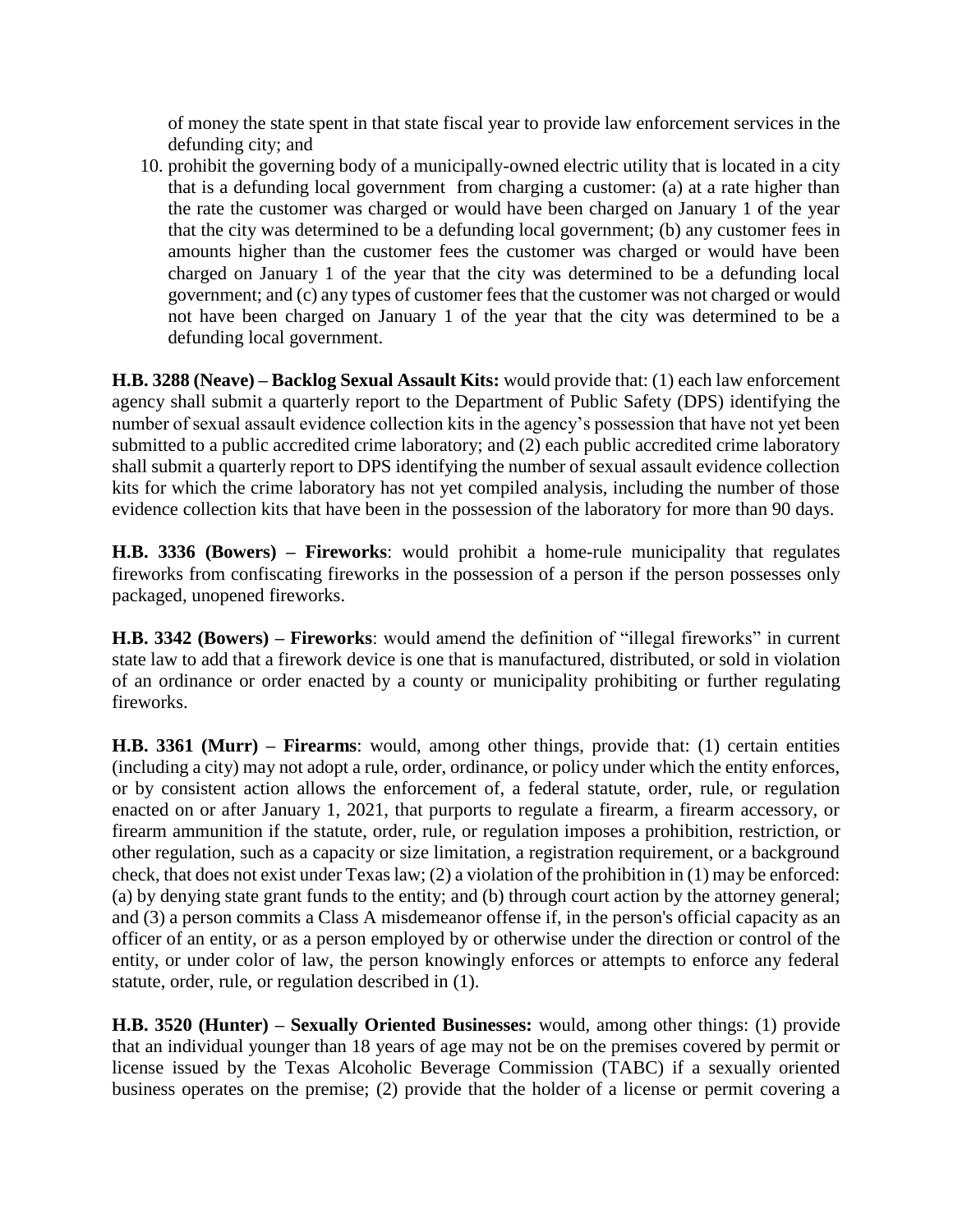premises described in (1), above, may not knowingly or recklessly allow an individual younger than 18 years to be on the premises; (3) provide that if a permit or license holder is found to violate (1), above, TABC shall suspend the permit or license for the first and second violation, and cancel the permit or license for the third violation; (4) prohibit a sexually oriented business from allowing an individual younger than 18 years of age to enter the premises of the business; (5) provide that a sexually oriented business commits an offense if it violates (4), above; (6) amend current law to provide that it is a common nuisance to: (i) employ or enter into a contract for the performance of work or the provision of services with an individual younger than 21 years of age for work or services performed at a sexually oriented business; or (ii) permit an individual younger than 18 years of age to enter the premises of a sexually oriented business; (7) amend current law to provide that a sexually oriented business may not hire or enter into a contract with an individual younger than 21 years of age for the performance of work or the provision of services other than a contract to perform repairs, maintenance or construction services at the business; and (8) amend current law to provide that a child is a person younger than 21 years of age for purposes of the criminal offense of employing, authorizing, or inducing a child to work in a sexually oriented commercial activity or in any place of business permitting, requesting or requiring a child to work nude or topless. (Companion bill is **S.B. 315** by **Huffman**.)

**H.B. 3553 (Neave) - Mobile Outreach Crisis Grant:** would provide that: (1) the Health and Human Services Commission (Commission) shall establish and administer a mobile crisis outreach team grant program to grant money to cities and counties to establish local agencies that, in partnership with local law enforcement and local mental health authorities, provide an alternate response program under which a mobile crisis outreach team may be deployed in the city or county to appropriate situations determined not to require police intervention, for the purpose of reducing the number of incarcerations by the municipality or county of individuals with: (a) mental illness; (b) substance use disorders; or (c) intellectual or developmental disabilities; (2) a grant application from a municipality or county to the Commission must be submitted on a form prescribed by the Commission and include a statement from the governing body of the municipality or county regarding the municipal or county proposal to establish an alternate response program that includes various requirements; and (3) a grant awarded under (1), above, may not exceed \$5 million, and a city or county that receives a grant is required to leverage funds in an amount: (a) equal to 50 percent of the grant amount if: (i) the county has a population of less than 250,000; or (ii) the municipality is located in a county with a population of less than 250,000; (b) equal to 100 percent of the grant amount if: (i) the county has a population of 250,000 or more; or (ii) the municipality is located in a county with a population of 250,000 or more; and (c) equal to the percentage of the grant amount otherwise required for the largest county in which a mobile crisis outreach team is located if the mobile crisis outreach team is located in more than one county.

**H.B. 3555 (Moody) – Asset Forfeiture**: would, among other things, prohibit the transfer of forfeited property or the proceeds from the sale of forfeited property to a law enforcement agency.

**H.B. 3589 (Toth) – Immigration**: would, among other things, provide that an individual who holds an elective or appointive office of a local entity and who directs the entity to violate state law relating to policies and actions regarding immigration enforcement is liable in the official's personal capacity to a person for the person's damages that were incurred as a result of the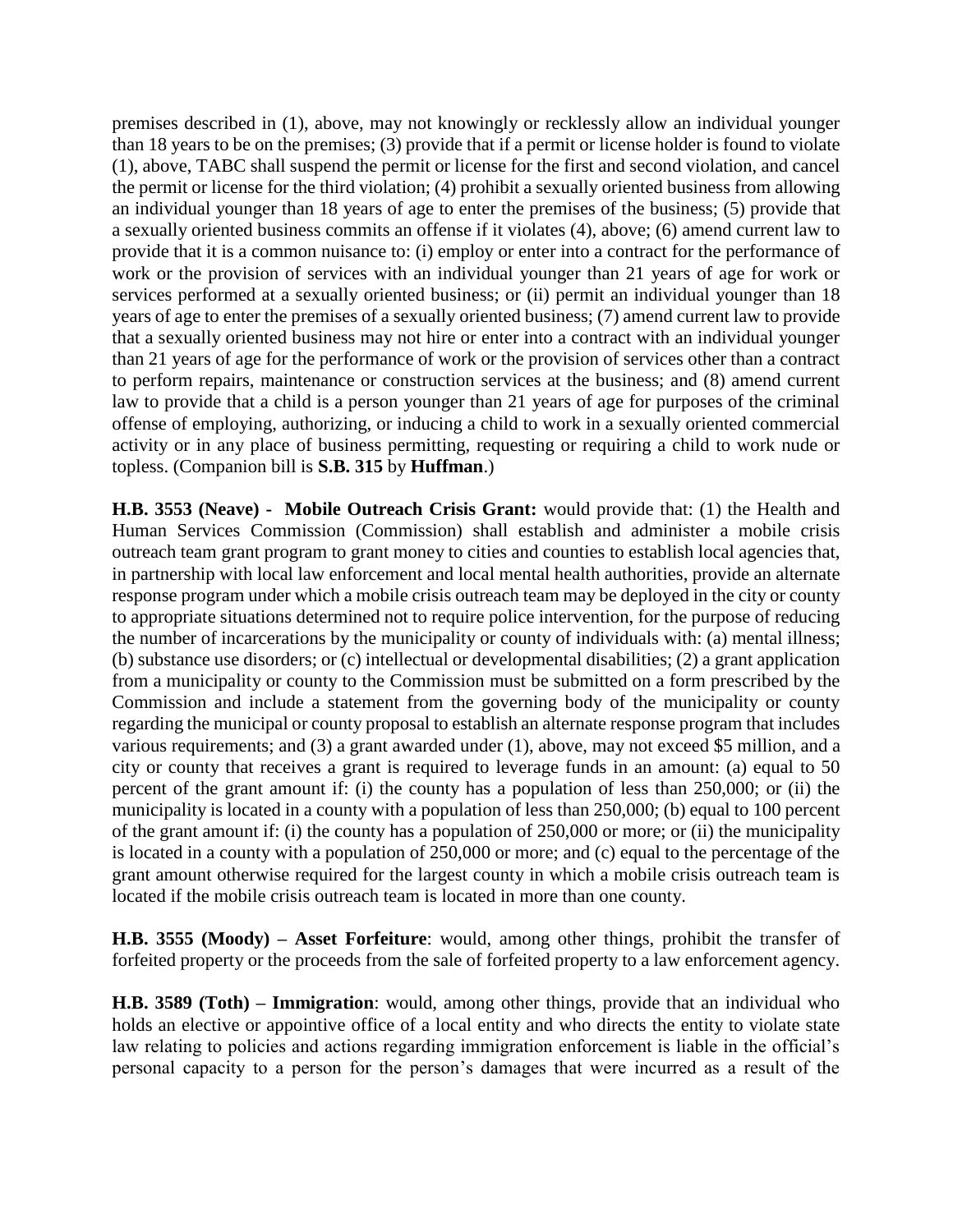violation, and prohibit the official from asserting official immunity or other forms of immunity as a defense.

**H.B. 3602 (Reynolds) – Police Reform:** this bill – known as the "Thurgood Marshall Criminal Justice Reform Act" – would provide, among other things, that:

- (1) a person may bring an action for any appropriate relief, including legal or equitable relief, against a peace officer who, under the color of law, deprived the person of or caused the person to be deprived of a right, privilege, or immunity secured by the Texas Constitution, provided that the person must bring such action not later than two years after the day the cause of action accrues;
- (2) a statutory immunity or limitation on liability, damages, or attorney's fees does not apply to an action brought under  $(1)$ , and – regardless of any other law – qualified immunity or a defendant's good faith but erroneous belief in the lawfulness of the defendant's conduct is not a defense to an action;
- (3) in an action brought under (1), a court shall award reasonable attorney's fees and costs to a prevailing plaintiff, but if a judgment is entered in favor of a defendant, the court may award reasonable attorney's fees and costs to the defendant only for defending claims the court finds frivolous;
- (4) a public entity, including a city, shall indemnify a peace officer employed by the entity for liability incurred by and a judgment imposed against the officer in an action brought under (1), except a public entity is not required to indemnify a peace officer employed by the entity if the officer was convicted of a criminal violation for the conduct that is the basis for the action brought under (1);
- (5) the foreperson of grand jury shall prevent a person present during a session of the grand jury from displaying, through any visible means, support for another person who would likely be involved in the prosecution of an offense subject to indictment by the grand jury;
- (6) grand jury proceedings conducted in the course of the grand jury's official duties are secret, and a witness who reveals, before the end of the grand jury's term, any matter about which the witness is examined or that the witness observes during a grand jury proceeding, other than when the witness is required to give evidence on that matter in due course, may be punished by a fine not to exceed \$500, and for contempt of court, and by a term of confinement not to exceed six months;
- (7) a police department shall, before hiring an applicant for a position with the department as a peace officer, require the applicant to take and pass an examination on implicit bias;
- (8) a police department shall collaborate with an accredited institution of higher education or other nonprofit research institution in: (a) creating or selecting the examination described in (7); (b) setting the minimum passing score; and (c) setting a score that exceeds the minimum passing score but below which an applicant is required to receive individualized counseling on implicit bias before being hired for a peace officer position;
- (9) a police department may not hire, as a peace officer, an applicant who does not meet or exceed the passing score set under (8)(b), and may only hire such person after the applicant receives individualized counseling on implicit bias;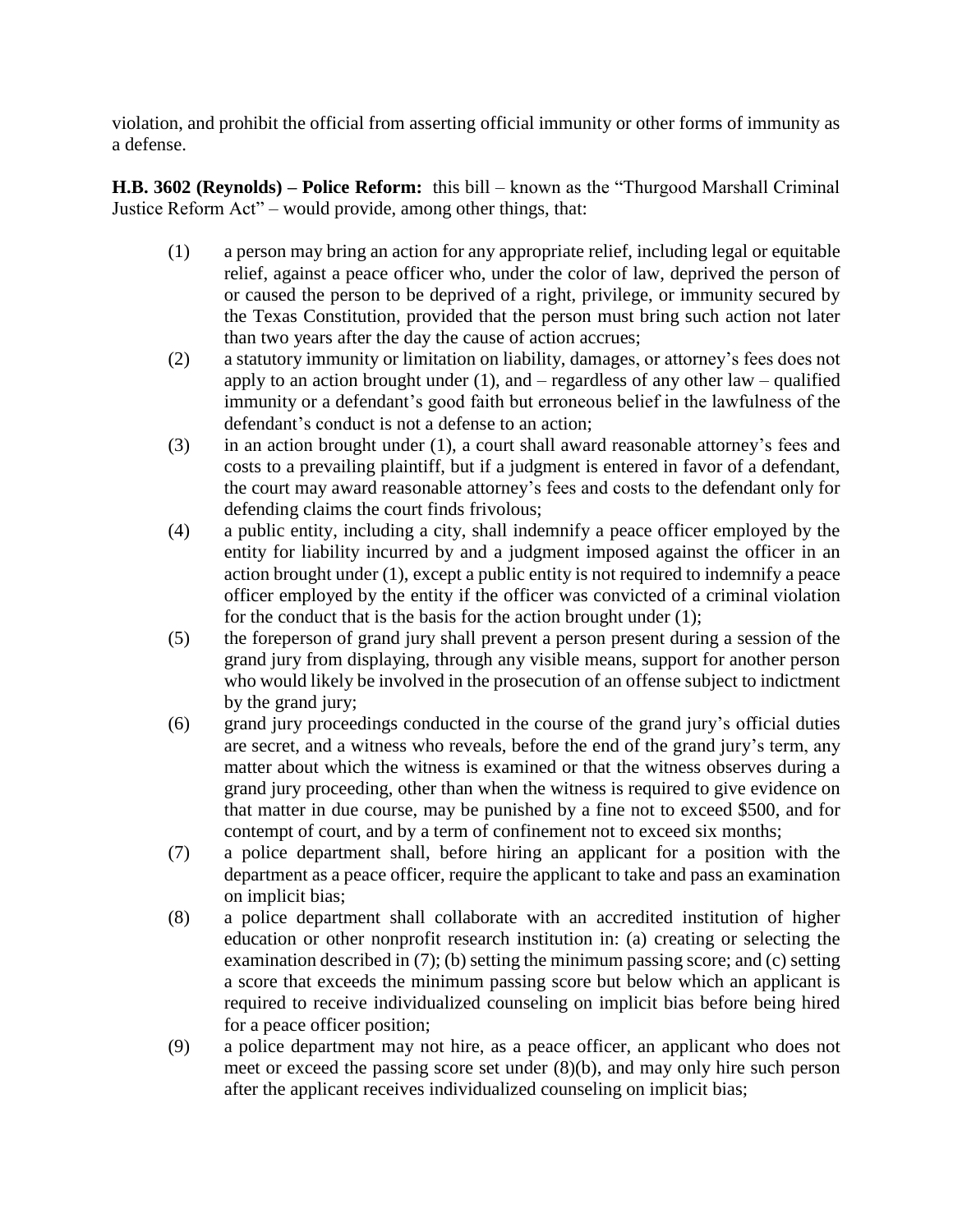- (10) to be eligible for a position with a police department as a peace officer, an applicant hired on or after September 1, 2021, must: (a) for a home-rule municipality located wholly or partly in a county with a population of 500,000 or more, hold at least a baccalaureate degree or equivalent from an accredited institution of higher education; or (b) for a home-rule municipality not described by  $(10)(a)$ , hold at least an associate's degree or equivalent from an accredited institution of higher education;
- (11) a police department may not hire, as a peace officer, a former peace officer who was terminated or resigned in lieu of termination for the unjustified use of deadly force;
- (12) a city and a police officer association recognized as a bargaining agent may not adopt a collective bargaining, meet and confer, or other similar agreement unless the parties have solicited participation by local community members, including allowing an organization of local community members to review and comment on any proposed agreement;
- (13) a peace officer, or a person acting in a peace officer's presence and at the officer's direction, is justified in using nonlethal force against another person, if: (a) the actor reasonably believes the arrest or search is lawful or, if the arrest or search is made under a warrant, the actor reasonably believes the warrant is valid; (b) before using force, the actor: (i) manifests the actor's purpose to arrest or search and identifies the actor as a peace officer or as a person acting at a peace officer's direction, unless the actor reasonably believes the actor's purpose and identity are already known by or cannot reasonably be made known to the person for whom the arrest or search is authorized; (ii) attempts to de-escalate the situation; and (iii) issues a warning that force will be used; (c) the force used is proportionate to the threat posed and to the seriousness of the alleged offense; (d) the actor immediately terminates the use of force the moment the person against whom force is used becomes compliant or is subdued; and (e) the use of force does not present a serious risk of injury to any person other than the actor or the person against whom the force is used;
- (14) a peace officer is only justified in using deadly force against another when and to the degree the deadly force is immediately necessary to make an arrest, or to prevent escape after arrest, if the use of force would have been justified under (13) and: (a) the person for whom arrest is authorized poses an imminent threat of death or serious bodily injury to the actor or another; (b) the deadly force is used only against the person for whom arrest is authorized; (c) the actor immediately terminates the use of deadly force the moment the imminent threat of death or serious bodily injury is eliminated; and (d) no lesser degree of force could have eliminated the imminent threat of death or serious bodily injury; and
- (15) the provision that provides that there is no duty to retreat before using justified force is repealed.

**H.B. 3631 (Bucy) – Substance and Addiction Treatment**: would provide: (1) that the Health and Human Services Commission shall endeavor to use and encourage the use of the most recently published standards on substance use and addiction treatment by the American Society of Addiction Medicine in relation to the provision of substance use and addiction treatment, including the designation of appropriate levels of care, the transfer or discharge of a patient, and the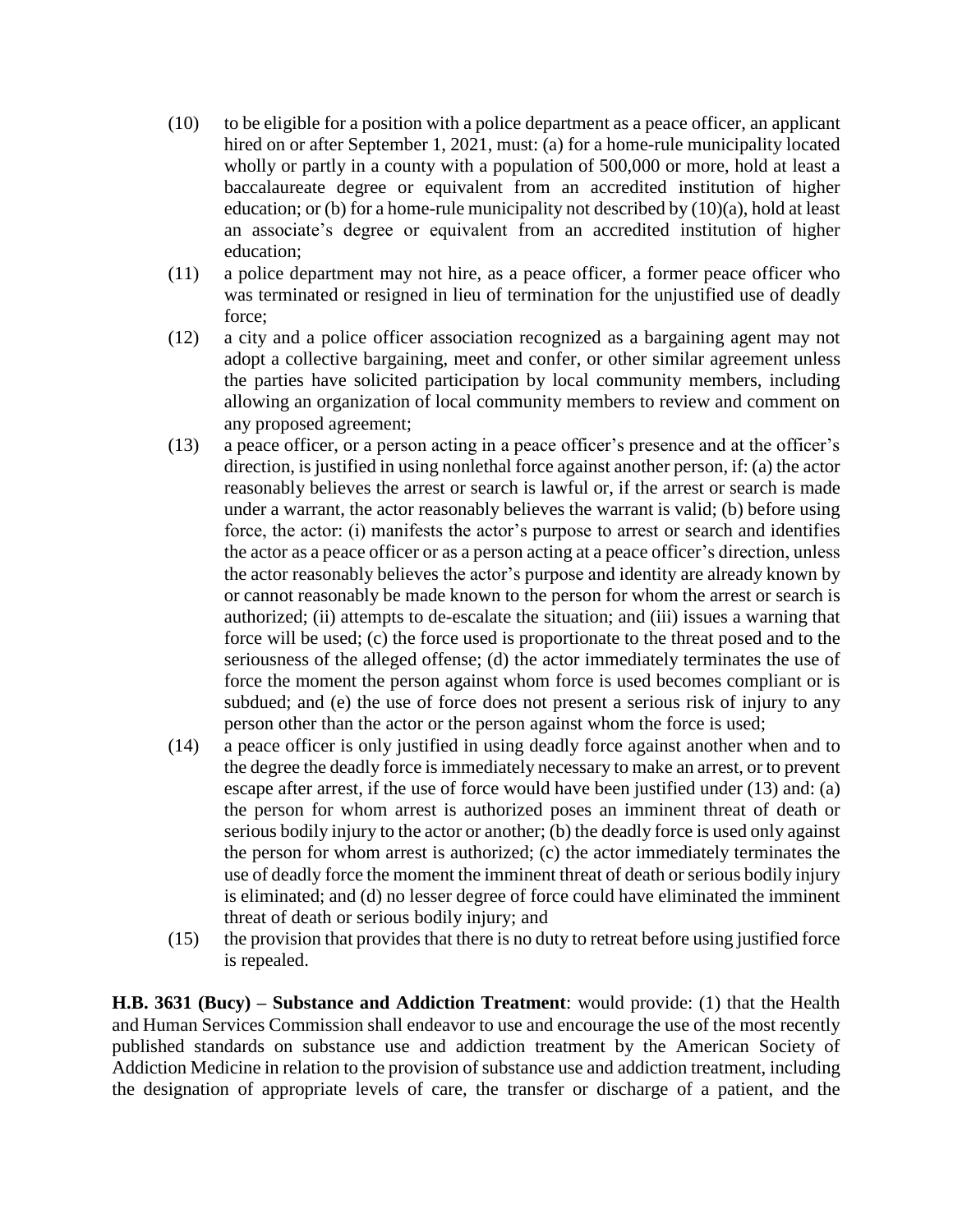utilization management review of care and treatment provided to individuals suffering from a substance use, mental health, or co-occurring disorder; and (2) that the commission may adopt a memorandum of understanding with other state agencies and local governmental entities to coordinate the use of and authorize the payment for services delivered in accordance with those standards.

### **H.B. 3654 (Rodriguez) – TCOLE:** would provide, among other things, that:

- (1) the Texas Commission on Law Enforcement (TCOLE) shall establish a fee for the issuance of a license as follows: (a) \$80 for a peace officer license; and (b) \$25 for a license other than a peace officer license;
- (2) TCOLE shall develop and make available, to all law enforcement agencies, a model policy and associated training materials regarding the use of force by peace officers, and such policy must: (a) be designed to minimize the number and severity of incidents in which peace officers use force and include an emphasis on conflict deescalation and the use of force in a manner proportionate to the threat posed and to the seriousness of the alleged offense; and (b) be consistent with the guiding principles on the use of force issued by the Police Executive Research Forum;
- (3) in developing a model policy described under (2), TCOLE shall consult with: (a) law enforcement agencies and organizations, including the Police Executive Research Forum and other national experts on police management and training; and (b) community organizations;
- (4) on request of a law enforcement agency, TCOLE shall provide the agency with training regarding the policy developed under (2);
- (5) TCOLE, by rule, shall establish grounds under which it shall suspend or revoke a peace officer license on a determination that the license holder's continued performance of duties as a peace officer constitutes a threat to the public welfare;
- (6) the grounds under (5) must include: (a) lack of competence in performing the license holder's duties as a peace officer; (b) illegal drug use or an addiction that substantially impairs the license holder's ability to perform the license holder's duties as a peace officer; (c) lack of truthfulness in court proceedings or other governmental operations; (d) failure to follow the directives of a supervising officer or to follow the policies of the employing law enforcement agency; (e) discriminatory conduct; or (f) conduct indicating a pattern of: (i) excessive use of force; (ii) abuse of official capacity; (iii) inappropriate relationships with persons in the custody of the license holder; (iv) sexual harassment or sexual misconduct while performing the license holder's duties as a peace officer; or (v) misuse of information obtained as a result of the license holder's employment as a peace officer and related to the enforcement of criminal offenses;
- (7) a body worn camera policy does not have to require that an officer be provided access to any recording of an incident involving the officer before the officer is required to make a statement about the incident;
- (8) a recording created with a body worn camera and documenting an incident that involves the use of deadly force by a peace officer or that is otherwise related to an administrative or criminal investigation of an officer may be released to the public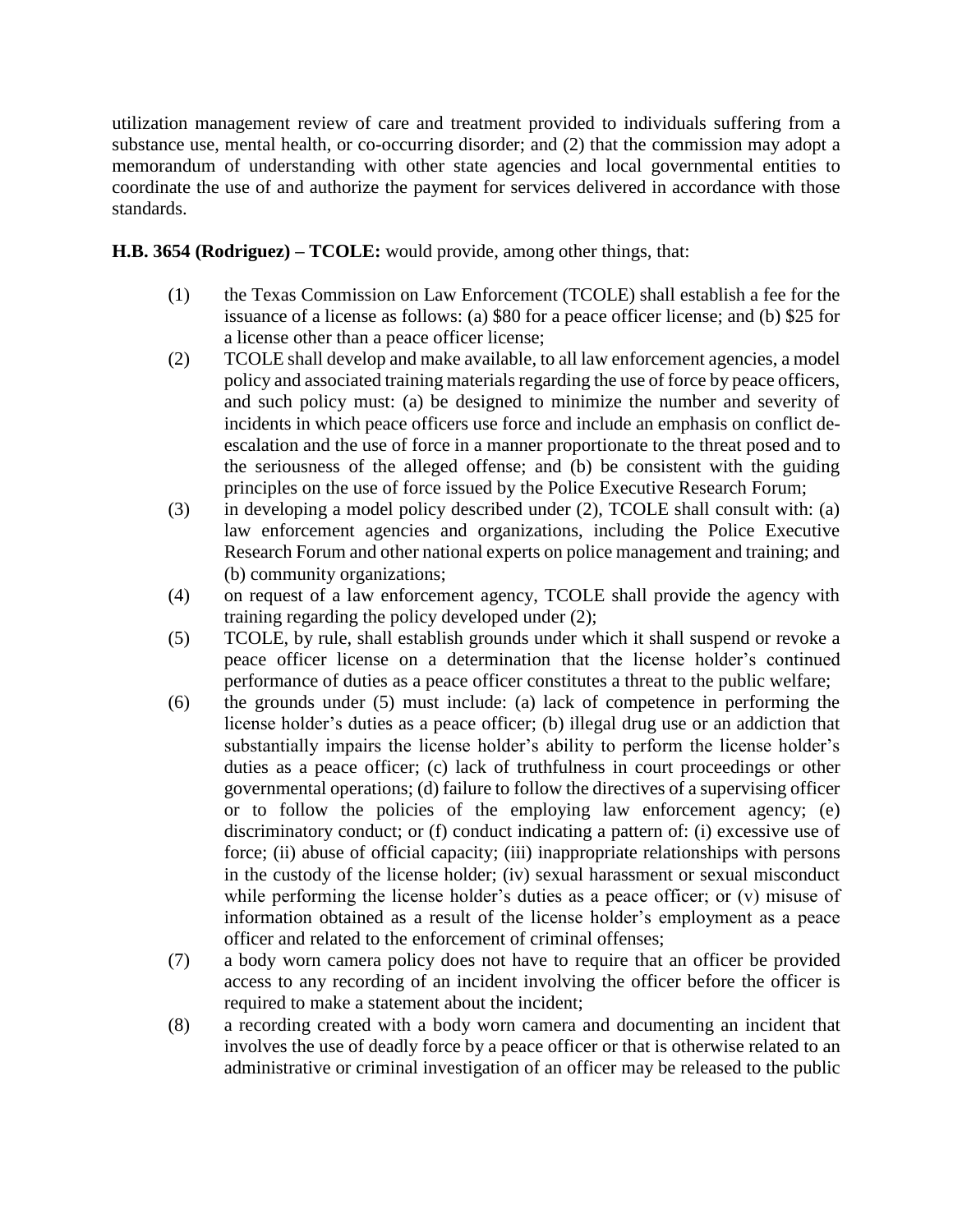regardless of whether criminal matters have been finally adjudicated and all related administrative investigations have concluded;

- (9) a law enforcement agency shall permit a person who is depicted in a recording of an incident described by (8) or, if the person is deceased, the person's authorized representative, to view the recording, on request of the applicable person, provided any authorized representative who is permitted to view the recording was not a witness to the incident; and
- (10) a law enforcement agency shall adopt a policy for releasing to the public a recording described by (8) that prioritizes access to the recording in the following order: (a) the civilian oversight system associated with the law enforcement agency, if any; (b) the officer who used deadly force or is under investigation and the individual who is the subject of the recording, or if the individual is deceased, the individual's authorized representative, and any attorney representing the officer, individual, or representative; and (c) the public.

(Companion bill is **S.B. 1472** by **Eckhardt**.)

**H.B. 3671 (Julie Johnson) – Protective Orders**: would, among other things, require a law enforcement agency to immediately – but not later than the third business day after the date certain protective orders are received – enter certain information into the statewide law enforcement information system maintained by the Department of Public Safety.

**S.B. 711 (Paxton) – Texas Commission on Law Enforcement:** this is the Texas Commission on Law Enforcement (TCOLE) sunset bill. The bill, among other things, would:

- (1) continue TCOLE until 2023;
- (2) require that an applicant for a license submit, to TCOLE or the Department of Public Safety, complete and legible set of fingerprints, on a form prescribed by TCOLE, for the purpose of obtaining criminal history record information from DPS and the Federal Bureau of Investigation and conducting a criminal history record information check on each applicant;
- (3) provide that TCOLE may: (a) enter into an agreement with DPS to administer a criminal history record information check required under (2) ; and (b) authorize DPS to collect from each applicant the costs incurred by DPS in conducting the criminal history record information check under (2);
- (4) provide that TCOLE shall adopt rules specifying the circumstances under which TCOLE may issue, without a hearing, an emergency order suspending a person's license for a period not to exceed 90 days after determining that the person constitutes an imminent threat to the public health, safety, or welfare;
- (5) provide that an order suspending a license under (4) must state the length of the suspension in the order, and if an emergency order is issued without a hearing, TCOLE shall set the time and place for a hearing to be conducted not later than the 10th day after the date the order was issued; and
- (6) establish a 17-member panel to study the regulation of persons licensed by TCOLE and the entities authorized by law to employ those persons, and such study shall consider the following: (a) the standards of conduct applicable to licensed persons,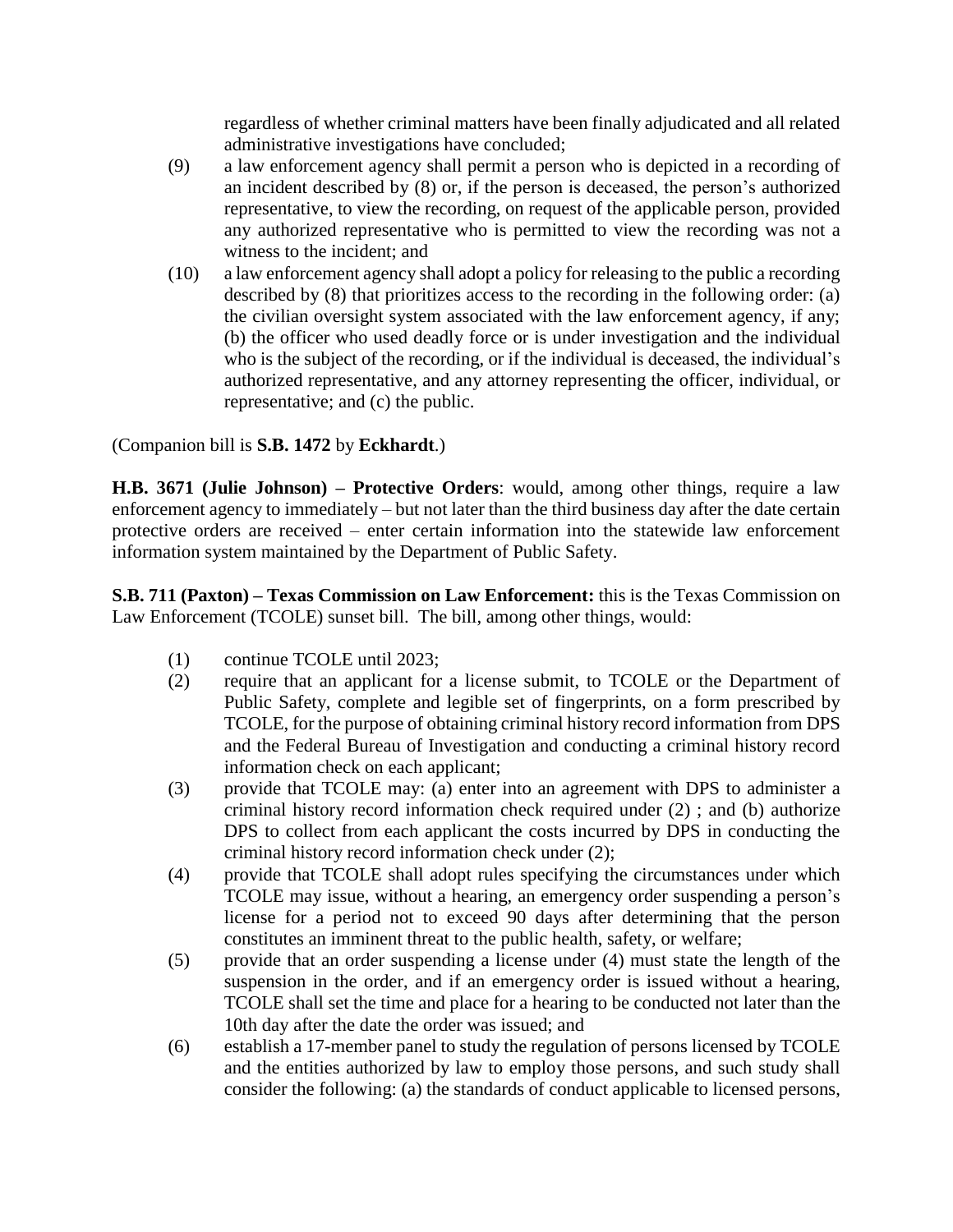including whether statewide standards should be developed and who should develop, review, and update those standards; (b) the education and training requirements for licensed persons, including: (i) the requirements for the issuance of each type of license and the frequency with which those requirements are reviewed and updated; and (ii) the continuing education requirements for each type of license and the frequency with which those requirements are reviewed and updated; (c) TCOLE's regulation of training programs and schools; and (d) the accountability to the public of licensed persons and of entities authorized by law to employ such persons, including: (i) the need for statewide standards applicable to the entities and who should develop, review, and update those standards; (ii) changes to TCOLE's authority to discipline a license holder for violations of law or other misconduct; (iii) appropriate procedures to protect a license holder's rights during a disciplinary proceeding; and (iv) the reporting of terminations.

### (Companion bill is **H.B. 1550** by **Cyrier**.)

**S.B. 1224 (West) – Police Reform:** this bill known as the – "George Floyd Law Enforcement Accountability Act" – would make numerous changes related to interactions between peace officers and individuals detained or arrested on the suspicion of the commission of crimes, peace officer liability for those interactions, and the disciplinary of peace officers in certain cities. Of primary importance to cities, the bill would:

- 1. With respect to qualified immunity, provide that:
	- a. a person may bring an action for any appropriate relief, including legal or equitable relief, against a peace officer who, under the color of law, deprived the person of or caused the person to be deprived of a right, privilege, or immunity secured by the Texas Constitution;
	- b. a person must bring an action under  $(1)(a)$  not later than two years after the day the cause of action accrues;
	- c. regardless of any other law, a statutory immunity or limitation on liability, damages, or attorney's fees does not apply to an action brought under  $(1)(a)$ , and qualified immunity or a defendant's good faith but erroneous belief in the lawfulness of the defendant 's conduct is not a defense to an action brought under  $(1)(a)$ ;
	- d. in an action brought under  $(1)(a)$ : (i) a court shall award reasonable attorney's fees and costs to a prevailing plaintiff; and (ii) if a judgment is entered in favor of a defendant, the court may award reasonable attorney's fees and costs to the defendant only for defending claims the court finds frivolous;
	- e. regardless of any other law, a public entity, including a city, shall indemnify a peace officer employed by the entity for liability incurred by and a judgment imposed against the officer in an action brought under  $(1)(a)$ , except that an entity is not required to indemnify a peace officer employed by the entity if the officer was convicted of a criminal violation for the conduct that is the basis for the action brought under  $(1)(a)$ ;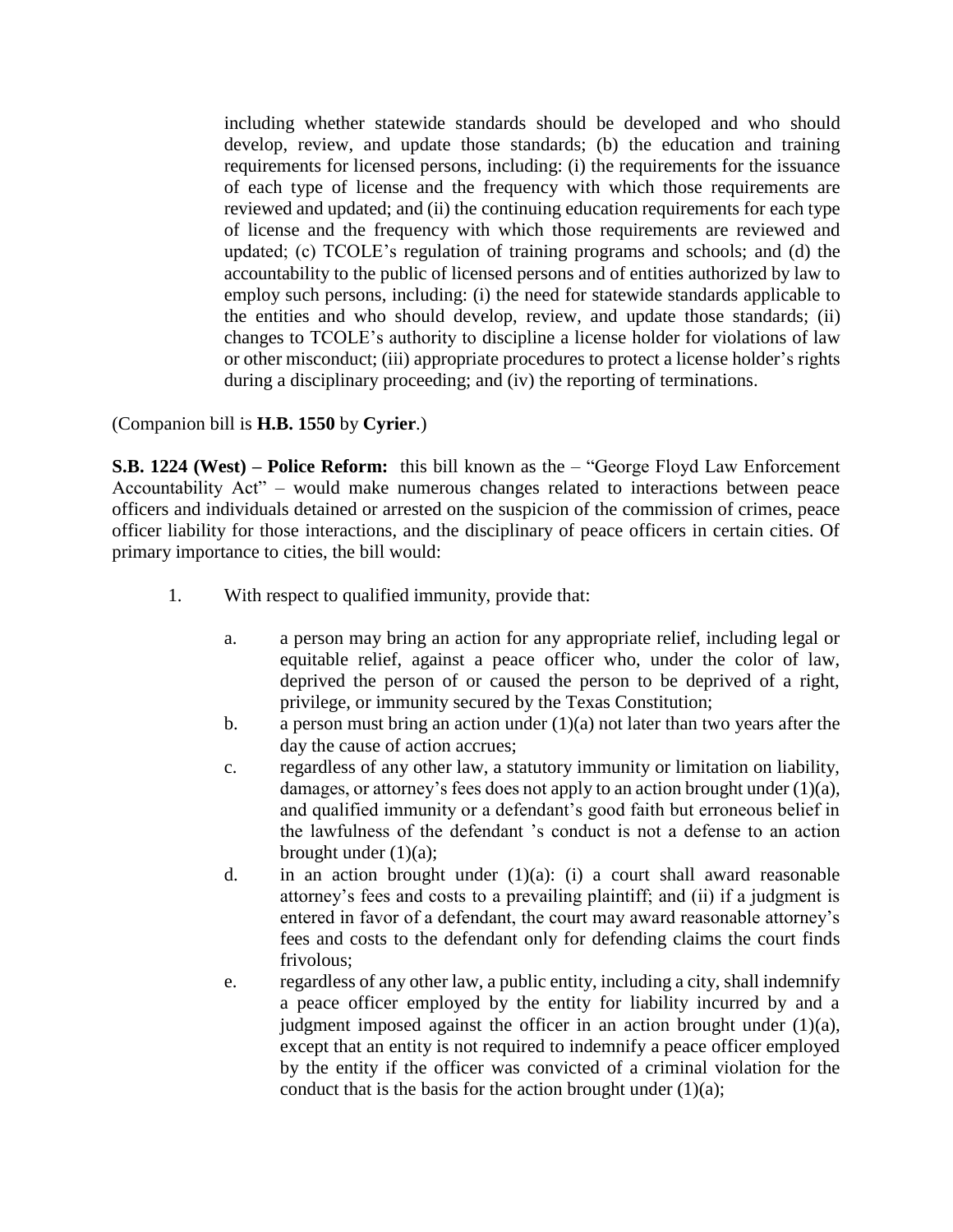- 2. With respect to the duties and powers of a peace officer, provide that:
	- a. an officer shall: (i) make an identification as a peace officer before taking any action within the course and scope of the officer's official duties, unless the identification would render the action impracticable; (ii) intervene if the use of force by another peace officer: (A) violates state or federal law or a policy of any entity served by the other officer; (B) puts any person at risk of bodily injury, unless the officer reasonably believes that the other officer's use of force is immediately necessary to avoid imminent harm to a peace officer or other person; or (C) is not required to apprehend or complete the apprehension of a suspect; and (iii) provide aid immediately to any person who needs medical attention, including a person who needs medical attention as a result of the use of force by a peace officer;
- 3. With respect to cite and release, provide that:
	- a. the Texas Southern University, in consultation with other law-enforcement related entities shall publish a written model policy regarding the issuance of citations for misdemeanor offenses, including traffic offenses, that are punishable by fine only, and such policy must provide a procedure for a peace officer, on a person's presentation of appropriate identification, to verify the person's identity and issue a citation to the person;
	- b. each law enforcement agency shall adopt a written policy regarding the issuance of citations for misdemeanor offenses, including traffic offenses, that are punishable by fine only, and such policy must meet the requirements for the model policy described under  $(3)(a)$ ; and
	- c. a law enforcement agency may adopt the model policy published under  $(3)(a);$
- 4. With respect to de-escalation and proportionate response, provide that:
	- a. each law enforcement agency shall adopt a detailed written policy regarding the use of force by peace officers, and such policy must: (i) emphasize conflict de-escalation and the use of force in a manner proportionate to the threat posed and to the seriousness of the alleged offense; (ii) mandate that deadly force is only to be used by peace officers as a last resort; and (iii) affirm the sanctity of human life and the importance of treating all persons with dignity and respect;
	- b. a law enforcement agency may adopt the model policy developed by the Texas Commission on Law Enforcement (TCOLE) under (4)(f), below, or may adopt its own policy;
	- c. a peace officer or any other person may not, without a warrant, arrest an offender for a misdemeanor punishable by fine only, other than certain assault offenses or public intoxication;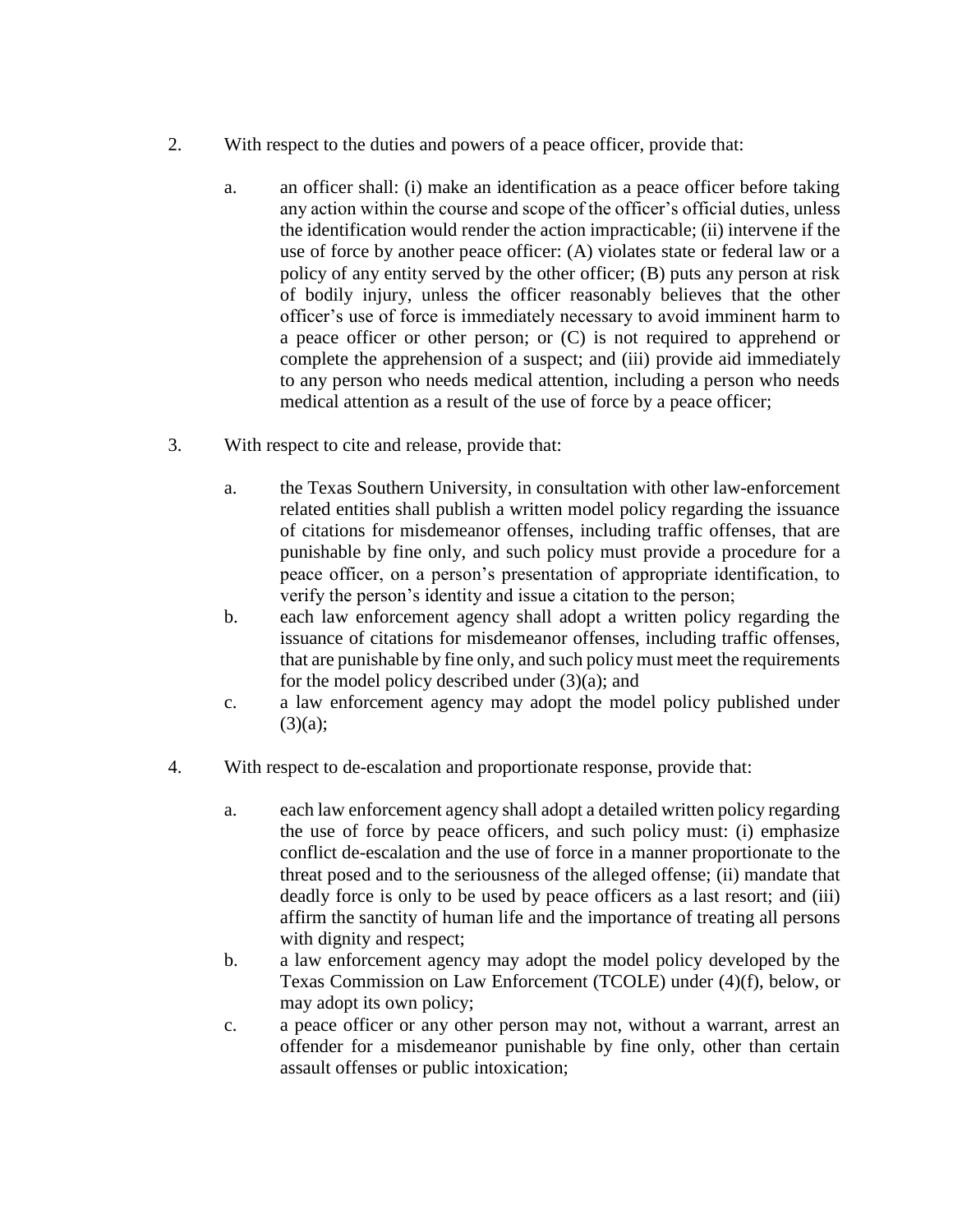- d. a peace officer may not, without a warrant, arrest a person who only commits one or more offenses punishable by fine only, other than certain assault offenses or public intoxication;
- e. a peace officer who is charging a person, including a child, with committing an offense that is a misdemeanor punishable by fine only, other than public intoxication, shall instead of taking the person before a magistrate, issue a citation, except for certain assault offenses that are misdemeanors punishable by fine only, the officer may, instead of taking the person before a magistrate, issue a citation to the person;
- f. TCOLE shall develop and make available to all law enforcement agencies a model policy and associated training materials regarding the use of force by peace officers, and the model policy must: (i) be designed to minimize the number and severity of incidents in which peace officers use force; and (ii) be consistent with the requirements of  $(4)(a)$  and the guiding principles on the use of force issued by the Police Executive Research Forum; and
- g. on request of a law enforcement agency, TCOLE shall provide the agency with training regarding the policy developed under (4)(f).
- 5. With respect to disciplinary procedures for police officers in cities with a population of over 50,000, have adopted civil service, or have not adopted collective bargaining, provide that:
	- a. the city shall implement a progressive disciplinary matrix for its police officers if the city has not adopted civil service, and shall adopt rules necessary to implement the matrix; and
	- b. a meet and confer agreement: (i) must implement the progressive disciplinary matrix established under  $(5)(a)$  or  $(6)$ ; and  $(ii)$  may not conflict with and does not supersede a statute, ordinance, order, civil service provision, or rule concerning the disciplinary actions that may be imposed on a police officer under the progressive disciplinary matrix;
- 6. With respect to certain cities that are subject to civil service, provide that:
	- a. the civil service commission shall implement a progressive disciplinary matrix for infractions committed by police officers that consists of a range of progressive disciplinary actions applied in a standardized way based on the nature of the infraction and the officer's prior conduct record, including removal, suspension, change of duty or assignment, demotion, deduction of points from a promotional examination grade, retraining, a written warning, or a written reprimand;
	- b. the progressive disciplinary matrix must include: (i) standards for disciplinary actions relating to the use of force against another person, including the failure to de-escalate force incidents in accordance with departmental policy; (ii) standards for evaluating the level of discipline appropriate for uncommon infractions; and (iii) presumptive actions to be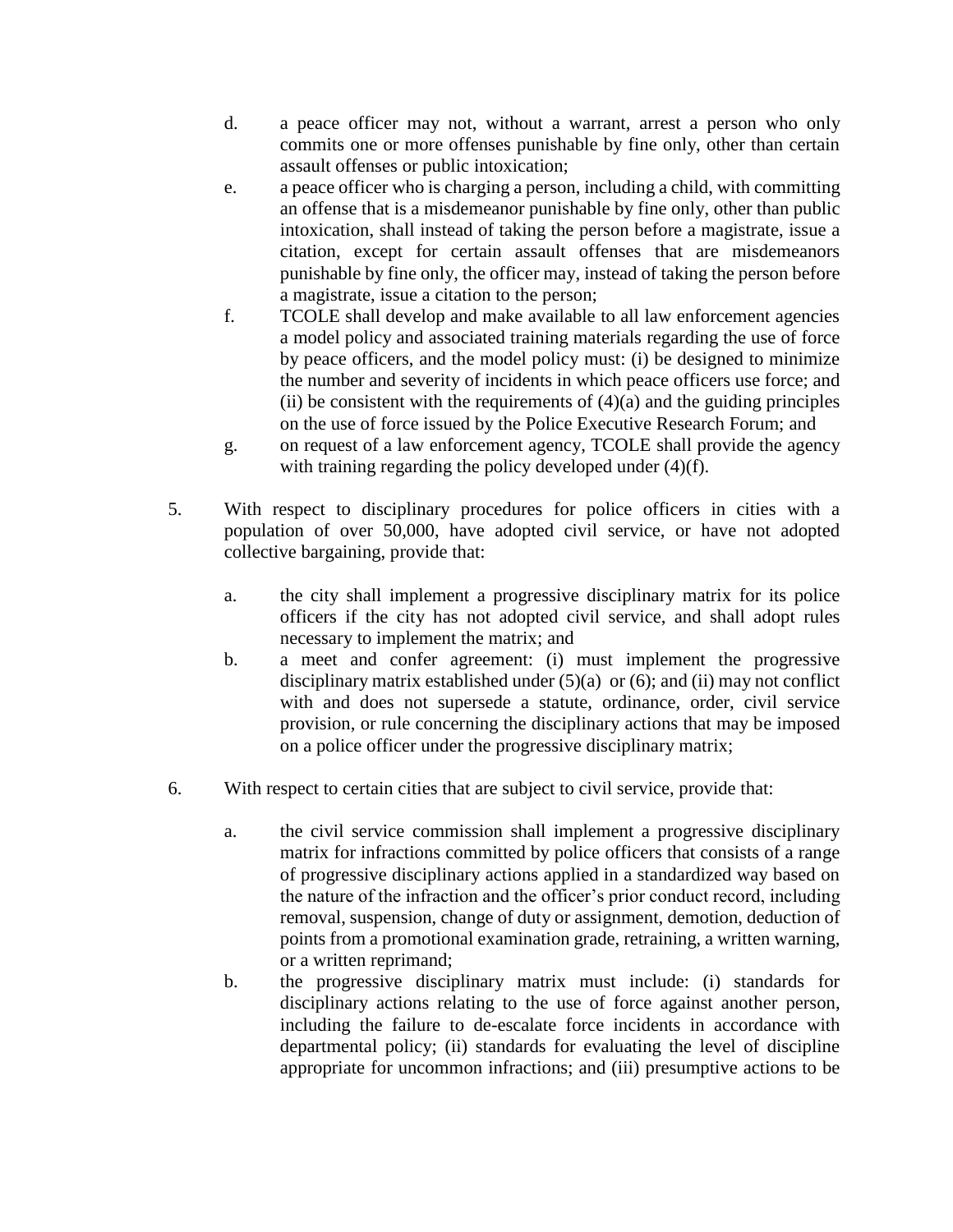taken for each type of infraction and any adjustment to be made based on a police officer's previous disciplinary record;

- c. a hearing examiner must presume a disciplinary action applied to a police officer under a progressive disciplinary matrix is reasonable unless the facts indicate that the police department inappropriately applied a category of offense to the particular violation;
- 7. With respect to police officers in cities that are subject to collective bargaining, provide that:
	- a. a city shall implement a progressive disciplinary matrix, as described by (6), for its police officers if the city has not adopted civil service;
	- b. the city shall adopt rules necessary to implement the progressive disciplinary matrix; and
	- c. a collective bargaining agreement may not with an ordinance, order, statute, or rule concerning the disciplinary actions that may be imposed on police officers under a progressive disciplinary matrix implemented by the city;
- 8. With respect to justified use of force, provide that:
	- a. a peace officer, or a person acting in a peace officer's presence and at the officer's direction, is justified in using nonlethal force against another when and to the degree the force is immediately necessary to make or assist in making an arrest or search, or to prevent or assist in preventing escape after arrest, if: (i) before using force, the actor: (A) manifests the actor's purpose to arrest or search and identifies the actor as a peace officer or as a person acting at a peace officer's direction, unless the actor reasonably believes the actor's purpose and identity are already known by or cannot reasonably be made known to the person for whom the arrest or search is authorized; (B) attempts to de-escalate the situation; and (C) issues a warning that force will be used; (ii) the force used is proportionate to the threat posed and to the seriousness of the alleged offense; (iii) the actor immediately terminates the use of force the moment the person against whom force is used becomes compliant or is subdued; and (iv) the use of force does not present a serious risk of injury to any person other than the actor or the person against whom the force is used;
	- b. a person who is not a peace officer or acting at a peace officer's direction is justified in using nonlethal force against another when and to the degree the force is immediately necessary to make or assist in making a lawful arrest, or to prevent or assist in preventing escape after lawful arrest if: (i) before using force, the actor: (A) manifests the actor's purpose to arrest and the reason for the arrest or reasonably believes the actor's purpose and the reason are already known by or cannot reasonably be made known to the person for whom arrest is authorized; (B) attempts to de-escalate the situation; and (C) issues a warning that force will be used; (ii) the force used is proportionate to the threat posed and to the seriousness of the alleged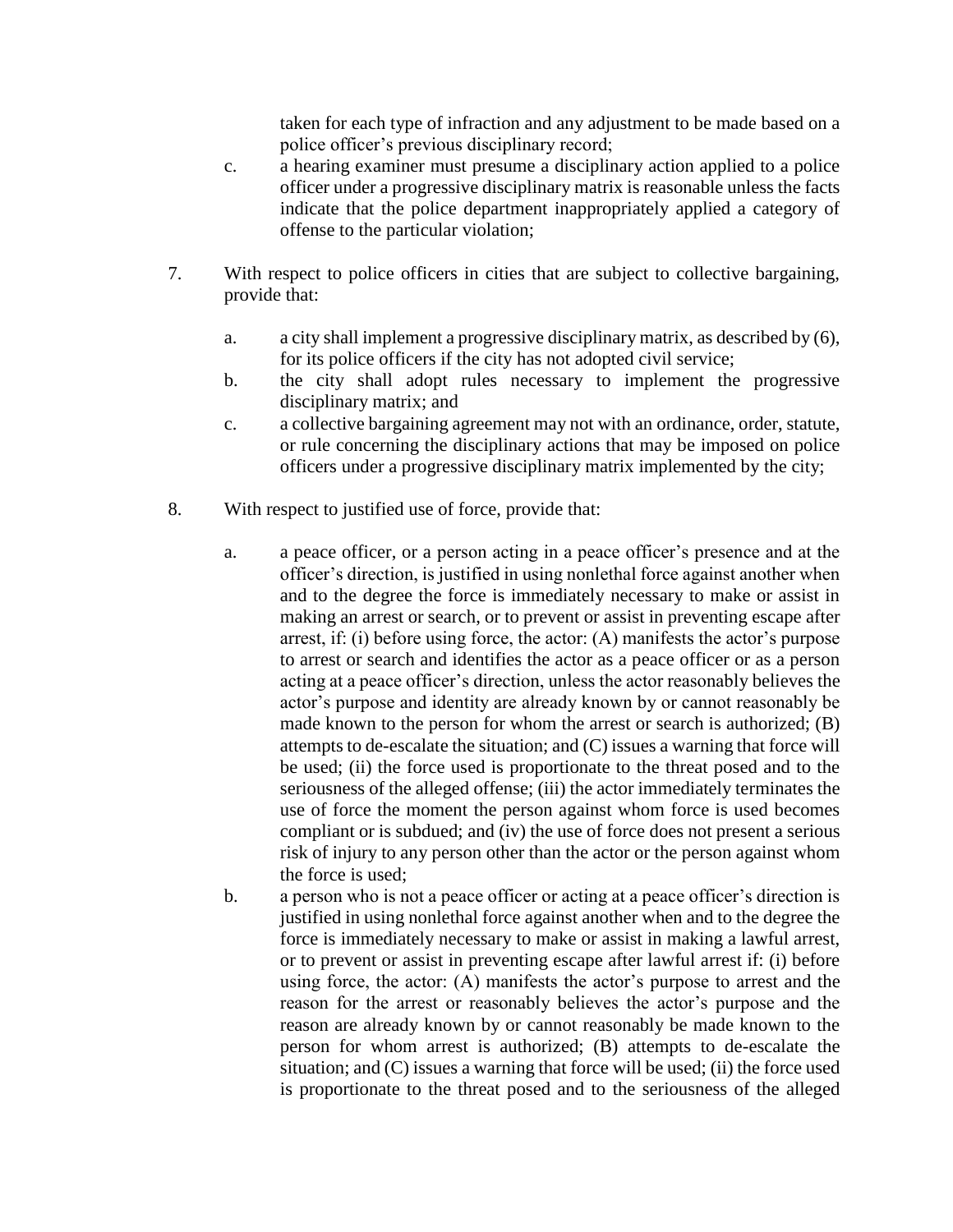offense; (iii) the actor immediately terminates the use of force the moment the person against whom force is used becomes compliant or is subdued; and (iv) the use of force does not present a serious risk of injury to any person other than the actor or the person against whom the force is used;

- c. a peace officer is only justified in using deadly force against another when and to the degree the deadly force is immediately necessary to make an arrest, or to prevent escape after arrest, if the use of force would have been justified under 8(a) and: (i) the person for whom arrest is authorized poses an imminent threat of death or serious bodily injury to the actor or another; (ii) the deadly force is used only against the person for whom arrest is authorized; (iii) the actor immediately terminates the use of deadly force the moment the imminent threat of death or serious bodily injury is eliminated; and (iv) no lesser degree of force could have eliminated the imminent threat of death or serious bodily injury;
- d. A person who is not a peace officer but is acting in a peace officer's presence and at the officer's direction is justified in using deadly force against another when and to the degree the deadly force is immediately necessary to make a lawful arrest, or to prevent escape after a lawful arrest, if the use of force would have been justified under (8)(b) and: (i) the person for whom arrest is authorized poses an imminent threat of death or serious bodily injury to another; (ii) the deadly force is used only against the person for whom arrest is authorized; (iii) the actor immediately terminates the use of deadly force the moment the imminent threat of death or serious bodily injury is eliminated; and (iv) no lesser degree of force could have eliminated the imminent threat of death or serious bodily injury; and
- e. the provision that provides that there is no duty to retreat before using justified deadly force is repealed;
- 9. Provide that the use of force or deadly force against a person is not justified if the force or deadly force is used in a manner that impedes the normal breathing or circulation of the blood of the person by applying pressure to the person's throat or neck or by blocking the person's nose or mouth; and
- 10. Provide that a peace officer may not arrest a person found only committing one or more misdemeanors related to traffic offenses that are punishable by fine only, and shall issue a written notice to appear if the person makes a written promise to appear in court.

**S.B. 1268 (West) – Termination Report:** would: (1) provide that the head of a law enforcement agency or the head's designee shall: (a) submit a report to the Texas Commission on Law Enforcement (TCOLE) on a form prescribed by the TCOLE regarding a person licensed by TCOLE who separates from the law enforcement agency for any reason; (b) indicate in the report required under (1)(a) whether the license holder was suspected of misconduct, including engaging in criminal conduct, regardless of whether the license holder was arrested for, charged with, or convicted of an offense, even if the license holder was not terminated for misconduct; and (3) repeal the provision that provides: (a) that information related to employment records that are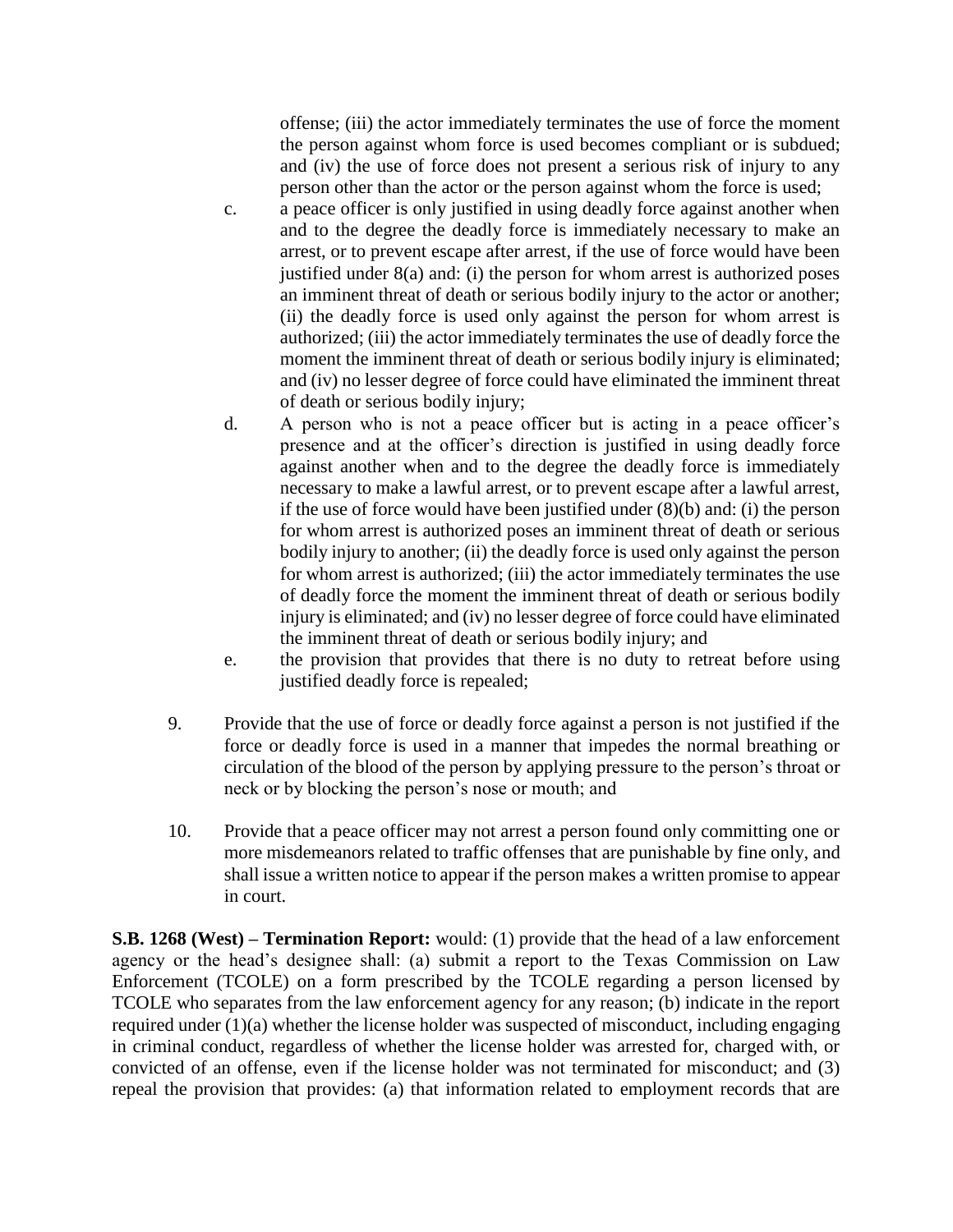submitted to TCOLE is confidential and is not subject to disclosure under the Texas Public Information Act, unless the person resigned or was terminated due to substantiated incidents of excessive force or violations of the law other than traffic offenses; and (b) a TCOLE member or other person may not release employment records that are submitted to TCOLE.

**S.B. 1324 (Hinojosa) – Investigation of Fire Fighters:** would provide that: (1) a city, regardless of whether the city is covered by a meet and confer or collective bargaining agreement, shall not take punitive action (suspension, indefinite suspension, demotion, reprimand, or any combination of these actions) against a paid employee of a city fire department unless an administrative investigation has been conducted by the city in accordance with specific investigation procedures that apply to the investigation of police officers and fire fighters in civil service cities or other applicable law; and (2) a copy of a signed complaint against a fire fighter shall be given to the fire fighter in accordance with the procedures adopted under (1), above. (Companion bill is **H.B. 1973** by **Canales**.)

**S.B. 1345 (Eckhardt) – Cannabis**: would, among other things: (1) authorize the cultivation, manufacture, processing, distribution, sale, testing, transportation, delivery, transfer, possession, use, and taxation of cannabis and cannabis products; (2) provide that a person may prohibit or restrict the possession, consumption, cultivation, distribution, processing, sale, or display of cannabis or cannabis products on property the person owns, occupies, or manages; (3) provide that a commissioners court of a county may order an election to approve the operation of cannabis growers, cannabis establishments, or cannabis testing facilities in the county; (4) provide that a county that authorizes the operation of cannabis growers, cannabis establishments or cannabis testing facilities in the county may adopt regulations consistent with the bill governing the hours of operation, location, manner of conducting business, and number of cannabis growers, cannabis establishments, or cannabis testing facilities; (5) require a license to operate as a cannabis grower, cannabis establishment, cannabis secure transporter, or cannabis testing facility; and (6) create a criminal offense.

**S.B. 1358 (Hughes) – Mental Health Resources:** would provide that: (1) the Department of State Health Services may develop resources to provide to the heads of law enforcement agencies to assist in addressing mental health issues experienced by a law enforcement officer; and (2) the materials developed under (1) may include: (a) resources to assist the head of a law enforcement agency in identifying a law enforcement officer who would benefit from mental health services; (b) methods to reduce the stigma associated with a law enforcement officer experiencing mental health issues; and (c) local resources to assist the head of a law enforcement agency in locating and contacting a licensed mental health professional.

**S.B. 1386 (Creighton) – EMS Body Worn Cameras**: would: (1) require an emergency services provider that elects to operate a body worn camera program to adopt a policy for the use of the cameras by emergency medical services personnel; (2) require the policy described in (1) meet certain requirements and that certain training be provided to EMS personnel; (3) provide that EMS personnel providing emergency medical services for an emergency medical services provider may only use a body worn camera issued by the provided and may not use a privately owned body worn camera or other recording device while providing those services; and (4) provide certain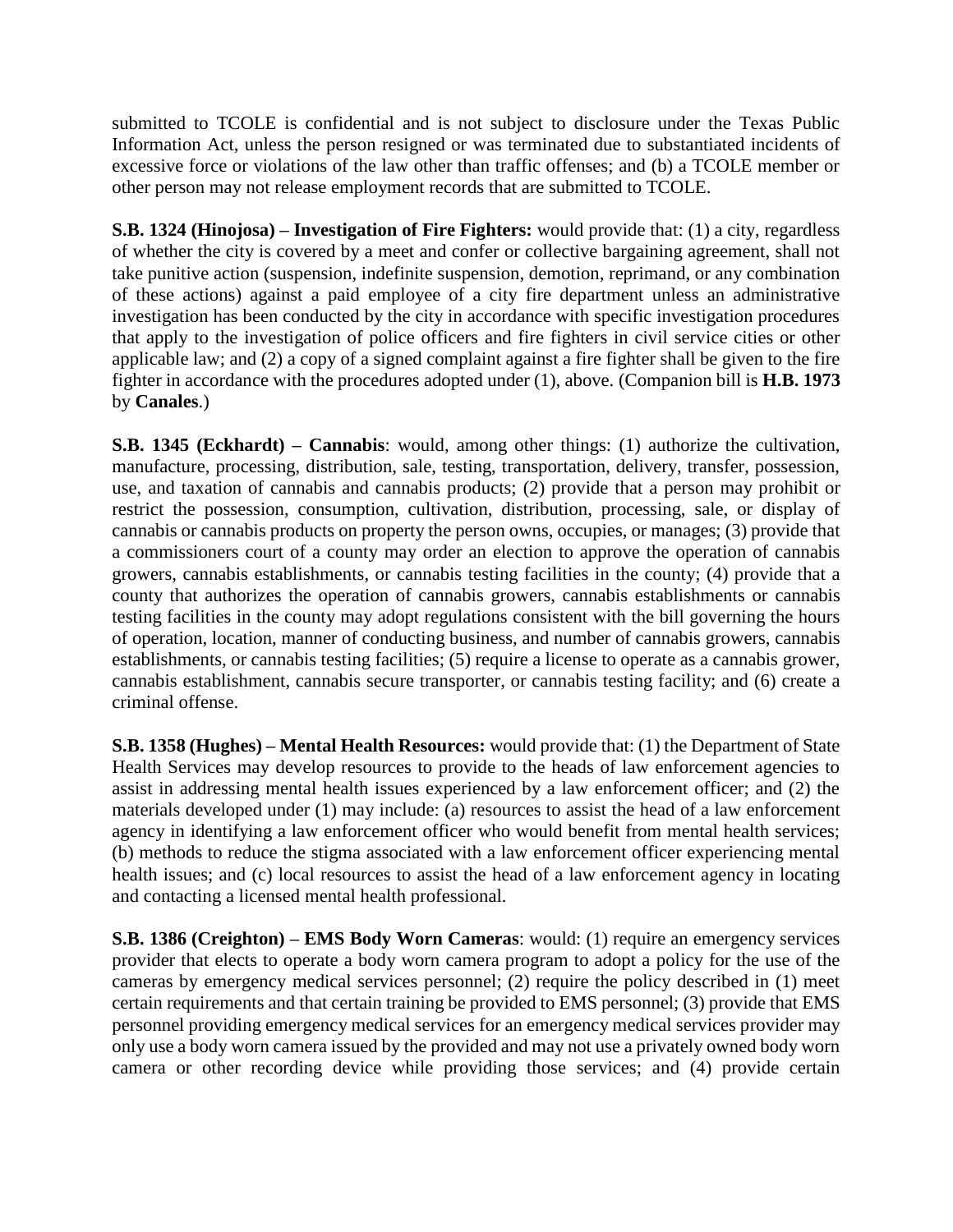exceptions under the Public Information Act in relation to a recording from a body worn camera worn by EMS personnel.

**S.B. 1390 (West) – Mental Health Crisis Response Teams**: would, among other things: (1) require the executive commissioner of the Health and Human Services Commission to establish and administer a grant program to grant money to municipalities and counties for the purpose of operating a mental health crisis response team program to: (a) operate one or more mental health crisis response teams in the municipality or county; and (b) employ one or more mental health professionals to: (i) screen calls made to a 9-1-1 emergency call center dispatcher for law enforcement or emergency medical assistance; (ii) determine whether to dispatch a mental health crisis response team to service a call; and (iii) consult with and provide information to the dispatched mental health crisis response team.; (2) provide that in addition to funding received under a grant, a municipality or county may contribute local funds to the operation of the municipality's or county's mobile crisis response team program; and (3) provide that HHSC may use any available state and federal money and may accept gifts, grants, and donations from any source for the purpose of providing grants under the bill.

**S.B. 1405 (Buckingham) – Reduction of Police Force**: would prohibit a city with a population of 950,000 or more from reducing the number of peace officers the city's police department is authorized to employ per 1,000 residents if the reduction rate exceeds the rate by which the city lost population in the preceding calendar year.

**S.B. 1406 (Buckingham) – Police Officer Training Academies**: would, for a city with a population of 950,000 or more that operates or sponsors a police officer training academy, require a city whose police department has more than 50 police officer vacancies to hold a police cadet training class to begin not later than the earlier of: (1) the date of a class scheduled to begin; or (2) a date that will ensure that the cadets graduate not later than one year after the first date the number of vacancies was more than 50.

**S.B. 1472 (Eckhardt) – TCOLE:** would provide, among other things, that:

- (1) the Texas Commission on Law Enforcement (TCOLE) shall establish a fee for the issuance of a license as follows: (a) \$80 for a peace officer license; and (b) \$25 for a license other than a peace officer license;
- (2) TCOLE shall develop and make available, to all law enforcement agencies, a model policy and associated training materials regarding the use of force by peace officers, and such policy must: (a) be designed to minimize the number and severity of incidents in which peace officers use force and include an emphasis on conflict deescalation and the use of force in a manner proportionate to the threat posed and to the seriousness of the alleged offense; and (b) be consistent with the guiding principles on the use of force issued by the Police Executive Research Forum;
- (3) in developing a model policy described under (2), TCOLE shall consult with: (a) law enforcement agencies and organizations, including the Police Executive Research Forum and other national experts on police management and training; and (b) community organizations;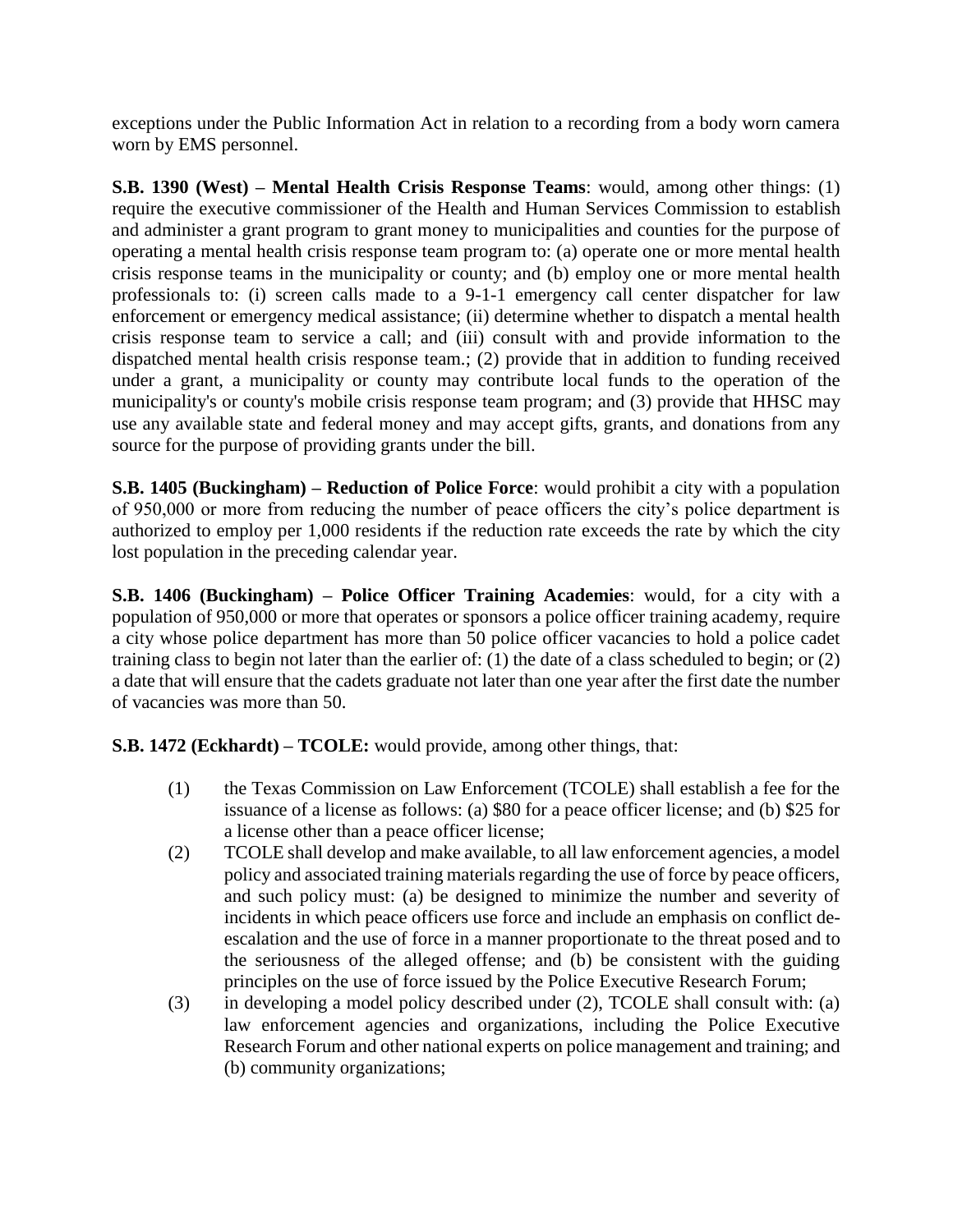- (4) on request of a law enforcement agency, TCOLE shall provide the agency with training regarding the policy developed under (2);
- (5) TCOLE, by rule, shall establish grounds under which it shall suspend or revoke a peace officer license on a determination that the license holder's continued performance of duties as a peace officer constitutes a threat to the public welfare;
- (6) the grounds under (5) must include: (a) lack of competence in performing the license holder's duties as a peace officer; (b) illegal drug use or an addiction that substantially impairs the license holder's ability to perform the license holder's duties as a peace officer; (c) lack of truthfulness in court proceedings or other governmental operations; (d) failure to follow the directives of a supervising officer or to follow the policies of the employing law enforcement agency; (e) discriminatory conduct; or (f) conduct indicating a pattern of: (i) excessive use of force; (ii) abuse of official capacity; (iii) inappropriate relationships with persons in the custody of the license holder; (iv) sexual harassment or sexual misconduct while performing the license holder's duties as a peace officer; or (v) misuse of information obtained as a result of the license holder's employment as a peace officer and related to the enforcement of criminal offenses;
- (7) a body worn camera policy does not have to require that an officer be provided access to any recording of an incident involving the officer before the officer is required to make a statement about the incident;
- (8) a recording created with a body worn camera and documenting an incident that involves the use of deadly force by a peace officer or that is otherwise related to an administrative or criminal investigation of an officer may be released to the public regardless of whether criminal matters have been finally adjudicated and all related administrative investigations have concluded;
- (9) a law enforcement agency shall permit a person who is depicted in a recording of an incident described by (8) or, if the person is deceased, the person's authorized representative, to view the recording, on request of the applicable person, provided any authorized representative who is permitted to view the recording was not a witness to the incident; and
- (10) a law enforcement agency shall adopt a policy for releasing to the public a recording described by (8) that prioritizes access to the recording in the following order: (a) the civilian oversight system associated with the law enforcement agency, if any; (b) the officer who used deadly force or is under investigation and the individual who is the subject of the recording, or if the individual is deceased, the individual's authorized representative, and any attorney representing the officer, individual, or representative; and (c) the public.

(Companion bill is **H.B. 3654** by **Rodriguez**.)

**S.B. 1487 (Hughes) – School Attendance Officers**: would provide that, for services performed by a peace officer as an school attendance officer, compensation shall be paid from the funds of the county, independent school district, or open-enrollment charter school at a rate commensurate with the regular wages of the peace officer.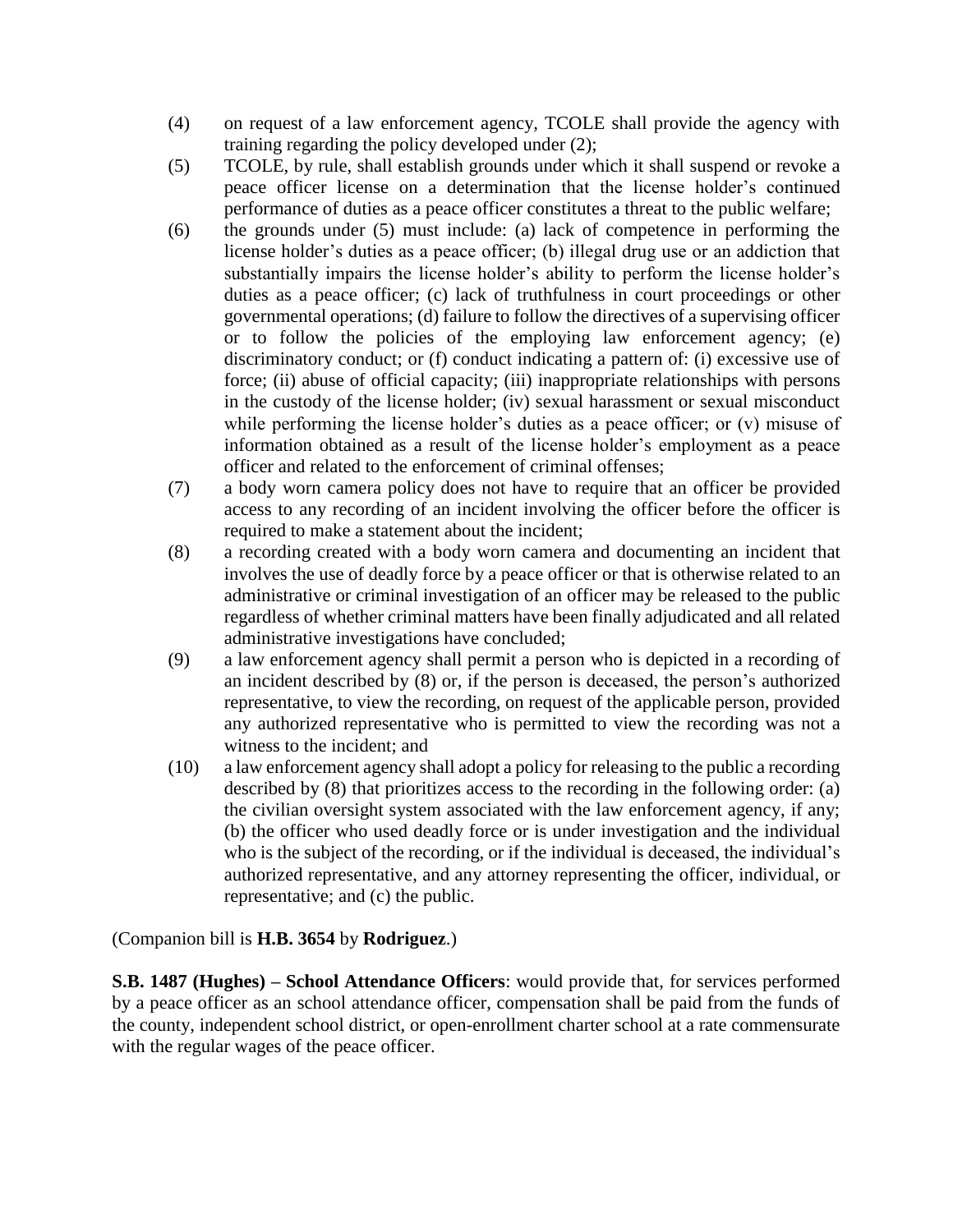### **Sales Tax**

**H.B. 3538 (Shine) – Local Sales Tax Sourcing**: would, among other things: (1) modify the definition of a "place of business of the retailer" for purposes of city sales tax sourcing to mean an established outlet, office, or location operated by a retailer, or operated by the retailer's agent or employee, for the purpose of receiving orders, regardless of the method by which orders are transmitted or received, for taxable items and including any location at which three or more orders are received by the retailer during a calendar year; (2) provide that if a retailer has only one place of business in the state, all of the retailer's retail sales of taxable items, regardless of the method by which orders for the taxable items are transmitted or received, are consummated at that place of business; and (3) provide as an exception to (2), above, that the sale of a taxable item purchased by the retailer from a related entity, including a related entity acting as a third-party drop shipper of taxable items, is consummated at the place of business of the related entity where the order for the taxable item is fulfilled or from which the taxable item is shipped if: (a) the retailer has only one place of business in the state; (b) the retailer purchases the taxable item from the related entity using a resale certificate; and (c) the order for the taxable item is fulfilled at, or the taxable item is shipped from, a place of business of the related entity in the state that would constitute a place of business of the retailer if the related entity were the retailer.

**H.B. 3573 (Sanford) – Sales Tax Exemption**: would exempt from sales taxes data processing services designed to process payment made by credit card or debit card. (Companion bill is **S.B. 153** by **Perry**.)

**S.B. 1332 (Hinojosa) – Local Sales Tax Sourcing**: would: (1) define "Internet order" as an order placed by a purchaser through a website, software application, or other method using the Internet using a computer or mobile device that does not belong to the seller, and provide that the term does not include an order placed by telephone call, regardless of whether the call is completed using Voice over Internet Protocol or a mobile device; and (2) provide that, for purposes of the local sales and use tax, a sale of a taxable item is consummated at the location in this state to which the item is shipped or delivered or at which possession is taken by the purchaser if the sale is made through an Internet order. (Companion bill is **H.B. 2410** by **Dean**.)

**S.B. 1417 (Schwertner) – Local Sales Tax Sourcing**: would provide that: (1) a location that, under the law in effect on August 31, 2019, was a place of business of the retailer for purposes of certain economic development agreements, entered into by a retailer and a city on or before August 31, 2019, remains a place of business of the retailer for the term of the agreement; and (2) during the term of the agreement, the sale of a taxable item is consummated at that place of business if the sale would have been consummated at that place of business under the law in effect on August 31, 2019. (Companion bill **is H.B. 4260** by **Talarico**.)

#### **Community and Economic Development**

**H.B. 3279 (Dutton) – Schools**: would, among things, provide that: (1) a city must consider an open-enrollment charter school a school district for purposes of zoning, permitting, plat approvals, fees or other assessments, construction or site development work, code compliance, development,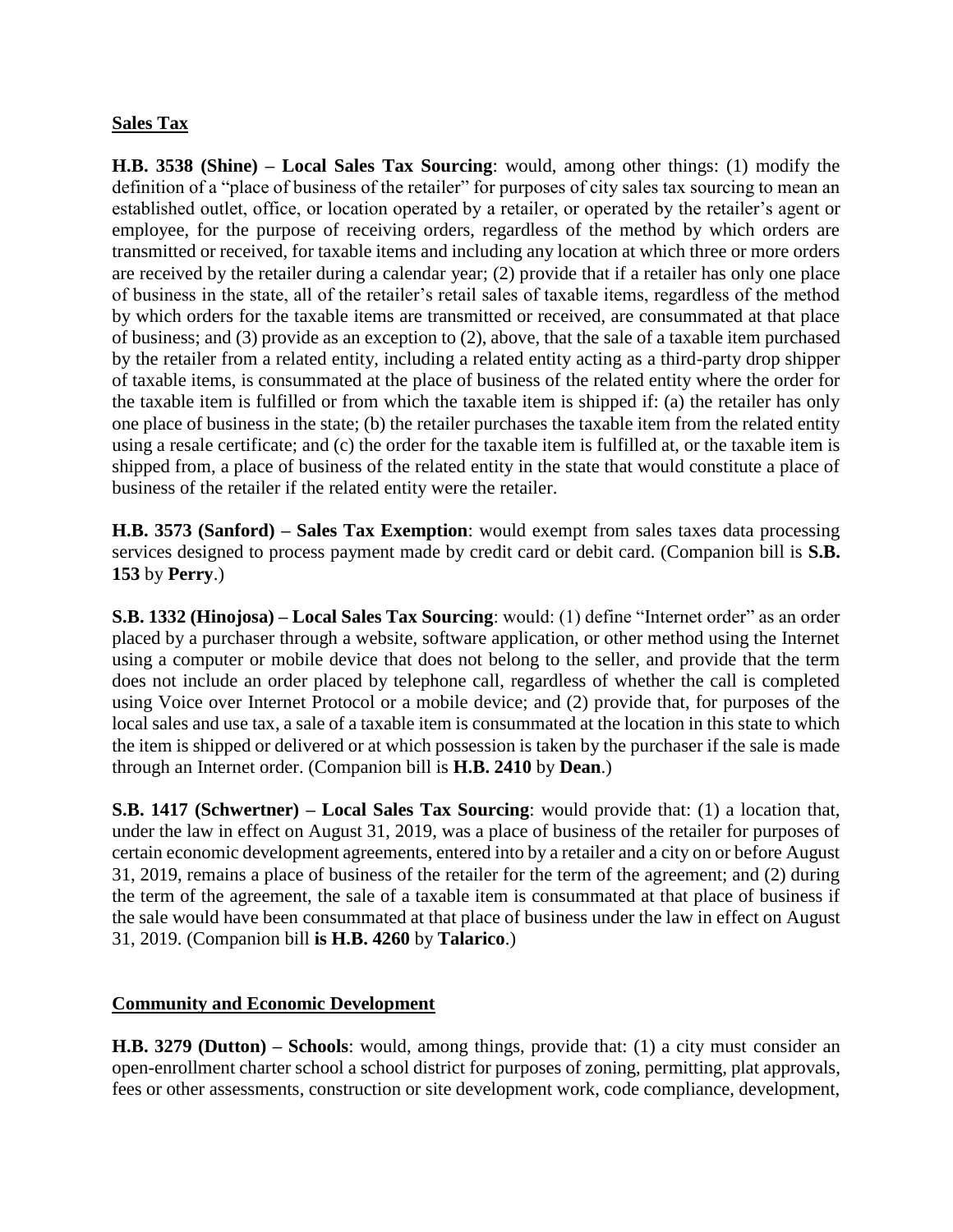and approve in the same manner and following the same timelines as if a charter school were a school district or state-owned facility; (2) in territory annexed for limited purposes and on request of an open-enrollment charter school, a city shall enter an agreement with the governing body of the open-enrollment charter school to establish review fees, review periods, and land development standards ordinances and to provide alternative water pollution control methodologies for school buildings constructed by the open-enrollment charter school; (3) the definition of the term "land development standards" in (2) includes, among other things, building heights, traffic impact analyses, vehicle queuing, parking requirements, and signage requirements; (4) a local governmental entity may not enact or enforce an ordinance, order, regulation, resolution, rule, or policy or take action that prohibits an open-enrollment charter school from operating a public school campus, educational support facility, or administrative office in the entity's jurisdiction or on any specific property in the jurisdiction of the local governmental entity; and (5) an openenrollment charter school is not required to pay impact fees unless the governing body of the charter school consents to the payment. (Companion bill is **S.B. 28** by **Bettencourt**.)

**H.B. 3328 (Bernal) – Tax Preferences**: would, among other things: (1) require the comptroller to identify each state and local tax preference and develop a review schedule under which tax preferences are reviewed once during each six-year period; (2) require the Legislative Budget Board (LBB) to periodically review each state and local tax preference according to the schedule created by the comptroller; (3) require the LBB to file a preliminary report on tax preferences to the Senate Finance Committee and the House Ways and Means Committee not later than September 1 of each even-numbered year; (4) require the Senate Finance Committee and the House Ways and Means Committee to review the preliminary report and, not later than December 1 of each even-numbered year, provide to the governor, lieutenant governor, and speaker of the house a final report on the reviews of tax preferences; (5) provide that each tax preference enacted by the legislature that becomes law on or after January 1, 2022, expires six years after the date it takes effect, unless the legislature provides an earlier or later expiration date; and (6) provide that a tax preference that became law before January 1, 2022, and that remains in effect on that date, expires January 1, 2028, unless the legislature provides for an earlier or later expiration date. (See **H.J.R. 134**, below.)

**H.B. 3339 (Meyer) – Major Events Reimbursement Program**: would add the Ladies Professional Golf Association Championship, the Professional Golfers' Association Championship, the Ryder Cup, and the Senior Professional Golfers' Association Championship to the list of events eligible for funding under the Major Events Reimbursement Program.

**H.B. 3378 (Leman) – National Anthem**: would provide that an agreement between the Texas Economic Development and Tourism Office, an endorsing city or county, or a local organizing committee and a site selection organization under an event reimbursement program that includes a financial commitment of the state or a city or county of the state must contain a written verification from the site selection organization guaranteeing the national anthem of the United States will be performed at the beginning of the game or event for which funds are committed under the agreement.

**H.B. 3414 (Holland) – Special District Assessments**: would require a seller of a newly constructed residential real property that is located in a special district to provide a written notice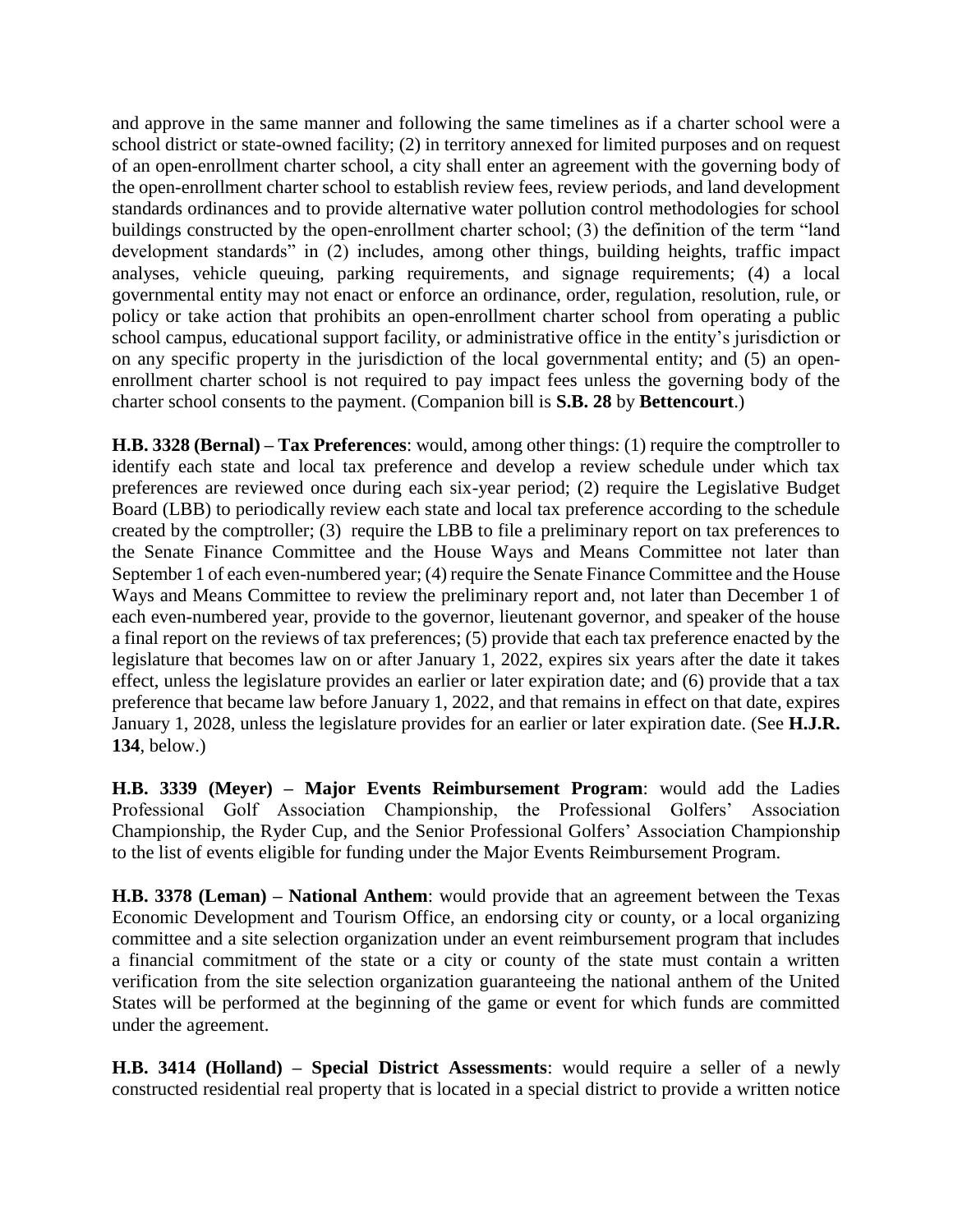to the first purchaser of the property advising of the obligation to pay assessments to the municipality or county.

**H.B. 3417 (Fierro) – Manufactured Homes**: would, among other things, provide that: (1) during a declared emergency that exceeds a period of 14 days, the executive director of the manufactured housing division of the Texas Department of Housing and Community Affairs: (a) shall waive all licensing requirements to ensure the continued and adequate supply of professionals to build, sell, transport, insure, finance, and install manufactured homes; and (b) may require a person to register with the DHCA before engaging in any activity regulated regarding manufactured homes; (2) following the cessation of a declared emergency, the director may require a person registered with the DHCA under (1)(b) to comply with the criminal history background check requirements and other licensing requirements; (3) all actions regulated by state law on manufactured housing and actions needed to construct, transport, install, sell, finance, rent, and insure manufactured homes are essential services that must be allowed to continue to operate at a statewide level during a declared emergency; and (4) the license requirement for a person to sell or exchange, or offer to sell or exchange, two or more manufactured homes to consumers in Texas in a 12-month period does not apply to a person if all manufactured homes sold or offered for sale by the person are: (a) located in a manufactured home community; and (b) sold or offered for sale to the same purchaser in connection with a sale of a lot or parcel of real property located in the community.

**H.B. 3464 (Shaw) – Public Facility Corporation**: would provide that a tax exemption for a multifamily residential development which is owned by a public facility corporation applies only if the operator of the development does not base any refusal to rent a unit to an individual or family on the individual's or family's participation in the federal Section 8 Housing Choice Voucher Program.

**H.B. 3519 (Deshotel) – Extraterritorial Jurisdiction**: would: (1) allow a resident of an area with a population of less than 200 and in a municipality's extraterritorial jurisdiction (ETJ) to file a petition for the area to be released from the ETJ if the area has been in the ETJ for at least one year; (2) require the petition in (1) be signed by more than 50 percent of the registered voters of the area described by the petition as of the date of the preceding uniform election date, and if it is valid, require the city to release the area from its ETJ immediately; (3) allow a resident of an area with a population of 200 or more and that has been in a municipality's ETJ for at least one year to request to hold an election to vote on the question of whether to release the area from the municipality's ETJ by filing with the municipality a petition that includes the signatures of at least five percent of the registered voters residing in the area as of the date of the preceding uniform election date; (4) require, if it receives a valid petition under (3), a city to hold and pay for the costs of an election in the area described by the petition, and require the city to immediately release the area from the ETJ if a majority of voters approve the proposed release. (Companion bill is **S.B. 1992** by **Bettencourt**.)

**H.B. 3546 (Cortez) – Tourism Public Improvement Districts**: would: (1) authorize a city council to include property in a tourism public improvement district after establishment of the district if: (a) the property is a hotel; and (b) a sufficient number of the record owners of the real property currently included and proposed to be included in the district have consented to be included in the district by signing the original petition to establish the district or by signing a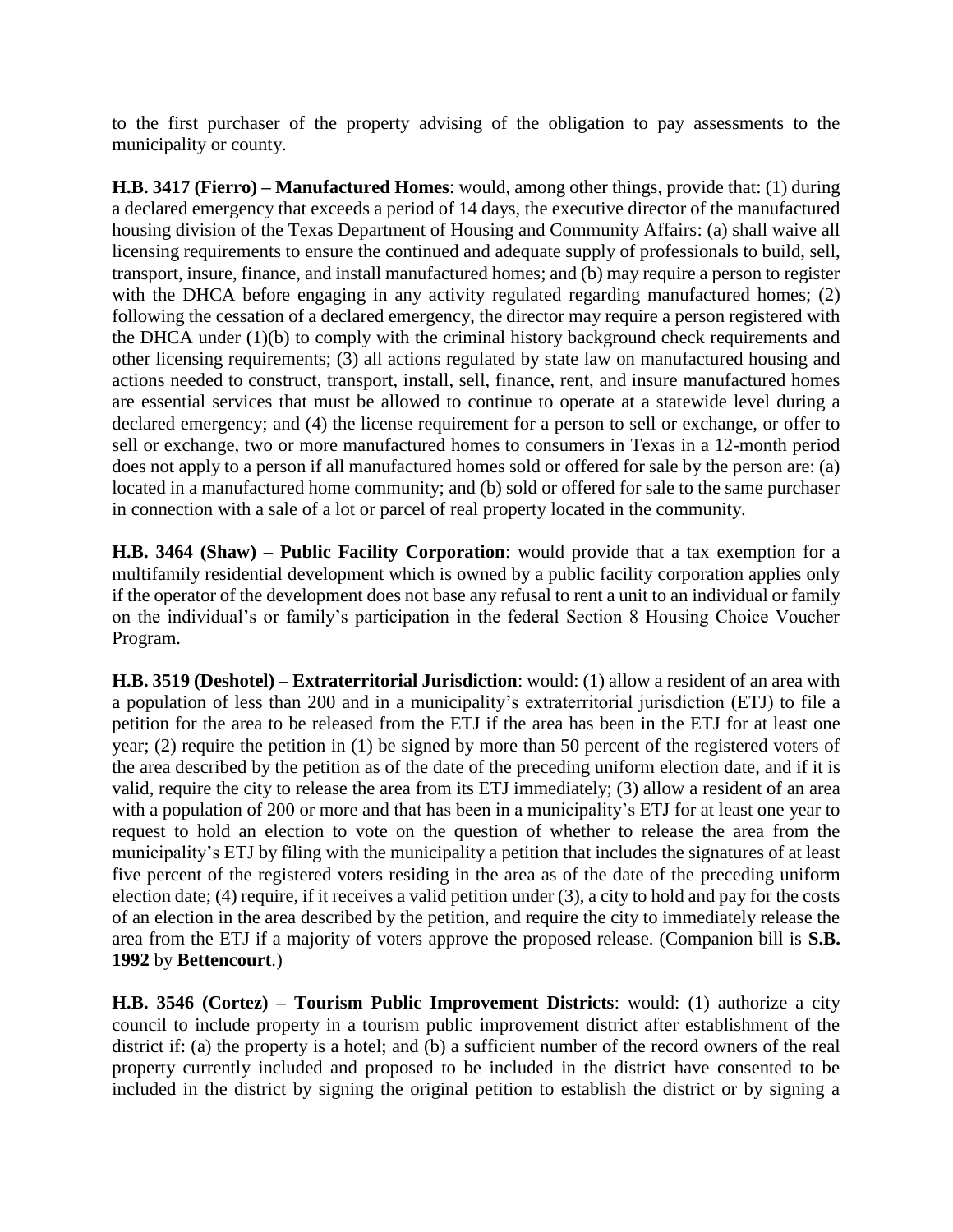petition or written consent to include property in the district; and (2) provide that for purposes of (1)(b), above, the number of consenting record owners is sufficient if the record owners own more than 60 percent of the appraised value of taxable real property liable for assessment in the district and: (a) constitute more than 60 percent of all record owners of taxable real property liable for assessment in the district; or (b) own, in aggregate, more than 60 percent of the area of all taxable real property liable for assessment in the district. (Companion bill is **S.B. 804** by **Menéndez**.)

**H.B. 3634 (Thierry) – Building Codes/Pipe Insulation**: would require a city to adopt a building code regulation that requires certain pipe be insulated in a certain manner, and require that the regulation be applied to new residential construction on or after January 1, 2022.

**H.J.R. 134 (Bernal) – Tax Preferences**: would amend the Texas Constitution to require the periodic review and expiration of state and local tax preferences. (See **H.B. 3328**, above.)

**S.B. 1196 (Whitmire) – Texas State Board of Plumbing Examiners**: would, among other things, continue the functions of the Texas State Board of Plumbing Examiners. (Companion bill is **H.B. 636** by **S. Thompson**.)

**S.B. 1210 (Johnson) – Refrigerants**: would provide that a building code or other requirement applicable to commercial or residential buildings or construction may not prohibit the use of certain substitutes for hydrofluorocarbon refrigerants authorized under federal law. (Companion bill is **H.B. 3032** by **Oliverson**.)

**S.B. 1246 (Perry) – Universal Service Fund**: would: (1) expand the definition of "telecommunications provider" for purposes of paying the statewide uniform charge that funds the universal service fund to include a provider of Voice over Internet Protocol service; (2) modify the definition of "high cost rural area" for purposes of the universal service fund; (3) provide that the statewide uniform charge that funds the universal service fund may be in the form of a fee or an assessment on revenues; and (4) provide that the Public Utility Commission may not assess the statewide uniform charge in a manner that is not technology neutral or grants an unreasonable preference based on technology.

**S.B. 1255 (Birdwell) – School Property Tax Limitations**: would, among other things, extend the expiration date of the Texas Economic Development Act from December 31, 2022, to December 31, 2032.

**S.B. 1256 (Birdwell) – Property Tax Abatement**: would provide that an owner or lessee of a parcel of real property that is located wholly or partly in a tax abatement reinvestment zone may not receive an exemption from taxation of any portion of the value of the parcel of real property or of tangible personal property located on the parcel under a tax abatement agreement if a solar energy device or wind-powered energy device is installed or constructed on the same parcel of real property.

**S.B. 1257 (Birdwell) – Property Tax Abatement**: would require a chief appraiser to include in a tax abatement report submitted to the comptroller a list of the kind, number, and location of all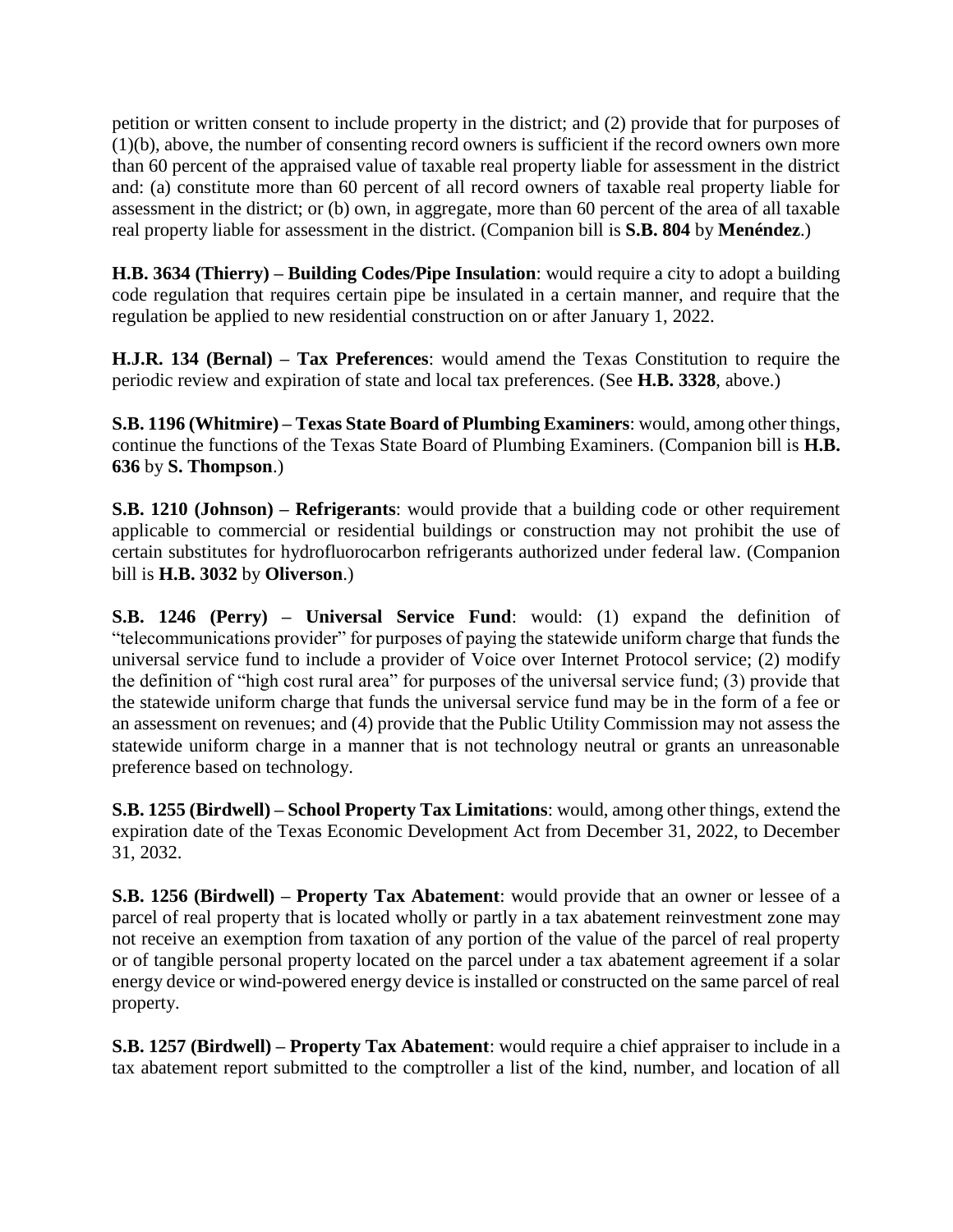proposed improvements of the property in connection with each tax abatement agreement within the district in the year following the year in which or an agreement is executed.

**S.B. 1269 (Whitmore) – Main Street**: would amend current state law allowing municipalities to participate in a main street program by modifying the program to include "communities" and their historic neighborhood commercial districts rather than municipalities.

**S.B. 1283 (Hancock) – Broadband**: would establish a process by which a broadband provider may apply for and attach an affixture of cables, strands, wires, and associated equipment used in the provision of a broadband provider's services to a pole owned and controlled by an electric cooperative. (Companion bill is **H.B. 1505** by **Paddie**.)

**S.B. 1338 (Zaffirini) – Annexation**: would: (1) require that, at the time a municipality makes an offer to a landowner to enter into an agreement in which the landowner consents to annexation, the municipality provide the landowner with a written disclosure: (a) that the landowner is not required to enter into the agreement; (b) of the authority under which the municipality may annex the land with references to relevant law; (c) with a plain-language description of the annexation procedures applicable to the land; and (d) regarding whether the procedures require the landowner's consent; and (2) provide that a failure to provide the disclosure in (1) makes the annexation agreement void. (Companion bill is **H.B. 1897** by **Sanford**.)

**S.B. 1416 (Creighton) – Monuments and Memorials**: would, among other things: (1) provide that a monument or memorial located on city property: (a) for at least 25 years may be removed, relocated, or altered only by supermajority vote of the city council; and (b) for less than 25 years may be removed, relocated, or altered only by the city council; (2) provide that an additional monument may be added to the surrounding city property on which a monument or memorial is located to complement or contrast with the monument or memorial; (3) authorize a resident of the city to file a complaint with the attorney general asserting the city violated (1), above, and authorize the attorney general to file a petition for a writ of mandamus or other equitable relief to compel a city to comply with (1), above; and (4) define "monument or memorial" as used in (1) to mean a permanent monument, memorial, or other designation, including a statute, portrait, plaque, seal, symbol, cenotaph, building name, bridge name, park name, area name, or street name, that honors an event or person of historic significance.

**S.B. 1422 (Bettencourt) – Freeport Property Tax Exemption**: would extend from 175 to 365 the number of days by which Freeport goods must be transported outside the state in order to be exempt from property taxation. (See **S.J.R. 57**, below.)

**S.B. 1433 (Bettencourt) – Tax Increment Financing**: would, among other things: (1) require an ordinance designating a tax increment reinvestment zone to provide that the zone terminates not later than the tenth anniversary of the date on which the ordinance designating the zone is adopted; (2) prohibit the term of any portion of a tax increment reinvestment zone to be extended beyond the tenth anniversary of the date on which the ordinance designating the tax increment reinvestment zone is adopted; (3) prohibit a city from designating a tax increment reinvestment zone if: (a) more than ten percent of the property in the proposed zone is used for residential purposes; or (b) the total appraised value of taxable real property in the proposed zone and in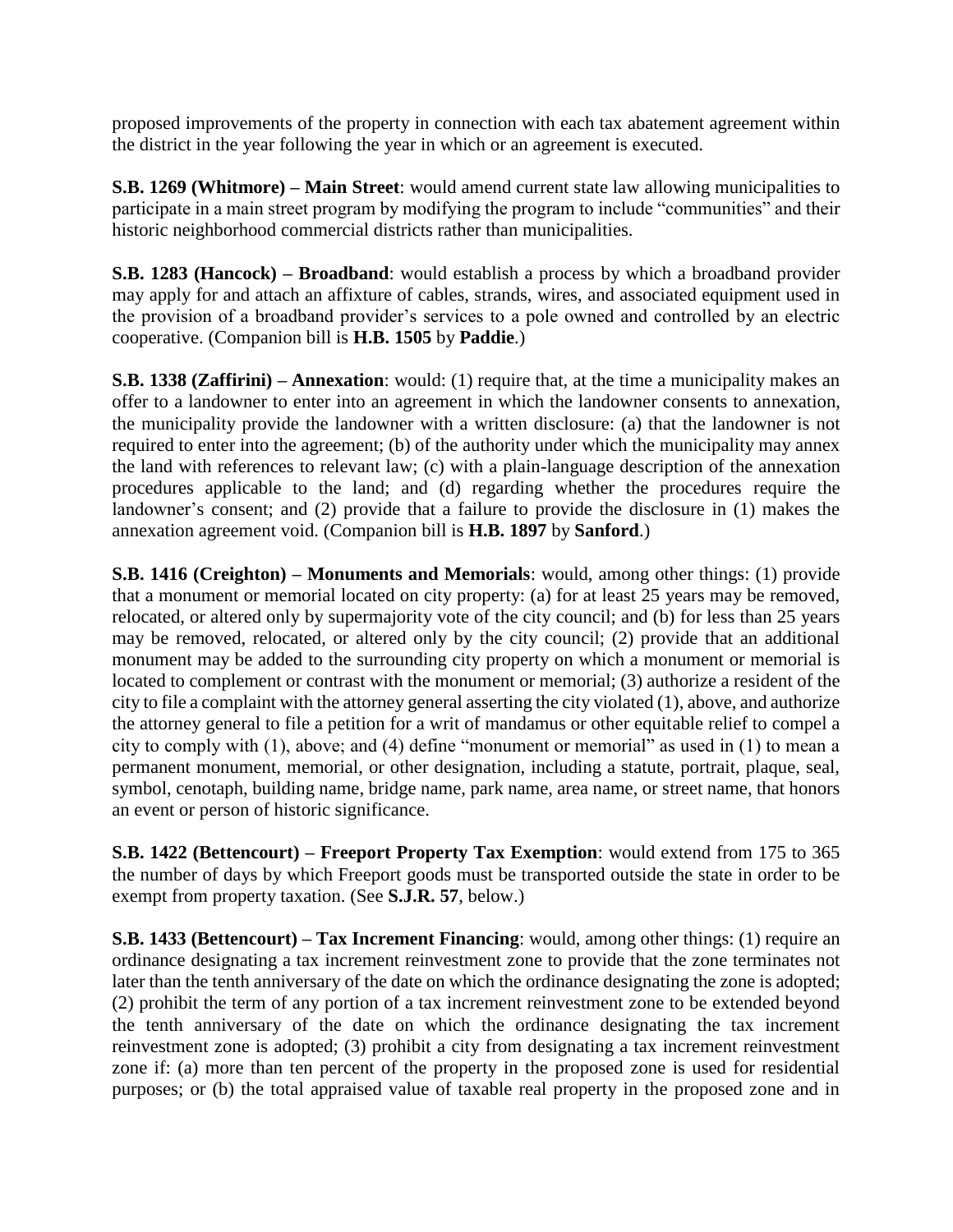existing reinvestment zones exceeds ten percent of the total appraised value of taxable real property in the city and in the industrial districts created by the city; (4) prohibit the board of directors of a tax increment reinvestment zone from adopting, and the city council from approving, an amendment to the project plan if: (a) the median appraised value of taxable real property that is located outside the boundaries of the zone and that is within the designating city's corporate boundaries and extraterritorial jurisdiction; and (b) the amendment is required to be approved by ordinance adopted after a public hearing that satisfies certain procedural requirements; and (5) provide that a city may not authorize tax increment bonds and notes unless a majority of the city's qualified voters who vote at an election ordered for that purpose approve the issuance of the bonds and notes.

**S.B. 1465 (Hinojosa) – Small and Rural Community Success Fund**: would establish the Texas small and rural community success fund to make loans to economic development corporations (EDCs) for eligible EDC projects.

**S.B. 1469 (Buckingham) – Hotel Occupancy Tax Uses**: Hotel Occupancy Tax Uses: would: (1) authorize cities with a populations under 200,000 to use a portion of the revenue derived from their city hotel occupancy taxes to promote tourism and the convention and hotel industry by enhancing and maintaining public parks owned by the city; (2) provide that the amount of city hotel occupancy tax revenue a city may use in a fiscal year to enhance and maintain all public parks may not exceed ten percent of the amount of revenue the city collected from that tax during the preceding fiscal year; (3) provide that the amount of city hotel occupancy tax revenue a city may use in a fiscal year to enhance and maintain an individual public park may not exceed the amount of area hotel revenue in the preceding fiscal year that was directly attributable to tourists who attended events held at that park or otherwise visited that park; (4) require a city to, before the city uses city hotel occupancy tax revenue to enhance or maintain a park, make a good faith estimate of the annual amount of area hotel revenue directly attributable to tourists who visited that park; and (5) provide that a city that uses city hotel occupancy tax revenue in accordance with (1), above: (a) may reserve not more than ten percent of the revenue from that tax collected in a fiscal year for use for the same purposes during the succeeding three fiscal years; and (b) may not reduce the percentage of revenue from the tax allocated for the purposes of advertising and promotional programs to attract tourists and convention delegates or registrants to the city or its vicinity to a percentage that is less than the average percentage of the revenue from that tax allocated by the city for the same purposes during the 36-month period preceding the date the city begins using revenue for the purposes described in (1), above.

**S.J.R. 57 (Bettencourt) – Freeport Property Tax Exemption**: would amend the Texas Constitution to extend from 175 to 365 the number of days by which Freeport goods must be transported outside the state in order to be exempt from property taxation. (See **S.B. 1422**, above.)

#### **Elections**

**H.B. 3269 (Noble) – Cancelled Ballots by Mail**: would, among other things: (1) provide that a person: (a) may cancel an application to vote by mail by returning the person's ballot and then voting by personal appearance; or (b) whose ballot is cancelled in any other manner may cast a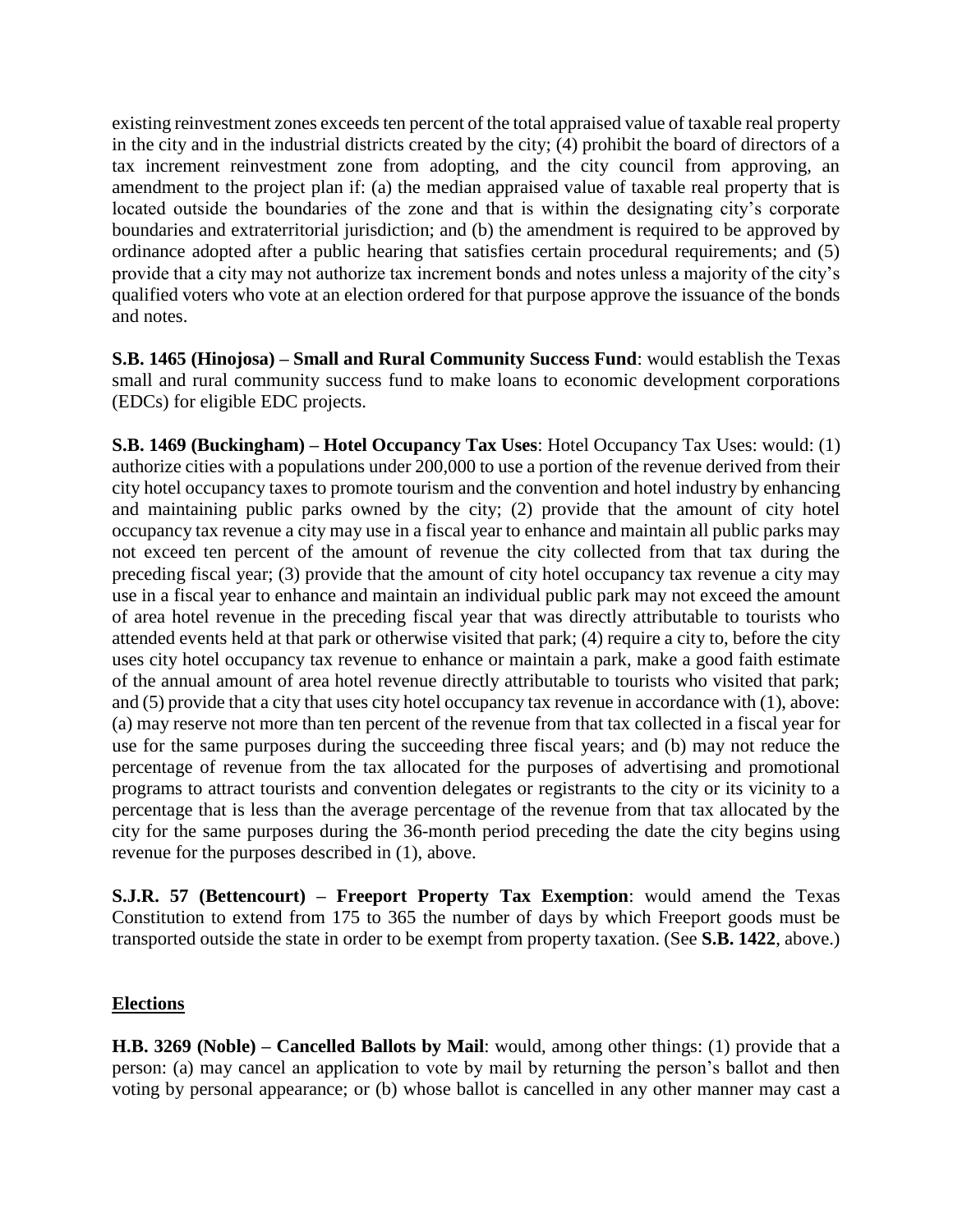provisional ballot; (2) require the early voting clerk and presiding election judge to keep a log of returned ballots and provide a copy of the list to the early voting ballot board to ensure that the cancelled ballot is not counted in the election; and (3) require the election officer to electronically submit a record to the secretary of state of each application canceled in a primary, a runoff primary, a general election, or any special election ordered by the governor on the day the application is canceled.

**H.B. 3274 (Jetton) – Early Voting by Mail**: would change the received-by date for an application for ballot by mail submitted by telephonic facsimile or electronic transmission from not later than the "fourth business day after the transmission by telephonic facsimile machine or electronic transmission is received" to the "seventh business day before the date of the election for which the ballot is request."

**H.B. 3276 (Parker) – Security of Voted Ballots**: would require: (1) the general custodian of election records to post a licensed peace officer rather than a security guard to ensure the security of ballot boxes containing voted ballots throughout the period of tabulation at the central counting station; and (2) the general custodian of election records to implement a video surveillance system that retains a record of all areas containing voted ballots from the time the voted ballots are delivered to the central counting station until the canvass of precinct election returns and must be retained until the end of the calendar year in which an election is held.

**H.B. 3280 (Paul) – Election Integrity**: would, among other things: (1) impose nepotism restrictions on the appointment of alternate presiding judges, election clerks, and election officers; (2) require an early voting clerk, as soon as practicable after the deadline for returning mail ballots, to prepare a report that lists the name and voter registration number of each voter whose ballot voted by mail that: (a) was received before the deadline; and (b) has not been accepted or rejected by the early voting ballot board; (3) require an early voting clerk, as soon as practicable after the appropriate authority appoints the signature verification committee, to provide written notice each person appointed as a member containing certain election information; and (4) require the authority establishing a central counting station, as soon as practicable after the appointment of a central counting station election officer, to provide written notice to the person appointed as a central counting station election officer containing certain election information.

**H.B. 3281 (Paul) – Early Voting by Mail**: would, among other things: (1) move the deadline for a voter to submit an application for a mail ballot from the  $11<sup>th</sup>$  day before election day to the  $15<sup>th</sup>$ day before election day; (2) provide that a marked ballot voted by mail must arrive at the address on the carrier envelope not later than 5 p.m. on the fourth day before election day; (3) provide that early voting ballots may not be counted until 3 p.m. on election day; and (4) provide that early voting ballots voted by mail required to arrive at the address on the carrier envelope by the deadline under (2), above, must be counted not later than 7 p.m. on election day and released at 7 p.m. on election day.

**H.B. 3285 (Button) – Election Interpreters**: would: (1) allow an interpreter to be appointed by an election officer if the voter has not selected an interpreter; (2) provide that, if selected by the voter, a voting interpreter may be any person other than the voter's employer, an agent of the voter's employer, or an officer or agent of a labor union to which the voter belongs; and (3) provide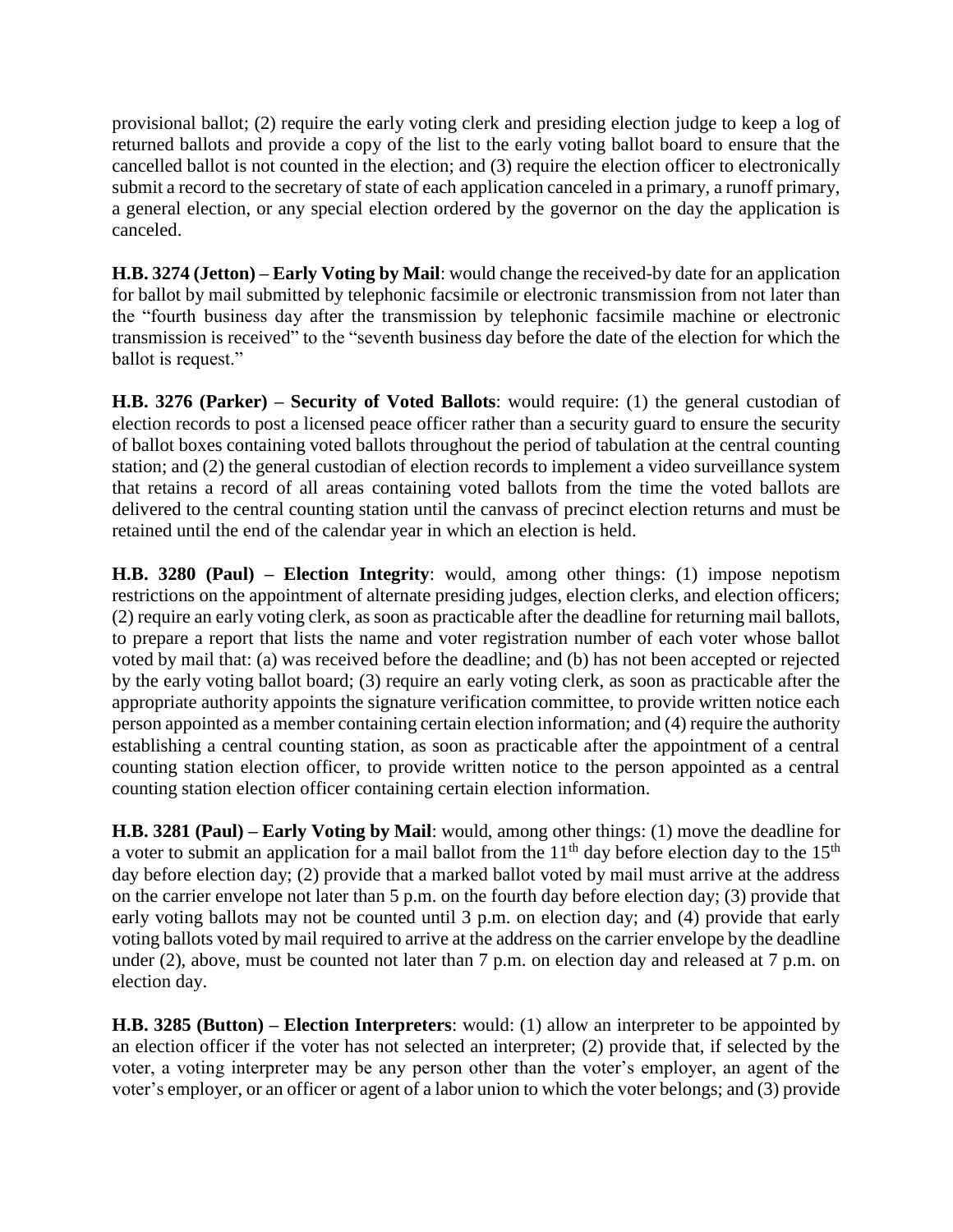that, if appointed to serve as an interpreter by an election officer, an interpreter must be a registered voter of the county in which the voter needing the interpreter resides or a registered voter of an adjacent county. (Companion bill is **S.B. 331** by **Johnson**.)

**H.B. 3302 (Landgraf) – Names of Candidates**: would: (1) require the order of the candidates' names on a ballot for office to be decided randomly, rather than by a drawing; and (2) authorize the secretary of state to adopt rules necessary to implement the amended process to determine the order of the names on the ballot.

**H.B. 3303 (Schofield) – Voting Standards and Procedures**: would prohibit an election official of the state or of a political subdivision from creating, altering, or suspending any voting standard, practice, or procedure in a manner not expressly authorized by the Texas Election Code.

**H.B. 3356 (Hefner) – Voting System**: would: (1) define "auditable voting system" as a voting system that: (a) uses a paper record; or (b) produces a paper receipt by which a voter can verify that the voter's ballot will be counted accurately; and (2) beginning January 1, 2023, prohibit a voting system that consists of direct recording electronic voting machines unless the system is an auditable voting system.

**H.B. 3448 (White) – Elections**: would, unless excepted within the Election Code, prohibit the secretary of state from waiving or suspending the application of a provision or a rule adopted under the Election Code.

**H.B. 3463 (Crockett) – Residence of Incarcerated Persons**: would, among many other things: (1) provide for the determination of an incarcerated person's residence for voter registration; (2) require, not later than the 14th day following the date on which the tract-level population counts from the federal decennial census are released, the comptroller, in coordination with the Texas Demographic Center, the Texas Legislative Council, and the Texas Department of Criminal Justice, to prepare and disseminate adjusted population counts for each geographic unit included in the census counts based on information reported by state and local governments that operate a facility for incarcerated persons; and (3) require state and local government entities that operate a facility for incarcerated persons to prepare a report with certain information that will be used to adjust the decennial census based on the residence of the incarcerated persons for redistricting purposes.

**H.B. 3491 (Parker) – Voting System**: would require the custodian of election records to maintain a maintenance log signed by the individuals and containing the serial number or other unique identifier of the medium.

**H.B. 3525 (Bucy) – Mail Ballot Applications**: would, among other things: (1) require an early voting clerk, before rejecting an application, to within 24 hours of receiving a defective application contact the applicant using any email address or telephone number provided on the application to notify the applicant of the defect, and allow the applicant to make clerical corrections to the application by email, telephone, or text message; and (2) require the secretary of state to develop and maintain an electronic system that allows a voter, through a link on the Internet website of the early voting clerk, to monitor the status of the voter's ballot voted by mail by accessing a database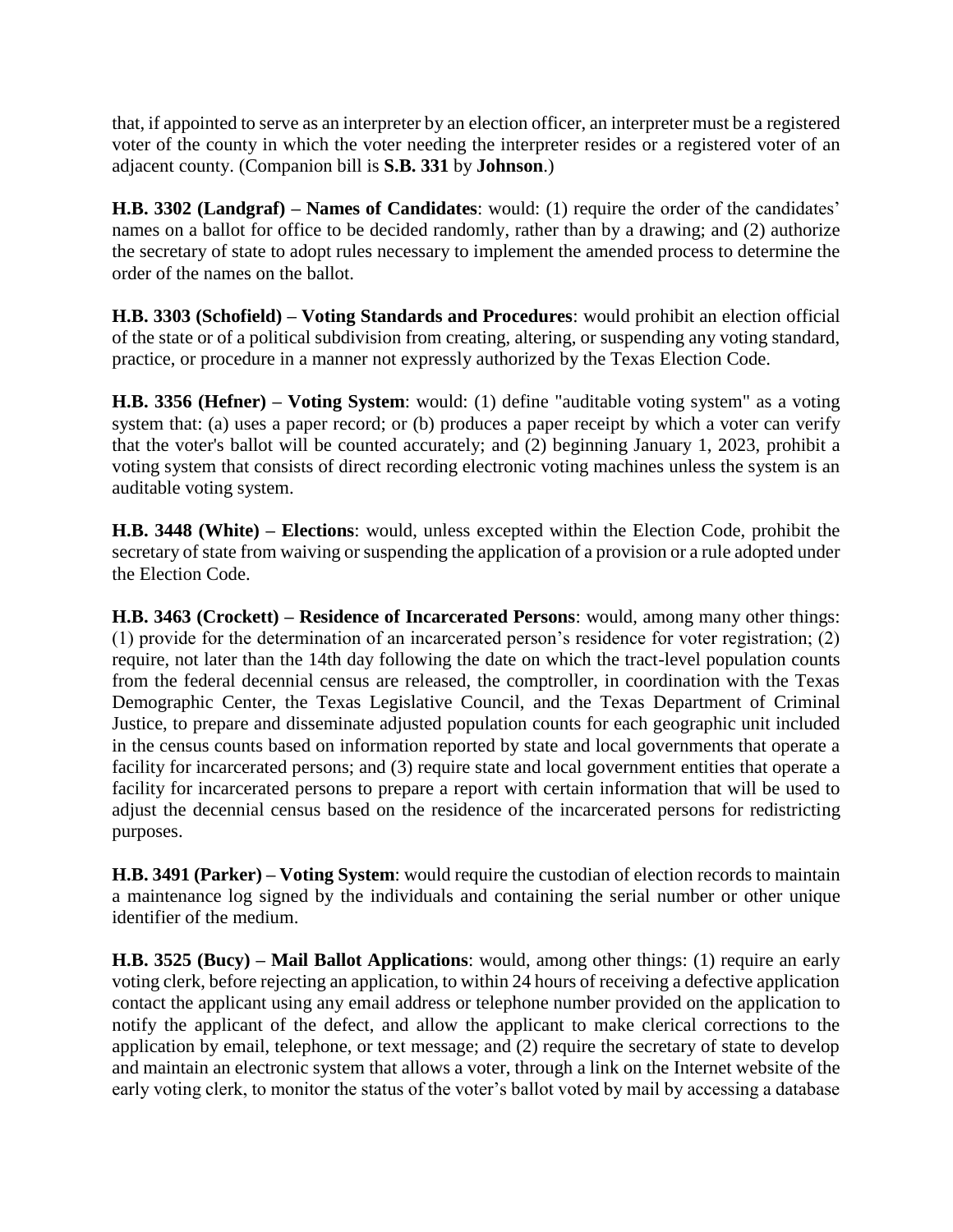of voters who voted early by mail, as reported to the secretary of state by the early voting ballot board.

**H.B. 3527 (Bucy) – Voter Information**: would require: (1) the early voting clerk for a primary election or the general election for state and county officers to submit to the secretary of state for posting on the secretary of state's Internet website a rosters of voters who vote an early ballot by mail or by personal appearance not later than 11 a.m. on the day after the election; and (2) the early voting clerk for a primary election or the general election for state and county officers to submit to the secretary of state for posting on the secretary of state's Internet website the final rosters of voters who vote an early ballot by mail or by personal appearance not later than the 20th day after the date of the local canvass.

**H.B. 3534 (Reynolds) – Voter Identification**: would: (1) require a program, standard, or material for training to be developed to provide guidance for election workers to accept photo identification that may not align with a person's presenting gender expression or identity and information about voters who identify as transgender and their historical disenfranchisement; and (2) provide that an indication of gender on a form of identification that does not align with the gender expression or identity of the person seeking to vote does not invalidate the form of identification for the purpose of accepting a voter for voting.

**H.B. 3612 (Fierro) – Polling Place**: would provide at the voter's request, that an election officer deliver a ballot to the voter at the polling place entrance or curb if the voter is: (a) physically unable to enter the polling place without personal assistance or likelihood of injuring the voter's health; or (b) a caregiver or family member accompanying a voter described by the aforementioned if that voter is not also a driver providing a digitally prearranged ride between points chosen by the passenger that is prearranged through a digital network.

**H.B. 3690 (Shine) – Staggering Terms of Alderman**: would provide that the governing body in a Type A general-law municipality may, by majority vote, provide for the staggering of terms by requiring the drawing of lots.

**S.B. 1215 (Buckingham) – Election Practices and Procedures**: would, among many other things: (1) require the secretary of state to prescribe model election procedures for use by election officials, and provide that deviations from the secretary of state's procedures are presumptively invalid and subject to injunctive relief unless an election official first seeks and obtains written permission from the state elections tribunal prior to implementation; and (2) require the general custodian of records to implement a video surveillance system that retains a record of all areas containing voted ballots from the time the voted ballots are delivered to the central counting station until the canvass of precinct election returns.

**S.B. 1234 (Hughes) – Voting System**: would: (1) define "auditable voting system" as a voting system that: (a) uses a paper record; or (b) produces a paper receipt by which a voter can verify that the voter's ballot will be counted accurately; (2) require the use of an auditable voting system in elections held after March 1, 2024; and (3) provides that the electronic vote is the official record of the ballot and the paper record or receipt copy is the official record vote of the vote cast for a recount of ballots cast.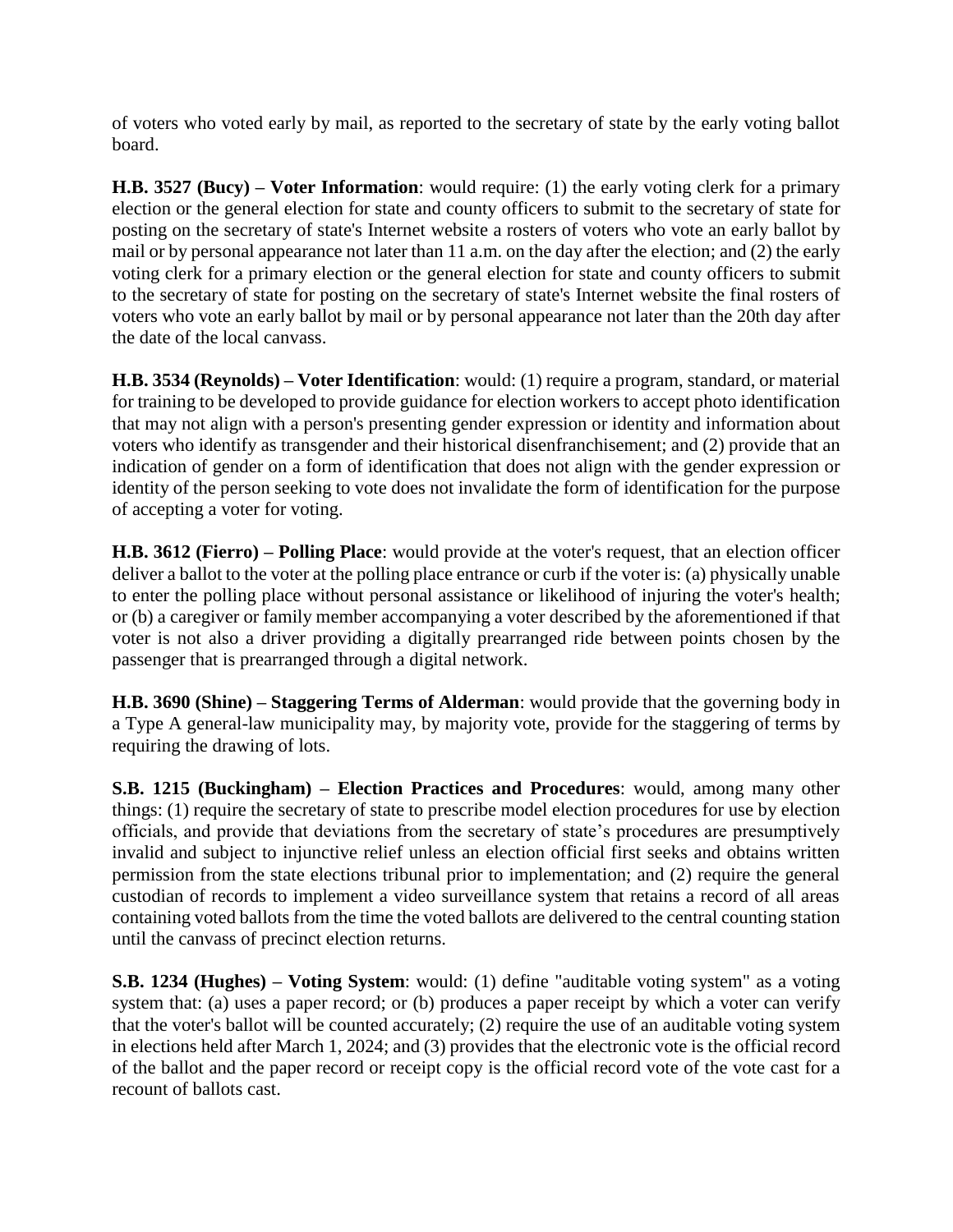**S.B. 1236 (Paxton) – Election Procedures**: would, among other things, provide that a government agency or public official, including a municipality and its officers, may not issue an order that suspends or waives a provision of the Election Code during a declared disaster under the Texas Disaster Act.

**S.B. 1327 (Hinojosa) – Election Contracts**: would require a political subdivision to request an election services contract with the county elections administrator to perform all duties and functions of the political subdivision in relation to an election if the political subdivision: (1) is located entirely in a county: (a) with a population of more than 500,000 that is served by a county elections administrator; and (b) that does not contain a city with a population of more than 175,000; and (2) does not have a population of more than 50,000.

**S.B. 1387 (Creighton) – Voting System**: would provide that, beginning September 1, 2021, for a voting system or voting system equipment to be approved for use in an election, the voting system must have been manufactured, stored, and held in the United States and sold by a company whose: (1) headquarters are located in the United States; and (2) parent company's headquarters, if applicable, are located in the United States.

**S.B. 1418 (Schwertner) – Presiding Election Judge**: would provide that the presiding election judge may be compensated at a higher rate, at the discretion of the appropriate authority. (Note: Current state law provides that early voting ballot board members are entitled to the same compensation as presiding election judges, except that the members may be paid greater compensation than that regularly payable for the amount of time worked, but not to exceed the amount payable for 10 hours' work.)

**S.B. 1419 (Bettencourt) – Local Debt Proposition**: would require a proposition for approval of the issuance of bonds or other debt to be submitted to the voters in an election held on the November uniform election date, unless the governor determines that an emergency warrants holding a special election before the appropriate uniform election date, in which case the proposition may be submitted to the voters on any uniform election date.

**S.B. 1426 (Bettencourt) – Local Debt Elections**: would provide that an election for the issuance of bonds shall be held on the November uniform election date.

**S.B. 1430 (Bettencourt) – Recall Elections, Ballot Propositions, and Petitions**: with regard to city ballot proposition language, this bill would:

- 1. require that a ballot proposition substantially submit a question with such definiteness, certainty, and facial neutrality that the voters are not misled;
- 2. provide that, if a court orders a new election to be held if a contested election is declared void, a person may seek from the court a writ of mandamus to compel the governing body of a city to comply with the requirement that a ballot proposition must substantially submit the question with such definiteness, certainty, and facial neutrality that the voters are not misled;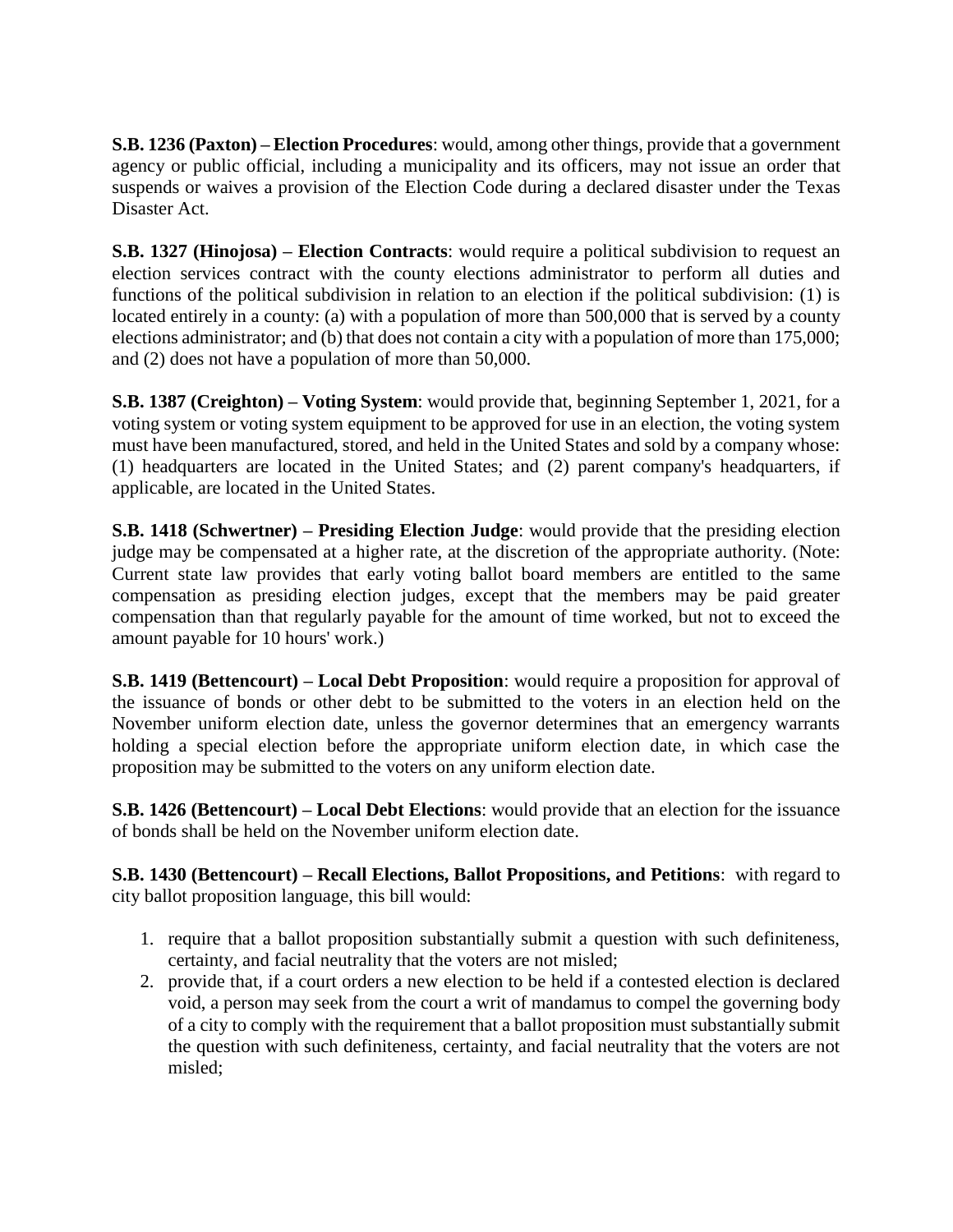- 3. allow a religious organization to circulate or submit a petition in connection with a recall election;
- 4. provide that, not later than the seventh day after the date on which a home rule city publishes ballot proposition language proposing an amendment to the city charter or another city law as requested by petition, a registered voter eligible to vote in the election may submit the proposition for review by the secretary of state (SOS);
- 5. require the SOS to review the proposition not later than the seventh day after the date the SOS receives the submission to determine whether the proposition is misleading, inaccurate, or prejudicial;
- 6. provide that if the SOS determines that the proposition is misleading, inaccurate, or prejudicial, the city shall draft a proposition to cure the defects and give notice of the new proposition;
- 7. authorize a proposition drafted by a city under Number 6, above, to be submitted to the SOS under the process outlined in Number 4, above;
- 8. provide that, if the SOS determines that the city has on its third attempt drafted a proposition that is misleading, inaccurate, or prejudicial, the SOS shall draft the ballot proposition;
- 9. require, in an action in a district court seeking a writ of mandamus to compel the city to comply with Number 1, above, the court to make a determination without delay and authorize the court to: (a) order the city to use ballot proposition language drafted by the court; and (b) award a plaintiff or relator who substantially prevails reasonable attorney's fees, expenses, and court costs;
- 10. waive and abolish governmental immunity to suit to the extent of the liability created by Number 9(b), above;
- 11. provide that, following a final judgment that a proposition failed to comply with Number 1, above, a city must submit to the SOS any proposition to be voted on at any election held by the city before the fourth anniversary of the court's finding; and
- 12. require a city to pay fair market value for all legal services relating to a proceeding regarding ballot proposition language enforcement.

In addition, with regard to petitions, the bill would:

- 1. provide that the illegibility of a signature on a petition submitted to a home-rule city is not a valid basis for invalidating the signature if the information provided with the signature legibly provides enough information to demonstrate that the signer is eligible to sign the petition and signed the petition on or after the 180th day before the date the petition was filed;
- 2. require the SOS to prescribe the form, content, and procedure for a petition and prohibit a home-rule city that uses a form different than the SOS form from invalidating a petition because it doesn't contain information that the petition form failed to provide for or required to be provided;
- 3. provide that a person who circulates or submits a petition is not required to use a petition form prescribed by the secretary of state or a home-rule city, but that a petition that does not use an officially prescribed form must contain the substantial elements required to be provided on the officially prescribed form;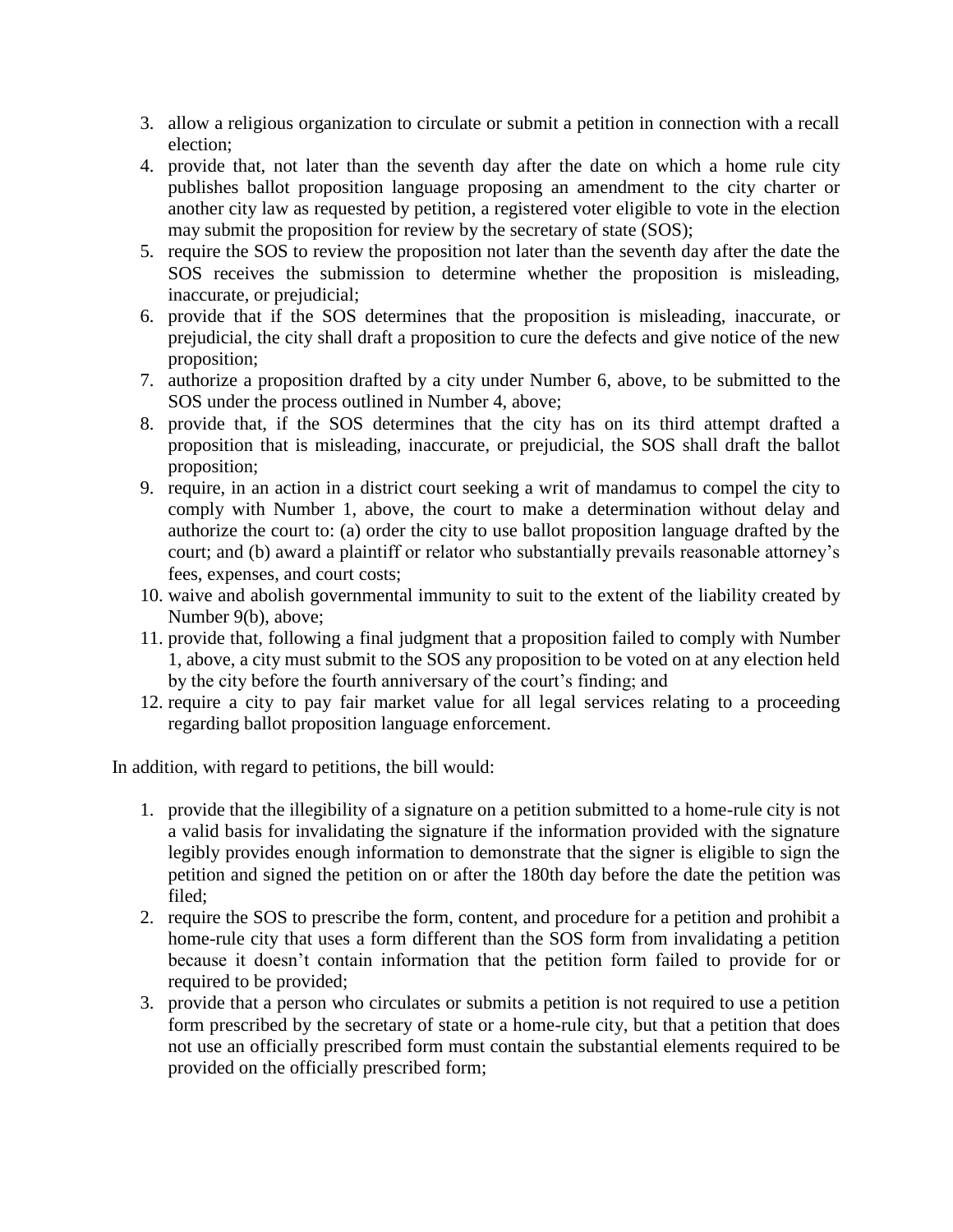- 4. require that the city secretary determine the validity of a petition, including by verifying the petition signatures, not later than the 30th day after the date the city receives the petition;
- 5. prohibit a city from restricting who may collect petition signatures; and
- 6. provide that Numbers 4 and 5, above, preempt home-rule charter procedures requiring the city council to hold an election on receipt of a petition; and
- 7. in regard to a charter amendment election petition: (a) provide that at least five percent of the registered voters of the city on the date of the most recent election held in the city or 20,000, whichever number is smaller, may submit a petition; and (b) require the notice of election include a substantial copy of the proposed amendment in which language sought to be deleted by the amendment is bracketed and stricken through and language sought to be added by the amendment is underlined.

**S.B. 1459 (Zaffirini) – Voter Assistance**: would, among other things: (1) require an election officer to post notice regarding assistance available to voters unable to enter the polling place without assistance or likelihood of injuring the voter's health; (2) provide that a voter is physically unable to enter the polling place if the voter cannot do so without: (a) personal assistance; (b) likelihood of injuring the voter's health; or (c) likelihood of injuring another voter's health, including by infecting them with a disease with which the voter was diagnosed that is capable of person-to-person transmission while voting or waiting to a polling place; and (3) require an election officer, at the request of a voter physically unable to enter the polling place, to deliver a ballot at the polling place entrance or curb to: (a) the voter; and (b) a person accompanying the voter, other than the driver of a vehicle hired to transport the voter to or from the polls for compensation other than reimbursement for mileage.

**S.J.R. 51 (Creighton) – Application for Ballot by Mail**: would amend the Texas Constitution to prohibit an officer or employee of this state or of a political subdivision of this state from distributing an official application form for an absentee ballot to a person unless the person has requested the distribution.

**S.J.R. 58 (Campbell) – Candidate Qualifications**: would amend the Texas Constitution to provide that a person is ineligible to be placed on a ballot as a candidate for public office if on the date the person files to be placed on the ballot the person has an outstanding financial obligation payable to the Texas Ethics Commission.

## **Emergency Management**

**H.B. 3266 (Raymond) – Local Officials' Contact Information:** would provide that: (1) each city manager, mayor, county judge, and director of a city's or county's local health department shall submit to the Texas Division of Emergency Division (TDEM) the person's contact information to be used during a declared state of disaster or in other times of public emergency; (2) each city manager, mayor, and county judge shall submit to the local health department of the city or county, as applicable, in which the person serves as the city manager, mayor, or county judge, the person 's contact information to be used during a declared state of disaster or in other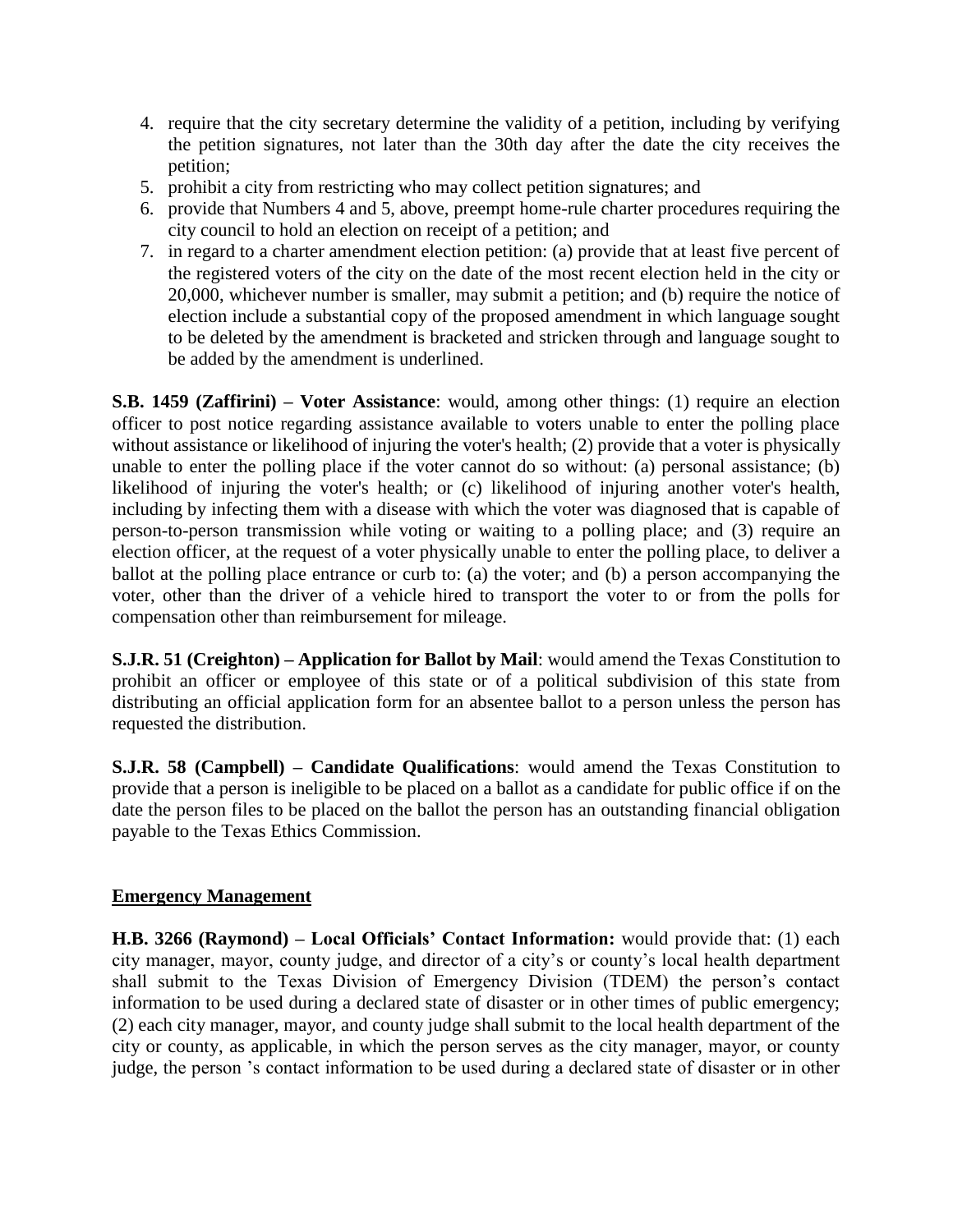times of public emergency; and (3) information submitted under (1) or (2), above, is confidential and exempt from disclosure under the Texas Public Information Act.

**H.B. 3407 (Raymond) – PPE Storage:** would provide that: (1) the Texas Division of Emergency Management shall maintain at least six climate-controlled warehouses to store personal protective equipment for disaster response in this state, including public health disasters and communicable or infectious disease emergencies; and (2) the warehouses described in (1) must be: (a) capable of protecting personal protective equipment from damage by the elements and other environmental conditions, including temperature, humidity, light, and airflow, as necessary to preserve the equipment stored in the warehouse; and (b) located throughout this state so that personal protective equipment can be delivered from a warehouse to any location in this state within six hours.

**H.B. 3492 (Frank) – Assessment of Fees During Disaster:** would provide, among other things, that: (1) if the presiding officer of the governing body of a political subdivision issues an order or proclamation during a declared local state of disaster that restricts the operation of a business or nonprofit entity or a category of businesses, a business or nonprofit entity whose operation is restricted by the order or proclamation may not be assessed any fee, including a permit fee, by the political subdivision during the time the operation of the business or nonprofit entity is restricted by the order or proclamation; (2) if a business or nonprofit entity paid an annual fee or other fee in advance to a political subdivision for the business's or nonprofit entity's operations, the business or nonprofit entity is entitled to a pro rata refund of the fee for the period of time its operations were restricted by an order or proclamation of the political subdivision described by (1); and (3) a business or nonprofit entity may opt to have the amount of any refund due under this section credited toward a future fee requirement.

**H.B. 3501 (Frank) – Taxes and Fees in a Disaster**: would, among other things, provide that: (1) if the presiding officer of the governing body of a political subdivision issues an order or proclamation during a declared local state of disaster that restricts the operation of a business or nonprofit entity or a category of businesses, a business or nonprofit entity whose operation is restricted by the order or proclamation may not be assessed any tax or fee, including a permit fee, by the political subdivision during the time the operation of the business or nonprofit entity is restricted by the order or proclamation; (2) if a business or nonprofit entity paid an annual fee or other fee in advance to a political subdivision for the business's or nonprofit entity's operations, the business or nonprofit entity is entitled to a pro rata refund of the fee for the period of time its operations were restricted by an order or proclamation of the political subdivision; and (3) a business or nonprofit entity may opt to have the amount of any refund due under (2) credited toward a future fee requirement.

**H.B. 3550 (Deshotel) – Disaster Recovery Funds:** would provide that the following information is not confidential: (1) an application for or the award of state or federal disaster recovery funds to a governmental body; or (2) an application for or the award of state or federal disaster recovery funds that are allocated or distributed by a governmental body, other than the following information concerning an applicant for that allocation or distribution: (a) the name, social security number, house number, street name, and telephone number of an individual or household that applies for state or federal disaster recovery funds; or (b) the name, tax identification number,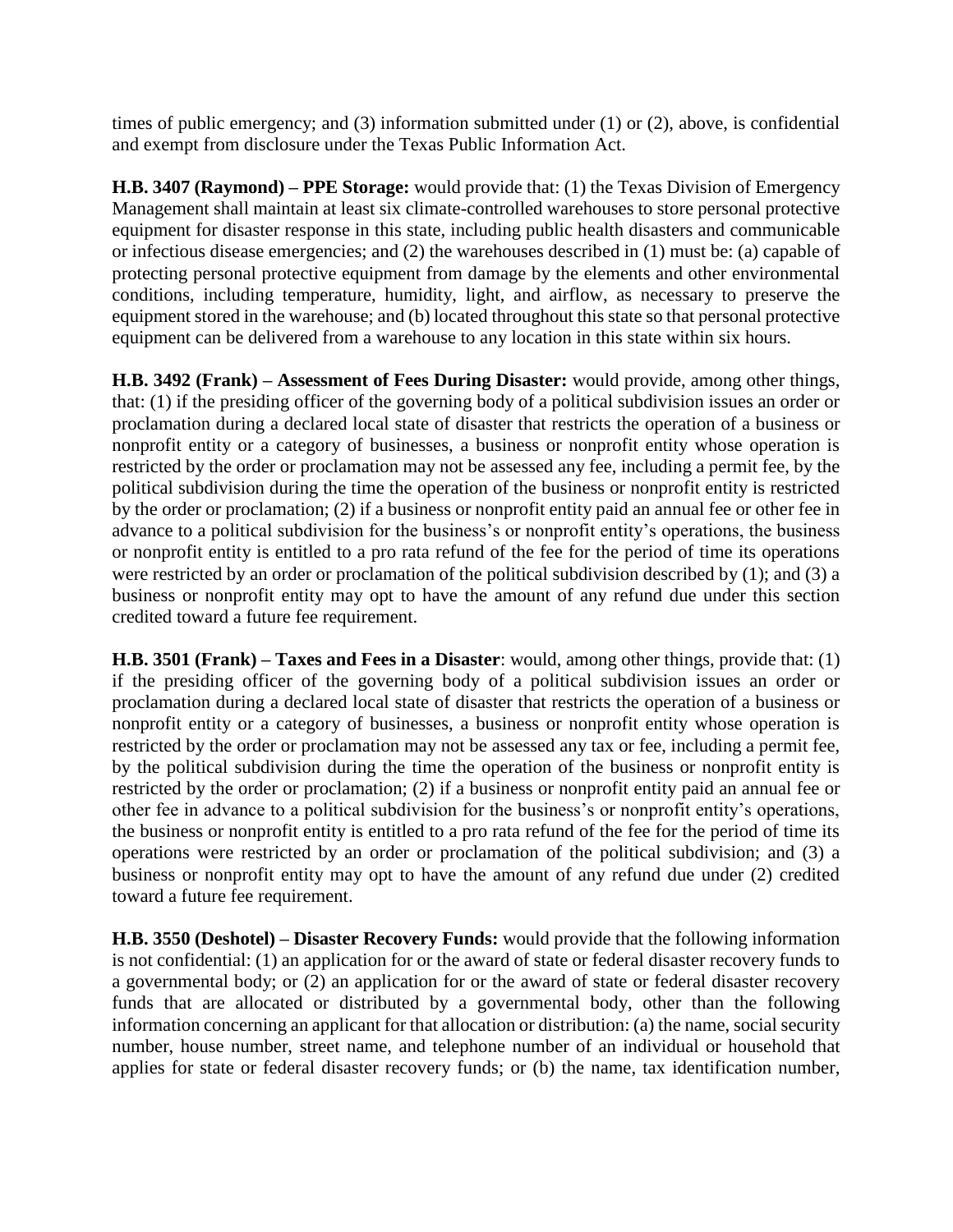address, and telephone number of a business entity or an owner of a business entity that applies for state or federal disaster recovery funds.

**H.B. 3659 (Leach) – Pandemic Liability:** would, among other things, provide that: (1) except in a case of reckless conduct or intentional, willful, or wanton misconduct, a physician, health care provider, or first responder is not liable for an injury arising from care, treatment, or failure to provide care or treatment relating to or impacted by a pandemic disease or a disaster declaration issued by the President or governor related to a pandemic disease, including: (2) the immunity provided in (1) applies only to a claim arising from care, treatment, or failure to provide care or treatment that occurred during a period beginning on the date that the president of the United States or the governor makes a disaster declaration related to a pandemic disease and ending 60 days after the date that the declaration terminates; (3) except in the case of reckless conduct or intentional, willful, or wanton misconduct, a health care provider, including a first responder, is immune from civil liability for an act or omission that occurs in, or a health care liability claim that arises out of, giving care, assistance, or advice if: (a) the care, assistance, or advice is provided: (i) in relation to a national or statewide health care emergency that results in a declaration of a state of disaster or emergency by the president of the United States or a declaration of a state of disaster by the governor; (ii) during a period beginning on the date the declaration is made and ending 60 days after the date the declaration terminates; and (iii) within the scope of the provider 's practice under state law; and (4) a person is not liable for injury or death caused by exposing an individual to a pandemic disease during a pandemic emergency unless the claimant establishes that: (a) the person who exposed the individual: (i) knowingly failed to warn the individual of or remediate a condition that the person knew was likely to result in the exposure of an individual to the disease, provided that the person: (A) had control over the condition; (B) knew that the individual was more likely than not to come into contact with the condition; and (C) had a reasonable opportunity and ability to remediate the condition or warn the individual of the condition before the individual came into contact with the condition; or (ii) knowingly failed to implement or comply with governmentpromulgated standards, guidance, or protocols intended to lower the likelihood of exposure to the disease that were applicable to the person or the person's business, provided that the person: (A) had a reasonable opportunity and ability to implement or comply with the standards, guidance, or protocols; and (B) refused to implement or comply with or acted with flagrant disregard of the standards, guidance, or protocols; and (b) reliable scientific evidence shows that the failure to warn the individual of the condition, remediate the condition, or implement or comply with the government-promulgated standards, guidance, or protocols was the cause in fact of the individual contracting the disease. (Companion bill is **S.B. 6** by **Hancock**.)

**H.B. 3663 (Capriglione) – Federal Disaster Recovery Funds:** would provide that the name, tax identification number, address, and telephone number of a business entity or an owner of a business entity that applies for state or federal disaster recovery funds is not confidential under the Public Information Act.

**S.B. 6 (Hancock) – Pandemic Liability:** would, among other things, provide that: (1) except in a case of reckless conduct or intentional, willful, or wanton misconduct, a physician, health care provider, or first responder is not liable for an injury arising from care, treatment, or failure to provide care or treatment relating to or impacted by a pandemic disease or a disaster declaration issued by the President or governor related to a pandemic disease, including: (2) the immunity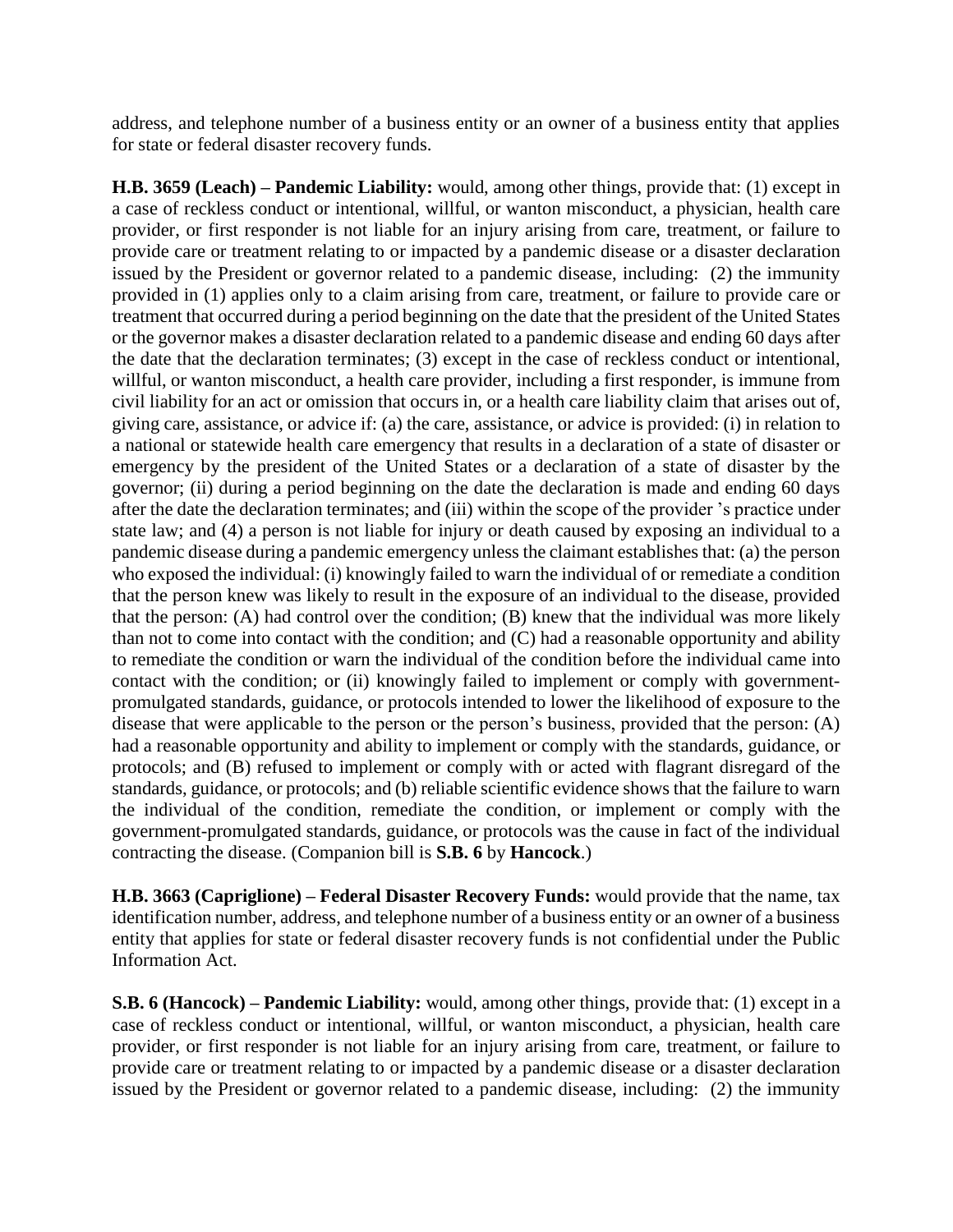provided in (1) applies only to a claim arising from care, treatment, or failure to provide care or treatment that occurred during a period beginning on the date that the president of the United States or the governor makes a disaster declaration related to a pandemic disease and ending 60 days after the date that the declaration terminates; (3) except in the case of reckless conduct or intentional, willful, or wanton misconduct, a health care provider, including a first responder, is immune from civil liability for an act or omission that occurs in, or a health care liability claim that arises out of, giving care, assistance, or advice if: (a) the care, assistance, or advice is provided: (i) in relation to a national or statewide health care emergency that results in a declaration of a state of disaster or emergency by the president of the United States or a declaration of a state of disaster by the governor; (ii) during a period beginning on the date the declaration is made and ending 60 days after the date the declaration terminates; and (iii) within the scope of the provider 's practice under state law; and (4) a person is not liable for injury or death caused by exposing an individual to a pandemic disease during a pandemic emergency unless the claimant establishes that: (a) the person who exposed the individual: (i) knowingly failed to warn the individual of or remediate a condition that the person knew was likely to result in the exposure of an individual to the disease, provided that the person: (A) had control over the condition; (B) knew that the individual was more likely than not to come into contact with the condition; and (C) had a reasonable opportunity and ability to remediate the condition or warn the individual of the condition before the individual came into contact with the condition; or (ii) knowingly failed to implement or comply with governmentpromulgated standards, guidance, or protocols intended to lower the likelihood of exposure to the disease that were applicable to the person or the person's business, provided that the person: (A) had a reasonable opportunity and ability to implement or comply with the standards, guidance, or protocols; and (B) refused to implement or comply with or acted with flagrant disregard of the standards, guidance, or protocols; and (b) reliable scientific evidence shows that the failure to warn the individual of the condition, remediate the condition, or implement or comply with the government-promulgated standards, guidance, or protocols was the cause in fact of the individual contracting the disease. (Companion bill is **H.B. 3659** by **Leach**.)

**S.B. 1195 (Paxton) – In-Person Hospital Visits:** would provide, among other things, that a hospital patient has the right to designate at least one essential caregiver with whom the hospital may not prohibit in-person visitation.

**S.B. 1250 (Springer) – Operation of Breweries:** would provide that an executive order, proclamation, or regulation issued by the governor, during a declared state of disaster, that restricts the operation of or the hours of operation for a business that sells alcoholic beverages may not include: (1) a business that holds a permit or license: (a) issued by the Texas Alcoholic Beverage Commission; (b) for a business in the manufacturing tier of the alcoholic beverage industry; and (c) that authorizes the business to sell alcoholic beverages for on-premises consumption; or (2) a business that holds a brewpub license.

**S.B. 1392 (Perry) – Medical Procedures:** would provide, among other things, that: (1) the governor, during a declared state of disaster, may not issue an executive order, proclamation, or regulation that limits or prohibits a non-elective procedure; (2) the governor, during a declared state of disaster, may issue an executive order, proclamation, or regulation imposing a temporary limitation or prohibition on a medical procedure other than a non-elective procedure only if the limitation or prohibition is reasonably necessary to conserve resources for non-elective procedures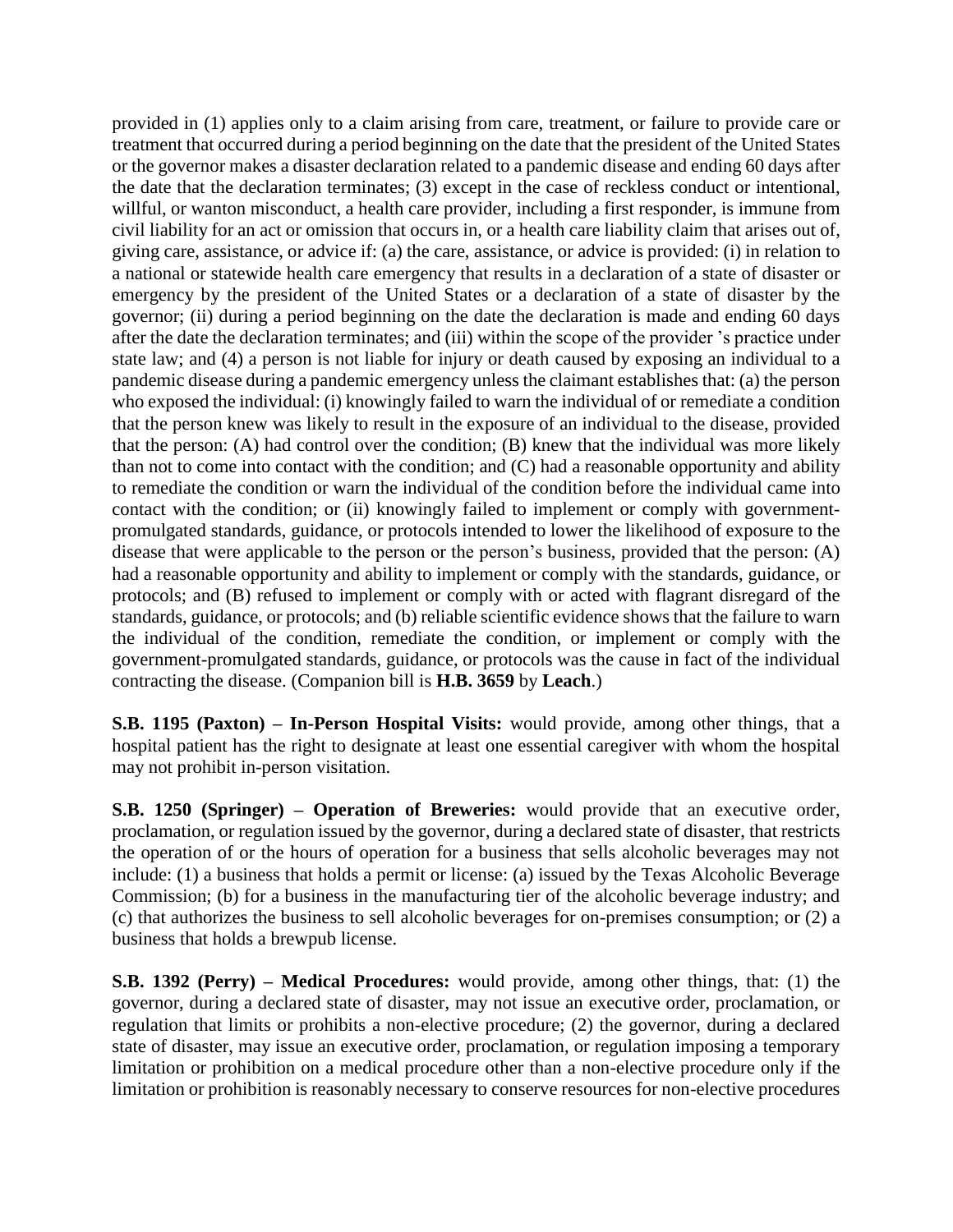or resources needed for disaster response; (3) an executive order, proclamation, or regulation issued under (2) may not continue for more than 15 days unless renewed by the governor; and (4) a person subject to an order, proclamation, or regulation who in good faith takes or fails to take any action in accordance with that order, proclamation, or regulation is immune from civil or criminal liability or disciplinary action resulting from that act or failure to act, in addition to any other immunity or limitations of liability provided by law.

**S.J.R. 50 (Paxton) – Legislative Review of Disaster Order:** would amend the Texas Constitution to provide that: (1) the legislature may review and terminate during a regular or special session an order issued by the governor during a state of disaster or emergency declared by the governor; and (2) the legislature may terminate the order by passage of a resolution approved by a majority vote of the members present in each house of the legislature.

#### **Municipal Courts**

**H.B. 3505 (White) – Municipal Court**: would authorize a court to require a defendant without the defendant's consent to appear, for any proceeding related to the prosecution of a criminal offense, by videoconference if the defendant is confined in a penal institution at the time of the proceeding.

**H.B. 3660 (White) – Youth Diversion Program:** would, among other things: (1) create a youth diversion program for Class C misdemeanors (other than a traffic offense) for certain children; (2) require each justice and municipal court to adopt a youth diversion plan; (3) allow local governments to enter into interlocal agreements with other local governments to create a regional youth diversion plan; (4) require each justice and municipal court, including courts that collaborate with one or more counties or cities, to maintain a youth diversion plan on file for public inspection; (5) allow a court or local government to adopt rules necessary to coordinate services under a youth diversion plan; (6) allow a court to designate a youth diversion coordinator to assist the court in implementing and administering a youth diversion plan; (7) allow a commissioners court or city council to establish a youth diversion advisory council to facilitate community input, suggest improvements to a youth diversion plan, and make recommendations to accomplish certain objectives; (8) provide that in lieu of taking a child into custody, issuing a citation, or filing a complaint for an offense, a peace officer may issue a warning notice to the child if the youth diversion plan includes guidelines for disposition or diversion of a child's case by law enforcement and other warning notice requirements; (9) provide that in lieu of issuing a citation to a child or filing a complaint in a justice or municipal court, a peace officer may dispose of a case if guidelines for disposition have been adopted and are included in a youth diversion plan and other requirements are met; (10) allow a commissioners court or city council to establish a first offense diversion program; (11) require a youth diversion coordinator, juvenile case manager, or other designated officer of the court to advise a child and the child's parent before a case is filed that the case may be diverted to a youth diversion program if intermediate diversion from court is provided in the youth diversion plan; (12) allow the clerk of a justice or municipal court to collect a local youth diversion administrative fee of \$30 to defray the costs of the diversion of a child's case; (13) require a justice and municipal court to maintain statistics for each diversion strategy authorized and utilized by a youth diversion program; (14) provide that all records generated under a youth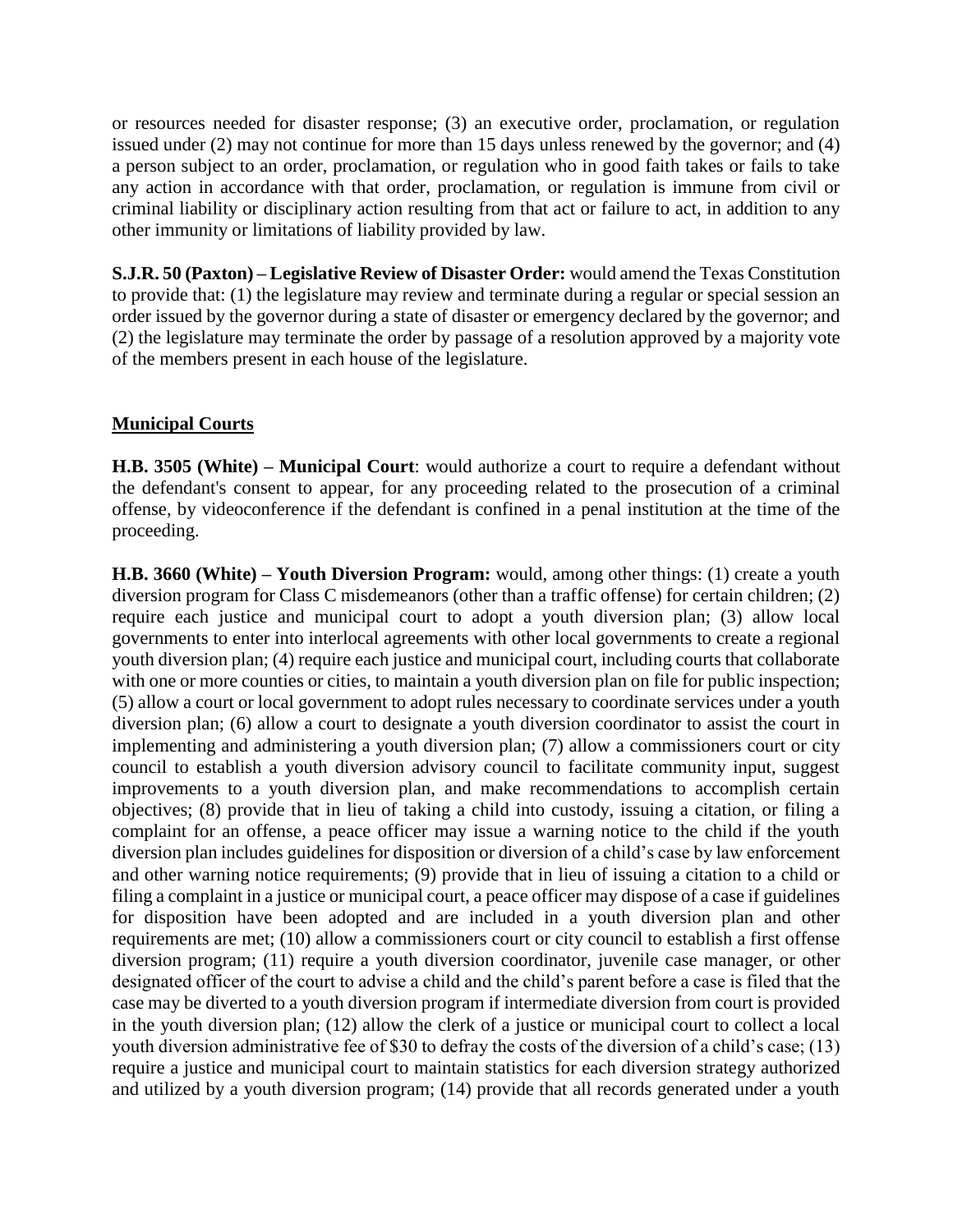diversion program are confidential except for statistical records; (15) provide that all records and files and information stored by electronic means, or otherwise, relating to a criminal case for a fine-only misdemeanor offense (other than a traffic offense) committed by a child and that is appealed are confidential and may not be disclosed to the public except in certain situations; (16) allow the following to inspect confidential records related to charges against or conviction of child in fine-only misdemeanors (other than a traffic offense): (a) prosecutors; (b) staff of the judges or prosecutors; (c) certain governmental agencies; (d) certain individuals or entities to whom a child is referred for treatment or services; or (e) with leave of a court, any other person having a legitimate interest in the proceeding or the work of the court; (17) provide that if a case involving a child who is eligible for diversion results in a finding of guilt, a justice or judge shall order a child into a youth diversion program, without entering a judgment, sentence, or conviction; (18) allow funds from the local youth diversion fund to be used to pay for the salary and expenses related to the employment or contracting of a juvenile case manager; (19) allow funds from the child safety fund to be used to pay for the costs of a youth diversion program; (20) include municipal courts in the juvenile delinquency prevention fund that allows collection of a \$50 fee, and allow the funds to be used to defray the costs of a youth diversion program; (21) establish a municipal juvenile delinquency prevention and graffiti eradication fee of \$50 that a municipal court clerk shall collect from a defendant who is convicted of a graffiti offense; (22) repeal provisions of state law that allow community service in satisfaction of fines or costs for certain juvenile defendants; and (23) make several conforming changes related to the youth diversion program and the repeal described in (22), above. (Companion bill is **S.B. 512** by **Perry**.)

**S.B. 1373 (Zaffirini) – Municipal Courts**: would provide that: (1) any officer authorized to collect a fine, fee (including any reimbursement fee) or item of cost may request the trial court in which a criminal action or proceeding was held to make a finding that a fine, fee, or item of cost imposed in the action or proceeding is uncollectible if the officer believes: (a) the defendant is deceased; (b) the defendant is serving a sentence for imprisonment for life or life without parole; (c) the fine, fee, or item of cost has been unpaid for at least 15 years; or (d) the fine, fee, or item of cost is otherwise uncollectible; and (2) the court may order the officer to designate the fine, fee, or item of cost as uncollectible in the fee record.

#### **Open Government**

**H.B. 3330 (Vasut) – Open Meetings**: would, among other things, provide that: (1) a meeting held by telephone conference may be held only if: (a) the meeting is held by an advisory board or an emergency or public necessity exists; and (b) holding a videoconference meeting is difficult or impossible; (2) a member of a governmental body may participate remotely in a meeting of the governmental body by means of a videoconference call if the video and audio feed of the member's participation is broadcast live at the meeting, and: (a) the meeting is held by a governmental body whose territory or jurisdiction includes an area stricken or threatened by a disaster or public health disaster; (b) other law or the governmental body's charter authorizes the member to participate remotely; or (c) before the meeting the member submits a written statement to the chief administrative official of the governmental body indicating that: (i) a quorum of the governmental body has authorized the member to participate remotely; or (ii) the member is unable to attend the meeting in person because of certain specified reasons (e.g., illness, funeral); (3) a meeting may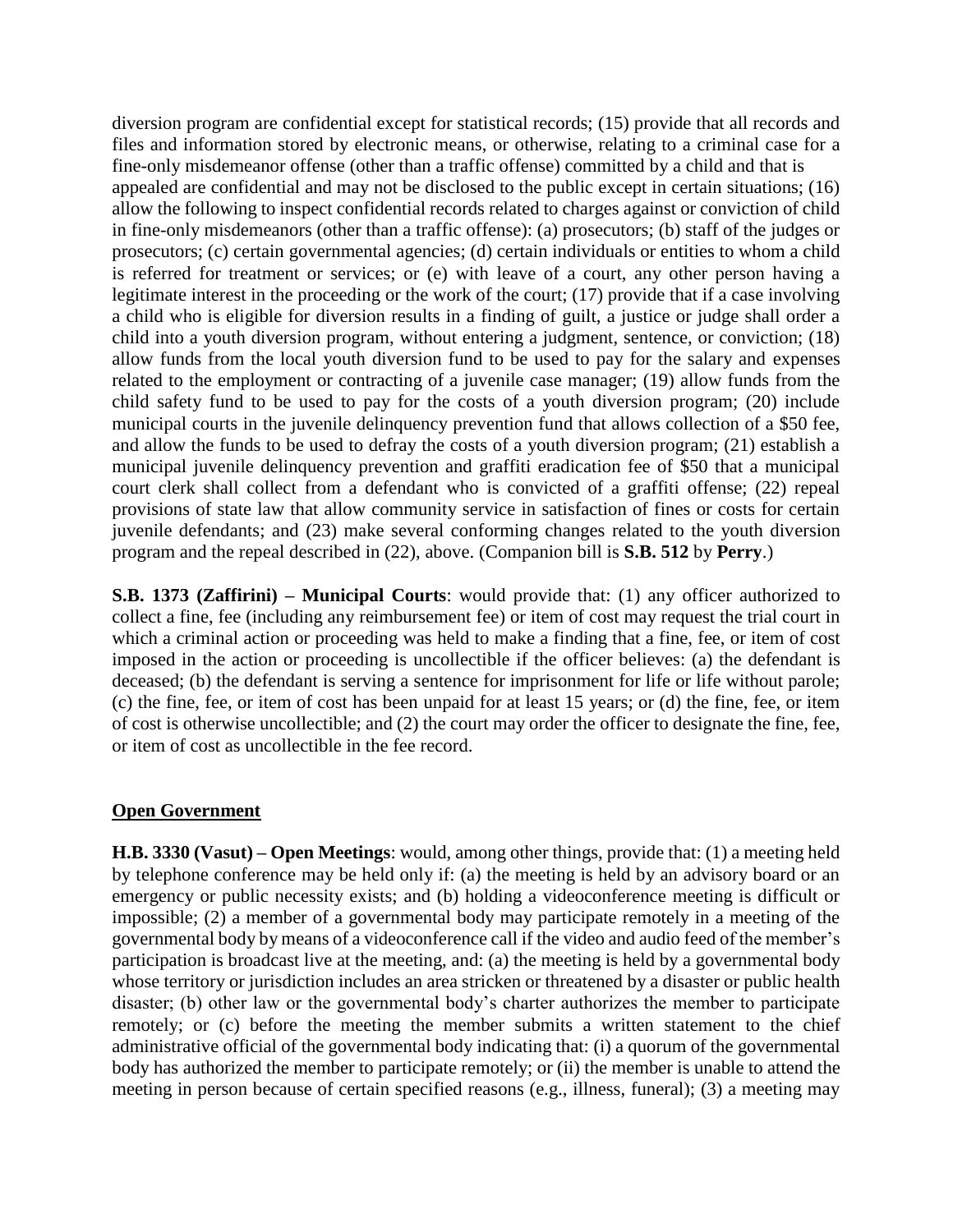be held by videoconference call only if the member of the governmental body presiding over the meeting is physically present at one location of the meeting that is open to the public during the open portions of the meeting; and (4) an employee of a governmental body may participate remotely in a meeting of the governmental body by means of a videoconference call if the video and audio feed of the employee's participation is broadcast live at the meeting and certain other requirements are met.

#### **H.B. 3435 (Smithee) – Expedited TPIA Response:** would provide, among other things, that:

- (1) a governmental body that receives a written request for information, other than a request for information that may involve a third-party's privacy or property interests, may withhold any information it makes a good faith determination is excepted from required public disclosure under the Texas Public Information Act (TPIA) without requesting a decision from the attorney general, provided that: (a) the governmental body's officer for public information or the officer's designee holds an active training certificate issued by the attorney general; and (b) the governmental body's authorization to withhold information without requesting a decision from the attorney general has not been revoked;
- (2) in order to withhold information under (1), a governmental body must comply with the following requirements the governmental must respond to the requestor not later than the 10th business day after the date the governmental body receives the written request for information by providing the requestor with: (a) a list of the exceptions and, if applicable, the judicial decisions or constitutional or statutory laws the governmental body determines are applicable to the information being withheld; (b) all information the governmental body determines is not excepted from disclosure, including, if applicable, partially redacted information with the redacted portions clearly marked and labeled with the exceptions the governmental body relied on to redact the information; (c) a description of the volume and type of information withheld; and (d) a notice form promulgated by the attorney general that includes, at a minimum: (i) a unique identification number assigned by the governmental body; (ii) a description of the appeal procedure; (iii) an appeal form the requestor must use to appeal the withholding of information; (iv) a reference to the requestor's rights under the TPIA; (v) the name of the individual who has an active training certificate; and (vi) confirmation from the individual named in  $(2)(d)(v)$  that the individual reviewed and approved the response;
- (3) the governmental body shall retain, at a minimum, an electronic or paper copy of the notice it provides to the requestor under (2) for the length of time the governmental body retains the request for information;
- (4) on receipt of a response by a governmental body under (2), the requestor may appeal the withholding of information in the response not later than the 30th calendar day after the date the requestor receives the response, and must submit the appeal on the appeal form provided to the responder under (2);
- (5) an appeal filed under (4) is considered a new request, and the governmental body may not seek to narrow or clarify the appeal;
- (6) a governmental body that receives an appeal under (4) shall, within a reasonable time, but not later than the fifth business day after the date the governmental body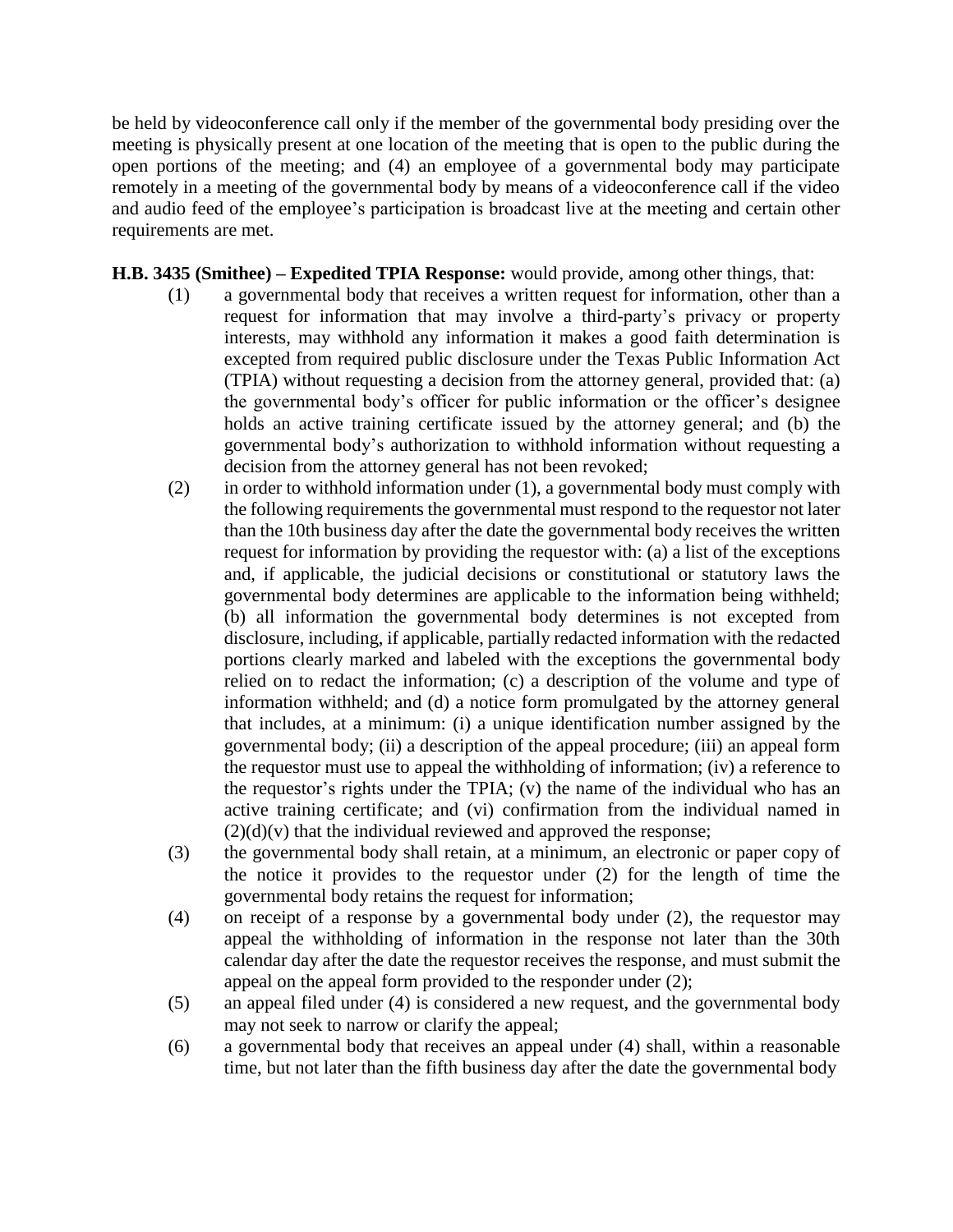receives the appeal, submit to the attorney general: (a) a request for an attorney general's decision; (b) a copy of the original written request for information; (c) a signed statement as to the date on which the written response required by (1) was provided to the requestor, or evidence sufficient to establish that date; (d) a copy of the appeal form received by the governmental body; (e) a signed statement as to the date on which the appeal was received by the governmental body, or evidence sufficient to establish the date; (f) the exceptions that apply and written comments stating the reasons why the stated exceptions apply that would allow the information to be withheld; (g) if the governmental body provided partially redacted information to the requestor in its initial response, an unredacted copy of the information the governmental body provided to the requestor with the copy clearly marked indicating the released portions and the withheld portions labeled with the exceptions the governmental body relied on to withhold the information; and (h) a copy of the specific information the governmental body seeks to withhold, or representative samples of the information, labeled to indicate which exceptions apply to which parts of the copy;

- (7) a governmental body that receives an appeal under (4) shall, within a reasonable time, but not later than the fifth business day after the date the governmental body receives the appeal, send a copy of the comments submitted under (4) to the requestor, except if the written comments disclose or contain the substance of the information requested, the copy of the comments provided to the requestor must be a redacted copy;
- (8) the public information officer for a governmental body that responds to a request or the officer's designee must have completed in the four years preceding the response a course of training of not less than four hours or more than six hours regarding the responsibilities of the governmental body under this bill,
- (9) the office of the attorney general shall provide a certificate to a person who completes the required training under (8) and keep records of the training certificates issued, and a governmental body shall maintain the training certificate of any individual who provides a confirmation of having received such training and make the certificate available for public inspection; and
- (10) if the attorney general determines that a governmental body failed to comply with the requirements of this bill, the office of the attorney general, in its sole discretion, may revoke: (a) the governmental body's authorization to respond for a period not to exceed six months from the date the governmental body receives the notice of revocation form; or (b) the training certificate issued to an individual responsible for the governmental body's failure.

**H.B. 3453 (White) – Litigation Exception:** would provide that: (1) information relating to litigation of a civil or criminal nature to which the state or a political subdivision, including a city, is or may be a party or to which an officer or employee of the state or a political subdivision, as a consequence of the person's office or employment, is or may be a party is public information under the Public Information Act; (2) the names of the persons involved in the litigation may be withheld only if the litigation is pending or reasonably anticipated on the date that the requestor applies to the officer for public information for access to or duplication of the information; (3) litigation is considered reasonably anticipated under (2) only if a person with an alleged claim, or that person's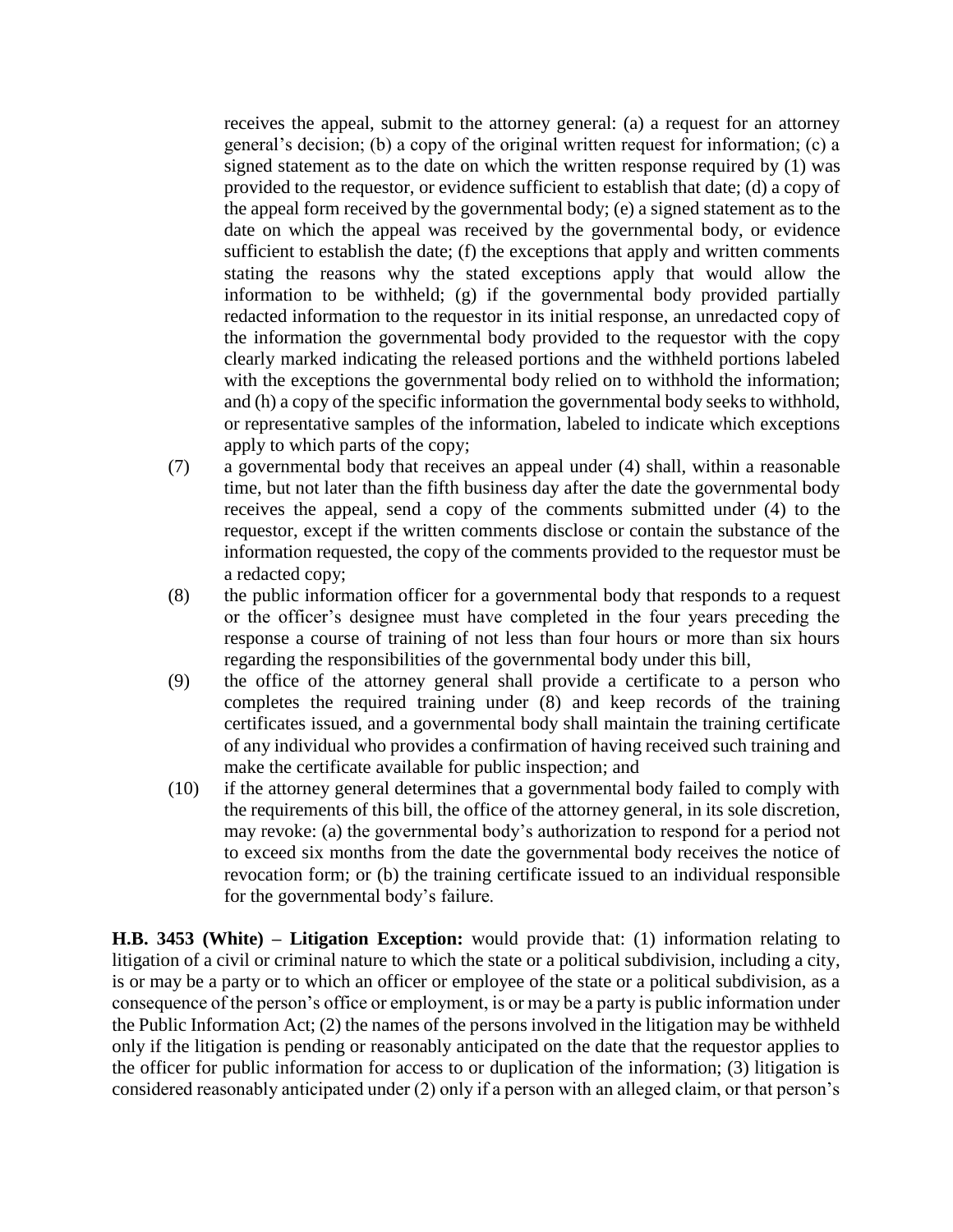attorney, has: (a) threatened in writing to take legal action against the governmental body; or (b) made a written demand for compensation as a result of an alleged claim against the governmental body; (4) information held by a law enforcement agency or prosecutor that deals with the detection, investigation, or prosecution of crime is public information, except that the name of a person being investigated or prosecuted for a crime may be withheld if: (a) release of the information would interfere with the detection, investigation, or prosecution of crime; (b) it is information that deals with the detection, investigation, or prosecution of crime only in relation to an investigation that did not result in conviction or deferred adjudication; (c) it is information relating to a threat against a peace officer or detention officer; or (d) it is information that: (i) is prepared by an attorney representing the state in anticipation of or in the course of preparing for criminal litigation; or (ii) reflects the mental impressions or legal reasoning of an attorney representing the state; (5) an internal record or notation of a law enforcement agency or prosecutor that is maintained for internal use in matters relating to law enforcement or prosecution is public information, except that the name of a person who is part of a law enforcement investigation or who is being prosecuted for a crime may be withheld if: (a) release of the internal record or notation would interfere with law enforcement or prosecution; (b) the internal record or notation relates to law enforcement only in relation to an investigation that did not result in conviction or deferred adjudication; or (c) the internal record or notation: (i) is prepared by an attorney representing the state in anticipation of or in the course of preparing for criminal litigation; or (ii) reflects the mental impressions or legal reasoning of an attorney representing the state; and (6) the name of a person may not be withheld under (4) and (5) in response to a written request for the information made by: (a) a person who is the subject of the information, record, or notation; or (b) if the person described by  $(6)(a)$  is deceased, the person 's spouse, child, or parent, an administrator of the person's estate, or any of their attorneys.

**H.B. 3535 (Hunter) – Public Information**: would provide that the Public Information Act does not authorize a governmental body to withhold a date of birth except as permitted by the Health Insurance Portability and Accountability Act, or otherwise provided by constitutional or statutory law. (Companion bill is **S.B. 926** by **Zaffirini**.)

**H.B. 3627 (Paddle) – Temporary Suspension of TPIA:** would, among other things, provide that: (1) for purposes of suspending the requirements of the Texas Public Information Act (TPIA), during a catastrophe, the term "catastrophe" does not mean a period when staff is required to work remotely and can access information responsive to an application for information electronically, but the physical office of the governmental body is closed; (2) a governmental body may suspend the requirements of the TPIA only once for each catastrophe; (3) a governmental body may suspend the requirements of the TPIA if the governmental body is currently significantly impacted by a catastrophe such that the catastrophe directly causes the inability of a governmental body to comply with the TPIA; (4) a governmental body that initiates a suspension period may not initiate another suspension period related to the same catastrophe, except for a single extension period, and that the combined suspension period for a governmental body may not exceed a total of 14 consecutive calendar days with respect to any single catastrophe; (5) if a governmental body closes its physical offices, but requires staff to work, including remotely, then the governmental body shall make a good faith effort to continue responding to applications for public information, to the extent staff have access to public information responsive to an application, while its administrative offices are closed; and (6) failure to respond to requests in accordance with (5) may constitute a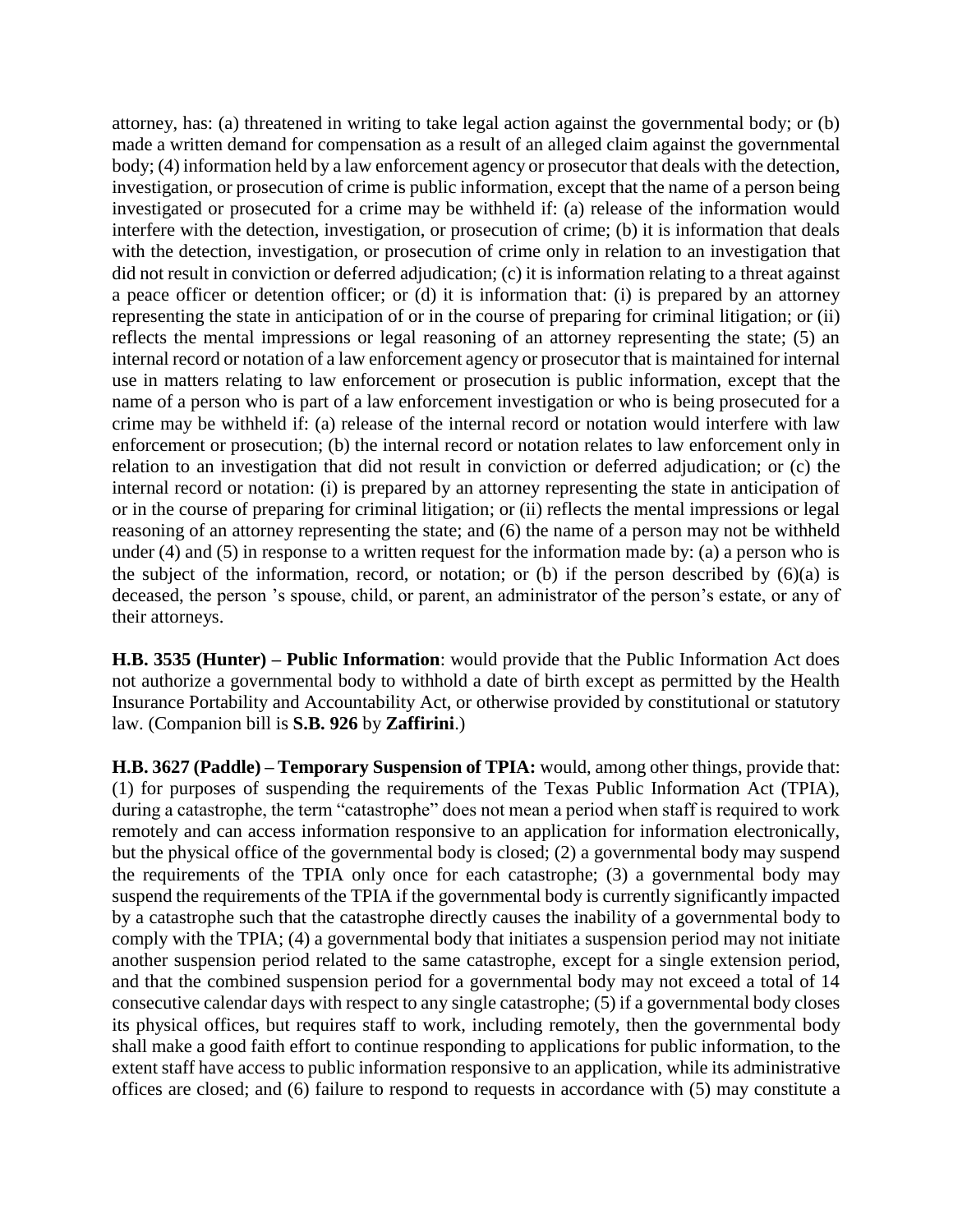refusal to request an attorney general's decision or a refusal to supply public information or information that the attorney general has determined is public information that is not excepted from required disclosure. (Companion bill is **S.B. 1225** by **Huffman**.)

**S.B. 1225 (Huffman) – Temporary Suspension of TPIA:** would, among other things, provide that: (1) for purposes of suspending the requirements of the Texas Public Information Act (TPIA), during a catastrophe, the term "catastrophe" does not mean a period when staff is required to work remotely and can access information responsive to an application for information electronically, but the physical office of the governmental body is closed; (2) a governmental body may suspend the requirements of the TPIA only once for each catastrophe; (3) a governmental body may suspend the requirements of the TPIA if the governmental body is currently significantly impacted by a catastrophe such that the catastrophe directly causes the inability of a governmental body to comply with the TPIA; (4) a governmental body that initiates a suspension period may not initiate another suspension period related to the same catastrophe, except for a single extension period, and that the combined suspension period for a governmental body may not exceed a total of 14 consecutive calendar days with respect to any single catastrophe; (5) if a governmental body closes its physical offices, but requires staff to work, including remotely, then the governmental body shall make a good faith effort to continue responding to applications for public information, to the extent staff have access to public information responsive to an application, while its administrative offices are closed; and (6) failure to respond to requests in accordance with (5) may constitute a refusal to request an attorney general's decision or a refusal to supply public information or information that the attorney general has determined is public information that is not excepted from required disclosure. (Companion bill is **H.B. 3627** by **Paddie**.)

# **Other Finance and Administration**

**H.B. 1560 (Goldman) – Licensing and Regulation**: would provide for the continuation and functions of the Texas Department of Licensing and Regulation and, among other things, would: (1) deregulate (no longer license) polygraph examiners and auctioneers; and (2) eliminate certain court-ordered driver education programs. (Companion bill is **S.B. 714** by **Buckingham**.)

**H.B. 1830 (Cyrier) – Animal Health Commission**: this is the Texas Animal Health Commission sunset bill. The bill continues the commission until 2033. (Companion bill is **S.B. 705** by **Lucio**.)

**H.B. 1835 (Canales) – Texas Department of Agriculture**: this is the Texas Department of Agriculture sunset bill. The bill, among other things: (1) continues the department until 2033; and (2) repeals: (a) the Rural Foundation; (b) the Rural Health & Economic Development Advisory Council; and (c) the Early Childhood Health and Nutrition Interagency Council. (Companion bill is **S.B. 703** by **Buckingham**.)

**H.B. 3326 (Slayton) – Abortion**: would provide that the governing body of a political subdivision of Texas shall ensure that the political subdivision enforces criminal homicide and assaultive offenses in relation to abortion, regardless of any contrary federal statute, regulation, treaty, order, or court decision.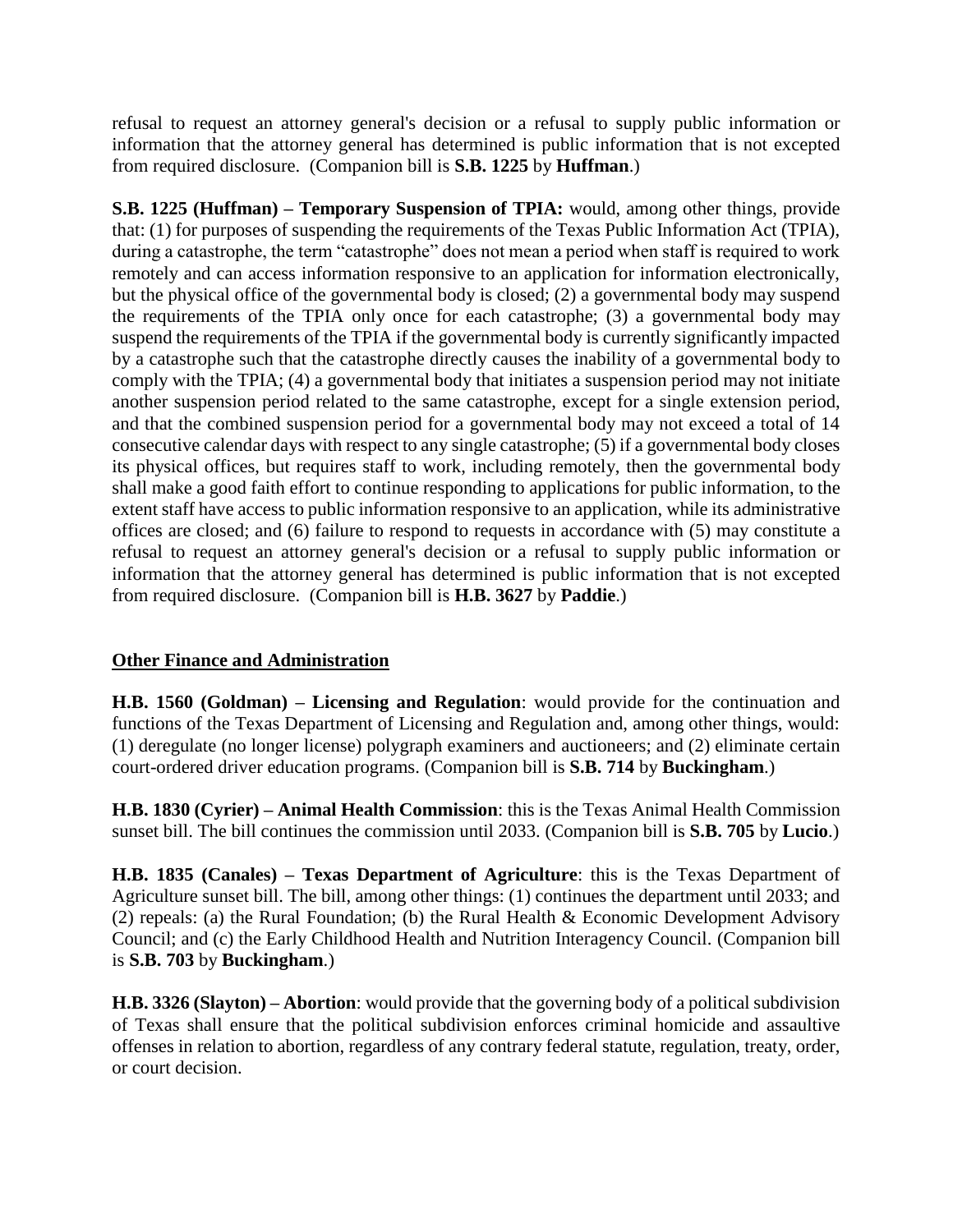**H.B. 3345 (Wu) – Audits**: would: (1) require a governmental entity, including a city, to: (a) make the records relating to any audit of the governmental entity, including any final report, available to the public on request; and (b) not later than the fifth business day after the date the audit is completed, post the final report for the audit on the governmental entity's Internet website, or if the governmental entity does not have a website, on a publicly accessible Internet website; (2) authorize a governmental entity to redact any confidential information from the report as necessary to comply with state or federal law; (3) provide that a governmental entity that, without good cause, fails to comply with the requirement in (1) is liable to a person for any reasonable expenses the person incurs in trying to access the audit records, including reasonable attorney's fees; and (4) provide that the term "audit" for purposes of (1)includes a financial audit, a compliance audit, an economy and efficiency audit, and an effectiveness audit, among other things.

**H.B. 3365 (Klick) – Opioid Settlement**: would: (1) require the attorney general and comptroller to maintain a copy of a statewide opioid settlement agreement, including any amendments to the agreement, and make the copy available on the attorney general's and comptroller's Internet websites; (2) require funds obtained under a statewide opioid settlement agreement to be distributed in accordance with the term sheet; and (3) provide that a governmental entity may not bring a released claim against a released entity. (Companion bill is **S.B. 1794** by **West**.)

**H.B. 3366 (Klick) – Communicable Diseases**: would provide that: (1) any documents, including notices or orders, required to be delivered in person or sent by registered or certified mail under the Communicable Disease Prevention and Control Act may be sent by e-mail with a read receipt requested; and (2) for the purposes of court orders for management of persons with communicable diseases, an electronic signature or a faxed signature shall have the same force and effect as the use of a manual signature.

**H.B. 3385 (Campbell) – Eminent Domain**: would require: (1) the landowner's bill of rights to notify each property owner that the property owner has the right to submit to the appraisal district office in the county in which the property is taxable a report of decreased value for the owner's remaining property after the taking; and (2) the statement prepared by the attorney general related to eminent domain to include a copy of the report of decreased value form issued by the comptroller.

**H.B. 3391 (C. Turner) – Extension of Consumer Credit**: would provide that: (1) a fee paid to a third party to assist a consumer in the transacting, arranging, guaranteeing, or negotiating of an extension of credit may not be contracted for, charged, or received by a creditor or third party in connection with the extension of credit if: (a) the extension of credit is secured by a non-purchase money security interest in personal property or is unsecured; and (b) the proceeds of the extension of credit are used for personal, family, or household purposes; and (2) the amount of a fee contracted for, charged, or received in violation of (1) is considered interest for usury purposes.

**H.B. 3400 (Paddie) – Children of Peace Officers**: would provide that: (1) on request of a peace officer who is a parent of, or person standing in parental relation to, a student and who reasonably fears for the student's safety, the board of trustees of a school district or the board's designee shall transfer the student to another district campus or to another school district under an agreement; (2) a transfer must be to a campus or school district, as applicable, agreeable to the peace officer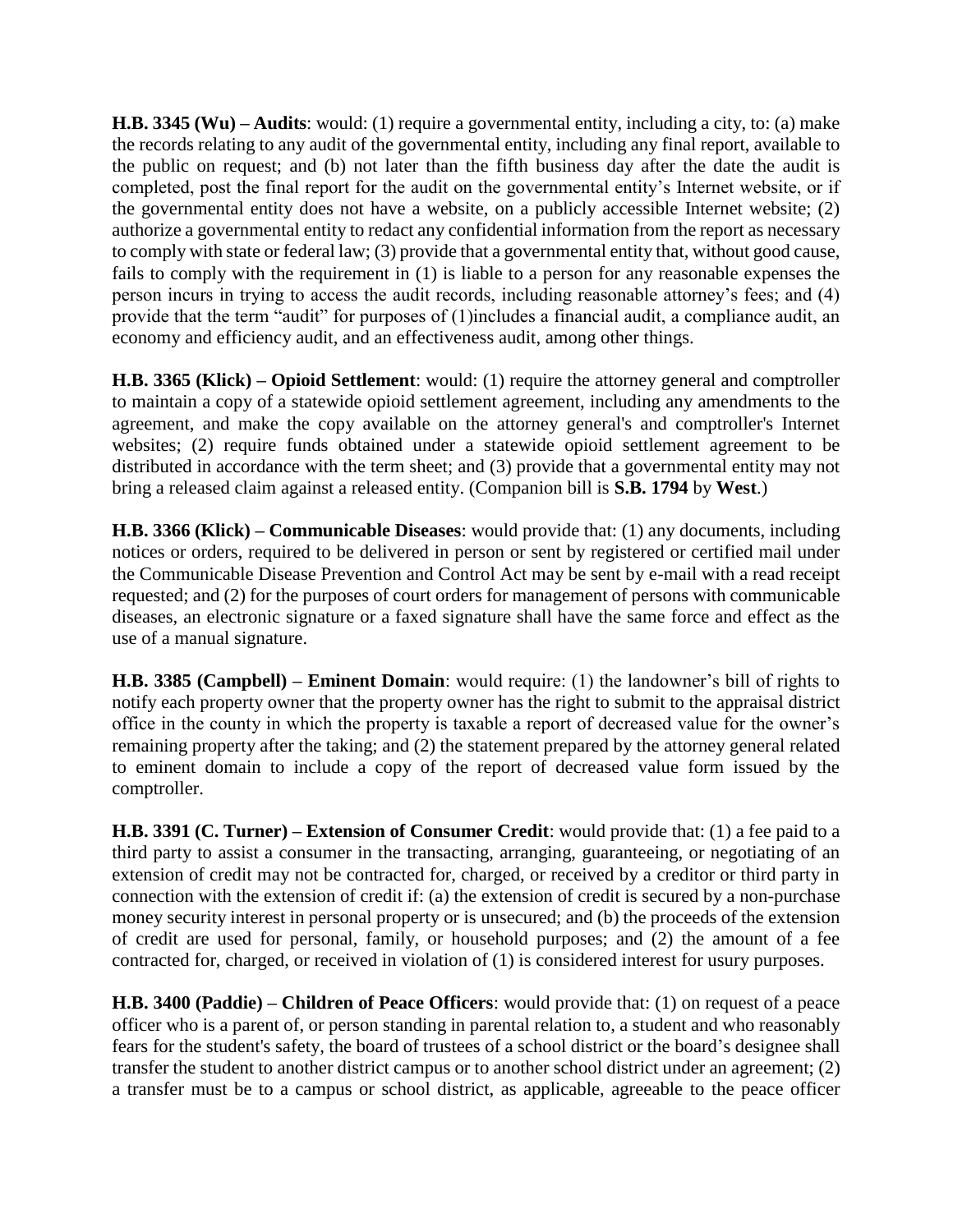making the request; and (3) a school district is not required to provide transportation to a student who transfers to another campus or school district under (1), above.

**H.B. 3410 (Goldman) – Newspaper Notice**: would authorize a governmental entity required by law to provide notice by publication in a newspaper to, as an alternative, satisfy that requirement by posting the notice on the entity's Internet website.

**H.B. 3411 (Button) – Mixed Beverage Tax**: would lower the rate of the mixed beverage gross receipts tax from 6.7 percent to 4.7 percent until September 1, 2023, at which point the tax rate increases back to 6.7 percent. (Companion bill is **S.B. 1249** by **Taylor**.)

**H.B. 3584 (Murr) – Historical Monuments**: would provide: (1) notwithstanding any other law, a monument, marker, or medallion installed by the Texas Historical Commission is state property solely under the commission's custody and control and may not be altered, removed, relocated, covered, obscured, or concealed without the express written permission of the commission; (2) that the attorney general may file suit in district court to seek civil penalties in of not less than \$50 nor more than \$1,000 for each day of violation and equitable relief in accordance with current state law against a person who violates this amendment; and (3) a waiver of governmental immunity for any county, city, or other political subdivision to the extent liability is created by the amendment. (Companion bill is **S.B. 1501** by **Buckingham**.)

**H.B. 3596 (Leach) – Religious Organizations**: would authorize a person who alleges that a governmental entity, including a city, enacts, adopts, or issues a statute, order, proclamation, decision, or rule that prohibits or limits religious services, to sue a governmental entity for certain types of relief and waive governmental immunity to the extent of liability for that relief. (See **H.J.R. 72**, below.)

**H.B. 3614 (Cain) – Lending and Credit Support Programs**: would require: (1) the comptroller to submit to the legislature and post on the comptroller's Internet website a report on all lending programs and credit support programs in Texas; and (2) a state agency or political subdivision to provide to the comptroller any information necessary for the comptroller to prepare the report in (1).

**H.B. 3687 (Capriglione) – Community Advocacy**: would: (1) require a political subdivision to prominently display on the political subdivision's Internet website the following information regarding contracts for services executed by the political subdivision that would require a person to register as a lobbyist under state law: (a) the execution dates; (b) the contract duration terms, including any extension options; (c) the effective dates; (d) the final amount of money the political subdivision paid in the previous fiscal year; (e) the identity of all parties to the contract; (f) the identity of all subcontractors in the contract; and (g) the legislative agenda of the political subdivision; (2) provide that, in lieu of displaying the items described in  $(1)(a)-(f)$ , above, a political subdivision may post on the political subdivision's Internet website the contract for those services; and (3) provide that information required to be displayed on a political subdivision's website under (1) and (2), above, is public information subject to disclosure under the Public Information Act.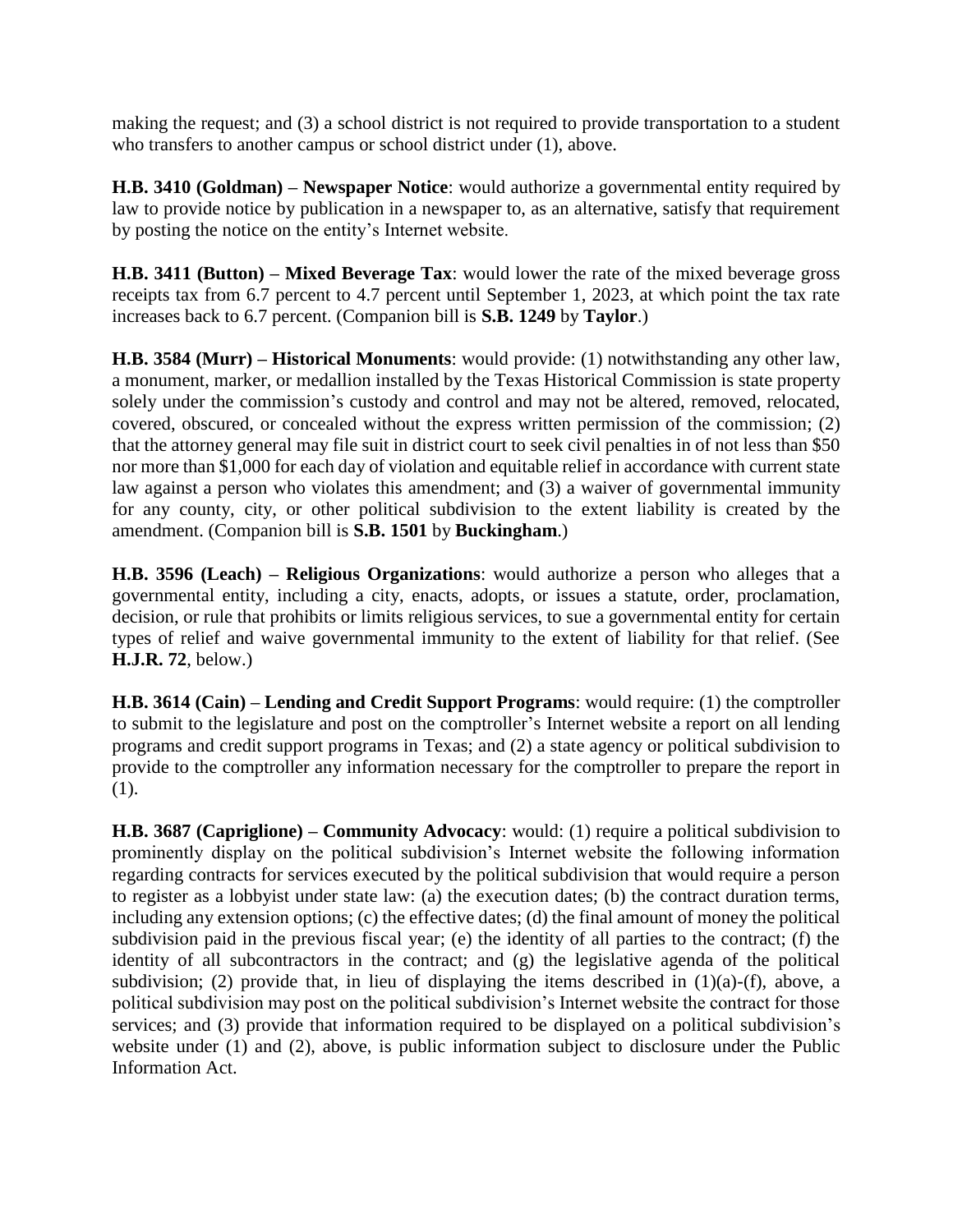## **S.B. 10 (Bettencourt) – Community Censorship**: would:

- (1) prohibit the governing body of a city or county from spending public money or providing compensation in any manner to directly or indirectly influence or attempt to influence the outcome of any legislation pending before the legislature;
- (2) provide that the prohibition in (1), above, does not prevent:
	- a. an officer or employee of a city or county from providing information for a member of the legislature or appearing before a legislative committee at the request of the member of the legislature or the committee;
	- b. an elected officer of a city or county from advocating for or against or otherwise influencing or attempting to influence the outcome of legislation pending before the legislature while acting as an officer of the city or county; or
	- c. an employee of a city or county from advocating for or against or otherwise influencing or attempting to influence the outcome of legislation pending before the legislature if those actions would not require a person to register as a lobbyist under the state lobby registration requirement;
- (3) provide that if a city or county engages in an activity prohibited in (1), above, a taxpayer or resident of the city or county is entitled to appropriate injunctive relief to prevent any further prohibited activity; and
- (4) provide that a taxpayer or resident who prevails in an action under (3), above, is entitled to recover reasonable attorney's fees and costs incurred in bringing the action from the city or county, as applicable.

**S.B. 1206 (Hall) – Presidential Executive Orders**: would provide that: (1) the state and the governing body of a city, county, or special district or authority may not implement or enforce a federal executive order that has not been affirmed by a vote of Congress of the United States and signed into law, as prescribed by the Constitution of the United States, that exceeds state law; and (2) provide that the state and the governing body of a city, county, or special district or authority and no person employed by, or otherwise under the direction or control of, those entities may enforce or attempt to enforce any federal order, rule, or regulation described by (1).

**S.B. 1248 (Creighton) – Cooperation with Federal Agency**: would, among other things, prohibit a political subdivision from cooperating with a federal agency in implementing an agency rule that a report published by the Texas attorney general indicates has been found by a court to violate the rights guaranteed to the citizens of the United States by the United States Constitution. (Companion bill is **H.B. 3046** by **Middleton**.)

**S.B. 1249 (Taylor) – Mixed Beverage Tax**: would lower the rate of the mixed beverage gross receipts tax from 6.7 percent to 4.7 percent until September 1, 2023, at which point the tax rate increases back to 6.7 percent. (Companion bill is **H.B. 3411** by **Button**.)

**S.B. 1289 (Eckhardt) – Firearms**: would, among other things, provide that a person commits an offense if the person intentionally, knowingly, or recklessly possesses or goes with a firearm on premises owned or leased by a governmental entity.

**S.B. 1297 (Zaffirini) – Child Water Safety Requirements**: would: (1) provide that an organization, including a school, preschool, kindergarten, nursery school, or day camp or youth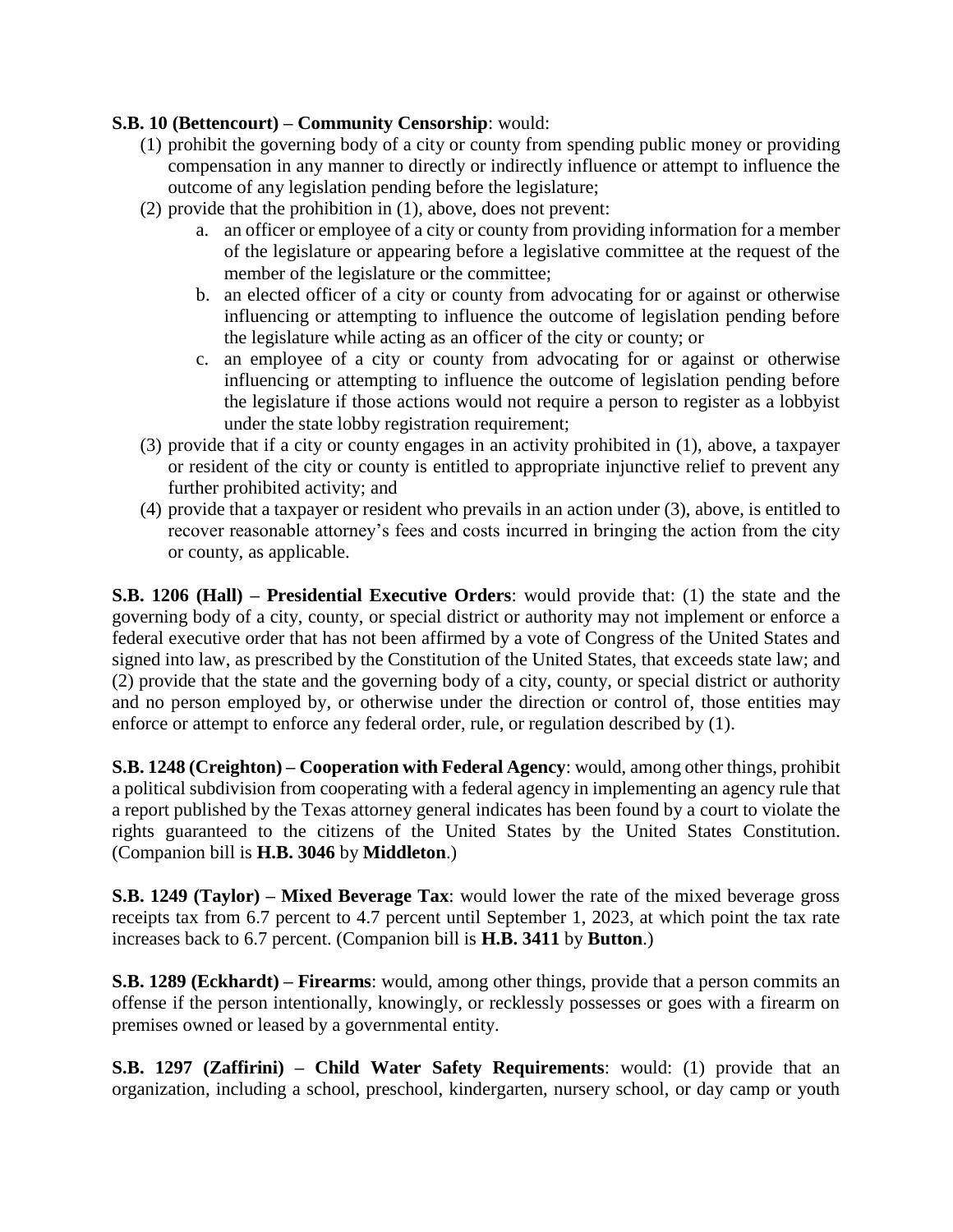camp that takes a child in its care or under its supervision to a body of water (including a pool) or otherwise allows a child access to a body of water shall: (a) determine whether the child is able to swim or is at risk when swimming; and (b) if the organization does not own or operate the body of water, provide the owner or operator of the body of water a written or electronic disclosure that clearly identifies each child who is unable to swim or is at risk when swimming; and (2) require the organization, during the time each child who is unable to swim or is at risk when swimming has access to a body of water, to: (a) provide the child an approved personal flotation device; and (b) ensure the child is wearing the appropriate personal flotation device and the device is properly fitted for the child. (Companion bill is **H.B. 1676** by **Goodwin**.)

**S.B. 1337 (Schwertner) – Emergency Services Districts**: would allow an emergency services district to provide public health services, contract with a local government to provide those services, and charge a reasonable fee for performing those services for or on behalf of a person or entity. (Companion bill is **H.B. 639** by **White**.)

**S.B. 1363 (Bettencourt) – School District Partnership**: would: (1) prohibit the board of trustees of a school district from entering into a contract on or after September 1, 2021 to partner with a municipality to operate a district campus; and (2) authorize the board of trustees of a school district to renew a contract entered into before September 1, 2021, to partner with a municipality for the operation of a district campus.

**S.B. 1425 (Bettencourt) – Zero-Based Budgeting**: would, among other things, for a city with a population of 225,000 or more, require the budget officer to prepare a zero-based budget every 12th year.

**S.B. 1437 (Bettencourt) – Efficiency Audits**: would, for a city with a population of 500,000 or more, require the city council to conduct an efficiency audit before seeking voter approval of a property tax rate that exceeds the voter-approval tax rate.

**S.B. 1461 (Springer) – Commercial Activity**: would, with certain exceptions, prohibit a city from adopting or enforcing an ordinance, rule, or regulation that imposes a restriction, condition, or regulation on commercial activity.

**S.B. 1473 (Miles) – Emergency Services Districts**: would require an emergency services district board to remove territory from a district on request of a city, only if the city has secured an alternative emergency service provider for the portions of territory located in the city's extraterritorial jurisdiction. (Companion bill is **H.B. 2323** by **Schofield**.)

**S.B. 1486 (Hughes) – Juvenile Curfew**: would, except for purposes of emergency management, prohibit a political subdivision from adopting or enforcing an order, ordinance, or other measure that imposes a curfew to regulate the movements or actions of persons younger than 18 years of age. (Companion bill is **H.B. 561** by **Israel**.)

**S.B. 1501 (Buckingham) – Historical Monuments**: would provide: (1) notwithstanding any other law, a monument, marker, or medallion installed by the Texas Historical Commission is state property solely under the commission's custody and control and may not be altered, removed,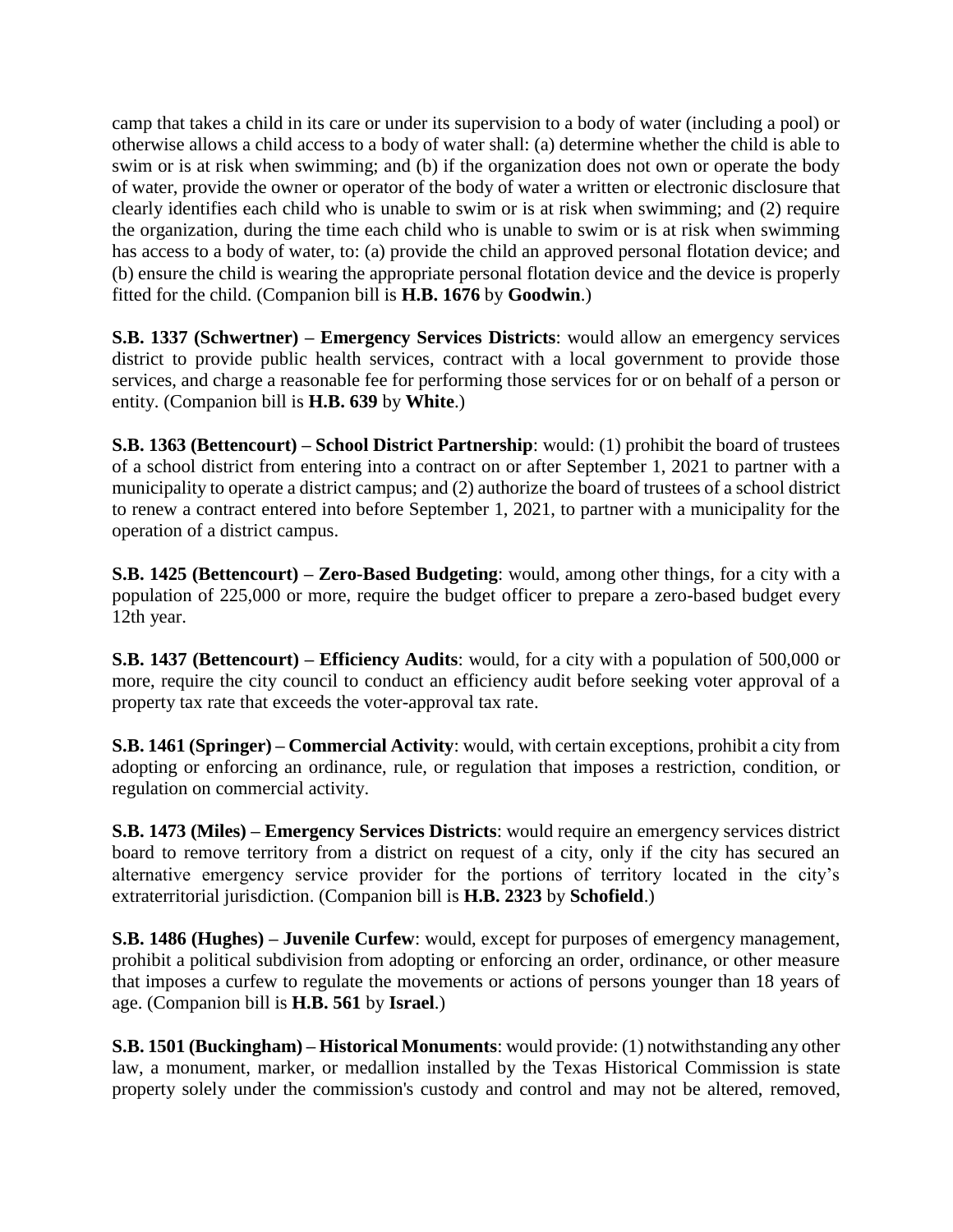relocated, covered, obscured, or concealed without the express written permission of the commission; (2) that the attorney general may file suit in district court to seek civil penalties in of not less than \$50 nor more than \$1,000 for each day of violation and equitable relief in accordance with current state law against a person who violates this amendment; and (3) a waiver of governmental immunity for any county, municipality, or other political subdivision to the extent liability is created by the amendment. (Companion bill is **H.B. 3584** by **Murr**.)

#### **Personnel**

**H.B. 3259 (Sanford) – Injuries in the Scope of Duty:** would provide, among other things, that: (1) an employer, including a city (but excluding a city that has adopted civil service for its fire fighters or peace officers), may not take an adverse employment action against a peace officer, detention officer, county jailer, or fire fighter who has sustained a compensable injury on the basis of the person's inability to perform the duties for which the person was elected, appointed, or employed before the person is certified as having reached maximum medical improvement, unless the person's treating doctor indicates that the person is permanently restricted from returning to perform the duties for which the person was elected, appointed, or employed; (2) an employer that violates (1), above, shall be liable for reasonable damages incurred by the person as a result of the violation in an amount not to exceed \$100,000; and (3) sovereign immunity to suit and from liability is waived, and a peace officer, detention officer, county jailer, or fire fighter may sue an employer for damages described in (2), above, and reinstatement to the person's former position of employment.

**H.B. 3620 (C. Turner) – Unemployment Compensation:** would provide, among other things, that: (1) for purposes of eligibility for unemployment compensation, an individual 's base period is the four consecutive completed calendar quarters, prescribed by the Texas Workforce Commission (TWC), in the five consecutive completed calendar quarters preceding the first day of an individual's benefit year; (2) for an individual precluded because of a medically verifiable illness or injury from working during a major part of a calendar quarter of the period that would otherwise be the individual's base period, the base period is the first four calendar quarters of the five consecutive calendar quarters preceding the calendar quarter in which the illness began or the injury occurred if the individual files an initial claim for benefits not later than 24 months after the date on which the individual's illness or injury began or occurred; (3) for an individual who does not have sufficient benefit wage credits to qualify for benefits under the computation of the base period as provided by (1) or (2), the base period is the four most recently completed calendar quarters preceding the first day of the individual 's benefit year; (4) for an individual who does not have sufficient benefit wage credits to qualify for benefits under the computation of the base period as provided by  $(1)$ ,  $(2)$ , or  $(3)$ , the base period is the three most recently completed calendar quarters preceding the first day of the individual's benefit year and the portion of the calendar quarter in which the individual's benefit year commences that occurs before the first day of the individual's benefit year; (5) for purposes of establishing qualifications for benefits under the base period computation provided under (3) or (4), an individual for whom wage information for the most recent calendar quarter or current calendar quarter is not yet accessible to or obtainable by the TWC may demonstrate that qualification by providing an affidavit supported by payroll documentation available to the individual for that calendar quarter; (6) work is not suitable and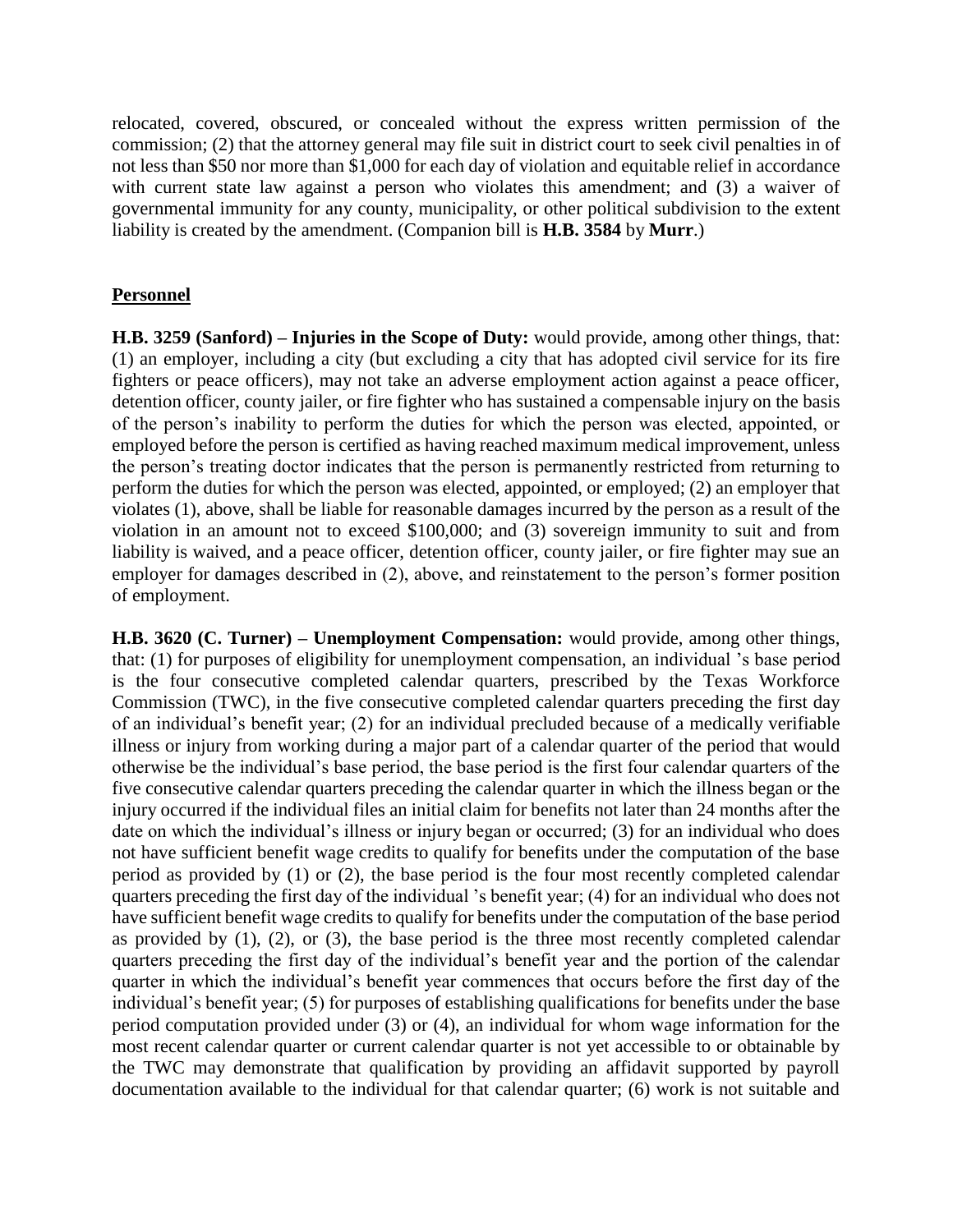benefits may not be denied to an otherwise eligible individual for refusal to accept new work if: (a) the place of performance of the work offered is in violation of federal, state, or local protocols relating to the spread of infectious diseases, including COVID-19; or (b) the work offered presents an unreasonable risk of exposure to infectious diseases, including COVID-19, that cannot be mitigated with reasonable care; (7) if TWC finds that in any seven-day period the number of initial claims filed is more than five times the number of initial claims filed in the preceding seven-day period, the Commission shall suspend for a period of 30 days the following eligibility conditions to authorize an individual who is otherwise eligible to receive benefits under this subtitle to receive those benefits: (a) the condition that an individual be actively seeking work; and (b) the condition that an individual have been totally or partially unemployed for a waiting period; and (8) the total extended benefit amount payable to an eligible individual for the individual's eligibility period is increased to 60 percent of the total amount of regular benefits that were payable to the individual in the individual's applicable benefit year, provided that, if TWC finds that in any seven-day period the number of initial claims filed under is more than five times the number of initial claims filed in the preceding seven-day period, TWC may not seek to recover the amount of any improper benefits received during the 30-day period beginning on the first day of the seven-day period in which the increased number of initial claims were filed.

**H.B. 3623 (C. Turner) – Workers' Compensation:** would provide that: (1) post-traumatic stress disorder suffered by a health care provider is a compensable injury only if it is based on a diagnosis that: (a) the disorder is caused by one or more events occurring in the course and scope of the health care provider's employment during a public health disaster; and (b) the preponderance of the evidence indicates that the event or events were a producing cause of the disorder; and (2) the date of injury for post-traumatic stress disorder suffered by a health care provider is the date on which the health care provider first knew or should have known that the disorder may be related to the health care provider's employment.

**S.B. 22 (Springer) – Disease Presumption:** would provide, among other things, that a firefighter, peace officer, or emergency medical technician who contracts a disease that is the basis of a state declared disaster that results in such individual's death or total or partial disability is presumed to have contracted the disease during the course and scope of employment as a firefighter, peace officer, or emergency medical technician.

**S.B. 1205 (Schwertner) – Request for Employment Records:** would provide that: (1) a law enforcement agency that obtains written consent from a person licensed by the Texas Commission on Law Enforcement (TCOLE) to view the person's employment history shall make an electronic copy of the person's employment history available to a hiring law enforcement agency on request; and (2) TCOLE, by rule, shall prescribe the manner by which a law enforcement agency shall make a person's employment records electronically available to a hiring law enforcement agency, and such rules must provide appropriate privacy and security protections. (Companion bill is **H.B. 8** by **Pacheco**.)

**S.B. 1309 (Creighton) – Discrimination:** would, among other things, prohibit discrimination on the basis of sexual orientation or gender identity or expression of an individual in public accommodations and by an employer, including a city.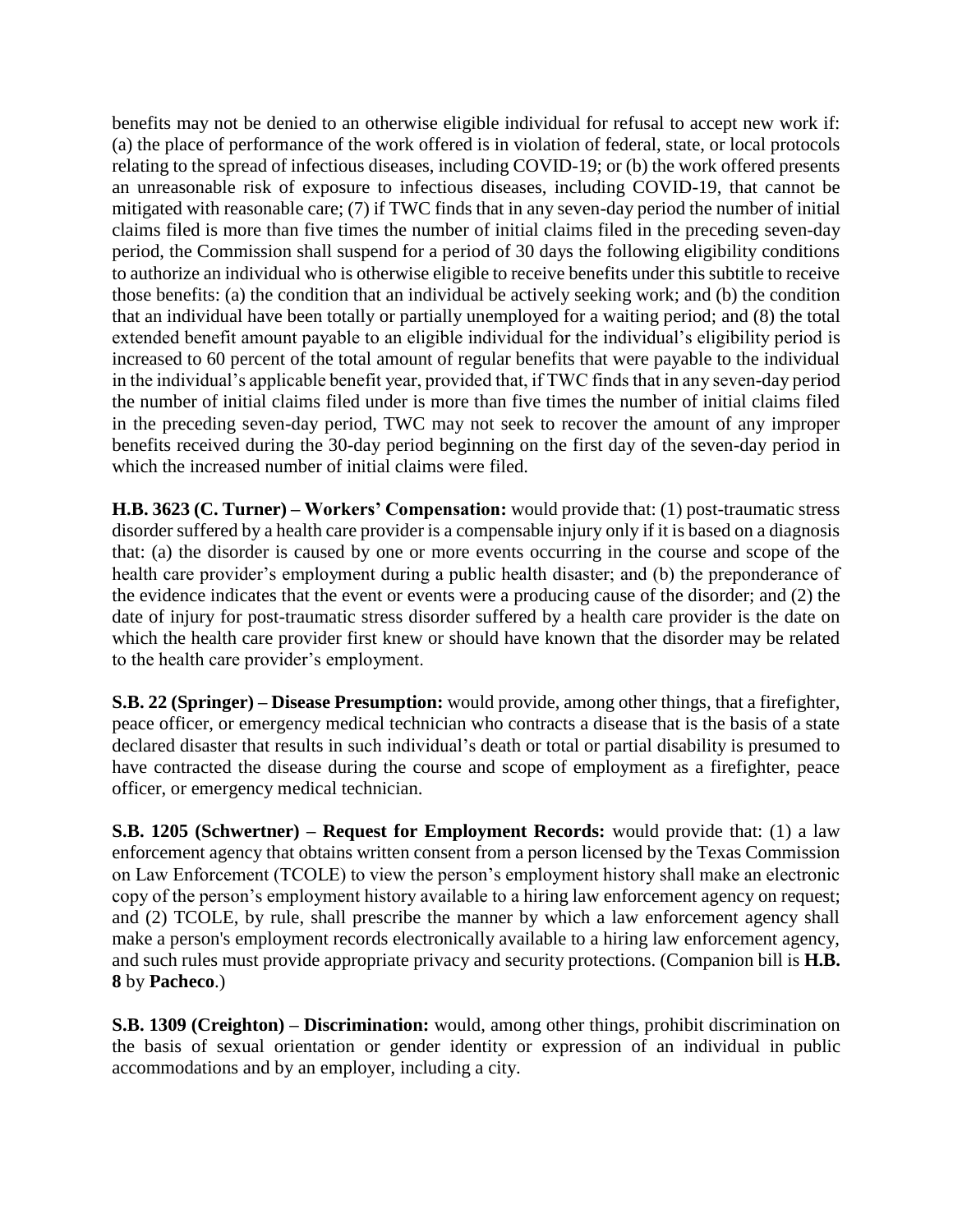**S.B. 1359 (Hughes) – Mental Health Leave Policy:** would provide, among other things, that: (1) each law enforcement agency shall develop and adopt a policy allowing the use of mental health leave by peace officers employed by the agency who experience a traumatic event in the scope of that employment; and (2) the policy adopted under (1) must: (a) provide clear and objective guidelines establishing the circumstances under which a peace officer is granted mental health leave and may use mental health leave; (b) entitle a peace officer to mental health leave without a deduction in salary or other compensation; (c) enumerate the number of mental health leave days available to a peace officer; and (d) detail the level of anonymity for a peace officer who takes mental health leave.

**S.B. 1401 (Springer) – Quarantine Leave:** would provide that: (1) a political subdivision, including a city, shall place a fire fighter, peace officer, or emergency medical technician employed by the political subdivision on paid quarantine leave if the person is ordered by a supervisor or a health authority to quarantine or isolate due to a possible or known exposure to a communicable disease while on duty; (2) an individual described in (1) who is on quarantine leave shall be entitled to: (a) all employment benefits and compensation, including leave accrual, pension benefits, and health benefit plan benefits; and (b) costs related to the quarantine, including lodging, medical, and transportation costs; and (3) a political subdivision may not reduce any leave balance accrued by a fire fighter, peace officer, or emergency medical technician in connection with the quarantine leave required by (1). (Companion bill is **H.B. 2073** by **Burrows**.)

**S.B. 1450 (Birdwell) – Workers Compensation**: would provide that lifetime income benefits are paid until the death of an employee for, among other things: (1) a physically traumatic injury to the brain resulting in permanent cognitive defects that: (a) render the employee permanently unemployable without significant accommodations; or (b) affect the non-vocational quality of the employee's life so as to eliminate the employee's ability to engage in a range of usual cognitive processes; (2) third degree burns that cover at least 40 percent of the body and require grafting, or third degree burns covering the majority of: (a) both hands; (b) both feet; (c) one hand and one foot; or (d) one hand or foot and the face; and (3) permanent and total disability in certain circumstances if the employee is: (a) a first responder; and (b) employed by a political subdivision that self-insures, either individually or collectively. (Companion bill is **H.B. 3120** by **Capriglione**.)

## **Purchasing**

**H.B. 3583 (Paddie) – Energy Savings Performance Contract**: would: (1) limit the scope of an energy savings performance contract by, among other things, excluding from the term "energy savings performance contract" the design or construction of a highway, road, street, bridge, underground utility, water supply project, water plant, wastewater plant, water and wastewater distribution or conveyance facility, wharf, dock, airport runway or taxiway, drainage project, or other similar or related civil engineering construction project; (2) prohibit modifying the scope of an energy savings performance contract through a change order or addendum that adds to the scope of work for projects not awarded under an original contract; (3) repeal the law that exempts energy savings performance contracts from certain contracting and delivery procedures for construction contracts. (Companion bill **is S.B. 1554** by **Hinojosa**.)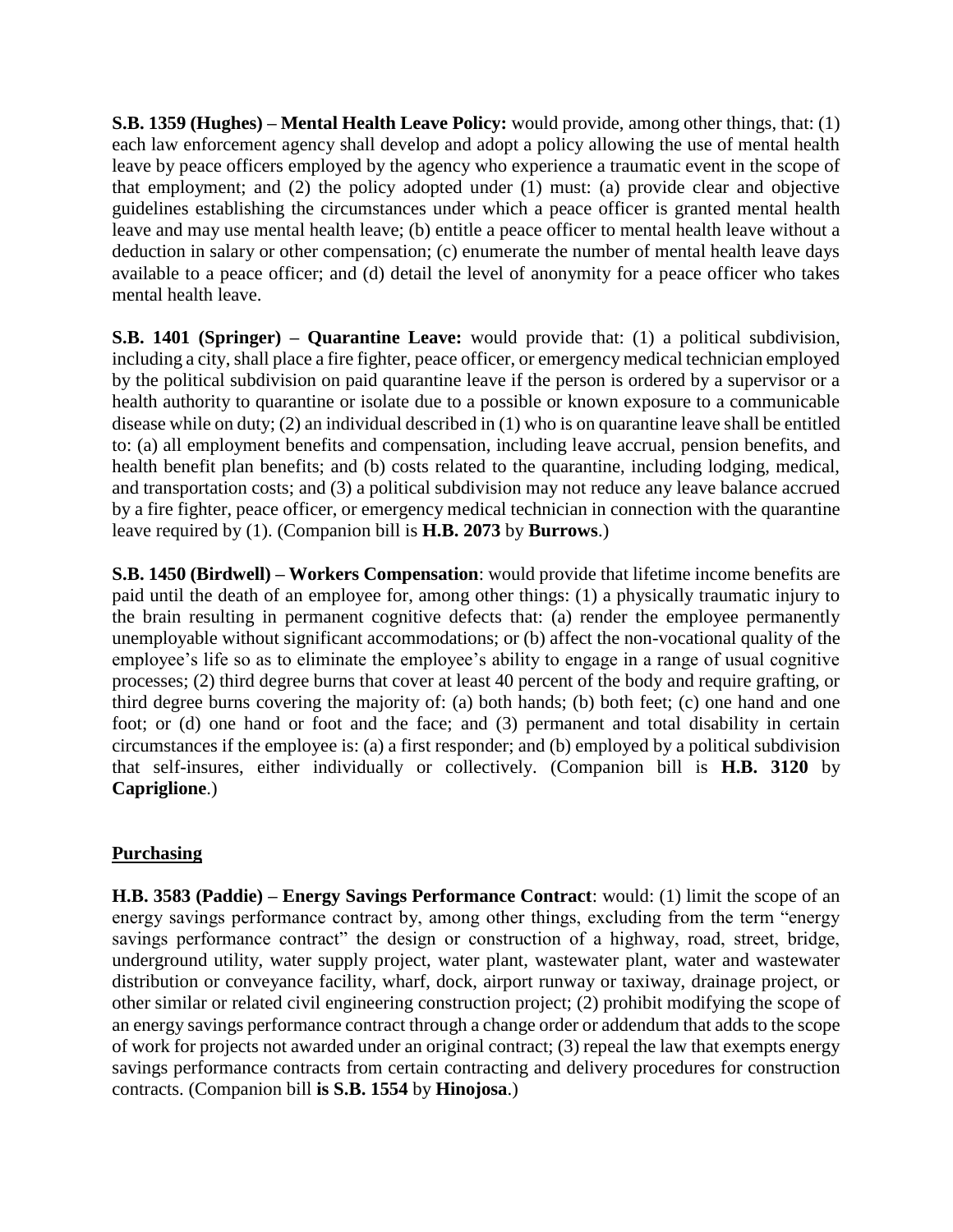**H.B. 3656 (C. Turner) – Construction Workers**: would, among other things,: (1) require a person who contracts to perform certain construction to properly classify each person providing construction services as either an employee or independent contractor; (2) provide that a person for whom an individual is providing construction services is not required to report to the Texas Workforce Commission (Commission) that the individual is an employee if the person shows that the individual is an independent contractor under the criteria in the bill, and provides to the individual, and files with the IRS, an IRS Form 1099, or similar form; and (3) require the Commission to notify a governmental entity if the Commission determines a contractor has violated the provisions of the bill.

**H.B. 3674 (Capriglione) – Purchase of Personal Protective Equipment**: would, among other things: (1) require a governmental entity, including a municipality, purchasing personal protective equipment to ensure the bid documents provided to all bidders and the contract include a requirement that the personal protective equipment be produced in the United States; (2) require a governmental entity to adopt rules to promote compliance with this requirement; and (3) provide an exception for a governmental entity responsible for the purchase if: (a) personal protective equipment produced in the United States is not: (i) produced in sufficient quantities; (ii) reasonably available; or (iii) of a satisfactory quality; (b) use of personal protective equipment produced in the United States will increase the total cost of the purchase by more than 20 percent; or (c) complying with that section is inconsistent with the public interest.

**S.B. 1400 (Hughes) – State Preference**: would, among other things: (1) provide that, with certain exceptions, a political subdivision authorized to deploy resources in response to a disaster must, when purchasing personal protective equipment, give preference to equipment manufactured in Texas and offered for sale by a bidder in Texas; and (2) allow a city, when making a purchase of certain property or services, enter into a contract with a bidder whose principal place of business is Texas, regardless of whether that bidder is the lowest bidder, if the city finds the bidder offers the best combination of contract price and additional economic development opportunities for the city. (Companion bill is **H.B. 1865** by **Cain**.)

## **Transportation**

**H.B. 3286 (Schofield) – Parking**: would provide that: (1) a county or city with a population greater than 220,000 may accept a written request for the posting of signs that regulate parking of commercial motor vehicles in a public right-of-way adjacent to commercial property after 10 p.m. and before 6 a.m., if the request is signed by the owner or managing member of a commercial property who operates a business on the property; (2) a county or city that receives a request meeting the requirements of (1) may post signs as requested, or as determined necessary by the county or city, in a public right-of-way that is within ten feet of a property line that is adjacent to the right-of-way; and (3) a sign posted under (2) must: (a) state, in letters at least two inches in height, that overnight parking of a commercial motor vehicle is restricted from 10 p.m. to 6 a.m. in the right-of-way, or a portion of the right-of-way; (b) display arrows that properly delineate the area subject to parking restriction; and (c) be placed facing a public roadway giving access to the right-of-way.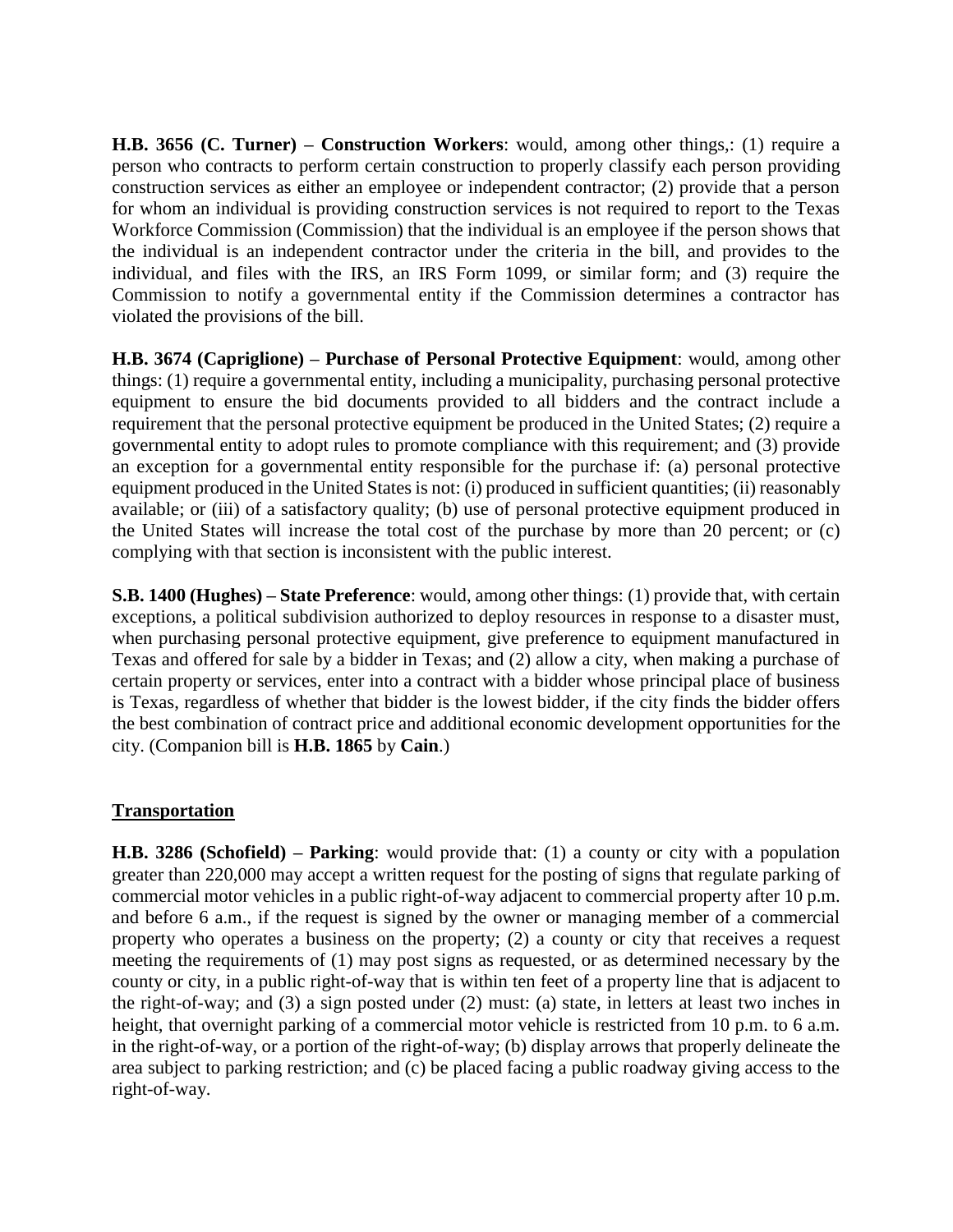**H.B. 3486 (S. Thompson) – Alert System**: would: (1) require the Texas Department of Transportation (TxDOT) to enter into an agreement with a private entity to provide information necessary for certain statewide alert systems (e.g., Amber Alerts, Silver Alerts) through a system of dynamic message signs that are: (a) located across the state; and (b) capable of displaying digital images useful in locating the missing individual; (2) require that the agreement in (1) generate net revenue to the state, and prohibit tax revenue from being used to fund the installation and operation of the dynamic message signs; and (3) provide that TxDOT does not have to comply with (1) if it would result in the loss of federal highway funding or other punitive action would be taken against the state due to noncompliance with federal law, regulation, or policy. (Companion bill is **S.B. 826** by **Hughes**.)

**S.B. 1274 (Nichols) – Highway Maintenance**: would: (1) authorize a Texas Department of Transportation district engineer to temporarily lower a prima facie speed limit for a highway in a district if the district engineer determines that the prima facie speed limit for the highway is unreasonable or unsafe because of highway maintenance activities at the site; and (2) provide that a temporary speed limit established under (1): (a) is a prima facie prudent and reasonable speed limit enforceable in the same manner as other prima facie speed limits; and (b) supersedes any other established speed limit that would permit a person to operate a motor vehicle at a higher rate of speed. (Companion bill is **H.B. 3282** by **Canales**.)

**S.B. 1290 (Eckhardt) – Pedestrians and Bicycles**: would require the operator of a motor vehicle to exercise due care to avoid colliding with a pedestrian or a person operating a bicycle on a highway or street.

**S.B. 1375 (Huffman) – Parking**: would: (1) in order to aid in the enforcement of an ordinance regulating the operation of vehicles for hire, allow a home rule city to authorize an employee to initiate the removal and storage of a vehicle operated in violation of its ordinance without authorization by a peace officer; and (2) in order to aid in the enforcement of an ordinance regulating parking, allow a city to authorize an employee to initiate the removal and storage of a vehicle in an area where on-street parking is regulated and that: (a) is parked illegally; or (b) is parked legally, but has been unattended for more than 48 hours and is reasonably believed to be abandoned. (Companion bill is **H.B. 914** by **Hernandez**.)

**S.J.R. 59 (Nichols) – State Highway Fund**: would amend the Texas Constitution to provide that all revenue received from fees for permits for oversize or overweight vehicles that general law directs to the state highway fund be used only to acquire, construct, and maintain public roadways. (Companion resolution is **H.J.R. 161** by **Ashby**.)

## **Utilities and Environment**

**H.B. 13 (Paddie) – Texas Energy Disaster Reliability Council**: would, among other things: (1) create the Texas Energy Disaster Reliability Council to: (a) prevent an extended power outage caused by a disaster; (b) implement procedures to manage emergencies caused by a disaster; (c) maintain records of critical infrastructure facilities to maintain service in a disaster; (d) coordinate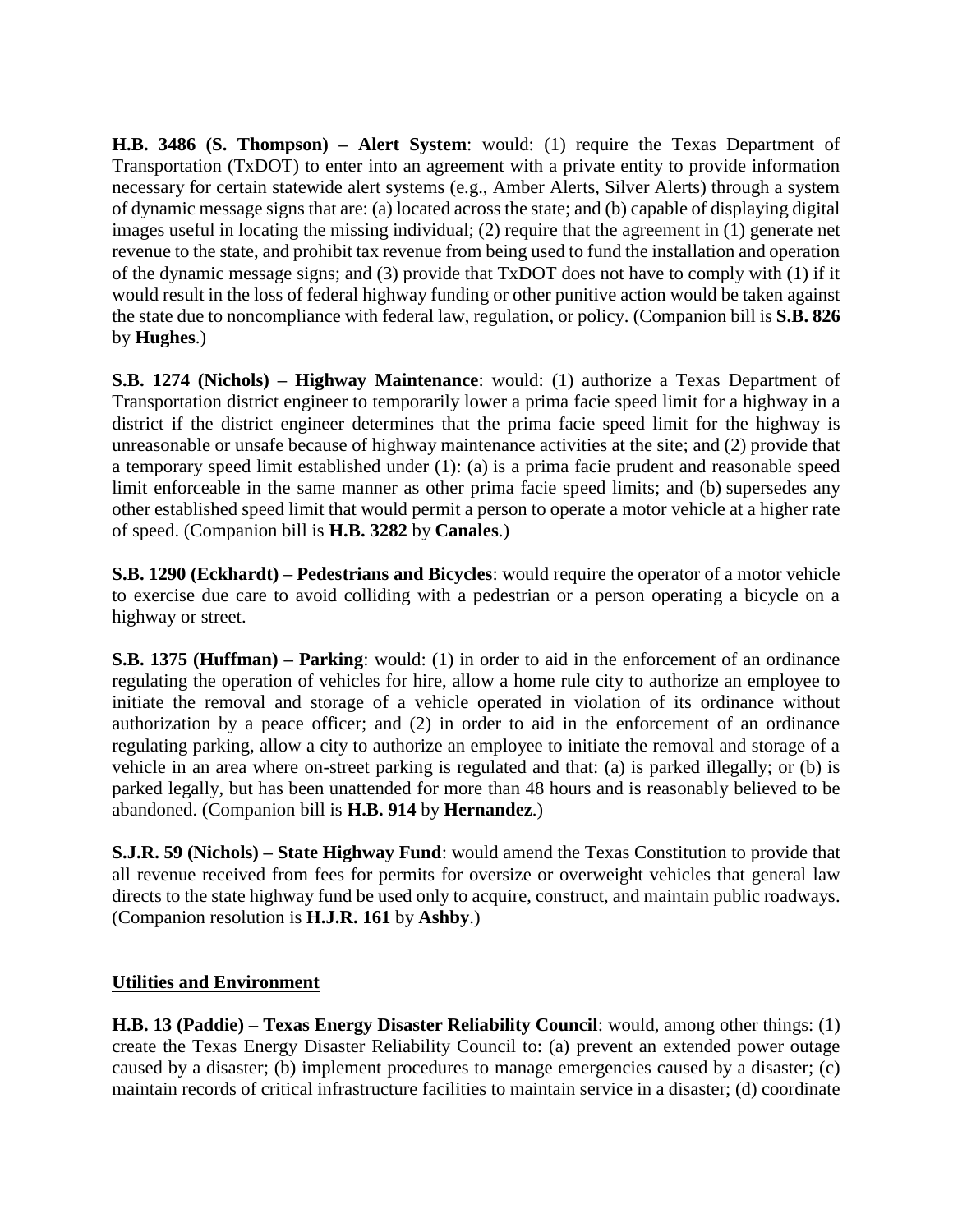the delivery of fuel to electric generators in a disaster; (e) monitor supply chains in the electric grid to minimize service disruptions; and (f) study and make recommendations on methods to maintain reliability in the electric grid, including gas supply networks, during a disaster; (2) require the council to convene as soon as reasonably possible during or prior to a disaster to address an extended power outage caused by a disaster in order coordinate fuel supplies and to minimize the duration of the extended power outage; (3) provide that in carrying out its functions, the council may consult and coordinate with: (a) the United States Department of Energy; (b) the United States Department of Homeland Security; (c) the North American Electric Reliability Corporation; (d) the Texas Reliability Entity; (e) federal and state agencies; (f) members of the electric industry; (g) members of the gas industry; and (h) grid security experts; (4) require an electric or gas utility to provide any information requested by the council; and (5) require the council to prepare a report to the legislature on the reliability and stability of the electric supply chain in Texas.

**H.B. 14 (Goldman) – Electricity Supply Chain Mapping**: would: (1) create the Texas Electricity Supply Chain Mapping Committee to: (a) map the state's electricity supply chain in order to designate priority electricity service needs in extreme weather events; (b) identify critical infrastructure sources along the electricity supply chain; (c) develop a communication system between the critical infrastructure sources, the Public Utility Commission, and ERCOT to ensure that electricity supply is prioritized to those sources in an extreme weather event; (d) make recommendations on measures to prepare facilities that provide electric and gas service to maintain service in an extreme weather event; (e) designate priority service needs in extreme weather events; and (f) publish a report; and (2) require the PUC to create and maintain a database identifying the critical infrastructure sources with priority electricity needs during an extreme weather event.

**H.B. 3308 (Lucio III) – Storm Mitigation Special Districts**: would, among other things, provide that: (1) the governing body of a local government may establish a program to create districts to facilitate the use of conduit financing for certain storm mitigation and resiliency, energy, water, and indoor air projects to record owners of real property; (2) a local government shall be authorized to issue bonds, notes, and other evidences of indebtedness to provide loans under the program; and (3) a local government may enter into a contract with the record owner of property within a district to finance one or more qualified projects on the property and the contract may provide for the repayment of the cost of a project through assessments on the property benefited.

**H.B. 3362 (Reynolds) – Electricity**: would, among other things: (1) provide that a retail electric customer is entitled to: (a) participate in demand response programs through retail electric providers and demand response providers; and (b) receive notice from the retail electric provider that serves the customer: (i) when the independent organization for the ERCOT power region issues an emergency energy alert about low operating reserves to providers of generation in the power region; or (ii) of imminent rolling outages and the length of time the outages are planned or expected to last; (2) require the Public Utility Commission to adopt rules that require each retail electric provider in the ERCOT power region to create a residential demand response program to reduce the average total residential load by at least: (a) one percent of peak summer and winter demand by December 31, 2022; (b) two percent of peak summer and winter demand by December 31, 2023; (c) three percent of peak summer and winter demand by December 31, 2024; and (d) five percent of peak summer and winter demand by December 31, 2025; and (3) require the PUC to adopt rules that require all electric utilities, municipally owned utilities, and electric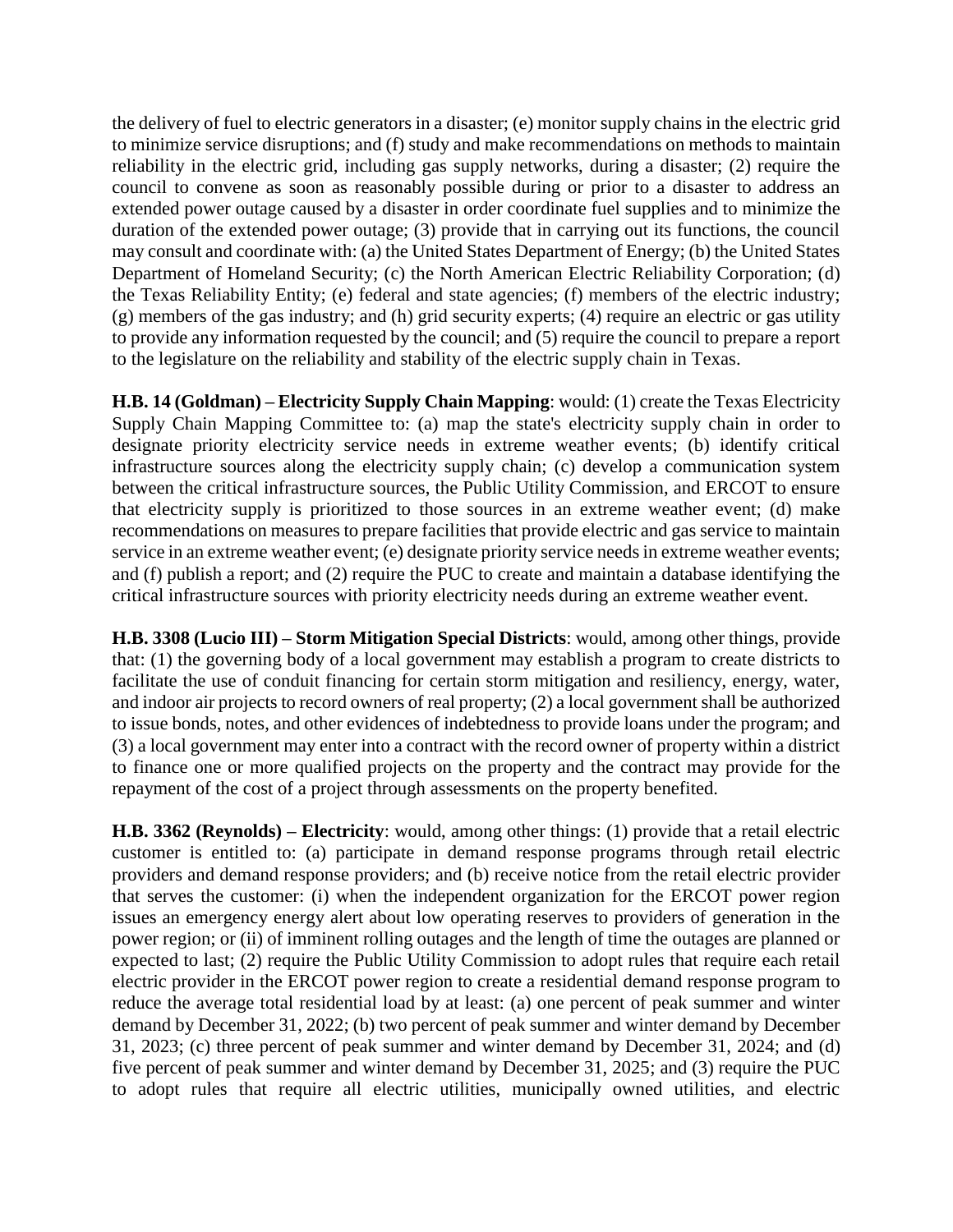cooperatives that own transmission and distribution assets in this state to file and implement an outage plan that includes a plan for shutting off customer access to electricity in the event of the need for rolling outages to prevent brown-outs and black-outs. (Companion bills are **S.B. 2052** by **Menéndez** and **S.B. 2109** by **Schwertner**.)

**H.B. 3382 (Rogers) – Notice of Excavations**: would require, not later than two hours after the time the notification center receives a notice of intent to excavate from an excavator or from a different notification center, the notification center must notify each owner of land in the proposed area of excavation.

**H.B. 3412 (T. King) – Concrete Crushing Facilities**: would require the Texas Commission on Environmental Quality to require certain concrete crushing facilities to remove the aggregate produced by the facility not later than the 30th day after the expiration of the authorization to operate.

**H.B. 3460 (Hernandez) – Grant Program**: would: (1) require the comptroller to establish and administer a program to provide grants to local governments which may be used only to provide direct financial assistance to the local governments' eligible residents who were affected by the winter disaster of 2021; (2) require the comptroller to establish: (a) the formula to be used to distribute the grants to local governments; (b) deadlines for the disbursement and spending of grant money; (c) a standardized application process to be used by each local government that receives a grant under the bill; and (d) procedures for: (i) monitoring the disbursements of grants by local governments to ensure compliance with the bill; and (ii) the return of grant money that was not used by a local government to provide direct financial assistance; (3) provide that a local government may: (a) use grant money awarded under the bill only for the purpose described by (1); (b) provide direct financial assistance to an eligible resident in any amount that is not less than \$1,000 or more than \$2,500 if the local government determines that the eligible resident was affected by the winter disaster of 2021; (c) prioritize the award of grants to eligible residents most in need of assistance, as determined by the local government; and (d) contract with a qualifying nonprofit to ensure the local government's eligible residents are made aware of the grant program; and (4) provide that the comptroller may solicit and accept gifts, grants, and donations from any source for the purpose of awarding grants under the bill.

**H.B. 3470 (Thierry) – Electricity**: would, among other things: (1) provide that the penalty for a violation of a reliability standard adopted by the independent organization or of a Public Utility Commission rule relating to reliability in the wholesale electric market may be in an amount not to exceed \$100,000 and that each day a violation continues or occurs is a separate violation for purposes of imposing a penalty; (2) require the PUC to adopt rules to establish a classification system for violations of (1) based on various factors; (3) provide that the PUC may, on its own motion, issue a cease and desist order: (a) after providing notice and an opportunity for a hearing if practicable or without notice or opportunity for a hearing; and (b) if the PUC determines the conduct of a person is fraudulent, among other things; (4) provide that the PUC may impose an administrative penalty against a person who violates a cease and desist order; (5) add certain additional requirements for certification of an independent organization for the ERCOT power region; (6) provide that a municipally owned utility or electric cooperative shall provide the utility's or cooperative's customers access to interconnection of distributed renewable generation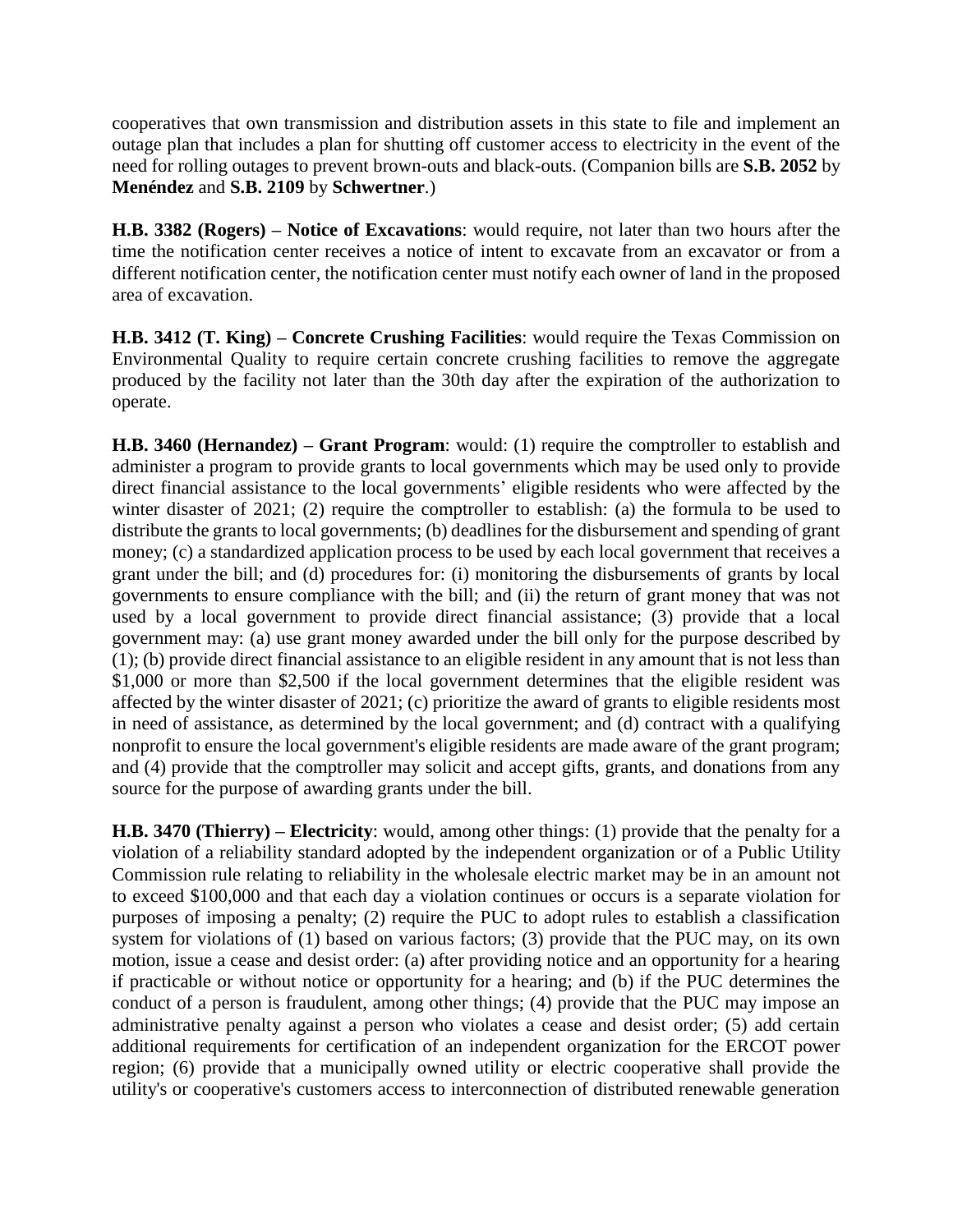and payment for surplus electricity produced; (7) require the governing body of a municipally owned utility or board of directors of an electric cooperative to provide oversight and adopt rates, rules, and procedures to allow interconnection and payment for surplus electricity on or before the 120th day after the date the governing body or board receives a bona fide request for interconnection; (8) require a municipally owned utility or electric cooperative that had retail sales of 500,000 megawatt hours or more in 2010 shall file the utility's or cooperative's interconnection and surplus electricity rates, rules, and procedures with the State Energy Conservation Office not later than January 1, 2022, and make timely updates to the filed rates, rules, and procedures; and (9) require the PUC to provide for access to easily comparable information regarding retail electric providers' offers to residential distributed renewable generation owners for their surplus electricity on a website.

**H.B. 3475 (Rose) – Load Shedding**: would: (1) require the Public Utility Commission to adopt rules that require each electric utility, municipally owned utility, and electric cooperative to exclude any circuits that provide power to a grocery store from participation in the utility or cooperative's attempt to shed load in response to a rolling blackout initiated by an independent organization; and (2) provide that the PUC may adopt criteria to determine which grocery stores are entitled to be excluded from load shedding under (1).

**H.B. 3476 (Schofield) – Certificates of Convenience and Necessity**: would: (1) prohibit a city from requiring, as a condition of consent to grant a retail public utility a certificate of public convenience and necessity for a service area within the boundaries of the extraterritorial jurisdiction of a municipality, that all water and sewer facilities be designed and constructed in accordance with the municipality's standards for facilities; and (2) provide that the Public Utility Commission must include, as a condition of a certificate of public convenience and necessity granted for a service area within the extraterritorial jurisdiction of a city, that all water and sewer facilities be designed and constructed in accordance with the PUC's standards for water and sewer facilities.

**H.B. 3539 (Zwiener) – Natural Gas**: would require the Railroad Commission to require storage facilities to maintain onsite generation necessary to pump gas from the facility for a minimum of 12 hours.

**H.B. 3543 (Larson) – Bill Payment**: would require: (1) the comptroller to establish a program to provide bill payment assistance using state money appropriated for that purpose to retail customers of municipally owned utilities, electric cooperatives, and retail electric providers in the ERCOT power region; and (2) the program in (1) to: (a) provide assistance only for unusually high bills for services provided after February 13, 2021, and before February 19, 2021; (b) establish criteria for determining whether a bill is unusually high; (c) allow a customer to apply for assistance to the municipally owned utility, electric cooperative, or retail electric provider that served the customer during the time period (a); and (d) require a municipally owned utility, electric cooperative, or retail electric provider that receives an application under (c) to: (i) submit the application to the comptroller; and (ii) provide to the customer any assistance sent by the comptroller to the utility, cooperative, or provider in response to the application.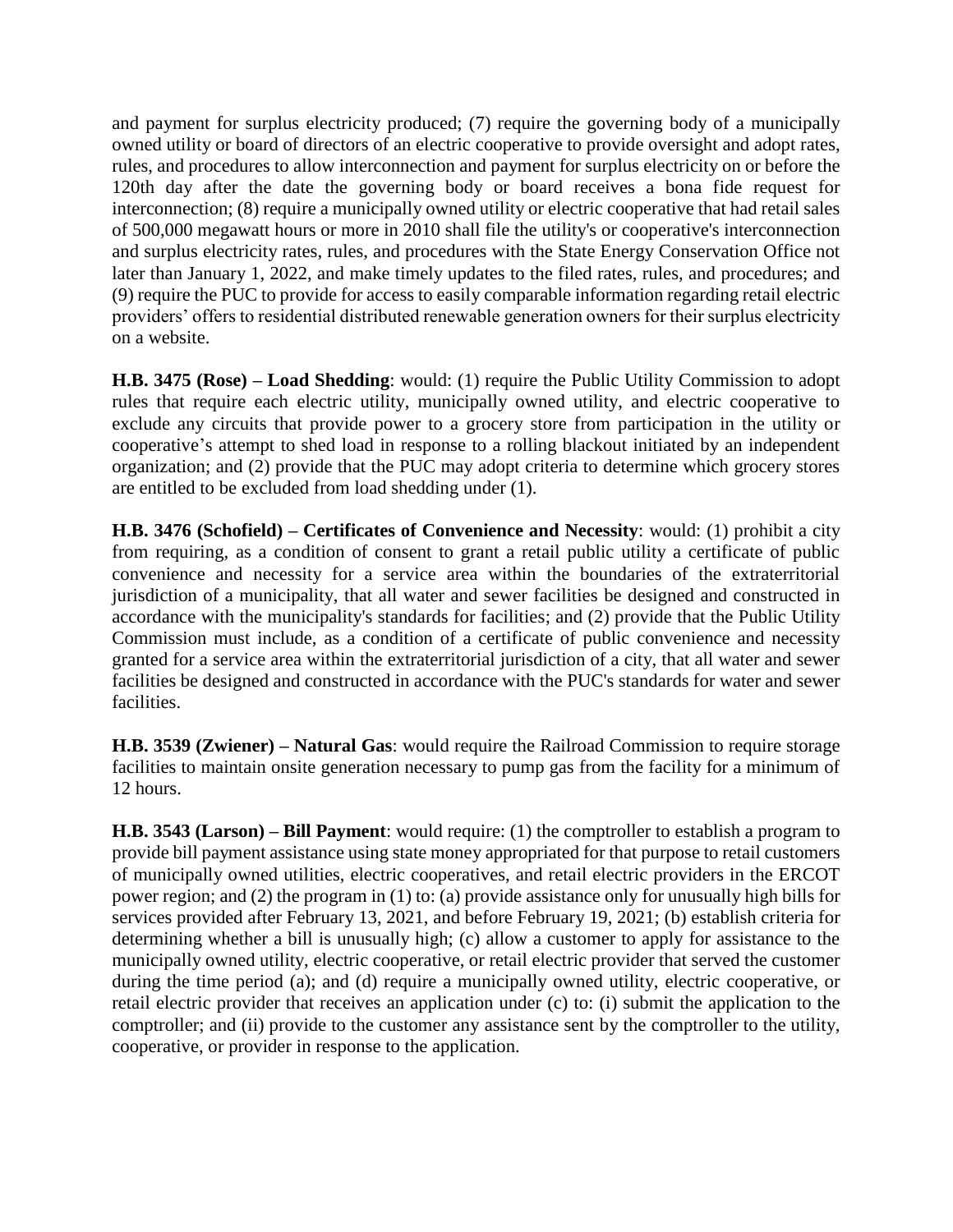**H.B. 3594 (Leach) – Concrete Plants**: would: (1) provide that, at the time a standard permit for a permanent concrete plant that performs wet batching, dry batching, or central mixing is filed with the Texas Commission on Environmental Quality (TCEQ), the central baghouse must be located at least 440 yards from a public or private airport; and (2) require the TCEQ by rule to prohibit the operation of a concrete crushing facility within 440 yards of a public or private airport.

**H.B. 3603 (Leach) – Concrete Plants**: would provide that if a concrete batch plant withdraws its application for a standard permit, the applicant may not submit an application for the same plant earlier than the 365th day after the date on which the original application is withdrawn.

**H.B. 3604 (Leach) – Concrete Plants**: would extend the distance within which a concrete plant or crushing facility must be from a single- or multi-family residence, school, or place of worship from 440 yards to 880 yards. (Companion bill is **S.B. 953** by **Hinojosa**.)

**H.B. 3615 (P. King) – District Cooling Systems**: would: (1) define "district cooling system" as a system that produces chilled water at a central plant and pipes that water to buildings for air conditioning; (2) define "municipally owned utility" as, among other things, any district cooling system operated by the utility; (3) provide that information related to a chilled water program or program designed to used chilled water to reduce peak demand is not confidential as a public power utility competitive matter under the Public Information Act; and (4) and provide that information reasonably related to a municipally owned utility's rate review process and how the city or municipally owned utility sets rates for electric service and chilled water service or any other service designed by the city or municipally owned utility to curb peak demand or shift load are subject to disclosure under the Public Information Act. (Companion bill is **S.B. 1470** by **Buckingham**.)

**H.B. 3637 (Goodwin) – Mobile Source Emissions**: would: (1) establish the Texas Transportation Electrification Council, which is administratively attached to the Texas Department of Transportation; (2) require the council to: (a) develop a comprehensive plan for the development of public electric vehicle charging infrastructure and associated technologies in Texas through the year 2040; (b) provide policy recommendations that state agencies may adopt to encourage an adequate network of public electric vehicle charging infrastructure and associated technologies to meet the future electrified transportation needs in Texas; and (c) conduct an assessment of existing and planned public electric vehicle charging infrastructure and associated technologies in Texas; (3) provide that in performing the council's duties, the council shall seek advice and input from municipally owned electric utilities and state and local transportation agencies, among others; (4) require the council to prepare and submit to the governor, the lieutenant governor, each member of the legislature, and relevant state and federal agencies a written report of the council's findings that includes the information in (2); and (5) require the Texas Commission on Environmental Quality to conduct a study on policies pertaining to the recovery and recycling of lithium-ion and other propulsion batteries sold with electric vehicles in Texas.

**H.B. 3639 (Lopez) – Utility Shutoffs**: would, among other things provide that: (1) not later than three hours after an electric utility, municipally owned utility, or electric cooperative intentionally shuts off electric power to a customer in response to an emergency event, the utility or cooperative shall notify the customer of the shutoff by e-mail or text message and the notice must include the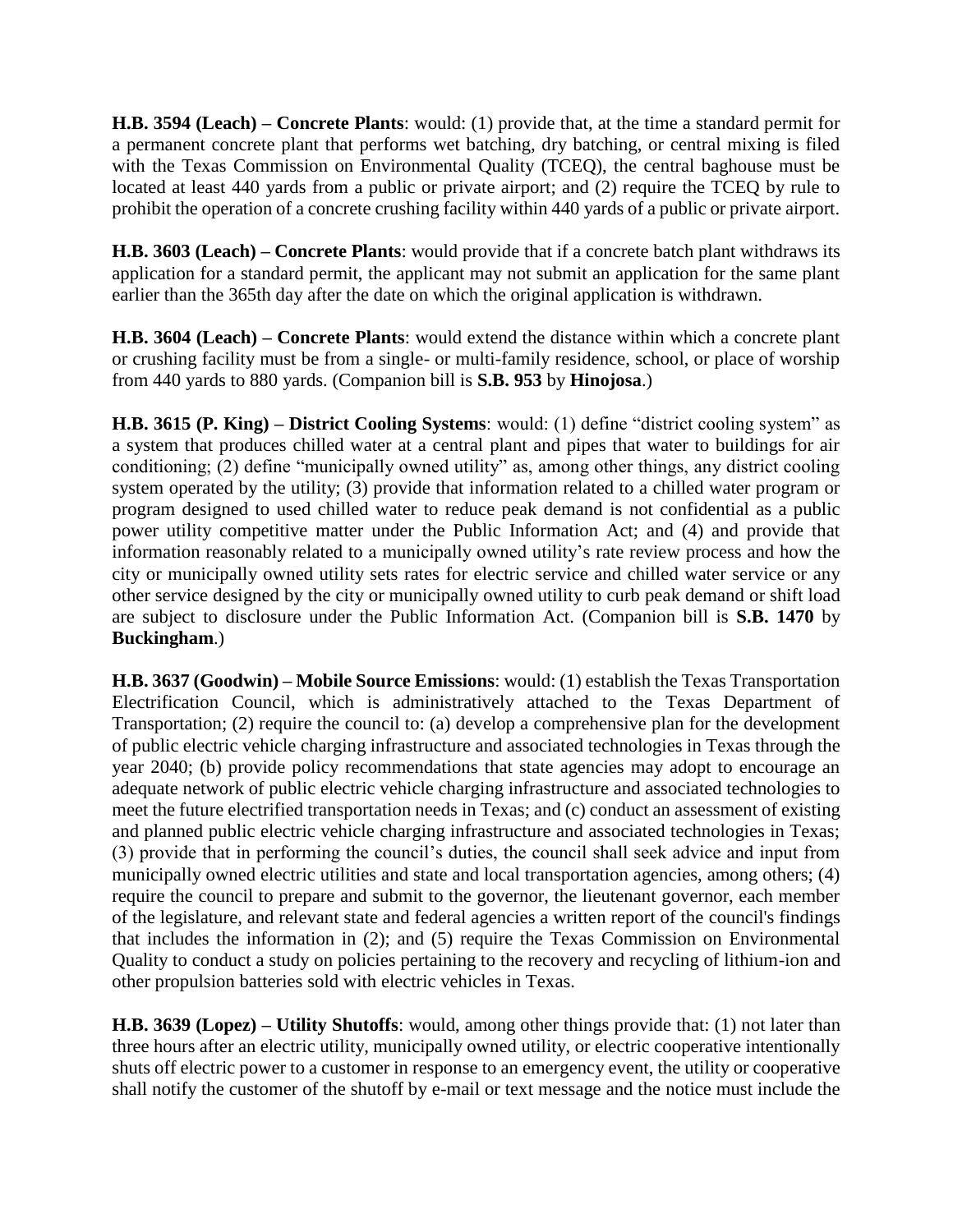following information: (a) the estimated time and date that the utility or cooperative will restore electric power to the customer; and (b) whether the shutoff is part of a rolling outage; and (2) not later than three hours after a retail public utility intentionally shuts off water service to a customer in response to an emergency event, the utility shall notify the customer of the shutoff by e-mail or text message and the notice must include the estimated time and date that the utility will restore water service to the customer.

**H.B. 3648 (Geren) – Natural Gas**: would require: (1) the Public Utility Commission to work with the Railroad Commission of Texas (RRC) and adopt rules to designate certain gas entities and facilities as critical during an energy emergency; (2) at a minimum, the PUC's rules to: (a) ensure that transmission and distribution utilities, municipally owned utilities, electric cooperatives, and ERCOT are provided with the designations as required by (3), below; (b) provide for a prioritization for load-shed purposes of the entities and facilities designated under (1) during an energy emergency; and (c) provide discretion to transmission and distribution utilities, municipally owned utilities, and electric cooperatives to prioritize power delivery and power restoration among the customers on their respective systems, as circumstances require; and (3) that the RRC adopt rules that: (a) determine eligibility and designation requirements for persons owning, operating, or engaging in the activities under the RRC's jurisdiction to provide critical customer designation and critical gas supply information, as defined by the RRC, to transmission and distribution utilities, municipally owned utilities, electric cooperatives, and ERCOT; and (b) consider essential operational elements when defining critical customer designations and critical gas supply information, including natural gas production, processing, transportation, and the delivery of natural gas to generators.

**H.B. 3650 (Lucio III) – Water and Sewer**: would, among other things, transfer the powers, duties, functions, programs, and activities of the Public Utility Commission of Texas relating to the economic regulation of water and sewer service, including the issuance and transfer of certificates of convenience and necessity, the determination of rates, and the administration of hearings and proceedings involving those matters from the PUC to the Texas Commission on Environmental Quality.

**S.B. 1209 (Schwertner) – Concrete Plants**: would, among other things, provide that at a Texas Commission on Environmental Quality (TCEQ) meeting or hearing regarding the issuance or renewal of a standard permit for certain aggregate production operations and concrete batch plants TCEQ shall: (1) accept written questions about the facility from the public until the 15th day before the date of the hearing or meeting; and (2) not later than the 14th day before the date of the hearing or meeting, notify certain entities (including each city and county in which the facility is located or proposed to be located) of the date, time, and place of the hearing or meeting. (Companion bill is **H.B. 1912** by **Wilson**.)

**S.B. 1242 (Buckingham) – Electricity**: would, among other things, provide that in an application proceeding for a municipally owned utility seeking a certificate for a new transmission line or facility in the extraterritorial jurisdiction of the municipality, an electric utility may file a motion requesting that the Public Utility Commission consider granting the certificate to the electric utility.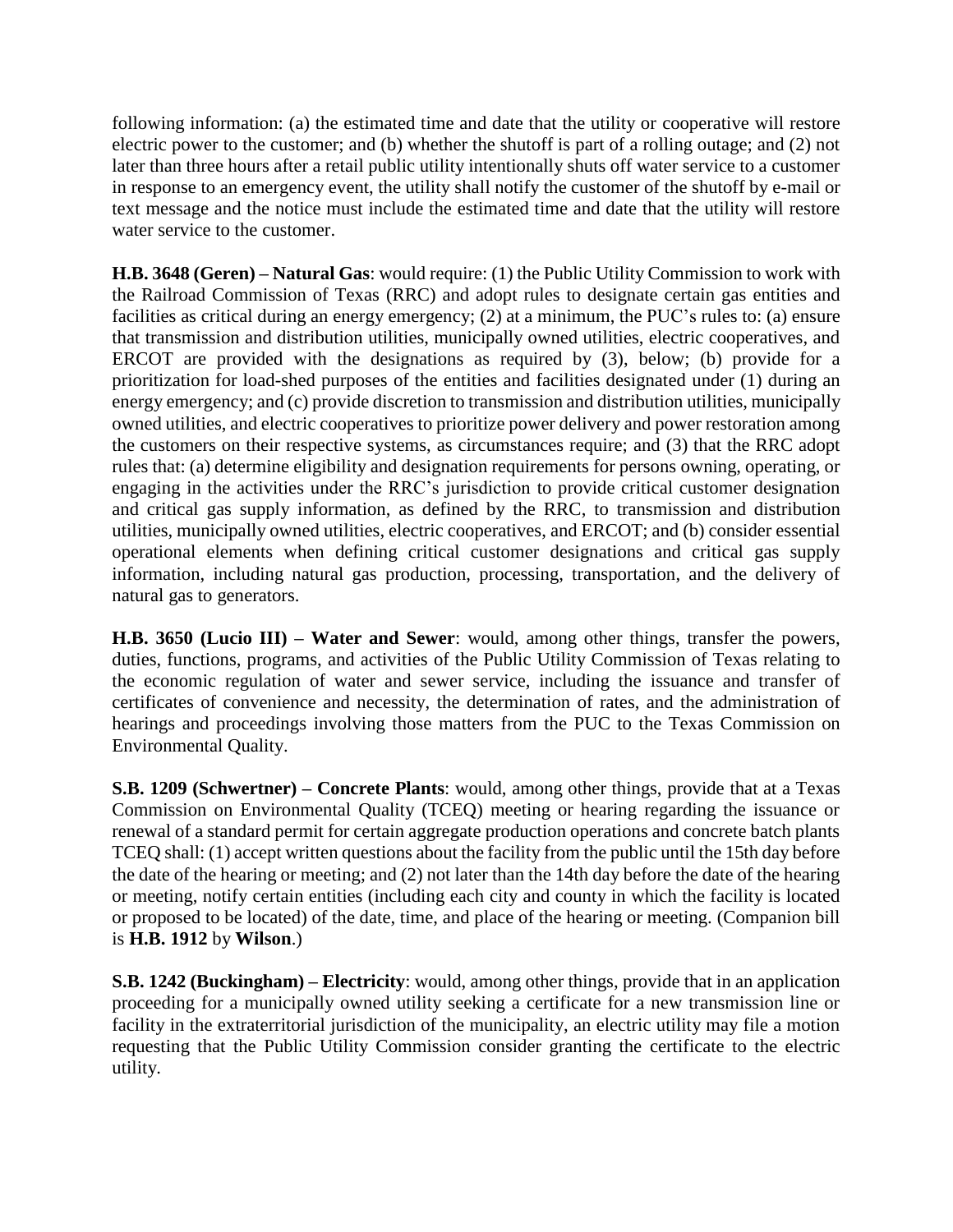**S.B. 1261 (Birdwell) – Greenhouse Gases**: would: (1) provide that to the extent not preempted by federal law, the state has exclusive jurisdiction over the regulation of greenhouse gas emissions in Texas; and (2) preempt a city or other political subdivision from enacting or enforcing an ordinance or other measure that directly or indirectly regulates greenhouse gas emissions.

**S.B. 1262 (Birdwell) – Restriction on Regulation of Utility Services**: would: (1) define "regulatory authority" as the Public Utility Commission, Railroad Commission, or the governing body of a municipality, in accordance with the context; (2) define "utility" as a person, company, or corporation engaged in furnishing water, gas, telephone, light, power, or sewage service to the public; (3) prohibit a regulatory authority, planning authority, or political subdivision of this state from adopting or enforcing an ordinance, resolution, regulation, code, order, policy, or other measure that has the purpose, intent, or effect of directly or indirectly banning, limiting, restricting, discriminating against, or prohibiting the connection or reconnection of a utility service or the construction, maintenance, or installation of residential, commercial, or other public or private infrastructure for a utility service based on the type or source of energy to be delivered to the enduse customer; (4) prohibit an entity, including a regulatory authority, planning authority, political subdivision, or utility, from imposing any additional charge or pricing difference on a development or building permit applicant for utility infrastructure that: (a) encourages those constructing homes, buildings, or other structural improvements to connect to a utility service based on the type or source of energy to be delivered to the end-use customer; or (b) discourages the installation of facilities for the delivery of or use of a utility service based on the type or source of energy to be delivered to the end-use customer; and (5) provide that the bill does not limit the ability of a regulatory authority or political subdivision to choose utility services for properties owned by the regulatory authority or political subdivision. (Companion bill is **H.B. 17** by **Deshotel**.)

**S.B. 1294 (Eckhardt) – Environmental Justice Commission**: would, among other things: (1) define "permitting facility" as a facility required to obtain a permit from the Texas Commission on Environmental Quality for wastewater discharge, injection wells, and under the Solid Waste Disposal Act and Clean Air Act; (2) define "environmental justice community" as a United States census block group, as determined in accordance with the most recent United States census, for which: (a) 30 percent or more of the noninstitutionalized population consists of persons who have an income below 200 percent of the federal poverty level; or (b) 50 percent or more of the population consists of members of racial minority or ethnic minority groups; (3) create the Office of Environmental Justice (OEJ) within TCEQ to protect the public health, general welfare, and physical property of environmental justice communities in regard to issuance of permits; (4) provide that when TCEQ is considering a permit within three miles of an environmental justice community, that the OEJ shall provide a recommendation not later than the 7th day after the last day of the public comment period applicable to the permit to TCEQ on whether the permit should be issued and shall, in making its recommendation, consider: (a) whether the cumulative effects of pollution from the proposed permitted facility or change to an existing facility on the affected environmental justice community exceed the statewide average; and (b) any existing or anticipated vulnerabilities in the affected environmental justice community; and (5) provide that TCEQ shall consider the recommendation of the OEJ in making its determination about whether to issue a permit in addition to other factors required by law. (Companion bill is **H.B. 1191** by **Goodwin**.)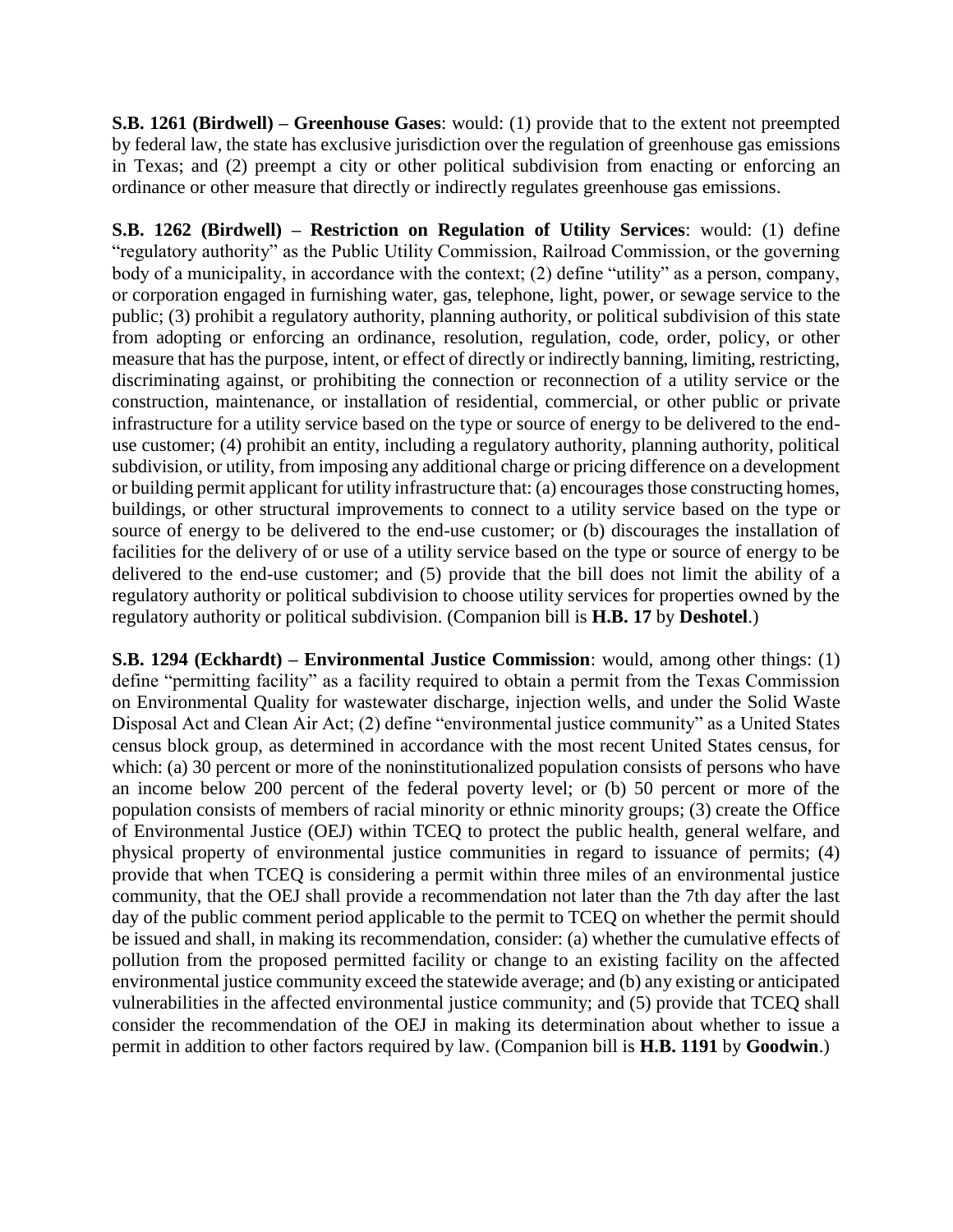**S.B. 1303 (Blanco) – Electricity and Schools**: would provide that: (1) each electric utility that provides electric service to a retail customer shall offer to a school district or open-enrollment charter school served by the electric utility time-of-use rates to promote efficient: (a) charging of electric school buses; and (b) energy use in school buildings; (2) each transmission and distribution utility in the ERCOT power region shall offer to any retail electric provider in its service area that serves a school district or open-enrollment charter school a rate structure that allows the retail electric provider to offer time-of-use rates to the district or school to promote efficient: (a) charging of electric school buses; and (b) energy use for school buildings; (3) provide that a regulatory authority shall provide a mechanism for approving a tariff in accordance with (1) and (2); (4) provide that a school district or open-enrollment charter school may contract with an electric utility to: (a) install make-ready infrastructure on the utility's side of the meter required to facilitate interconnection of electric vehicle charging equipment, including a new service connection, transformer, conductor, connector, conduit, or meter; and (b) provide any necessary construction to comply with local regulations related to the charging equipment; (5) electric utilities shall use their best efforts to: (a) encourage and facilitate interconnection processes for school energy sources; and (b) provide information about distribution system capacity and needs to market providers of on-site distributed renewable generation, energy storage, and electric school buses; (6) a school district or open-enrollment charter school, or a person acting on behalf of a school district or open-enrollment charter school, may, without registering as a power generation company: (a) provide distribution system grid services using a school energy source or a combination of school energy sources; and (b) receive appropriate compensation for electricity sold under (6)(a); and (7) the independent organization for the ERCOT power region shall adopt rules or protocols to allow a school district or open-enrollment charter school, or a person acting on behalf of a school district or open-enrollment charter school, to sell energy and ancillary services from school energy sources in the wholesale market without registering as a power generation company.

**S.B. 1350 (Miles) – Concrete Plants**: would, among other things, provide that the only person who may request a hearing in relation to certain permits for a concrete plant that performs wet batching, dry batching, or central mixing are: (a) the city or county in which the proposed plant will be located; and (b) persons actually residing in a permanent residence within 440 yards of the proposed plant. (Companion bill is **H.B. 1627** by **S. Thompson**.)

**S.B. 1352 (Miles) – Public Utility Commission/Energy Blackouts**: would require: (1) the Public Utility Commission to adopt rules to develop a process for obtaining emergency reserve power generation capacity as appropriate to prevent blackout conditions caused by shortages of generated power in the ERCOT power region; (2) the rules in (1) to provide: (a) parameters for estimating the amount of emergency reserve power generation capacity necessary to prevent blackout conditions; and (b) mechanisms for equitably sharing the costs of making the reserve capacity available and the costs of generated power provided to prevent blackout conditions; (3) an independent organization for the ERCOT power region to adopt procedures and enter contracts as necessary to ensure the availability of a defined amount of emergency reserve power generation capacity the organization may call on to prevent blackouts caused by shortages of generated power; and (4) the independent organization to use all other sources of power and demand reduction available before the independent organization calls on the emergency reserve power generation capacity to prevent blackout conditions. (Companion bills are **H.B. 2470** by **Rodriguez**, **H.B. 2472**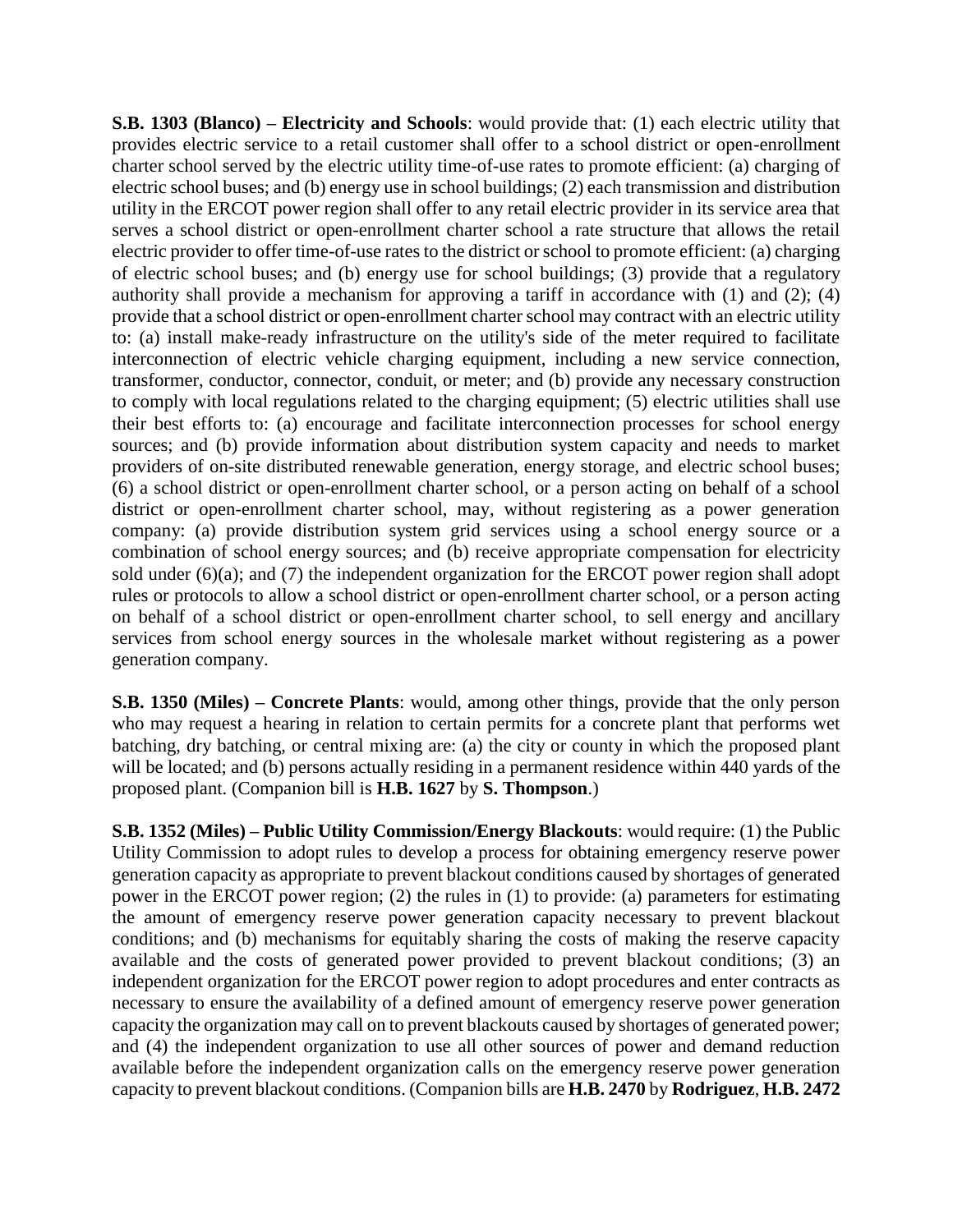by **Thierry**, **H.B. 2480** by **Reynolds**, **H.B. 2506** by **Jarvis Johnson**, **H.B. 2657** by **Larson**, **H.B. 3178** by **Rosenthal**, and **H.B. 4167** by **Fierro**.)

**S.B. 1382 (Creighton) – Water Wells**: would provide that: (1) a hospital may drill a water well on property owned by the hospital for the purpose of producing water to supplement the hospital's water supply in the event that an emergency or natural disaster prevents the hospital from receiving water from the hospital's usual source; and (2) the authority of a groundwater conservation district to regulate groundwater production or other law governing a groundwater conservation district is not affected by (1).

**S.B. 1443 (Campbell) – Power Outage**: would, among other things: (1) require the Public Utility Commission to adopt rules that require each retail electric provider and electric cooperative that sells electricity to a customer to implement a registration process by which a new customer of that retail electric provider or electric cooperative may report to that retail electric provider or electric cooperative that the customer is a vulnerable customer; (2) require a retail electric provider or electric cooperative that sells electricity to a customer to maintain customer information to allow that retail electric provider or electric cooperative to quickly identify vulnerable customers during a power outage and notify the relevant transmission and distribution utilities to prioritize those customers for power restoration; and (3) require the PUC to adopt rules that require each retail electric provider and electric cooperative that sells electricity to a customer that chooses to implement a mass alert system to communicate to individual customers of potential emergency situations and power outages to notify each of their customers of the existence of such mass alert system in certain circumstances.

**S.B. 1470 (Buckingham) – District Cooling Systems**: would: (1) define "district cooling system" as a system that produces chilled water at a central plant and pipes that water to buildings for air conditioning; (2) define "municipally owned utility" as, among other things, any district cooling system operated by the utility; and (3) provide that information related to a chilled water program or program designed to used chilled water to reduce peak demand is not confidential as a public power utility competitive matter under the Public Information Act; and (4) provide that information reasonably related to a municipally owned utility's rate review process and how the city or municipally owned utility sets rates for electric service and chilled water service or any other service designed by the city or municipally owned utility to curb peak demand or shift load are subject to disclosure under the Public Information Act. (Companion bill is **H.B. 3615** by **P. King**.)

**S.B. 1482 (Zaffirini) – Solid Waste Landfill Facilities**: would: (1) define "special flood hazard area" as the land in a floodplain subject to not less than one percent chance of flooding in a year as designated by the director or administrator of the Federal Emergency Management Agency; (2) provide that the Texas Commission on Environmental Quality may not issue a permit for a new municipal solid waste landfill facility or a lateral expansion of an existing municipal solid waste landfill facility that is contingent on the removal of the facility from a special flood hazard area; (3) provide that TCEQ may not issue a permit for a new municipal solid waste landfill facility or a lateral expansion of an existing municipal solid waste landfill facility if a part of the facility is or will be located in a special flood hazard area unless the applicant has obtained a letter from FEMA of map change demonstrating the entire facility has been removed from the special flood